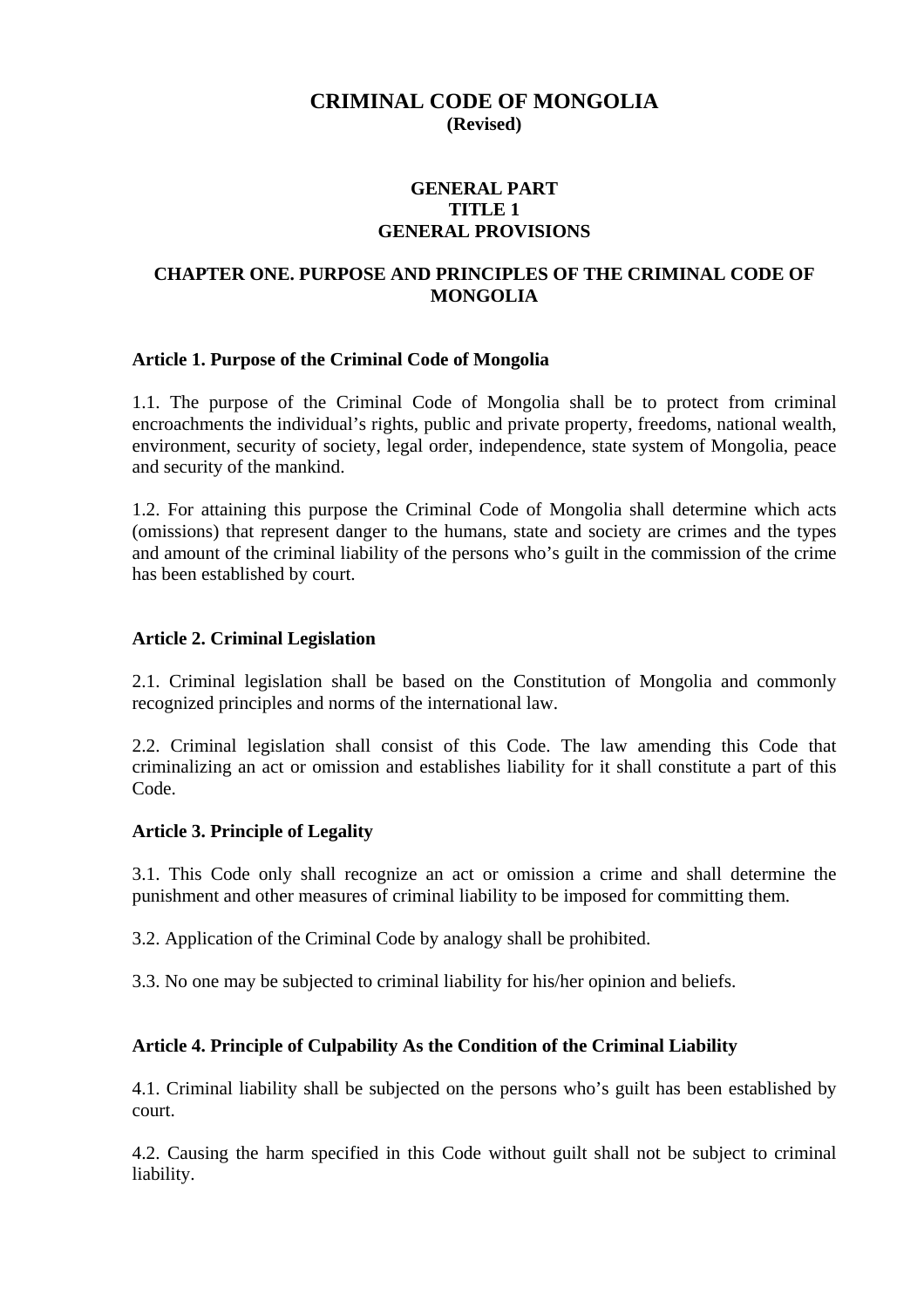# **Article 5. Principle of Equality Before Law and Court**

5.1. A culprit who's guilt has been established by court shall be subject to criminal liability irrespective of his/her ethnic origin, language, race, age, sex, social origin and status, property, official position, occupation, religion, opinion, belief and education.

#### **Article 6. Principle of Justice**

6.1. Punishment and other measures of criminal liability shall correspond to the nature and degree of the social danger of the crime, the character of the culprit and circumstances of the crime.

6.2. A culprit shall be subjected to criminal liability once only.

#### **Article 7. Principle of Humanity**

7.1. Punishment and measures of coercion to be imposed to a person who committed a crime may not have the purpose of inhumane, cruel treatment or degrading his/her honor and dignity.

#### **Article 8. Principle of Criminal Liability In Person**

8.1. Physical persons only shall be subjected to criminal liability.

8.2. A culprit shall be subject to criminal liability himself/herself only.

#### **Article 9. Principle of Inevitability of Criminal Liability**

9.1. A culprit shall be subject to obligatory criminal liability.

9.2. Unless otherwise provided in this Code, the grounds of and procedures for remission with respect to the punishment and other measures of criminal liability shall be determined by law only.

#### **Article 10. Grounds of the criminal liability**

10.1. Committing a crime that contains all the characteristics of a crime specified in this Code shall be the ground of the criminal liability.

10.2. It shall be prohibited for a body or an official other than a court established in accordance with the Constitution of Mongolia to determine the matters of recognizing guilt and imposing the criminal liability.

#### **CHAPTER TWO APPLICATION OF THE CRIMINAL CODE IN TIME, TERRITORY AND WITH REGARD TO THE PERSONS FALLING INTO ITS SCOPE**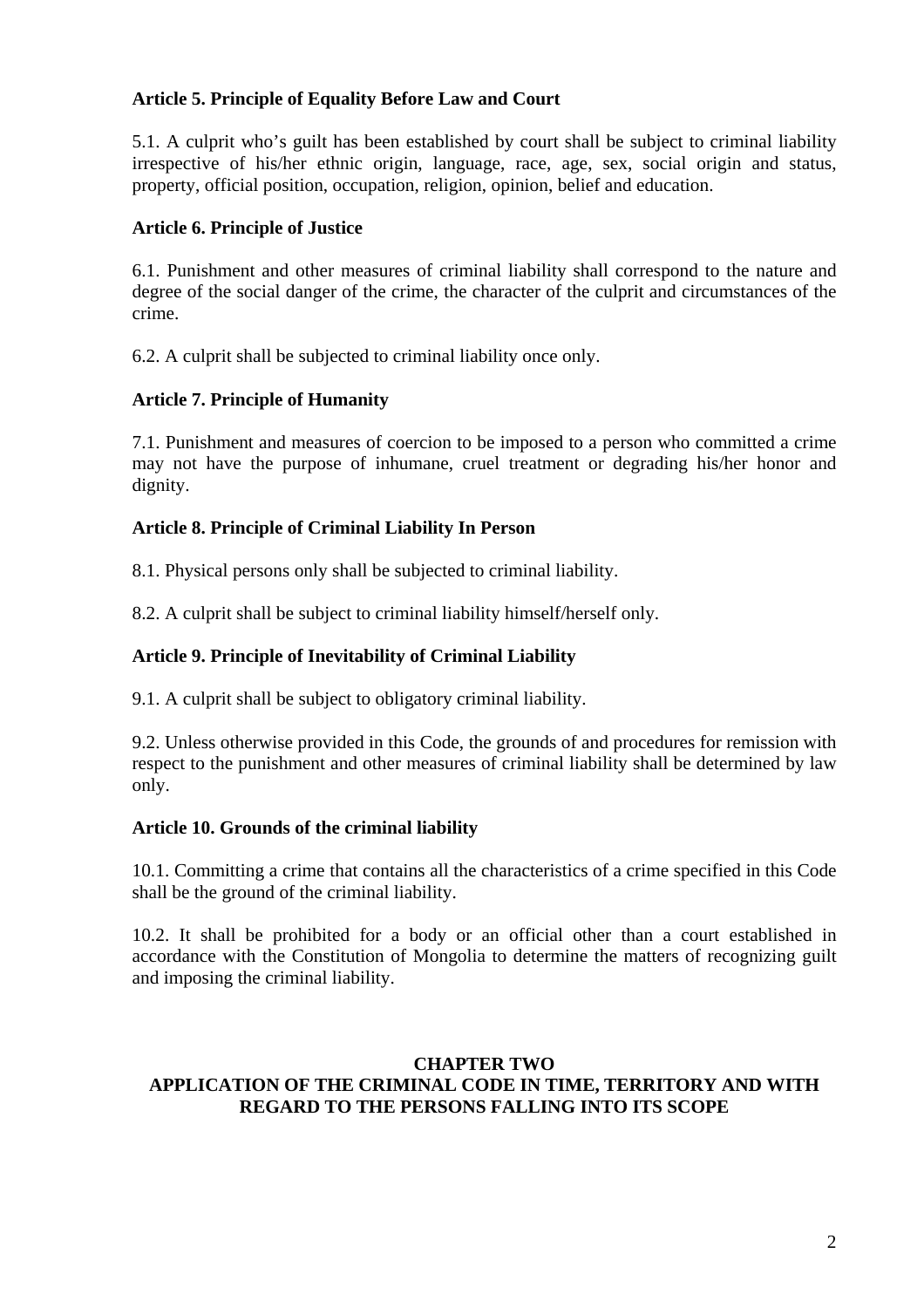# **Article 11. Application of the Criminal Code In Time**

11.1. Criminality of and criminal liability for a socially dangerous acts (omissions) shall be determined according to the Criminal Code in force at the time of committing them.

11.2. Irrespective of the time of revealing of the harm caused by a crime, the moment it was committed shall be considered time of its commission.

# **Article 12. Grounds and rules of retroactive application of the criminal law**

12.1. A law decriminalizing an act (omission) or mitigating the penalty for it, improving the legal status of the person who commits the crime shall apply retroactively to an accused, defendant or the person who has served the penalty but who's conviction has not been expunged.

12.2. A law criminalizing an act (omission) or toughening the penalty for it, worsening the legal status of the person who committed crime shall not apply retroactively to an accused, defendant or the person who has served the penalty but who's conviction has not been expunged.

12.3.A court shall reduce the penalty of a culprit who has been imposed one higher than the maximum amount established by a new law.

12.4. A court shall reduce the penalty of a culprit who has been imposed one higher than the minimum amount in case a new law establishes a lower one.

# **Article 13. Grounds and Rules of Application of the Criminal Law to the Persons Who Committed Crimes in the Territory of Mongolia**

13.1. Persons who have committed crimes in the territory of Mongolia shall be subject to the criminal liability under this Code.

13.2. In case of committing a crime on the land in possession of the diplomatic representative offices of Mongolia abroad that constitutes its territory, on board a ship flying the state flag of Mongolia or aircraft that is beyond its frontiers the culprit shall be subject to criminal liability under this Code.

13.3. The matter of criminal liability of the persons who enjoy diplomatic immunity and those who do not fall within the criminal jurisdiction of Mongolian courts under the laws in force and international agreements shall be settled through the diplomatic channels.

# **Article 14. Grounds and Rules of Application of the Criminal Code to the Persons Who Have Committed Crimes Beyond the Territory of Mongolia**

14.1. If a citizen of Mongolia or a stateless person permanently residing in Mongolia has committed a crime specified in this Code abroad and he/she has not been sentenced for it, he/she shall be subject to criminal liability under this Code.

14.2. If the person specified in paragraph 1 above has been imposed penalty for the crime abroad, a Mongolian court may commute the penalty imposed in accordance with this Code or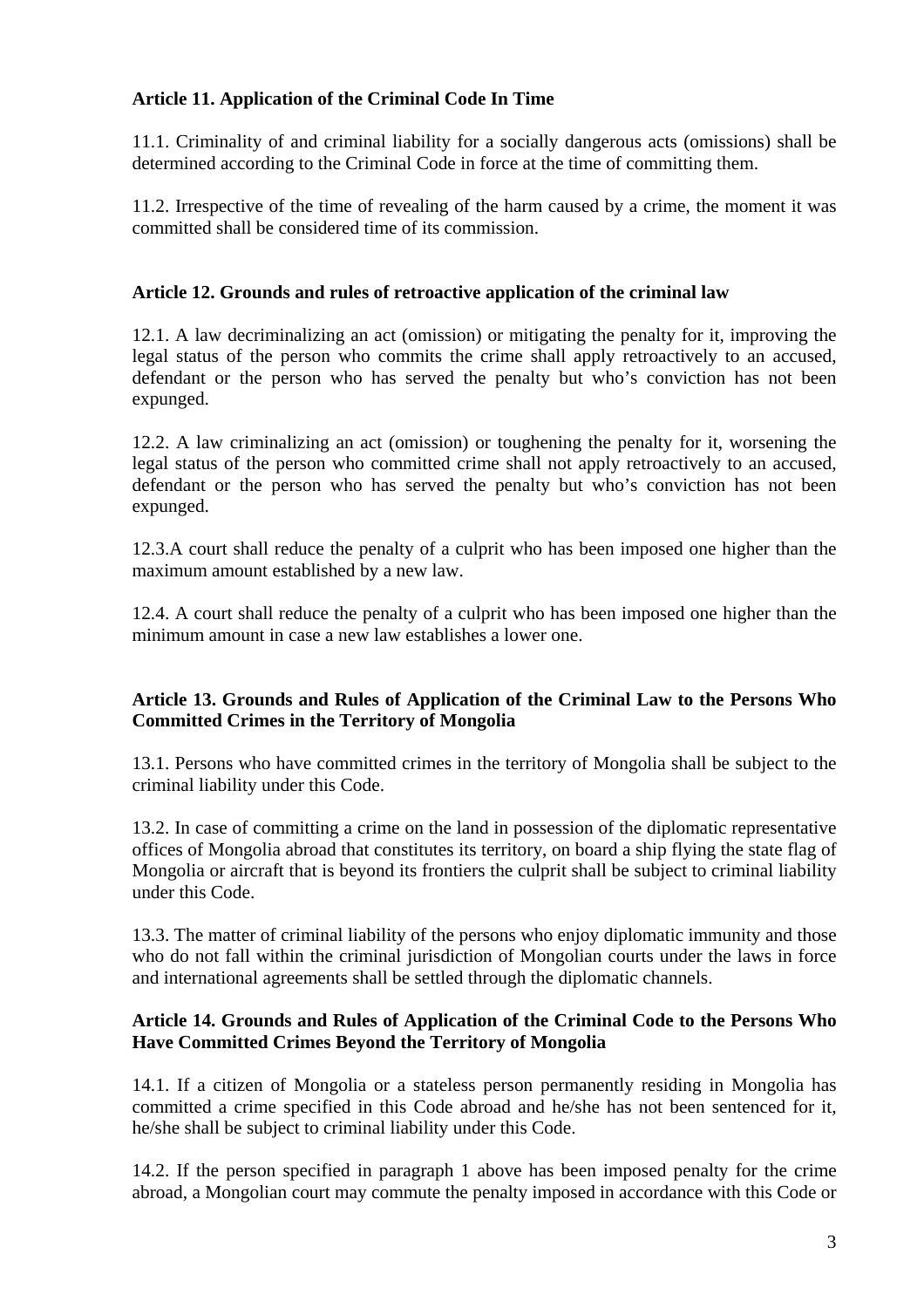renounce the person recognized guilty. Unless otherwise provided in an international agreement to which Mongolia is a party the court may recognize the person not guilty in accordance with the grounds and rules set in this Code.

14.3. Unless otherwise provided in an international agreement to which Mongolia is a party Mongolian servicemen who have committed crimes in the course of their service abroad shall be subject to criminal liability under this Code.

14.4. Foreign nationals and stateless persons who have committed crimes beyond the territory of Mongolia shall be subject to criminal liability under this Code if only an international agreement to which Mongolia is a party provides so.

14.5. If a foreign national or a stateless person who does not permanently reside in Mongolia has committed a crime against the interests of Mongolia beyond its territory for which he/she has not been sentenced, he/she may be subjected to criminal liability under this Code in the events specified in an international agreement to which Mongolia is a party.

#### **Article 15. Extradition of Offenders**

15.1. Citizens of Mongolia shall not be extradited to a foreign state for prosecution in criminal cases or for subjecting to criminal liability.

15.2. Foreign nationals and stateless persons who committed crimes beyond the territory of Mongolia and are within the territory of Mongolia may be extradited to the foreign states to be subjected to criminal liability or for serving punishment as provided for in an international agreement to which Mongolia is a party.

#### **TITLE TWO CRIME**

#### **CHAPTER THREE CONCEPT AND CLASSIFICATION OF CRIMES**

#### **Article 16. Concept of Crime**

16.1. Culpable acts and omissions subject to the criminal liability specified in the Criminal Code which are socially dangerous shall be recognized crimes.

16.2. An act or omission which, though formally containing signs of any action specified by the Special part of the Criminal Code, poses no social danger by virtue of its little significance, shall not be recognized a crime.

#### **Article 17. Classification of Crimes**

17.1. Crimes shall be classified as follows according to the nature and degree of their social danger and gravity of the punishment to be imposed:

 17.1.1. minor; 17.1.2. less serious; 17.1.3. serious; 17.1.4. grave.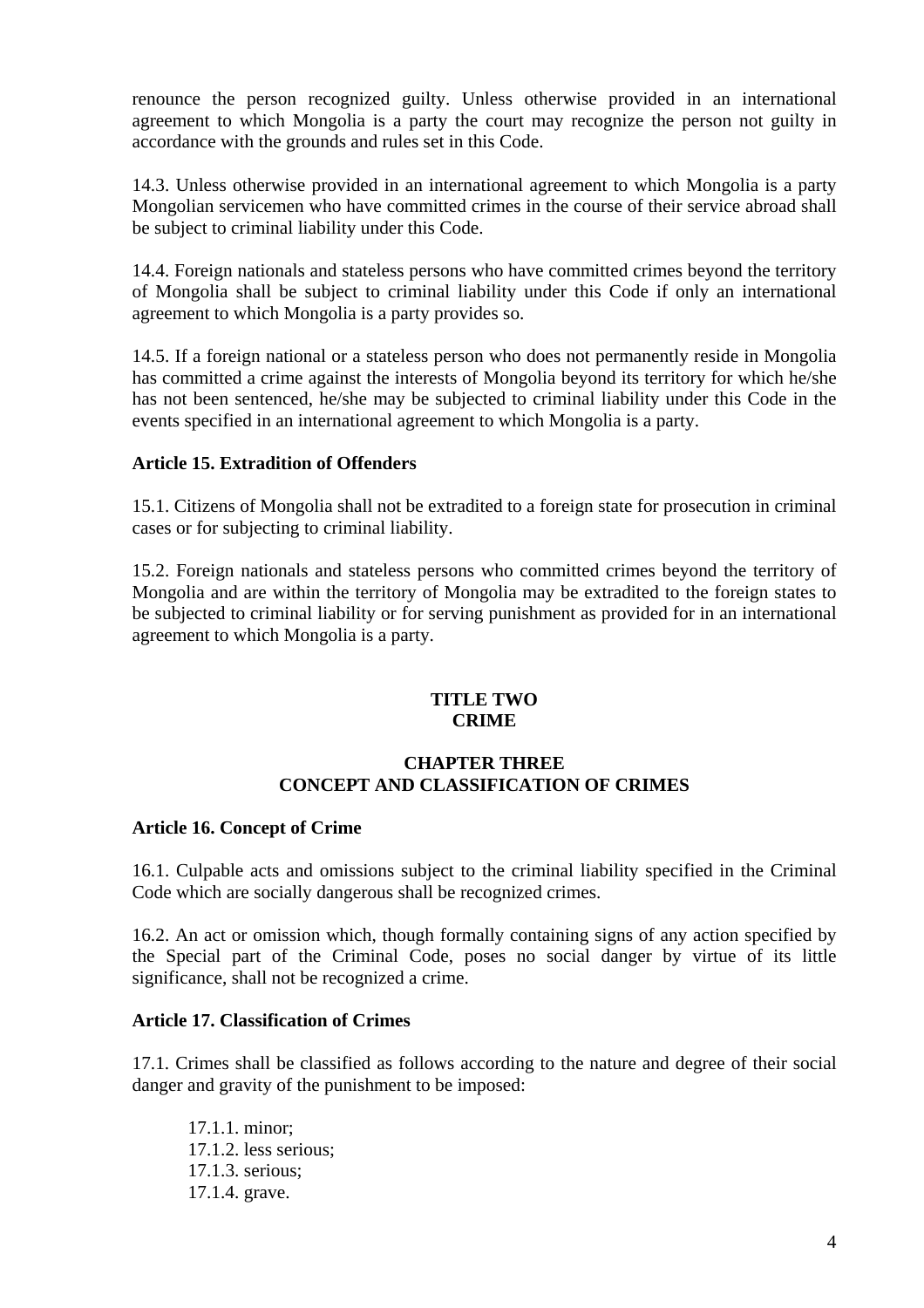17.2. Crimes punishable by a fine equal to 5 to 50 amounts of minimum salary, or 100 to 250 hours of forced labor or by incarceration for 1 to 3 months as specified in the Special Part of this Code shall be recognized minor crimes.

17.3. Crimes punishable by a fine equal to 51 to 250 amounts of minimum salary, by 100 to 250 hours of forced labor, by incarceration for 3 to 6 months, or imprisonment for up to 5 years as specified in the Special Part of this Code shall be recognized less serious crimes.

17.4. Crimes punishable by a fine equal to 251 to 500 amounts of minimum salary, by 100 to 250 hours of forced labor, or imprisonment for 6 to 10 years as specified in the Special Part of this Code shall be recognized serious crimes.

17.5. Crimes punishable by imprisonment of 11 to 15 years or in extraordinary cases of up to 25 years or by death penalty as specified in the Special Part of this Code shall be recognized grave crimes.

# **Article 18. Repeated Crimes**

18.1. Committing the crime specified in the same article of this Code or paragraph thereof twice or more shall be called repeated crime. Committing the crimes specified in different articles or paragraphs of the Special Part of this Code shall be considered a repeat crime only in the cases specified in the Special Part.

18.2. Committing a new crime by a person who has been released from the criminal liability, who's penalty is extinct or recognized as having no criminal record in the grounds and rules set in the law shall not constitute a repeat crime.

# **Article 19. Multiple Crimes**

19.1. Committing two or more crimes specified in several articles of the Criminal Code when the person concerned has not been sentenced for any of them shall be called multiple/ concurrent crimes. The person who committed concurrent crimes shall be subject to criminal liability for each of the crime specified in the Special Part.

19.1. One episode act or omission that contains signs of crimes specified in two or more articles of the Special Part of the Criminal Code shall be recognized concurrent crime.

#### **CHAPTER FOUR PERSONS SUBJECT TO CRIMINAL LIABILITY**

# **Article 20. Persons Subject to Criminal Liability**

20.1. Persons who have attained the age set by the Criminal Code, imputable, who's commission of a crime has been established by court shall be subject to criminal liability.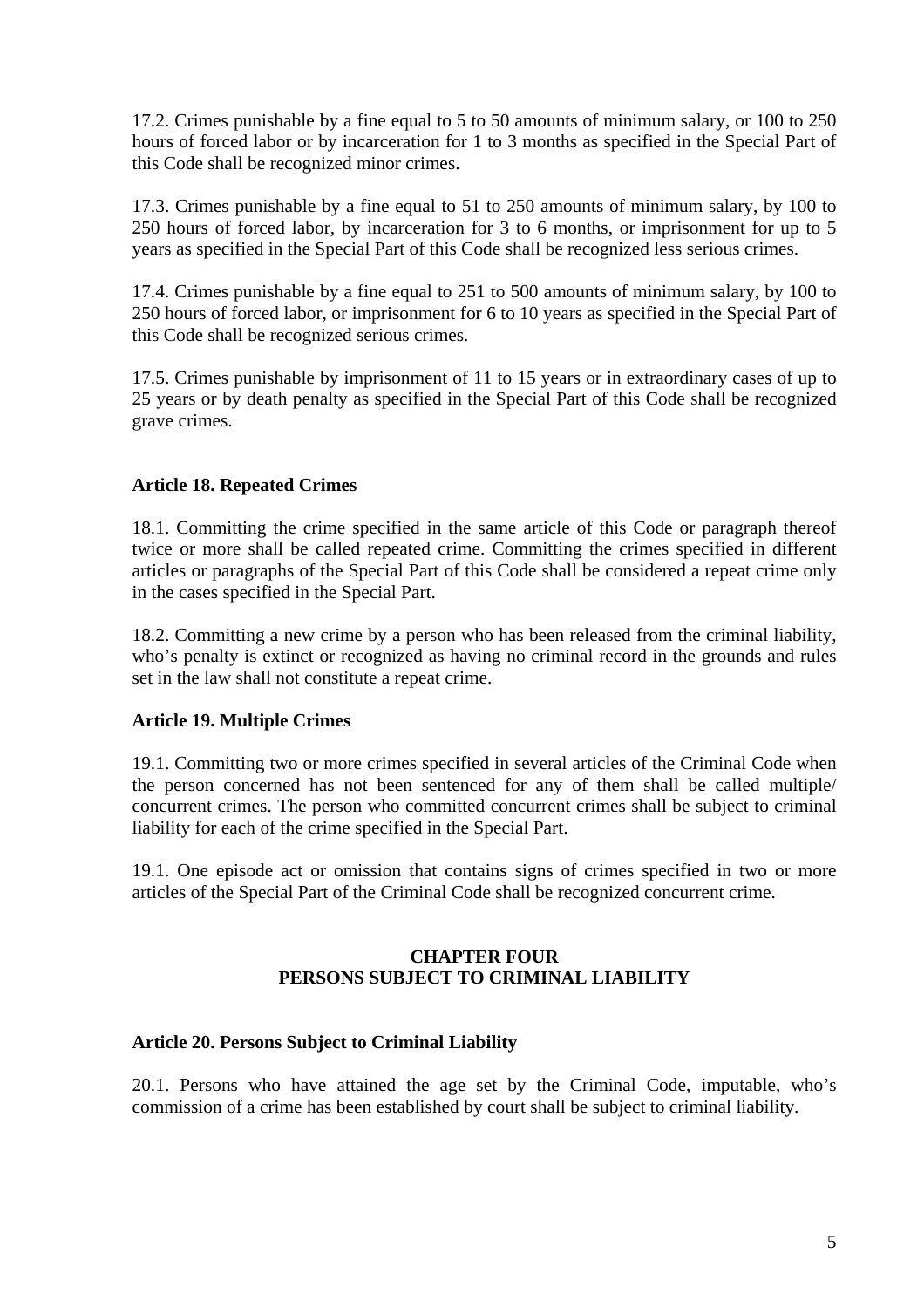### **Article 21. Age Limit for Criminal Liability**

21.1. Persons who have attained 16 years of age at the time of committing a crime shall be subject to criminal liability.

21.2. Persons of 14 to 16 years of age shall be subject to criminal liability for homicide (Article 91), deliberate infliction of a severe bodily injury (Article 96), rape (Article 126), theft in aggravating circumstances (Article 145), misappropriation (Article 146), robbery (Article 147), deliberate destruction or damage of property (Article 153) and hooliganism in aggravating circumstances (Articles 181.2 and 181.3).

21.3. If the court finds that the culprit who has committed for the first time a minor or a less serious crime before attaining the age of 18 may be reformed without imposing punishment, it may apply a measure of coercion of educational character specified in this Code.

# **Article 21. Non-imputability**

22.1. A person who at the time of committing a crime was in state of non-imputability, i.e, was unable to realize the socially dangerous nature of his/her act or omission or to control it shall not be subject to criminal liability. The court shall apply to such a person a compulsory measure of medical character specified in this Code.

22.2. A person who was imputable at the time of committing a crime but lost the ability to realize the socially dangerous nature of his/her act or omission or to control it due to a due to a chronic mental illness, temporary mental derangement, mental deficiency or another serious illness during the consideration of the case in court shall not be subject to criminal liability. A court shall apply to such a person compulsory measures of medical character and decide the matter of imposing punishment after his/her recovery.

# **Article 23. Criminal Liability for the Crimes Committed in the State of Drunkenness or Narcotic Intoxication**

23.1. Persons who have committed crime in the state of drunkenness or narcotic intoxication shall not be released from criminal liability.

23.2. A court may apply compulsory measures of medical character specified in this Code to the persons who have committed crime in the state of drunkenness or narcotic intoxication.

# **Article 24. Recidivist**

24.1.A court shall recognize the following persons recidivist:

24.1.1. persons who were sentenced to imprisonment for committing a serious crime during the service of the penalty or afterwards who previously committed crime and were sentenced to imprisonment twice;

24.1.2. persons who were sentenced to imprisonment for committing a grave crime again during the service of the penalty or afterwards who previously committed a serious or grave crime and were sentenced to imprisonment;

24.1.3. persons who were not previously sentenced to imprisonment who have been sentenced to imprisonment for committing repeatedly a grave crime;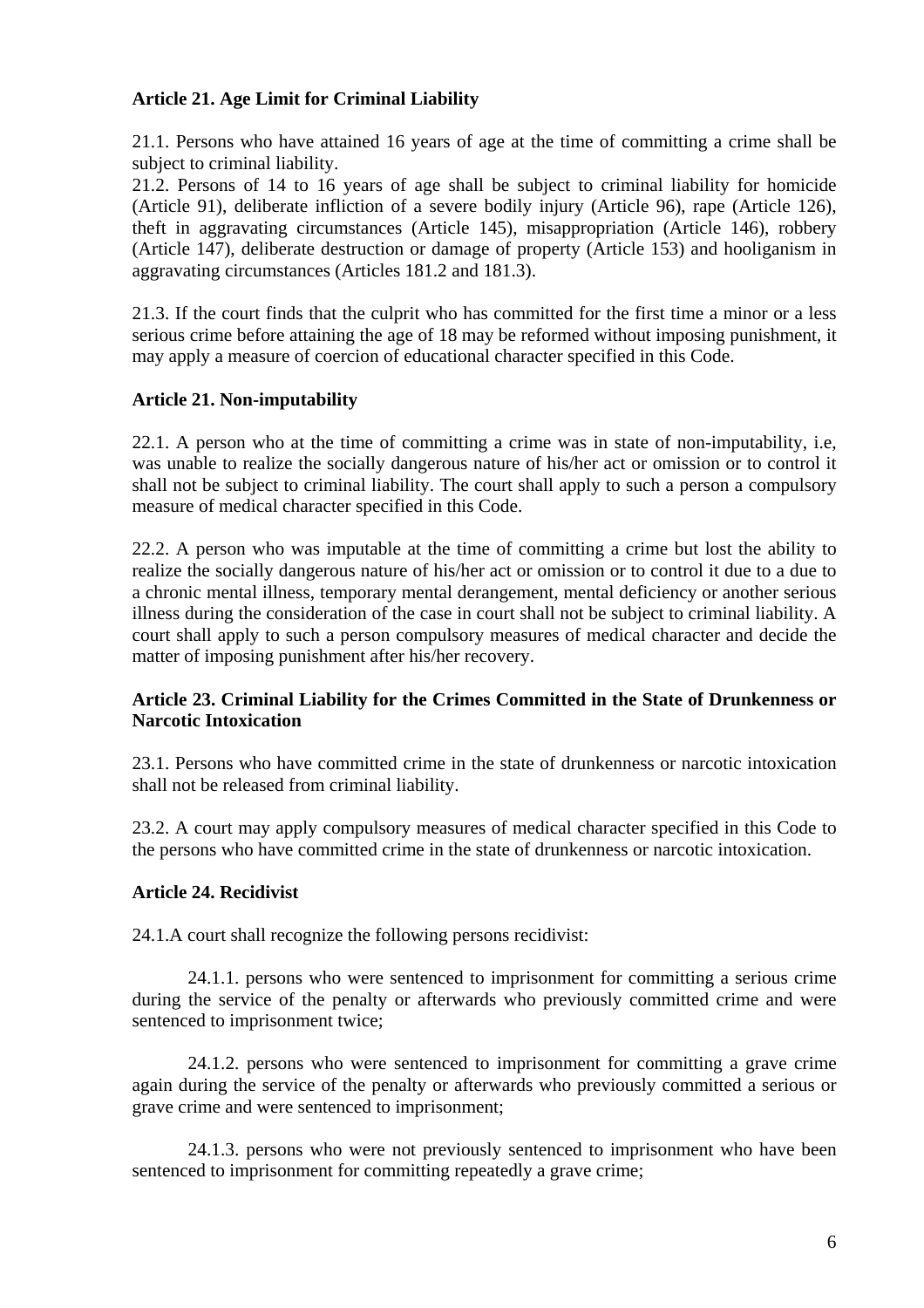24.1.3. persons who have been sentenced to imprisonment for committing a crime who are members of the group specified in Article 36.5 of this Code.

24.2. Grounds for recognizing a recidivist shall not apply to the crimes committed when under the legal age, crimes with respect of which the person concerned has been expunged or has been considered as having no criminal record**.** 

24.3. The norm of the Special Part of this Code specifying the fact of committing a crime by a recidivist as an aggravating circumstance shall apply to the cases where the person concerned has been recognized recidivist before committing such a crime in the grounds and procedures set in law.

24.4. A court shall specify in the sentencing judgment the reasons for recognizing the person concerned a recidivist.

24.5. Recognizing as a recidivist shall lose its effect at the moment the person concerned is considered as having no criminal record**.** 

# **CHAPTER FIVE GUILT**

# **Article 25. Forms of Guilt**

25.1. No one may be considered guilty until his/her guilt is established by court.

25.2. Guilt shall be of deliberate and negligent forms.

25.3. Negligent acts and omissions shall constitute crime in the cases specified in the Special Part of this Code.

# **Article 26. Deliberate Commission of Crime**

26.1. Deliberate Commission of Crime shall be of direct and indirect forms.

26.2.A crime shall be recognized to be directly deliberate if the culprit, while being aware of the socially dangerous character of own act or omission, foresees its inevitable or potential socially dangerous harm but willfully commits it.

26.3. A crime shall be recognized to be indirectly deliberate if the culprit is aware of the socially dangerous character of own act or omission, foresees its potential socially dangerous harm, and causes it although does not wishes its occurrence.

# **Article 27. Committing Crime Through Negligence**

27.1. Committing crime through negligence shall be of recklessness and carelessness forms.

27.2.A crime shall be recognized as committed through recklessness if the culprit foresaw possible onset of socially dangerous consequences of his/her act or omission, but thoughtlessly counted on their prevention, or did not foresee possible onset of such consequences although should and could have foresee them.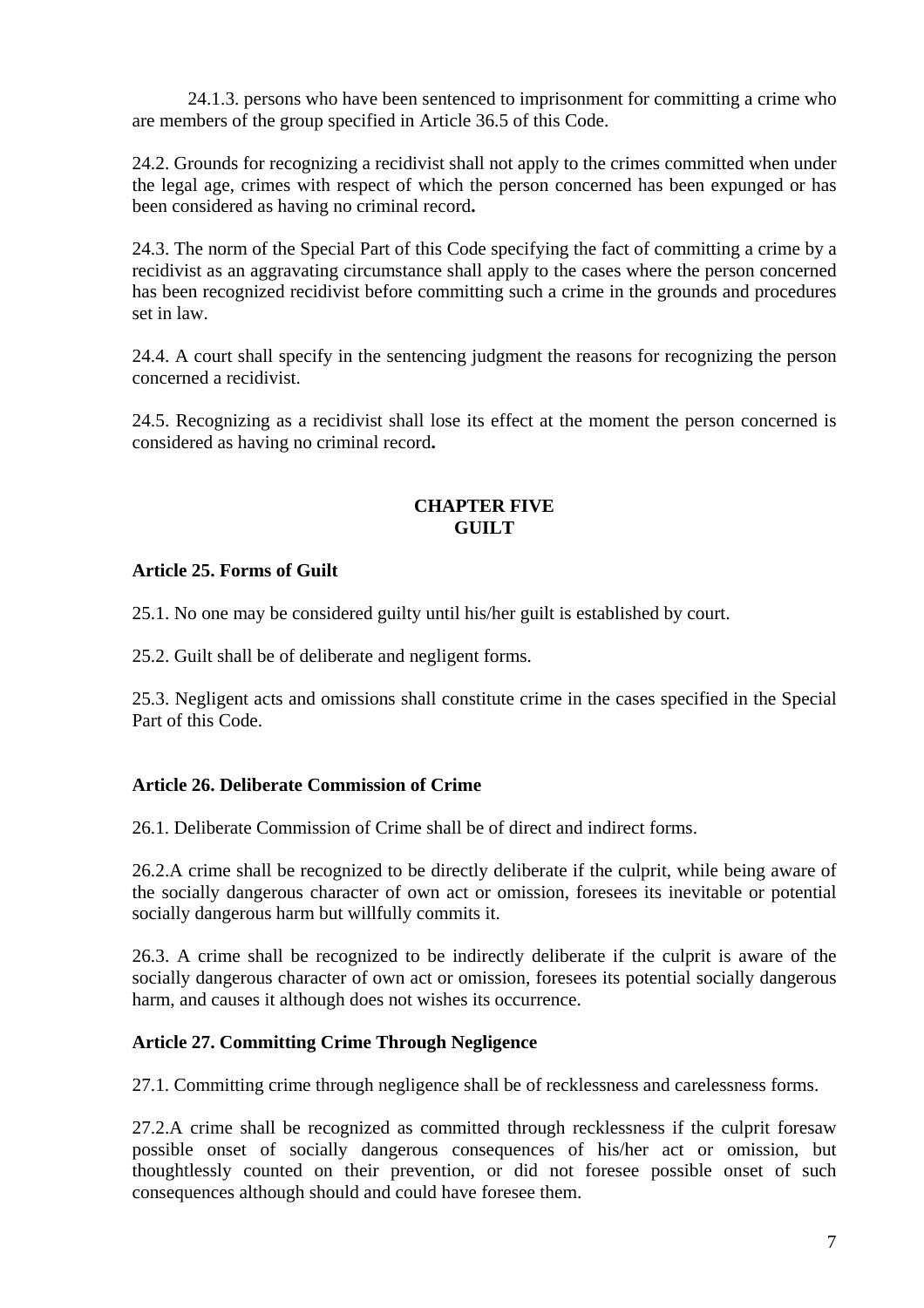27.3. A crime shall be recognized to be committed through carelessness if the culprit realizes the socially dangerous character of own act (omission), should have and had a possibility to foresee its socially dangerous harm but commits it without being aware.

# **Article 28. Causing Harm Without Guilt**

27.1. If the culprit did not realizes the socially dangerous character of own act (omission), had no possibility to realize so considering the circumstances of the case, and neither had a possibility to foresee its socially dangerous harm nor should have had so foreseen he/she shall be as having caused damage without guilt.

# **Article 29. Determining the Amount of Damage**

29.1. The amount of damage shall be determined as follows: the amount equal to 1 to 50 amounts of minimum salary and wages current at the time of committing the crime as considerable, the amount equal to 50 to 125 amounts of minimum salary and wages as substantial, the amount equal to 125 to 200 amounts of minimum salary and wages as large, and the amount more than equal to 125 to 200 amounts of minimum salary and wages as extremely large.

#### **CHAPTER SIX STAGES OF CRIME**

# **Article 30. Completed and Incomplete Crimes**

30.1. An act (omission) that contains in full the signs of a crime specified in the Special Part of this Code shall be called a completed crime.

30.2. Preparation to or attempt of a crime shall be called an incomplete crime.

30.3. Committing an incomplete crime shall be subject to criminal liability under applicable articles and paragraphs of the Special Part with specifying Articles 31 or 32 of the General Part of this Code.

# **Article 31. Preparation to a Crime**

31.1. Preparation to a crime shall be the looking for, making or adaptation of the means or tools, selection of accomplices, collusion to commit a crime, or any other deliberate creation of conditions for committing a crime.

31.2. In the absence of signs of another crime preparation to a minor crime shall not be subject to criminal liability.

# **Article 32. Attempt of a Crime**

32.1. An attempt of a crime shall be a deliberate action aimed directly at committing a crime if the crime was not accomplished for the reasons beyond control of the culprit.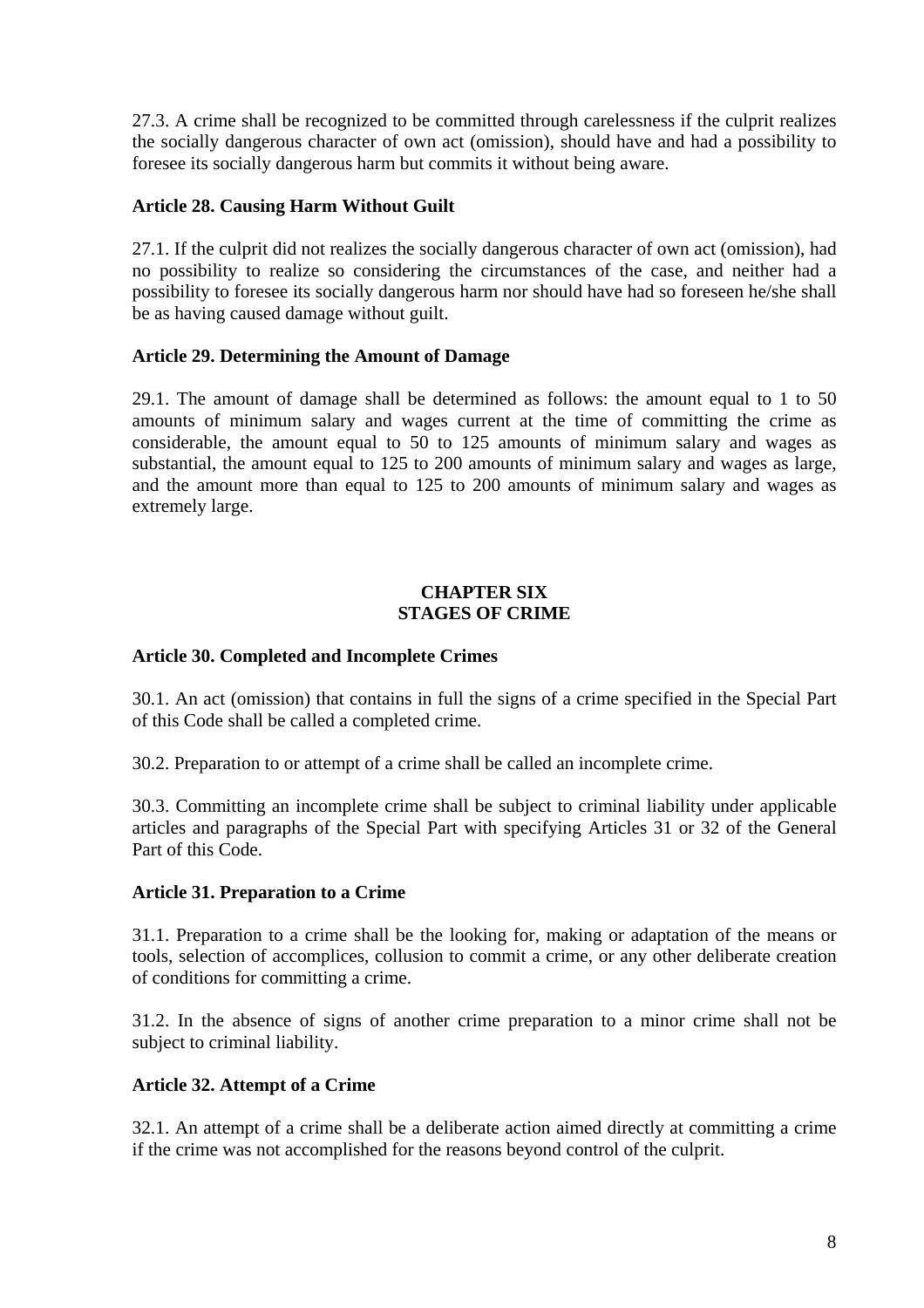32.2. If the person concerned started realization of his/her malicious intent but failed to cause the desired harm, which he/she was aware of, it shall be deemed an incomplete attempt.

32.3. If, although the person concerned started realization of his/her malicious intent but failed to cause the desired harm due to the circumstances independent of his/her will it shall be deemed a complete attempt.

# **Article 33. Voluntary Abandonment of a Crime**

33.1. If the person who has prepared to or attempted a crime voluntarily and completely abandons it he/she shall not be subject to criminal liability.

33.2. If the act (omission) actually perpetrated prior to the voluntary abandoning of bringing the crime to completion contains signs of another crime the person concerned shall be subject to criminal liability imposed for the latter only.

### **CHAPTER SEVEN COMPLICITY**

# **Article 34. Complicity**

34.1. Complicity shall be recognized as a deliberate joint participation of two or more persons in committing a crime.

#### **Article 35. Accomplices**

35.1. Contractor, organizer, instigator, principal and accessory shall be recognized as accomplices in a crime.

35.2. Contractor shall be a person who hires others to commit a crime.

35.3. An organizer shall be the person who has organized or managed the accomplishment of the crime, or created the organized criminal group, organized and directed its activities.

35.4. An instigator shall be the person who has persuaded to commit the crime.

35.5.A principal shall be the person who has committed the crime.

35.6. An accessory shall be the person who has assisted in committing the crime by giving advice, instructions and by providing arms and means or by removing obstacles as well as the person who promised in advance to conceal the offender, tools and means of the crime, traces of the crime or things obtained by way of crime.

# **Article 36. Forms of Complicity**

36.1. Complicity in crimes shall be of co-principals, an advance agreement by a group of persons, organized group and a criminal organization forms.

36.2. Two or more persons with no advance agreement but acting jointly to commit a crime shall be recognized co-principals.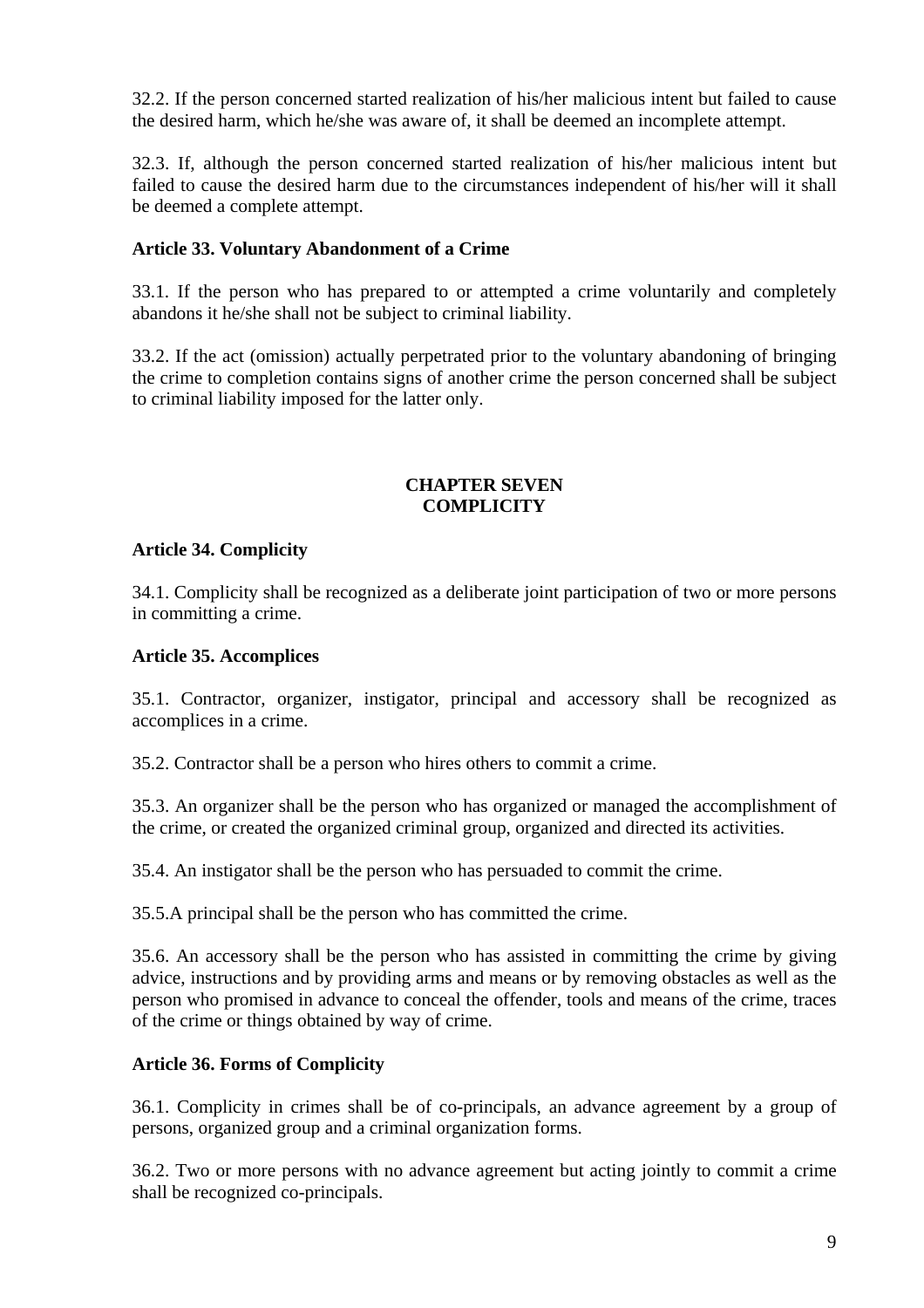36.3. Two or more persons joining at an advance agreement to commit a crime shall be recognized a group at an advance agreement.

36.4. A permanent group joining at an advance agreement for the purpose of committing crimes shall be recognized an organized group.

36.5. Union of criminals pursuing the purpose of gaining profit, structured into an organization shall be recognized a criminal organization.

### **Article 37. Criminal Liability of Co-principals**

37.1. In determining the type and amount of criminal liability of the accomplices the court shall take into account the role, character and degree of actions of each accomplice in committing the crime and apply Article 35 of the General Part of the Criminal Code.

37.2. Leaders of organized and criminal groups shall be subject to criminal liability for such management in the events specified in the articles of the Special Part and for all crimes committed by such a group.

37.3. Other participants in the organized and criminal groups shall be subject to criminal liability for both participation in such groups and for their respective committed crimes.

37.5. An organizer may not imposed penalty lower than that of the principal for the which was committed at his/her order.

#### **Article 38. Deviation of the Principal**

36.1. Committing by the principal of a crime of which the other accomplices were unaware, that is, committing a crime without agreement with them shall be called deviation of the principal. The other accomplices shall not be subject to criminal liability for the crime committed by deviation.

#### **Article 39. Relation to Crimes**

39.1. Persons who conceal or fail to report on crimes shall be in relation to crimes.

39.2. Concealment of the criminal as well as of tools and means of the crime, traces of the crime or objects obtained by way of crime, if such concealment has not been promised in advance shall be called concealer.

39.3. Failure to inform the relevant authority or official about a really known prepared or accomplished crime shall be non-reporting on crimes.

39.4. Concealment of or failure to inform about the crimes specified in the Special Part of this Code shall be subject to criminal liability.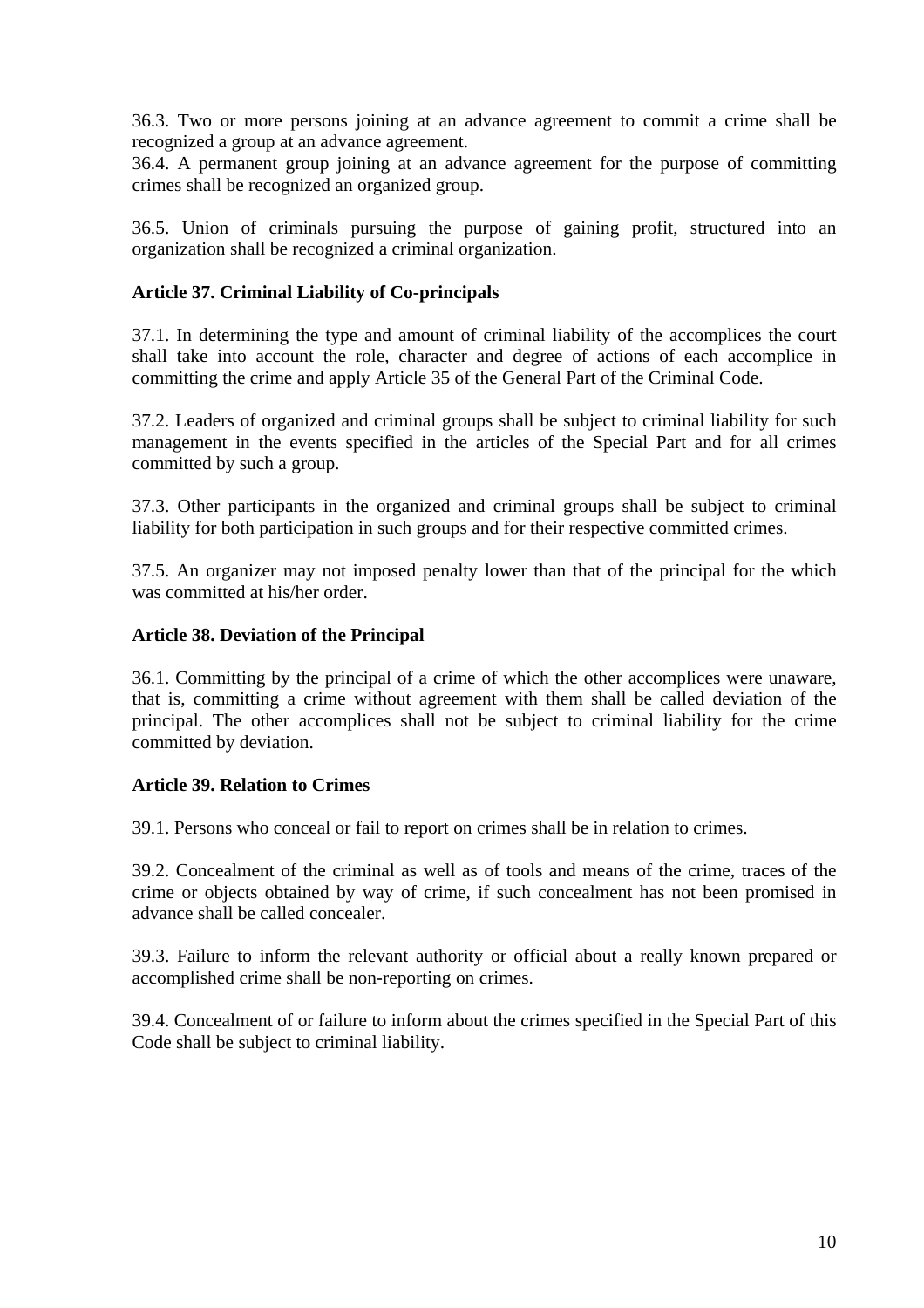# **CHAPTER EIGHT CIRCUMSTANCES EXCLUDING SOCIAL DANGER OF THE CRIME**

### **Article 40. Self-defense**

40.1. Any action, although having signs of an action specified in the Special Part of this Code, but committed in the circumstances of self-defense, i.e, to defend the interests of the state or society, own or others' right to life or inviolability of an individual, others rights and freedoms against a socially dangerous encroachment inflicting harm to the encroacher by committing an act specified in the Special Part of this Code shall not be considered crime.

40.2. Any individual shall have the right to self-defense irrespective of his/her official position, profession, duty assigned by law or official special training. The possibility for the defender to prevent the socially dangerous encroachment, to seek assistance from the state authorities, officials or others shall not affect the right to self-defense.

#### **Article 41. Inflicting Harm to the Offender in the Course of Arrest**

41.1. Inflicting harm to the offender or fugitive convict aimed at suppression of the possibility to commit a new crime, delivering him/her to the state authorities in the course of apprehension by the victim or another person shall not constitute a crime.

#### **Article 42. Extreme Necessity**

40.1. Any action specified in the Special Part of this Code to eliminate the danger to defend the interests of the state or society, own or others' right to life or inviolability of an individual, others rights and freedoms shall not constitute crime provided the damage inflicted to the third person is less severe than the one averted and the danger under the given circumstances could not have been eliminated by other means.

# **Article 43. Reasonable Risk of Production, Research or Study**

43.1. Causing damage to the rights and interests protected by law in result of a reasonable risk taken to attain the purpose beneficial to society shall not constitute a crime.

43.2. If the given purpose could not have been achieved without an act (omission) made with a risk and the person taking such risk has taken sufficient measures to prevent the harm it shall be a reasonable risk.

43.3. Taking risk under potential danger of harm to the lives of many people or a mass or a natural disaster shall not be recognized a reasonable risk.

#### **Article 44. Fulfilling orders and decrees**

44.1. Causing harm to the rights and interests protected by this Code in the course of fulfilling mandatory orders or decrees shall not constitute a crime. The person giving an illegal order or decree shall be subject to criminal liability for the harm caused.

44.2. A person causing harm to others' rights and interests protected by this Code by fulfilling a knowingly illegal order or decree shall be subject to criminal liability. A person who fails to fulfill a knowingly illegal order or decree shall not be subject to criminal liability.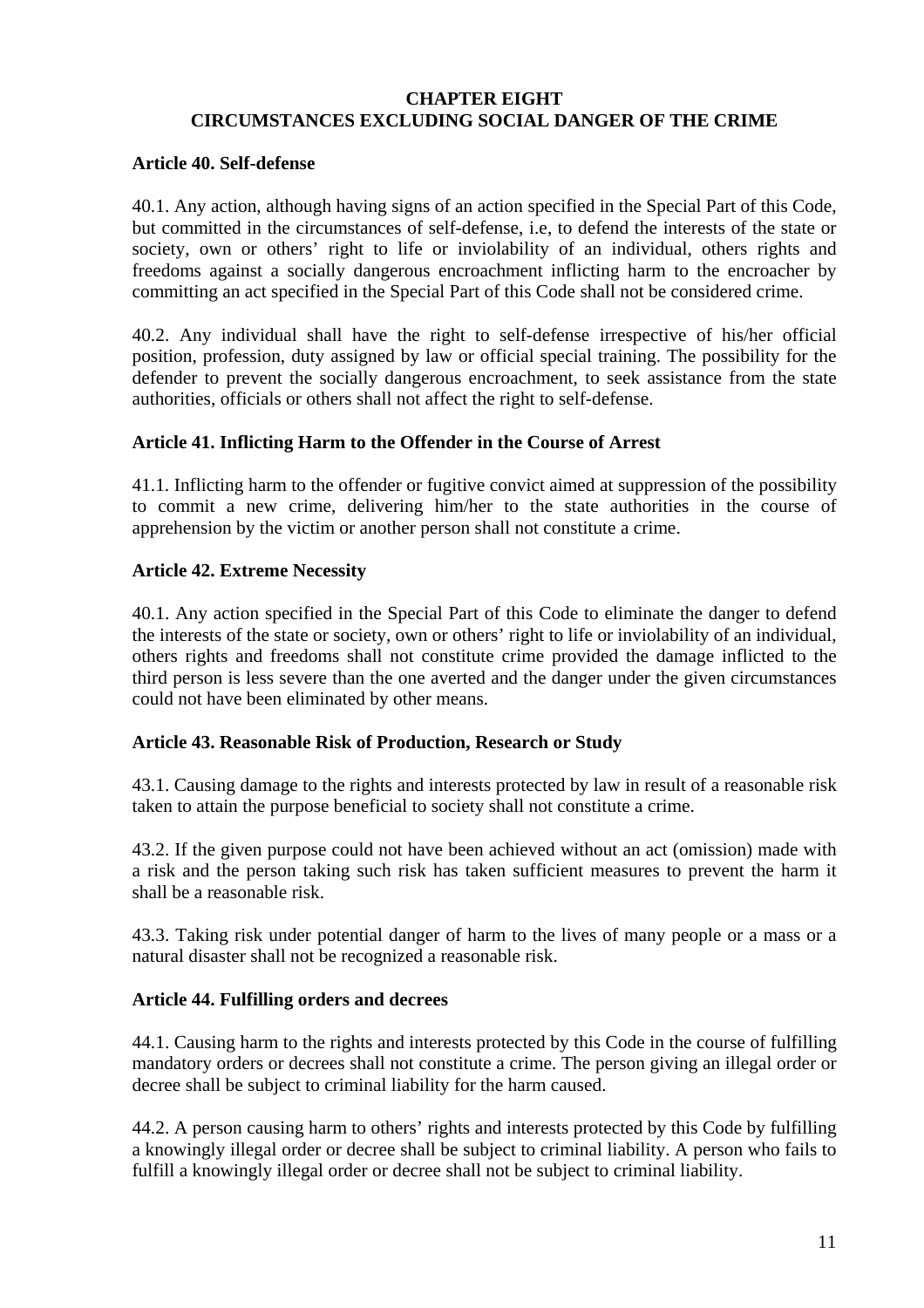#### **TITLE THREE CRIMINAL LIABILITY CHAPTER NINE PURPOSE AND TYPES OF PUNISHMENT**

### **Article 45. Concept and Purposes of Criminal Liability**

45.1. Criminal liability is a measure of state coercion restricting the rights and freedoms of the person whose guilt in the commission of a crime is established by a court judgment as provided in this Code.

45.2. Criminal liability shall be subjected by way of punishment and measures of coercion specified in this Code.

45.3. Purposes of criminal liability shall be protection of the citizen and society from criminal encroachments, restoration of the rights violated in result of a crime, deterring the persons who committed crime and prevention of crimes.

# **Article 46. Grounds of Criminal Liability**

46.1. Individuals who have attained the legal age, are culpable and whose commission of a crime has been established by court shall be subject to criminal liability.

46.2. No authority or official other than a court established under the Constitution of Mongolia may decide the matters of guilt and criminal liability.

#### **Article 46. Types of Punishment**

46.1. Persons who have committed crimes shall be imposed the following punishment:

46.1.1. a fine;

46.1.2. deprivation of the right to hold specified positions and engage in specified business;

46.1.3. confiscation of property;

46.1.4. forced labor;

46.1.5. incarceration;

46.1.6. imprisonment;

46.1.7. the death penalty.

46.2. A fine, forced labor, incarceration, imprisonment and death penalty shall be used as principal punishment; deprivation of the right to hold specified positions and engage in specified business and confiscation of property as supplemental punishment respectively.

#### **Article 47. Fine**

46.1. Imposing by the court of a penalty in terms of money in the instances and within the limits set in this Code shall be called a fine.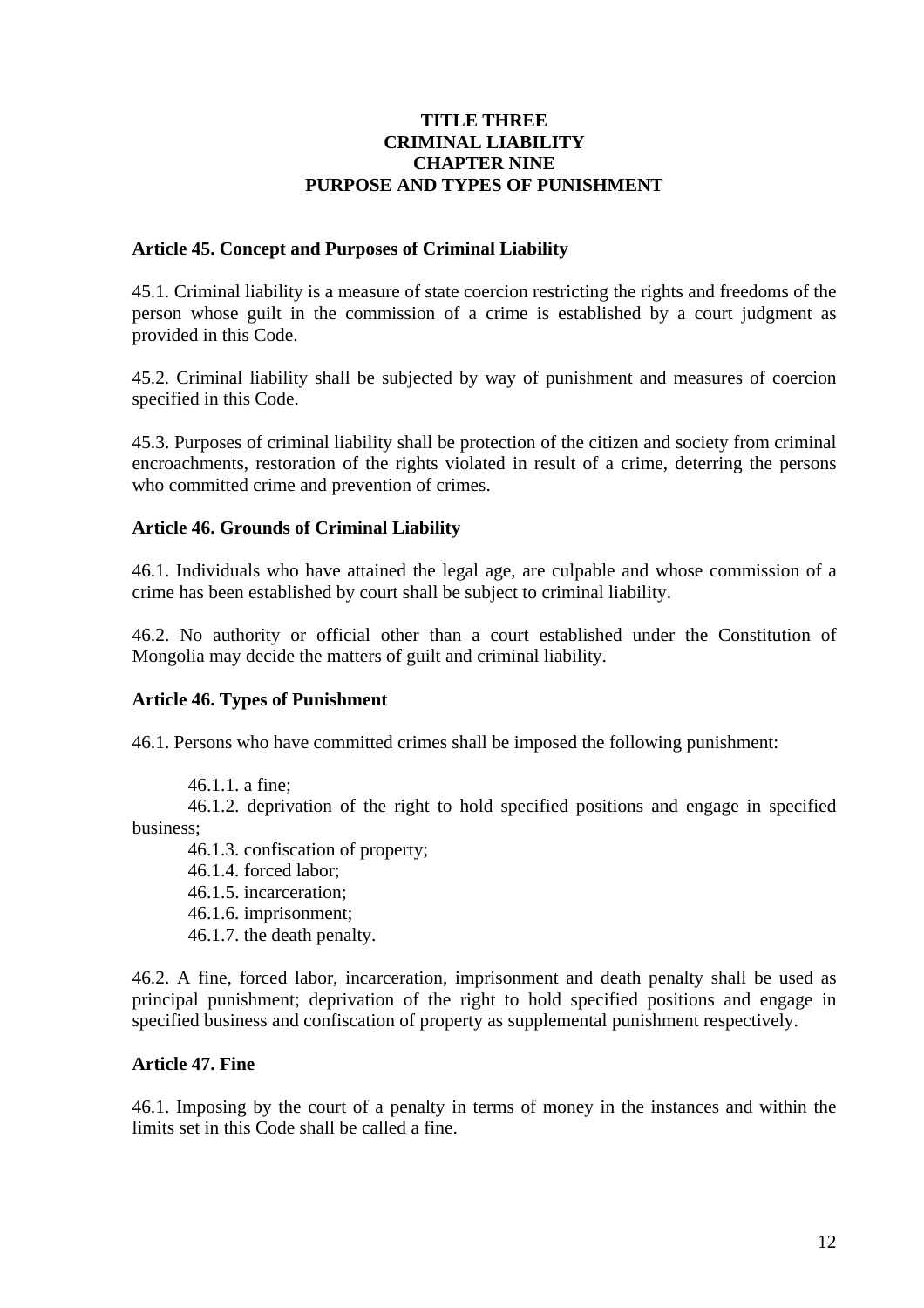47.2. The court shall determine the amount of a fine by taking into consideration the degree of social danger of the committed crime, the property status, size of wages or income of the defendant within the range of 5 to 500 amounts of the minimum salary amount.

47.3. In case of persistent evasion of payment of a fine the court may substitute a fine by incarceration or imprisonment for a term of up to 3 years.

47.4. Substituting imprisonment, forced labor or incarceration by a fine shall be prohibited.

# **Article 48. Deprivation of the Right to Hold Specified Positions and Engage in Specified Business**

48.1. Restriction of the right to hold specified positions and engage in specified profession and other activities of a person who committed a crime for a period of 1 to 5 years in the instances specified in the Special Part of this code shall be called deprivation of the right to hold specified positions and engage in specified business.

48.2. If the deprivation of the right to hold specified positions and engage in specified business has been imposed as supplemental to incarceration or imprisonment its term shall run from the moment of completing the service of the principal punishment.

48.3. If the deprivation of the right to hold specified positions and engage in specified business has been imposed as supplemental to forced labor or a fine its term shall run from the moment of becoming final of the sentencing judgment.

# **Article 49. Confiscation of Property**

49.1. Confiscation of property represents a forced free-of-charge withdrawal of the culprit's share property for the benefit of the state in the instances specified in the Special Part of this Code.

49.2. Seizure of items created by way of crime, arms and means used for committing it, or income gained by way of crime and other things incidental thereto shall be mandatory in addition to the confiscation of property.

49.3. When imposing confiscation of property the court shall specify in the judgment what items and property are being confiscated.

# **Article 50. Forced Labor**

50.1. Forced labor represents labor without remuneration for the benefit of society in the place determined by the decision execution authority in the instances specified in the Special Part of this Code.

50.2. Forced labor shall be imposed for 100 to 500 hours. Forced labor shall be of duration of at least 3 hours per day.

50.3. The unserved term of the convict who deliberately evades forced labor shall be replaced by incarceration at the rate of 24 hours of labor to 1 working day of incarceration.

50.4. Forced labor may not be imposed on the persons unable to work, pregnant women, women with children under the age of 3, women over 55 years of age, as well as men over 60 years of age and persons in the active military service.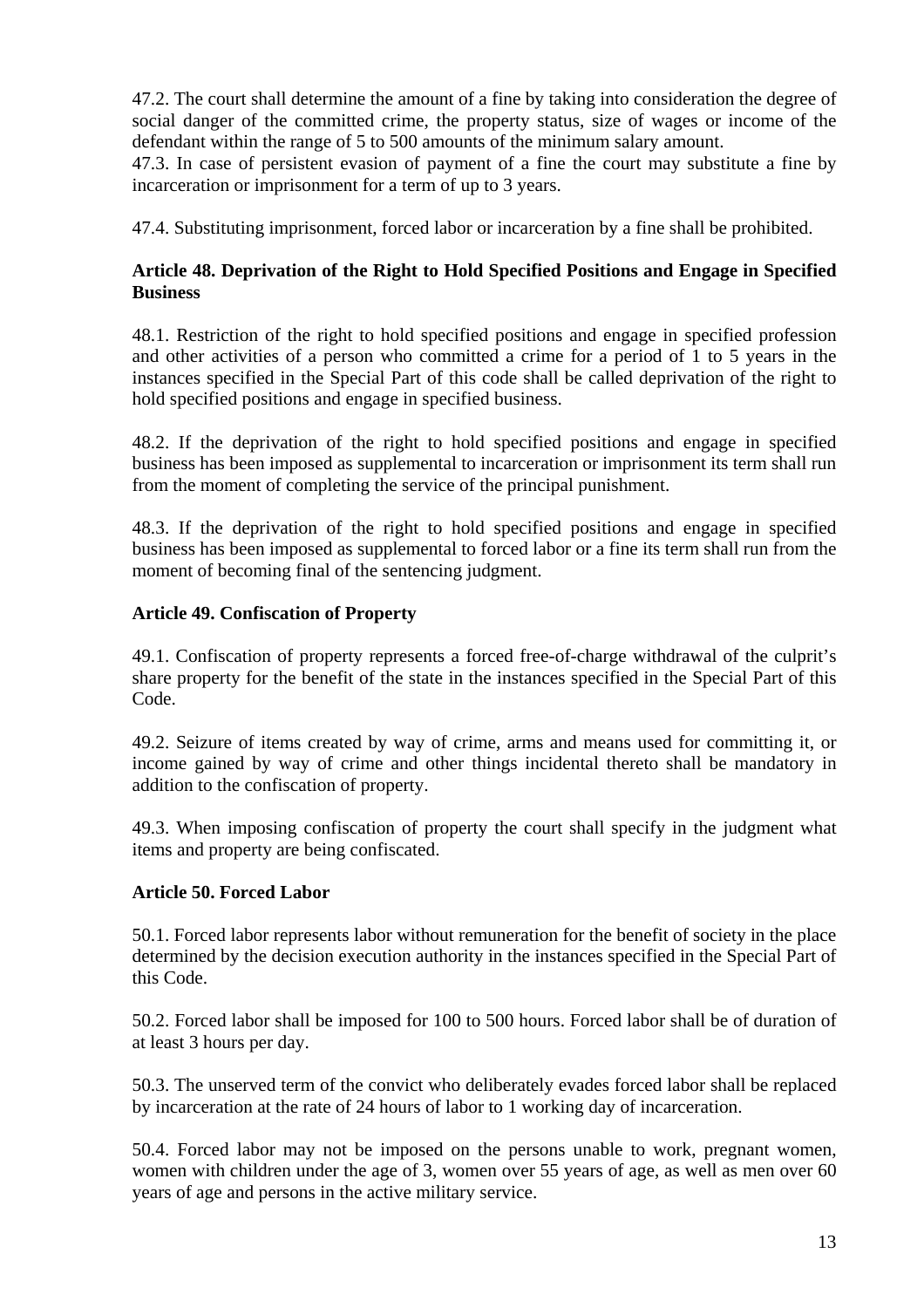# **Article 51. Incarceration**

51.1. Incarceration represents separation of a culprit from society by solitary confinement in the facility with a certain regiment in the instances specified in this Code.

51.2. Incarceration shall be imposed for a term of 1 to 6 months.

51.2. Incarceration shall not be imposed on the persons who were under 16 years of age at the time of committing crime, as well as pregnant women, single mothers and fathers with a minor child.

51.3. Servicemen imposed incarceration shall serve the penalty solitarily in the disciplinary cells.

# **Article 52. Imprisonment**

52.1. Imprisonment represents restriction of freedom of a culprit for the terms specified in this Code with separation from society by confinement in the correctional facilities or a prison.

52.1. The basic term of imprisonment shall be 1 to 15 years. In the instances specified in Special Part of this Code can be imposed for a term of up to 25 years.

52.3. Imprisonment for a term of over 15 years may not be imposed on the persons who were under 16 years of age at the time of committing crime, women of over 55 years of age and men of over 60 years of age.

52.4. Imprisonment shall be served in the correctional facilities of general, strict and special regiment or prison.

52.5. Male convicts who committed less serious crimes and female convicts other than those sentenced for crimes other grave crimes shall serve imprisonment in the correctional facilities of general regiment.

52.6. Male convicts who committed serious crimes or previously served imprisonment, and female convicts who committed grave crimes or have been recognized recidivists shall serve imprisonment in the correctional facilities of strict regiment.

52.7. Male convicts who committed serious crimes or have been recognized recidivists shall serve imprisonment in the correctional facilities of special regiment.

52.8. Male minor convicts who committed less serious or serious crimes; female minor convicts who were sentenced to imprisonment shall serve imprisonment in the correctional facilities of general regiment for minors.

52.9. Male minor convicts who previously served imprisonment, as well as those who committed grave crimes shall serve imprisonment in the correctional facilities of strict regiment for minors.

52.10. The court may mitigate or reinforce the regiment in which imprisonment is to be served taking into consideration the nature and degree of social danger of the crime, character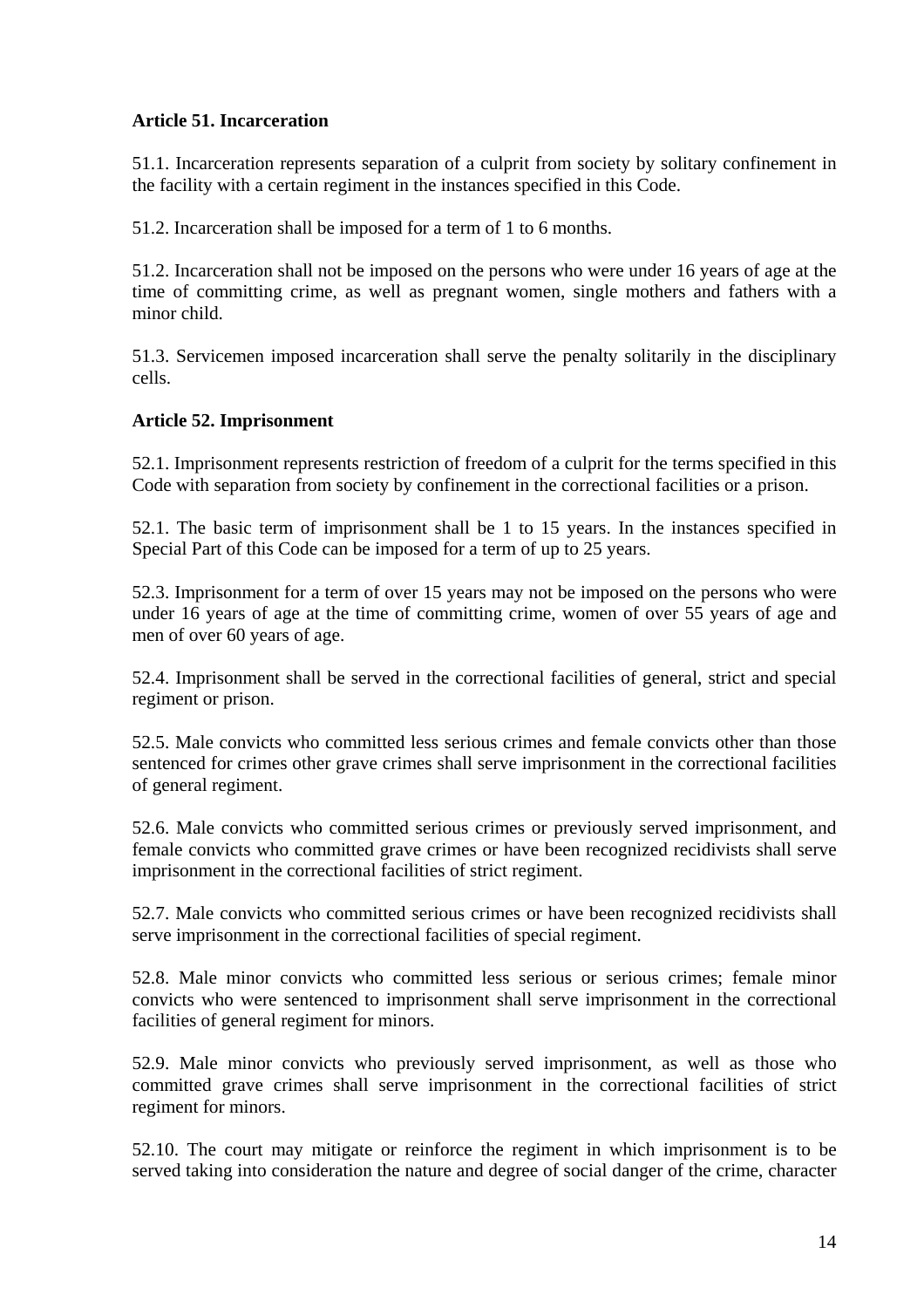of the convict and other circumstances of the case. Reasons for such decision shall be specified in the judgment.

52.11. The court may decide imprisonment imposed on the convicts who are recognized recidivist or sentenced to imprisonment for more than 15 years after attaining the age of 18 for a grave crime to be served fully or partially in prison.

# **Article 53. Death Penalty**

53.1. Persons who committed grave crimes may imposed death penalty in the instances specified in the Special part of this Code.

53.2. The death penalty shall be executed by shooting.

53.3. Persons who have been sentenced to death shall be entitled to the pardon request to the President of Mongolia. In case of pardon the death penalty shall be substituted by imprisonment in prison for a term of 30 years.

53.4. The death penalty may not be imposed to the persons who were under 16 years of age at the time of committing crime, men of over 60 years of age and women.

# **CHAPTER TEN IMPOSITION OF AND RELEASE FROM PUNISHMENT**

#### **Article 54. General Principles of Imposing Punishment**

54.1. The court shall impose punishment in strict compliance with the provisions of this Code, being guided by the principle of justice and legal conscience, within the types and limits established by the Special Part.

54.2. When imposing punishment the court shall take into comprehensive consideration the nature and degree of social danger of the committed crime, the character of the culprit, reasons and circumstances of the case, motive, purpose, nature and degree of the harm caused, and circumstances which mitigate or aggravate the liability.

# **Article 55. Circumstances Which Mitigate Responsibility**

55.1. When imposing penalty the court shall recognize the following circumstances as mitigating liability:

55.1.1. committing a minor or less serious crime for the first time due to accidental circumstances;

55.1.2. prevention by the culprit of harmful consequences of the crime;

55.1.3. voluntary compensation of the damage caused or the correction of the caused harm;

55.1.4. committing a crime under a physical or mental coercion or owing to material or another dependence upon the victim;

55.1.5. committing a crime under the influence of a strong emotional shock caused by illegal actions of the victim;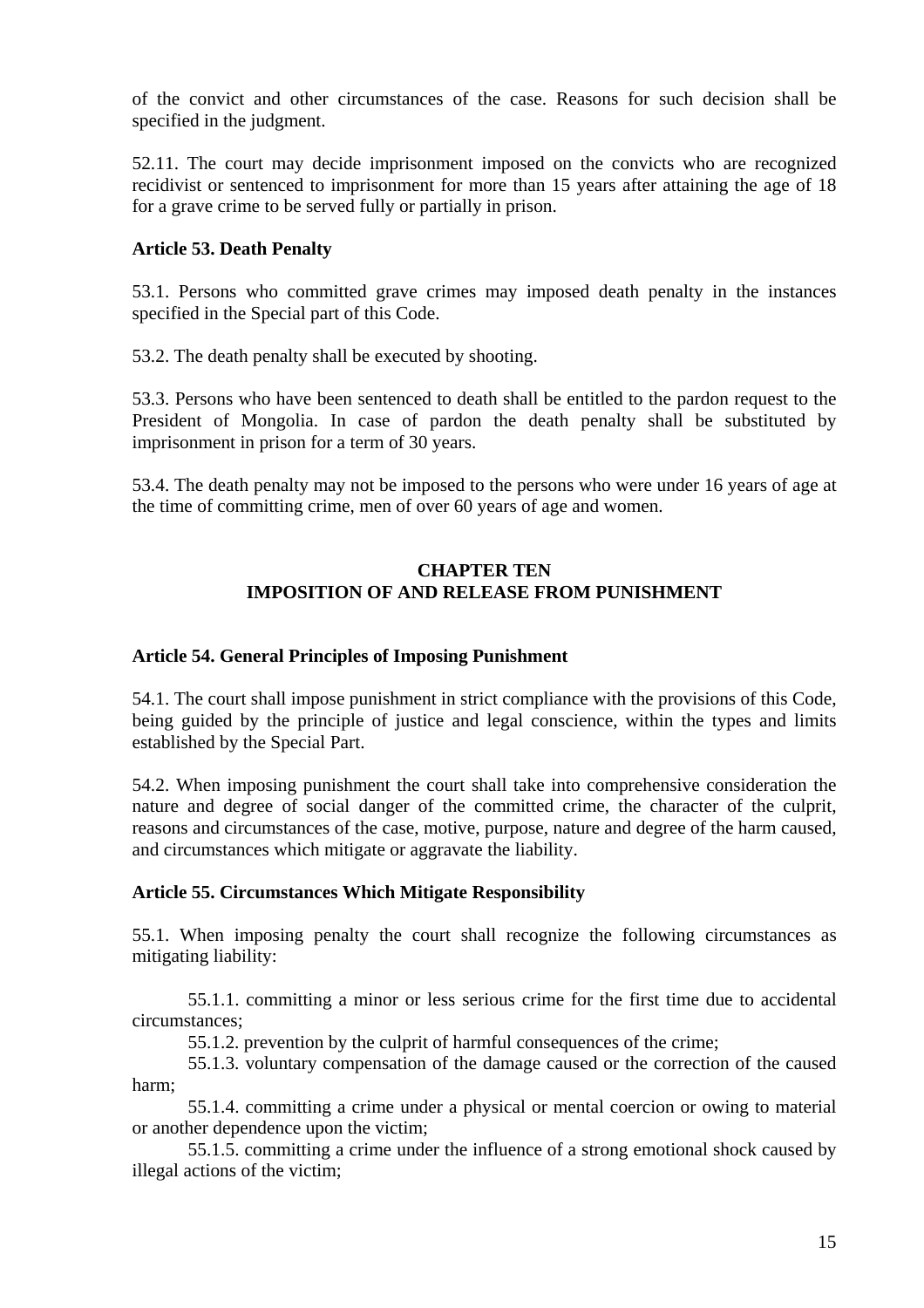55.1.6. committing a crime due to a coincidence of grave personal, family circumstances or those occurred to others ;

55.1.7. committing a crime by a person under the age of 18;

55.1.8. committing a crime by a woman with a minor child or a pregnant woman;

55.1.9. sincere repentance, surrender or active assistance in the detection of the offender or property gained by way of crime;

55.1.10. rendering medical and other aid immediately upon committing a crime against life or health.

55.2. If the circumstance mitigating liability specified in this article constitutes an element of a crime specified in the Special Part of this Code this shall not be taken into account when imposing penalty.

#### **Article 56. Circumstances Which Aggravate Liability**

56.1. When imposing penalty the court shall recognize the following circumstances as aggravating liability only:

56.1.1. repeated commission of a crime;

56.1.2. committing a crime in a group;

56.1.3. instigating to or involving of persons under legal age into committing a crime or causing committing a crime by inculpable person;

56.1.4. infliction of grave consequences as a result of the crime;

56.1.5. committing a crime in a most brutal way or with atrocity with respect to the victim;

56.1.6. committing a crime in respect of a person under age, an aged person or a person being in a helpless condition as well as in respect of a person being materially or otherwise dependent on the culprit;

56.1.7. committing a crime by taking advantage of the conditions of a social disaster or mass disorder;

56.1.8. committing a crime against a person fulfilling an official or public duty, his/her immediate relatives;

56.1.9. committing a crime in a generally dangerous manner or with use of firearms, explosives, poisonous substances, drugs and preparates or chemical substances;

56.1.10. committing a crime in condition of drunkenness;

56.1.11. committing a crime with the purpose of concealing or facilitating another crime;

56.1.12. committing a crime repeatedly during the period of probation or before being deemed as having no criminal record.

56.2. If the circumstance aggravating liability specified in this article constitutes an element of a crime specified in the Special Part of this Code this shall not be taken into account when imposing the penalty.

# **Article 57. Imposing Penalty for Accumulative Crimes**

57.1. If a culprit has committed two or more crimes specified in different articles or in different paragraphs of the same article of the Special Part of this Code and has not been sentenced for any of them, the court, having determined penalty separately for each crime, shall determine the actual penalty to be served in person by absorbing the less severe penalty in the more severe one or by adding up wholly or partially all the meted out penalties within the limits specified by the article of this Code which specifies the more severe penalty.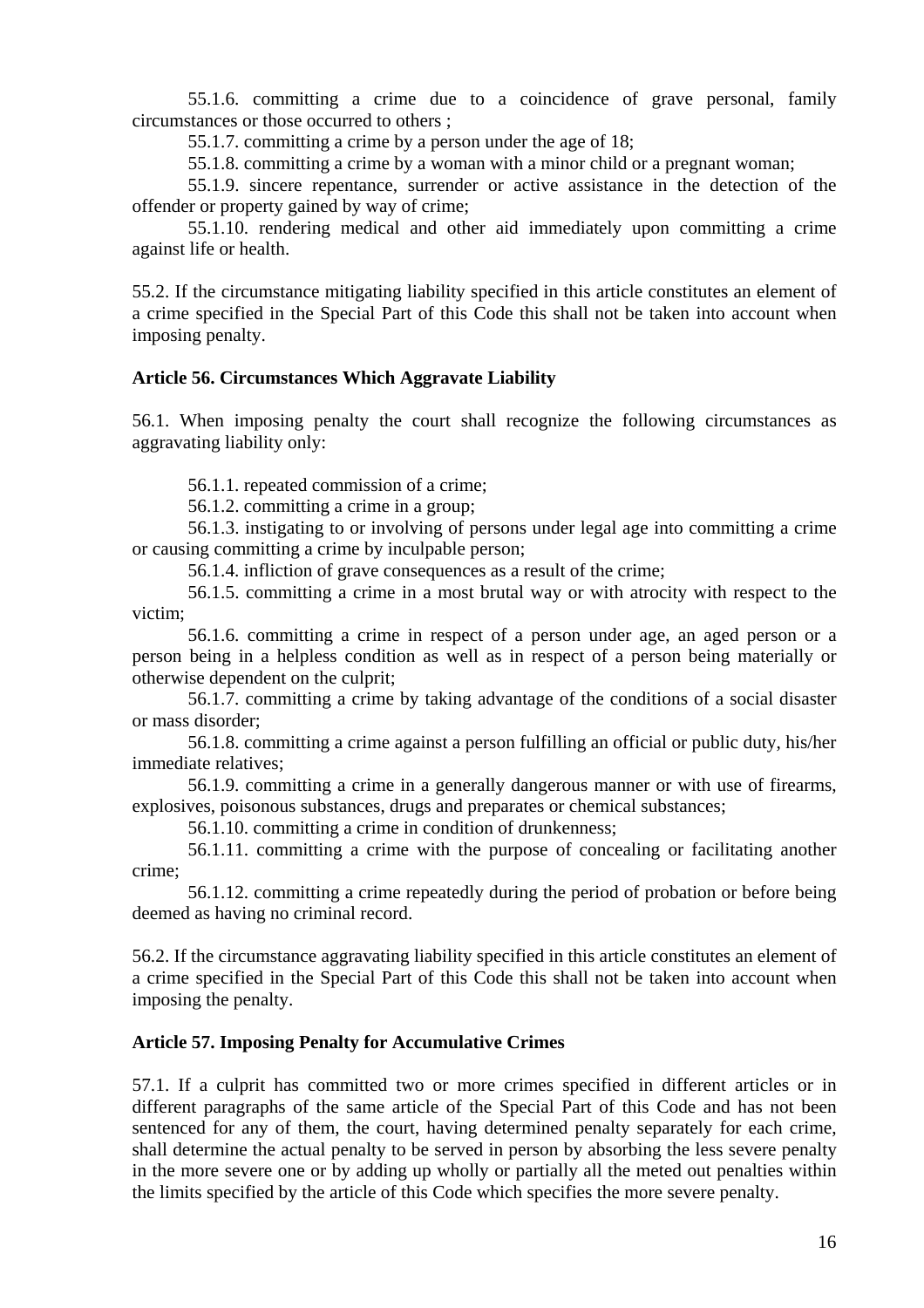57.2. When imposing penalty for the crime committed by the culprit one or more supplemental penalties specified in the articles of the Special Part this Code may append the principal penalty.

57.3. The same rules shall apply to imposing penalty if after the judgment has been rendered the convict has been found to have committed another crime before being sentenced.

# **Article 58. Imposing Penalty on Several Sentences**

58.1. If a convict has committed another crime after a judgment was rendered and he/she has not completed serving the penalty, the court shall add, wholly or partially, the part of penalty to be served under the previous judgment to the penalty imposed by the new judgment.

58.2. When the penalties are summed up in the manner specified in paragraph 1 above, the total term of penalty may not exceed the maximum term established for the given kind of penalty.

58.3. When the penalties represented by imprisonment and incarceration are imposed cumulatively, 1 day of imprisonment shall be equal to 1 day of incarceration.

58.4. When the penalties represented by imprisonment and forced labor are imposed cumulatively, 24 hours of forced labor shall be equal to 1 day of imprisonment.

58.5. When the penalties represented by incarceration and forced labor are imposed cumulatively, 1 day of incarceration shall be equal to 24 hours of forced labor.

# **Article 59. Counting the Period of Detention**

59.1. The court shall include the period of detention into the term of penalty. In case of imprisonment in prison the period of detention shall not be included into the term of penalty.

59.2. 1 day of detention shall be counted as 1 day of incarceration and as 24 hours of forced labor when including into the term of penalty.

59.3. If a detained person has been imposed a fine or deprivation of the right to hold specified positions or engage in specified business as the principal penalty the court may, taking into account the detention, commute the imposed penalty or consider the convict as served the penalty.

# **Article 60. Imposing Penalty for Preparation to or for an Attempted Crime**

60.1. When imposing penalty for preparation to a crime or an attempted crime the court shall take into account the degree of realization of the malicious intent, completion of the attempt, nature of social danger of the prepared for or attempted crime and reasons for failure to bring the crime to completion.

60.2. The maximum amount of penalty for preparation to a crime may not exceed ½ of the most severe type of penalty for the given completed crime.

60.3. The maximum amount of penalty for preparation to a crime may not exceed 2/3 of the most severe type of penalty for the given completed crime specified in the Special Part of this Code.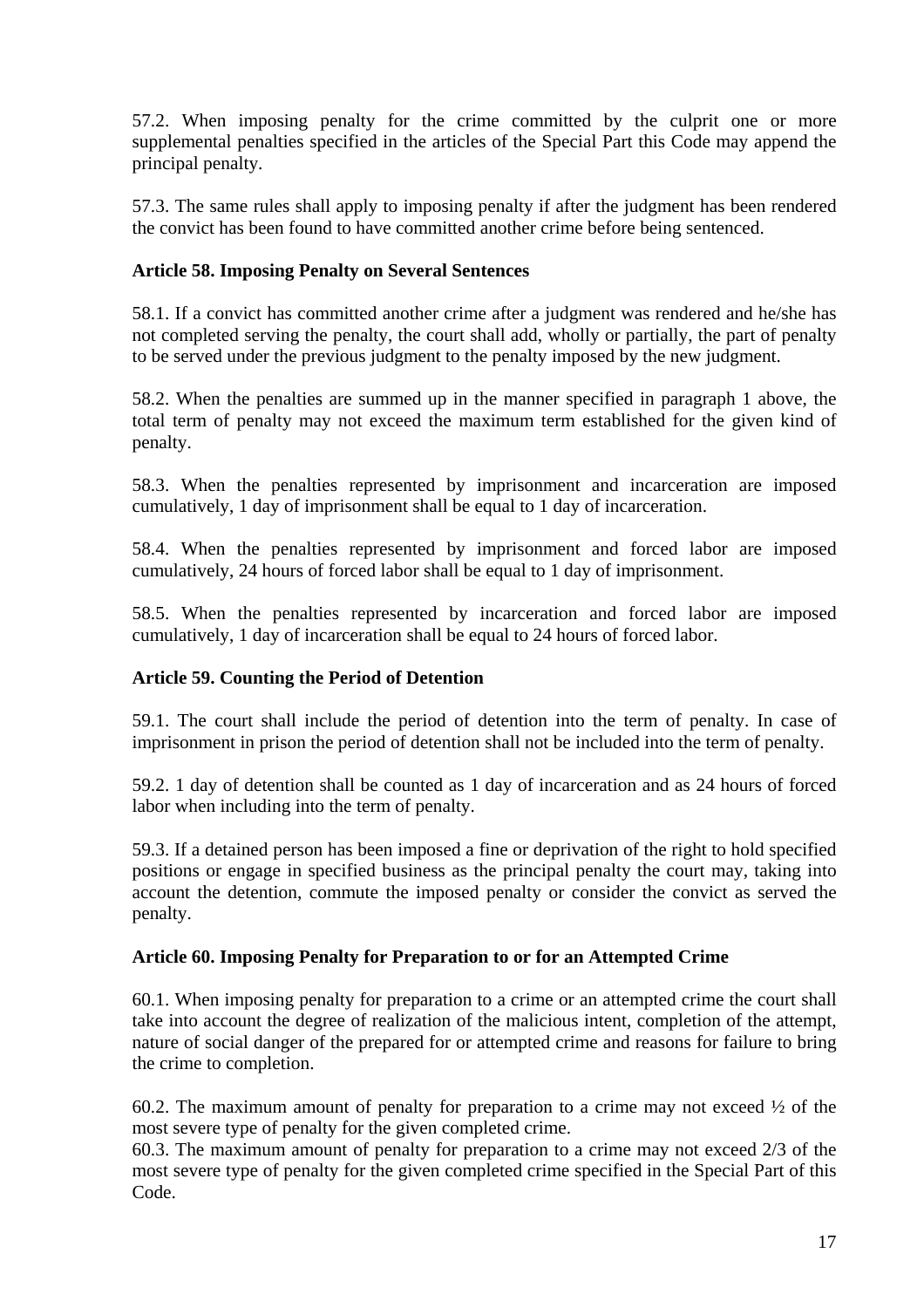60.4. The person who prepared to a crime or attempted a grave crime may not be imposed imprisonment for more than 15 years or the death penalty.

### **Article 61. Conditional Sentence**

61.1. If, considering the nature and degree of social danger of the committed crime, character of the culprit who has been sentenced imprisonment for the first time for a less serious crime, and circumstances of the crime, in cases where he/she compensated for the damage or redressed the harm caused, the court deems that the sentence imposed does not need to be served in person it may impose the sentence conditionally and fix a probation for a period of up to 5 years.

If the person sentenced conditionally does not commit a new crime during the probation period and has shown his/her reformation the sentencing judgment shall not be executed.

61.2. The procedure prescribed in paragraph 1 above shall not apply to the persons who's conviction has not expired.

61.3. If the person sentenced conditionally has committed a new crime during the period of probation, the court shall impose to him/her punishment in the rules prescribed in Article 58 of this Code.

#### **Article 62. Probation of the Persons Under the Legal Age**

62.1. If the court deems that a person under age who is sentenced for the first time to imprisonment can be reformed without isolation from the society taking into consideration the nature and the degree of social danger of the crime committed, the character of the culprit and other circumstances of the case, he/she may be put on probation for a period of 6 months to 2 years. In such case the court shall also postpone the execution of supplemental penalties.

62.2. When deciding to put on probation a convict the court may give him/her a fixed period of time to find a job or to undertake studies, redress the damage caused, notify the police about change of the place of work, studies or residence, obligate a definite labor collective, relatives or an individual on their consent to exercise supervision over the convict and perform educational and reformation work in relation to him/her.

62.3. If the person put on probation fails to fulfill the duties imposed by the court on him/her or commits an administrative breach, then on the recommendation of the police the court may revoke the decision to parole and render a ruling to send the convict to serve the sentence in person.

62.4. If the convict has shown his/her reformation during the probation period the court may, on recommendation of the police release him/her from serving the sentence.

62.5. If the convict commits another crime during the probation period, the court shall add to the new penalty the previously meted out penalty in accordance with the rules set in Article 57 of this Code.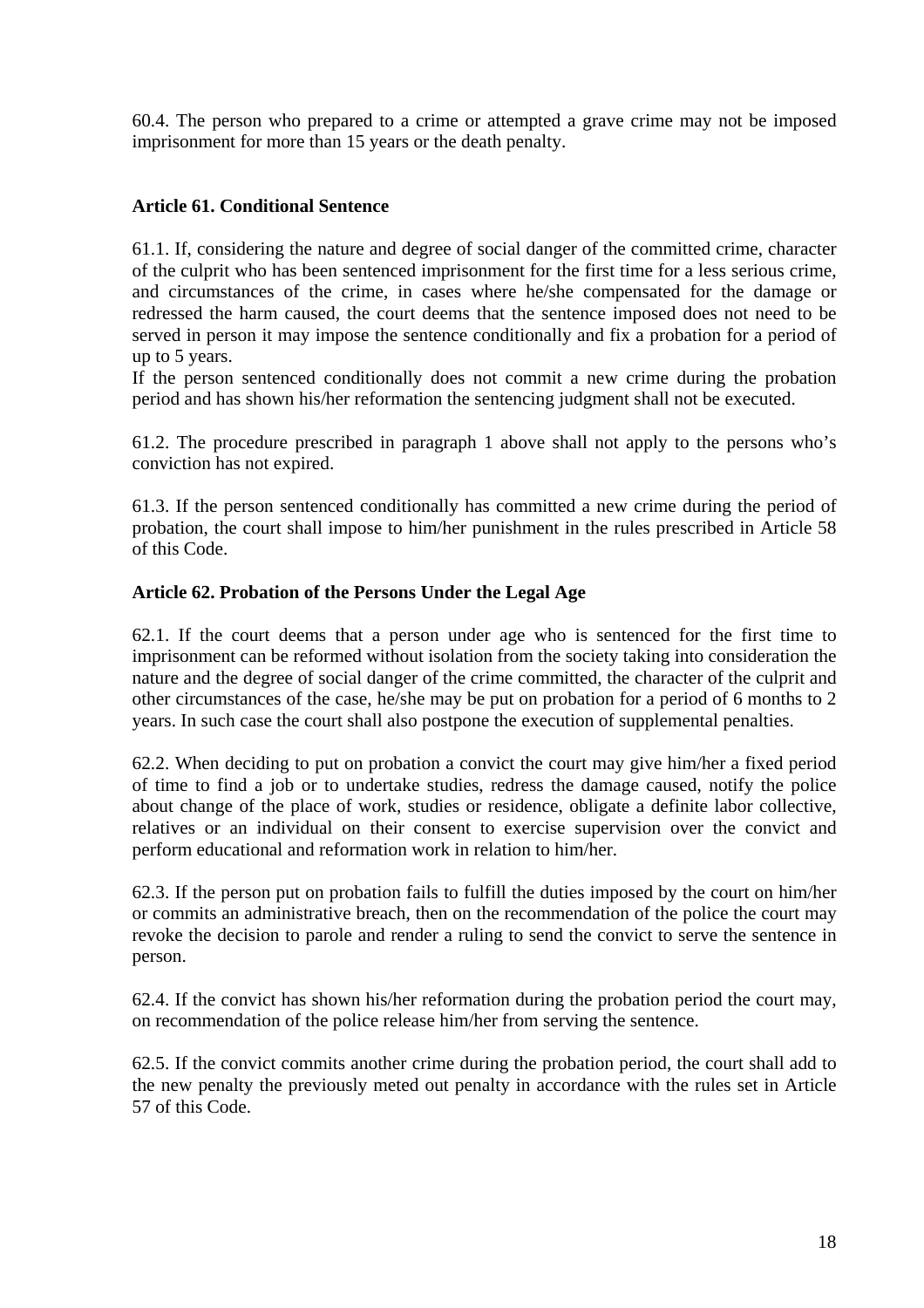#### **Article 63. Probation of the Pregnant Women, Mothers With a Child Under the Age of 3 or Single Fathers With a Minor Child**

63.1. The court may put on probation the pregnant women, mothers or single fathers with children under the age of 3 who have committed for the first time a less serious or serious crime and are sentenced to incarceration, imprisonment or forced labor for a period of up to 2 years.

61.2. If the convict evades from custody of his/her child the court shall, at the proposal of the police, cancel the decision to put on probation and render a ruling to serve the sentence in person.

60.5. If the convict commits another crime during the probation period, the court shall add to the new penalty the previously meted out penalty in accordance with the rules set in Article 57 of this Code.

#### **CHAPTER ELEVEN PENAL MEASURES**

#### **Article 62. Types of Penal Measures**

62.1. The following compulsory measures shall be applied to the persons who committed crimes:

62.1.1. compulsory measures of medical character;

62.1.2. compulsory measures of educational character applied to the persons under age.

# **Article 63. Imposition of Compulsory Measures of Medical Character**

63.1. In relation to persons who have committed socially dangerous acts in the state of inculpability in terms of mental state or who have committed such acts in the state of sanity but who have, before being sentenced or during the service of the sentence got ill with a mental illness which deprives them of the possibility to realize or control own actions, the court may, for the purpose of protecting society from his/her actions, impose the compulsory medical measure of placement in an ordinary or special psychiatric hospital.

63.2. Performing of diagnostic or treatment experiments on the persons imposed compulsory medical measure shall be prohibited.

#### **Article 64. Imposition, Alteration and Cessation of Compulsory Measures of Medical Character**

64.1. If the court deems it necessary to impose a compulsory measure of medical character it shall determine the type of the compulsory measure taking into account the mental state of the person concerned, nature and degree of the social danger of the crime committed.

64.2. The measure of placing in an ordinary psychiatric hospital may be applied to a person to whom, due to his/her mental state and nature of the crime committed a compulsory treatment is required.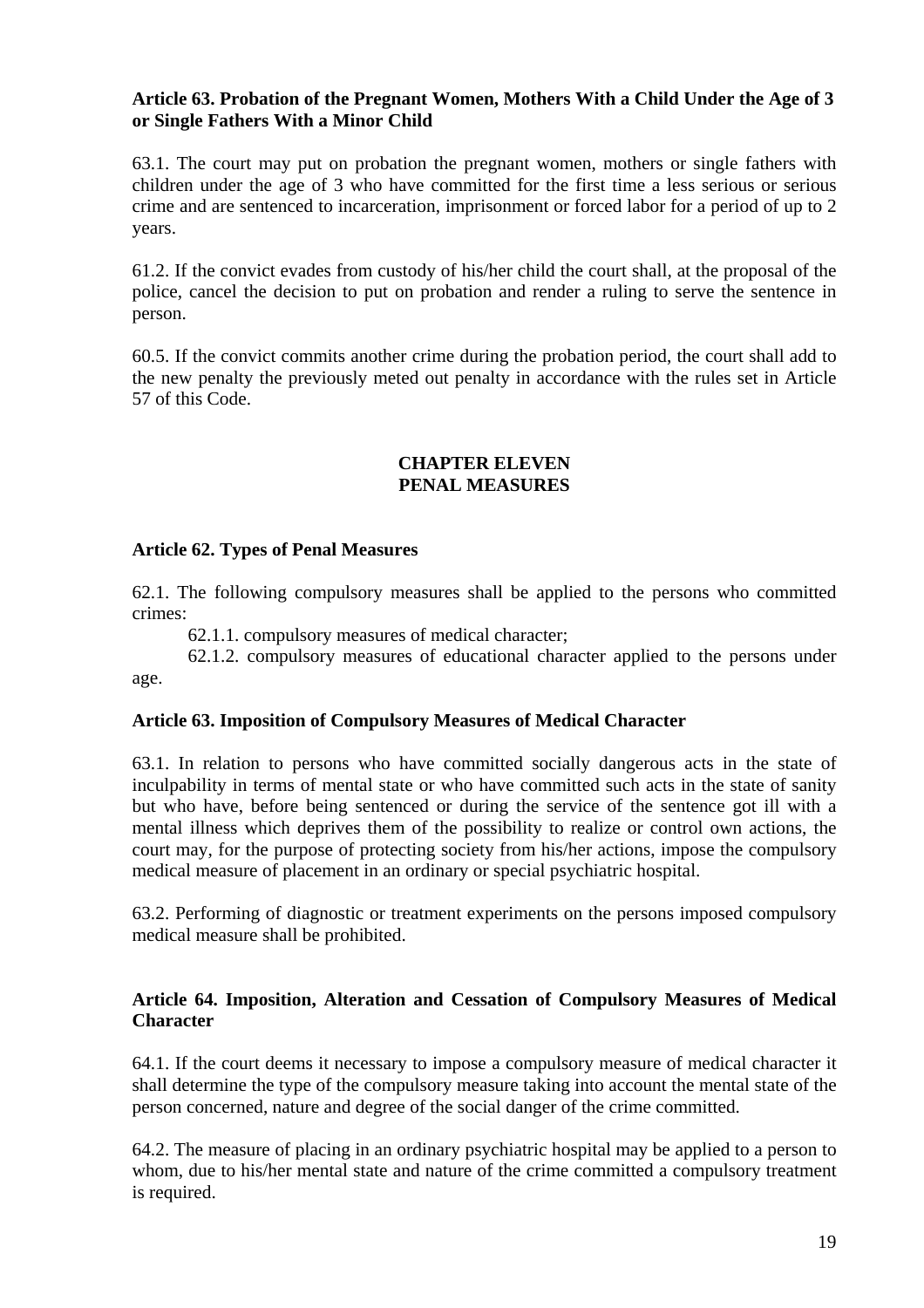64.3. The measure of placing in a special psychiatric hospital may be applied to a person who, due to his/her mental state and nature of the crime committed represents a particular danger to society. The person placed at the special psychiatric hospital shall be kept under reinforced supervision that excludes the possibility of committing a new crime.

64.4. The court shall decide on cease the compulsory measure of medical character in case of recovery or change in the nature of the illness at the proposal of the treating institution.

64.5. The court may change the kind of the compulsory measure of medical character at the proposal of the treating institution.

64.6. If the court deems it unnecessary to impose a compulsory measure of medical character on a patient or ceases such a measure it may entrust him/her to a relative or guardian to keep under obligatory observance by a physician.

# **Article 65. Counting of the Period of Compulsory Measures of Medical Character**

65.1. If the limitation period has not expired or there are no other grounds for remission of the culprit who after committing a crime or during the service of the sentence got ill with a mental illness which deprives him/her of the possibility to realize or control own actions the court shall impose penalty. The period of punishment of the person who has been imposed such after his/her recovery shall include the period of compulsory measure of medical character.

# **Article 66. Application of Compulsory Measures of Medical Character and Assigning Guardians to Alcoholics and Drug Addicts**

66.1. In the cases where an alcoholic or a drug addict has committed a crime, the court, in addition to imposing punishment may decide on his/her compulsory treatment at the proposal of a medical institution.

66.2. The court may decide on compulsory treatment of the alcoholics or drug addicts imposed a non-custodial punishment.

66.3. Where required, alcoholics or drug addicts may be subjected to compulsory treatment during the service of the sentence.

66.4. The court may cease compulsory treatment at the proposal of the treating institution.

66.5. If a person who got his/her family into a grave material situation due to alcohol or drug abuse has committed a crime for which he/she is imposed a non-custodial punishment the court shall recognize him/her at the request of his/her family members, NGO, custodian, guardian or a medical institution a person with a limited legal capacity and assign a guardian for him/her.

# **Article 67. Application of Compulsory Measures of Educational Character to the Persons Under the Legal Age**

67.1. If the court deems it appropriate not to impose punishment to a culprit under the legal age who has committed a minor or a less serious crime it shall impose the following measures of educational character: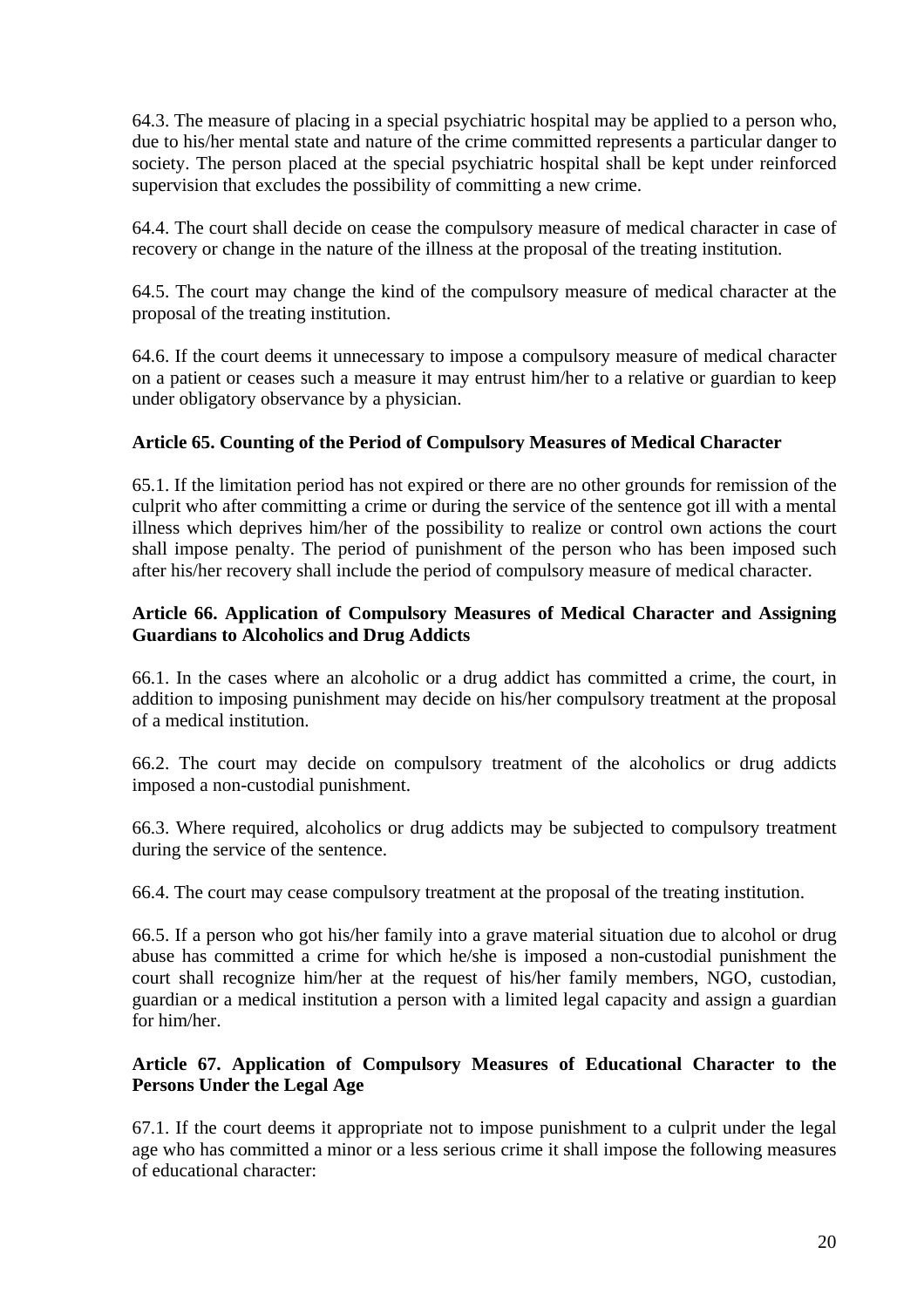67.1.1. fix a 1-year period for reformation;

67.1.2. oblige to redress the damage caused with labor if he/she attained 14 years of age and has own source of income;

67.1.3. give the person under age into his/her parents' supervision;

67.1.4. give the person under age to a labor collective, an NGO or a specified individual for supervision at their consent.

67.2. If the person concerned has not reformed after application of the measure specified in paragraph 1 above the court may replace it with sending to a special upbringing and educational institution.

67.3. Time for sending of a person under age to a special upbringing and educational institution shall be determined individually in each case taking into account the nature of the crime committed, his/her character and conditions of life but in no case may exceed 16 years of age.

67.4. The court shall decide on the matter of release of the person under age from the special upbringing and educational institution ahead of time at the reference of such institution.

# **TITLE FOUR RELEASE FROM CRIMINAL LIABILITY OR PENALTY**

#### **CHAPTER TWELVE REMISSION**

#### **Article 68. Remission of the Culprits Who Surrender Themselves**

68.1.A culprit who has committed for the first time a minor or a less serious crime, compensated for or redressed the damage caused may be renounced**.** 

# **Article 69. Remission by Reconciliation With the Victim**

69.1. A culprit who has committed for the first time a minor or a less serious crime, reconciled with the victim and redressed the damage caused may be renounced**.** 

#### **Article 70. Remission by Elapse of the Limitation Period**

70.1. A culprit who has committed a crime may not be subjected to criminal liability on elapse of the following periods:

70.1.1. one year from committing a minor crime;

70.1.2. five years from committing a less serious crime;

- 70.1.3. twenty years from committing a serious crime;
- 70.1.4. thirty years from committing a grave crime.

70.2. Criminal liability may be relieved in the cases where there is no ground specified in paragraph 1 above in the events specified in the Special Part of this Code.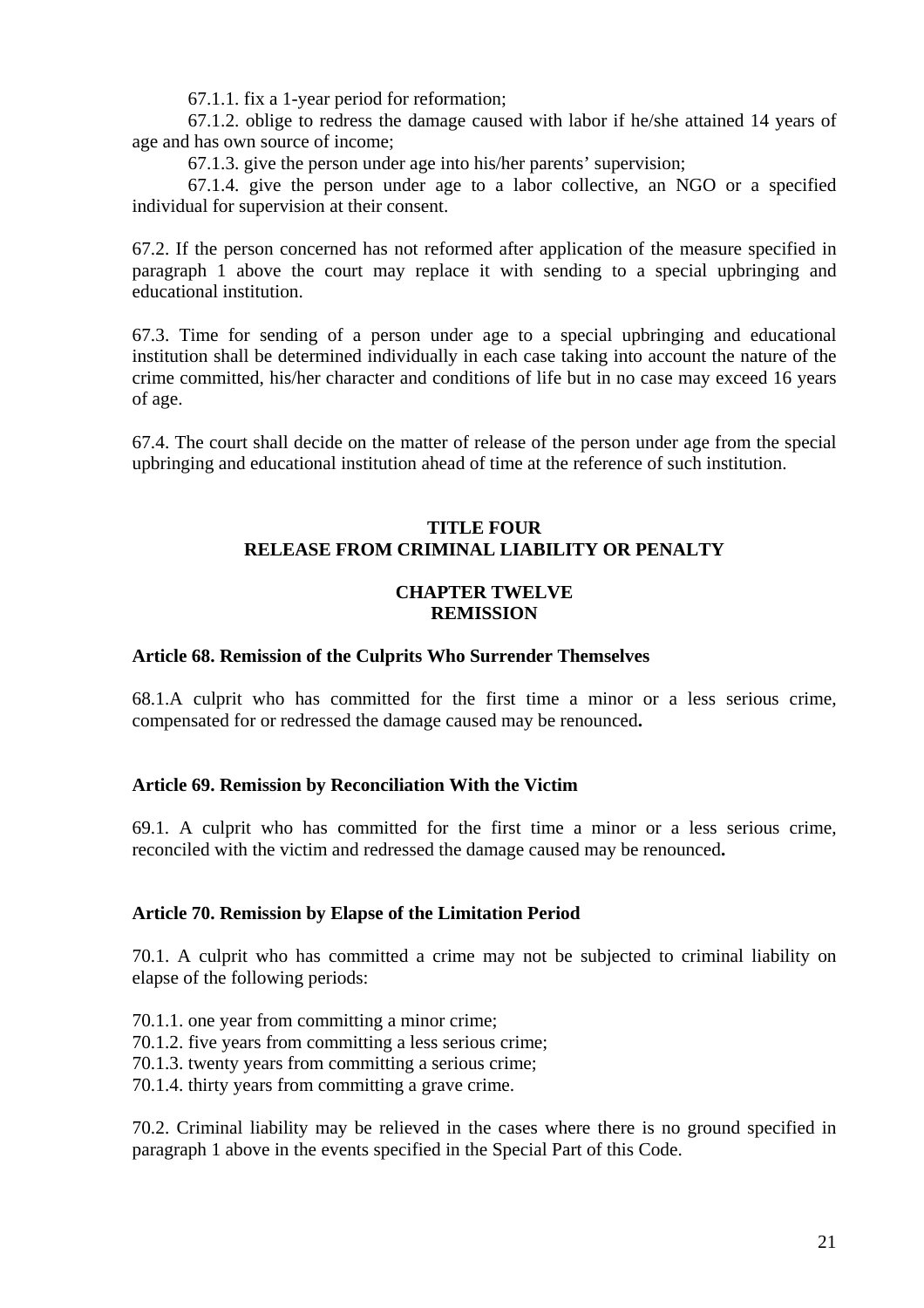70.3. The period of limitation shall be interrupted if, before the elapse of the term specified in the law the culprit commits a new crime; in this case the period of limitation shall be counted from the date of commission of the last gravest crime.

70.4. The counting of the period of limitation shall be interrupted if the person who committed crime flees during the pre-trial or trial stage from the date of such flight and the counting shall be restored from the date of his/her apprehension or surrendering.

70.5. The court shall decide on application of the period of limitation to a person who committed a crime that is punishable by the death penalty under this Code. If the court does not find it possible to apply the period of limitation, the death penalty may not be imposed and shall be replaced by imprisonment.

70.6. Period of limitation shall not apply to the cases of committing crimes against the security of mankind and peace specified in Chapter 30 of the Special Part of this Code.

#### **Article 71. Release from Criminal** L**iability in Connection With Change of the Situation**

71.1. The court may relieve from criminal liability a person who has committed a minor or a less serious crime if it is established that the action containing signs of a crime has lost the socially dangerous nature or if the person concerned has ceased to be socially dangerous.

#### **CHAPTER THIRTEEN RELEASE FROM PUNISHMENT**

#### **Article 72. Release from Punishment Ahead of Term**

72.1. The court may release a convict if he/she has shown his/her reformation, has redressed the damage or eliminated the harm caused by the crime.

72.2. When releasing a convict the court may fix a parole period equal to the unserved term and obligate him/her to fulfil the duty specified in Article 60, paragraph 2.

72.3. The rules set in paragraphs 1 and 2 above shall apply to the convicts who have served the following proportions of the term:

- 72.3.1. not less than  $\frac{1}{2}$  of a term in less the serious crimes;
- 72.3.2. not less than 2/3 of a term in the serious crimes;
- 72.3.3. not less than 4/5 of a term in the grave crimes.

72.4. Release from punishment ahead of the term shall not apply to the persons who were sentenced to death and pardoned, recognized recidivists and those who did not compensate for the damage caused by the crime.

72.5. The court shall decide the matter of release from punishment ahead of the term at the proposal of the correctional facility at which the sentence is being served.

72.6. The police, and the respective military unit in case of servicemen shall supervise the behavior of the person released from punishment ahead of the term.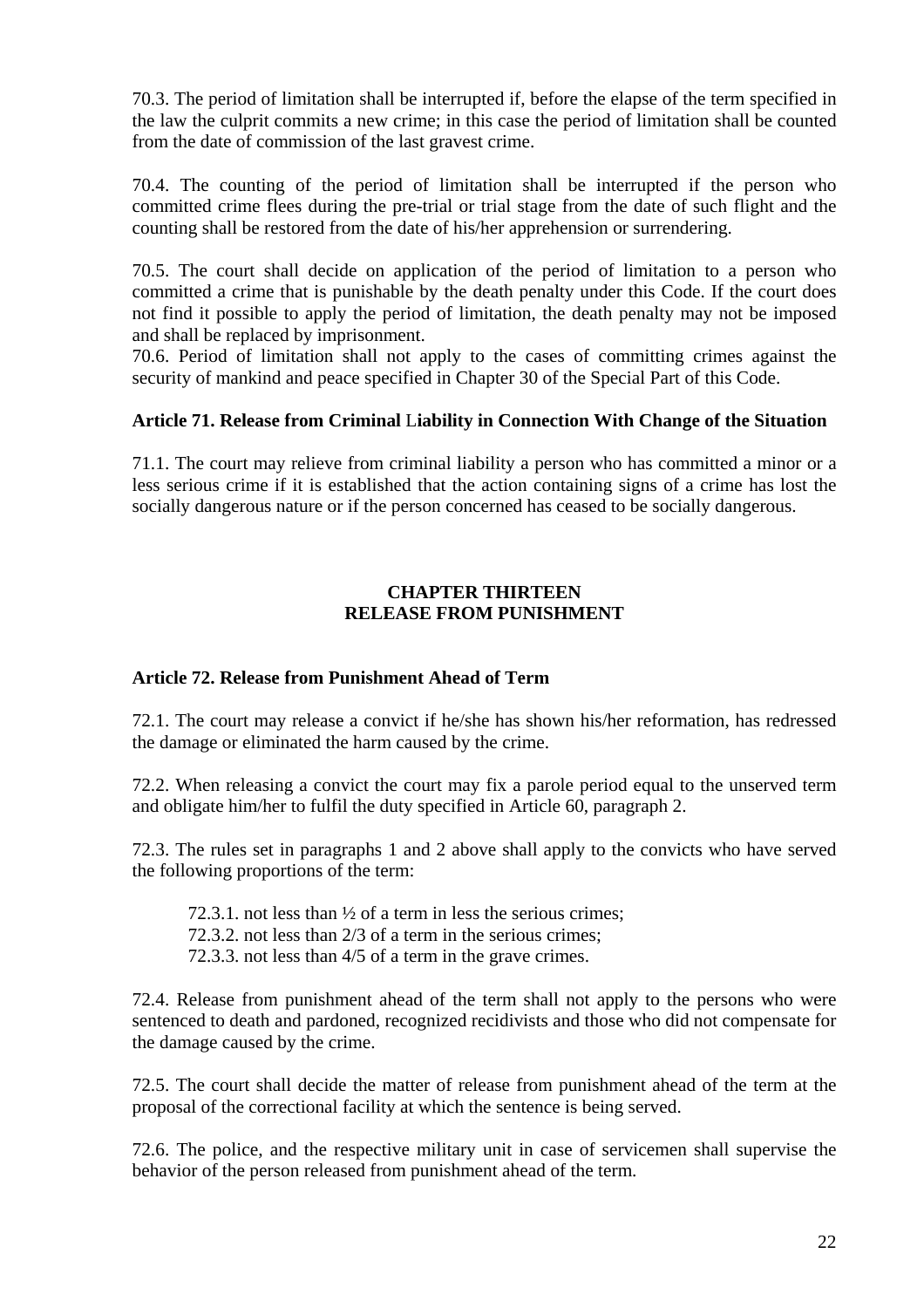72.7. Release from punishment ahead of the term shall not serve as a ground for release from the supplemental punishment of deprivation of the right to hold specified positions and engage in specified business.

72.8. If the convict evades from fulfilling the obligation given by court or is imposed punishment for an administrative breach during the parole period the court shall cancel the decision to release from penalty ahead of the term at the proposal of the police office and a judge shall render a ruling to serve the remaining term.

72.8. If the convict commits another crime during the parole period the court shall impose punishment as provided in Article 57.

# **Article 73. Release from Punishment Due to Illness**

73.1. If before the judgment is rendered it has been established by a psychiatric expert opinion that the culprit has become unable to realize and control own actions due to a mental illness the court shall release him/her from punishment.

73.2. If after judgment is rendered it has been established that the culprit has become unable to realize and control own actions due to a mental illness the court shall release him/her from serving the sentence.

73.3. If the culprit has become ill with a serious illness that prevents him/her from serving the sentence the court may release him/her from serving the sentence taking into consideration his/her character.

73.4. If a serviceman who is imposed incarceration has become ill with a serious illness that makes him unfit for military service the court may release him from serving the penalty or substitute it with a punishment of a milder type.

# **Article 74. Release From Punishment by Elapse of the Period for Execution of the Sentence**

74.1. Principal or supplemental punishments may not be served if the following periods have elapsed from the date the judgment has become final and valid:

- 74.1.1. one year in case of non-custodial penalties;
- 74.1.2. one year in case of imprisonment for up to five years;
- 74.1.3. ten years in case of imprisonment for five to ten years;
- 74.1.4. fifteen years in case of imprisonment for fifteen years.

74.2. In case the convict evades serving the sentence the counting of the period of limitation shall be interrupted. In this case the counting of the period of limitation shall be restored from the date of detention or surrendering of the convict.

74.3. The court shall decide on application of the period of limitation in case if the judgment sentencing the culprit to the death penalty has not been executed until elapse of fifteen years. If the court deems application of the period of limitation not possible the death penalty shall be substituted by imprisonment.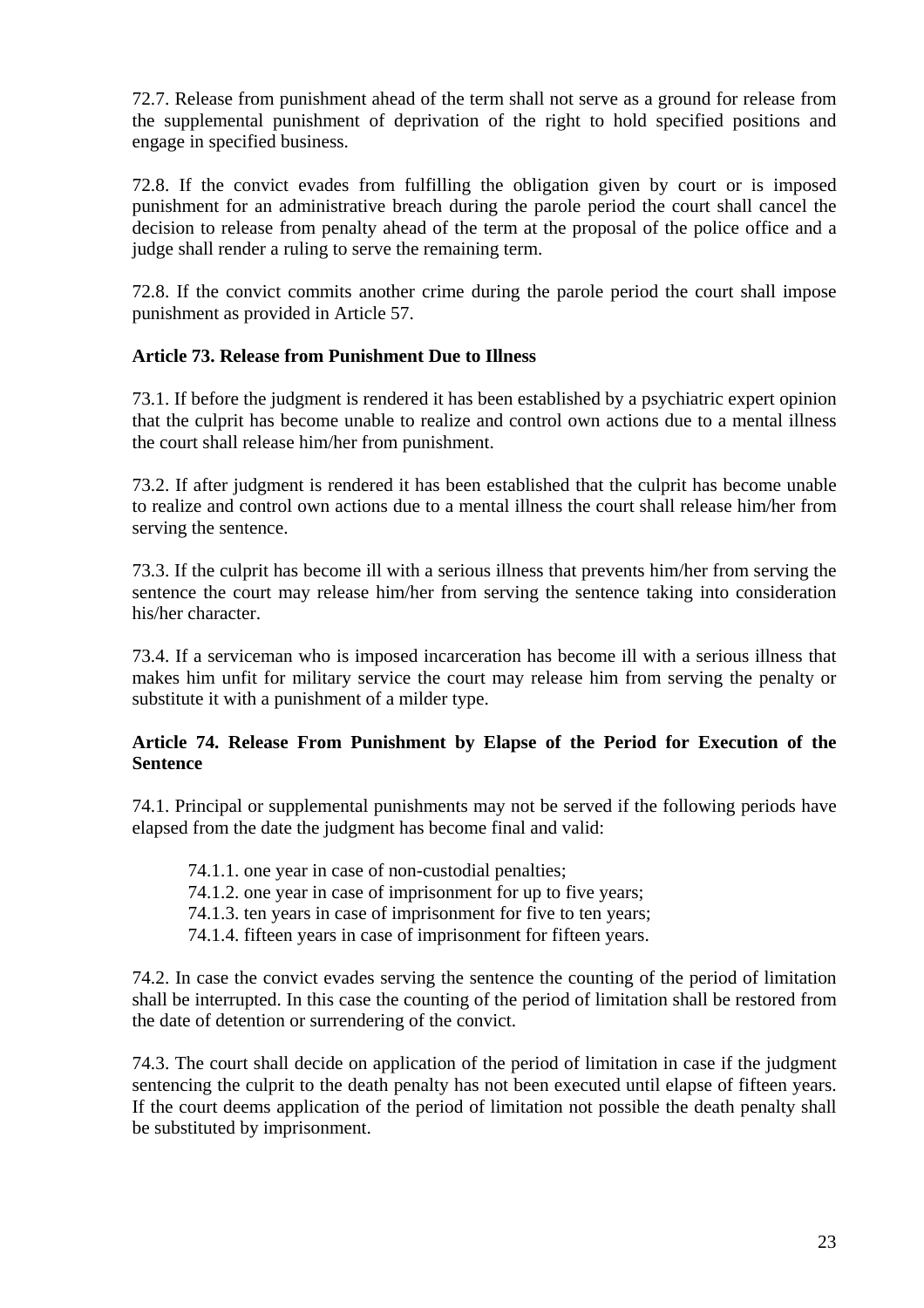74.4. The period of limitation shall be interrupted if, before the elapse of the term specified in paragraph 1 above the convict commits another crime; in such a case, the period of limitation shall be counted from the date of commission of the last crime.

74.5. Limitation shall not apply to the cases of committing crimes against the security of mankind and peace specified in the Special Part of this Code.

# **Article 75. Release From Punishment By Amnesty or Pardon**

75.1. Culprits may be released from criminal liability and convicts from the punishment or their unserved term may be substituted by another less severe penalty or the conviction may be cancelled by the Law of Mongolia on Amnesty.

# **Article 76. Conviction**

76.1. A convict shall have conviction from the date of entry into force of the judgment until the cancellation of conviction or deeming him/her as having no conviction.

76.2. The following persons shall be deemed as having no conviction in the following cases:

76.2.1. persons who have not committed a new crime during the parole period;

76.2.2. persons sentenced to a non-custodial punishment- on completing service of such punishment;

76.2.3. persons sentenced for a less serious crime and who have not committed a new crime during 5 years from completing service of the sentence;

76.2.4. persons sentenced for a serious crime who have not committed a new crime during 8 years following completion of service of the sentence;

76.2.5. persons sentenced for a grave crime or recidivists who have not committed a new crime during 10 years following completion of service of the sentence.

76.3. Persons who have been released from penalty under this Code shall be deemed as having no conviction.

76.4. If a person sentenced to imprisonment after having completed service of the sentence is of exemplary behavior and reformation the court may deem him/her as having no conviction ahead of the term.

76.5. The period of expiration of conviction of a person who has been released from punishment ahead of the term shall be counted from the moment of release from the principal and supplemental punishment.

76.6. If the person who has completed serving the sentence commits a new crime within the period of expiration of conviction, such period shall be interrupted and be counted after the completion of service of the principal and supplemental punishments imposed for the last crime together with the period of expiration of conviction with respect to the previous crime. However, he/she shall be deemed as having conviction with respect to both crimes until expiration of the period of conviction with respect to the crime which is subject to the most severe punishment.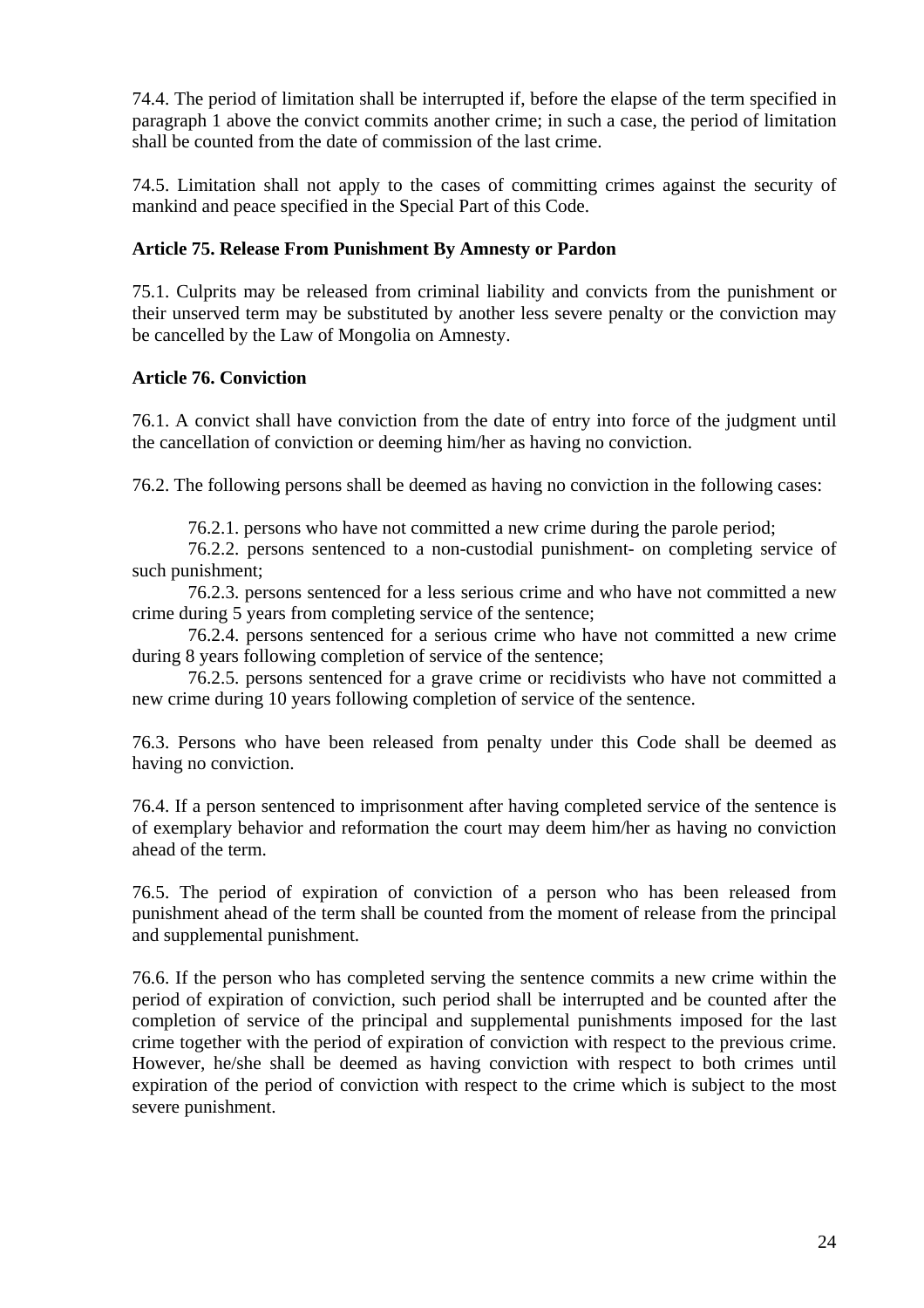# **SPECIAL PART TITLE FIVE**

#### **CHAPTER FOURTEEN CRIMES AGAINST NATIONAL SECURITY**

#### **Article 79. High treason**

79.1. An action deliberately committed by the citizen of Mongolia to the detriment of the external security of Mongolia, its sovereignty, territorial integrity, defense capacity: disclosure of a state or military secret to a foreign state, espionage, defection to the enemy at war time or during an armed conflict, giving help to a foreign state in carrying on belligerent activities against Mongolia by committing especially dangerous crimes against the State on instructions of authorities or representatives of a foreign state shall be punishable by imprisonment for a term of 20 to 25 years.

*Note: A citizen of Mongolia who joins a foreign intelligence service but does not perform any action to fulfill the received task and voluntarily reports to the relevant state authorities about connection with a foreign intelligence service shall be released from criminal liability*.

#### **Article 80. Espionage**

220.1. Transfer, stealing or collection with the view of transferring to a foreign state, foreign organization or their agents of data constituting a state or military secret, as well as a transfer or collection on the instruction of a foreign intelligent service of other data with a view of causing detriment to the sovereignty, national security or defense capacity of Mongolia by a foreign national or a stateless person shall be punishable by imprisonment for a term of 20 to 25 years.

# **Article 81. Act of terrorism**

81.1. Encroachment on the life of a state or public figure committed in connection with his/her state or public activities with the view of destabilizing the public order or influencing the decision taken by the government bodies or preventing political or other public activities shall be punishable by imprisonment for a term of 11 to 15 years.

81.2. Assassination of a state or public figure with the view specified in paragraph 1 above shall be punishable by imprisonment for a term of 15 to 25 years or the death penalty.

# **Article 82. Plot with a view to seize the state power**

82.1. Plot with a view to illegally seize the state power shall be punishable by imprisonment for a term of 15 to 20 years.

*Comment: A person who participates in a plot with a view to seize the state power but voluntarily reports to the relevant state authorities shall be released from criminal liability*.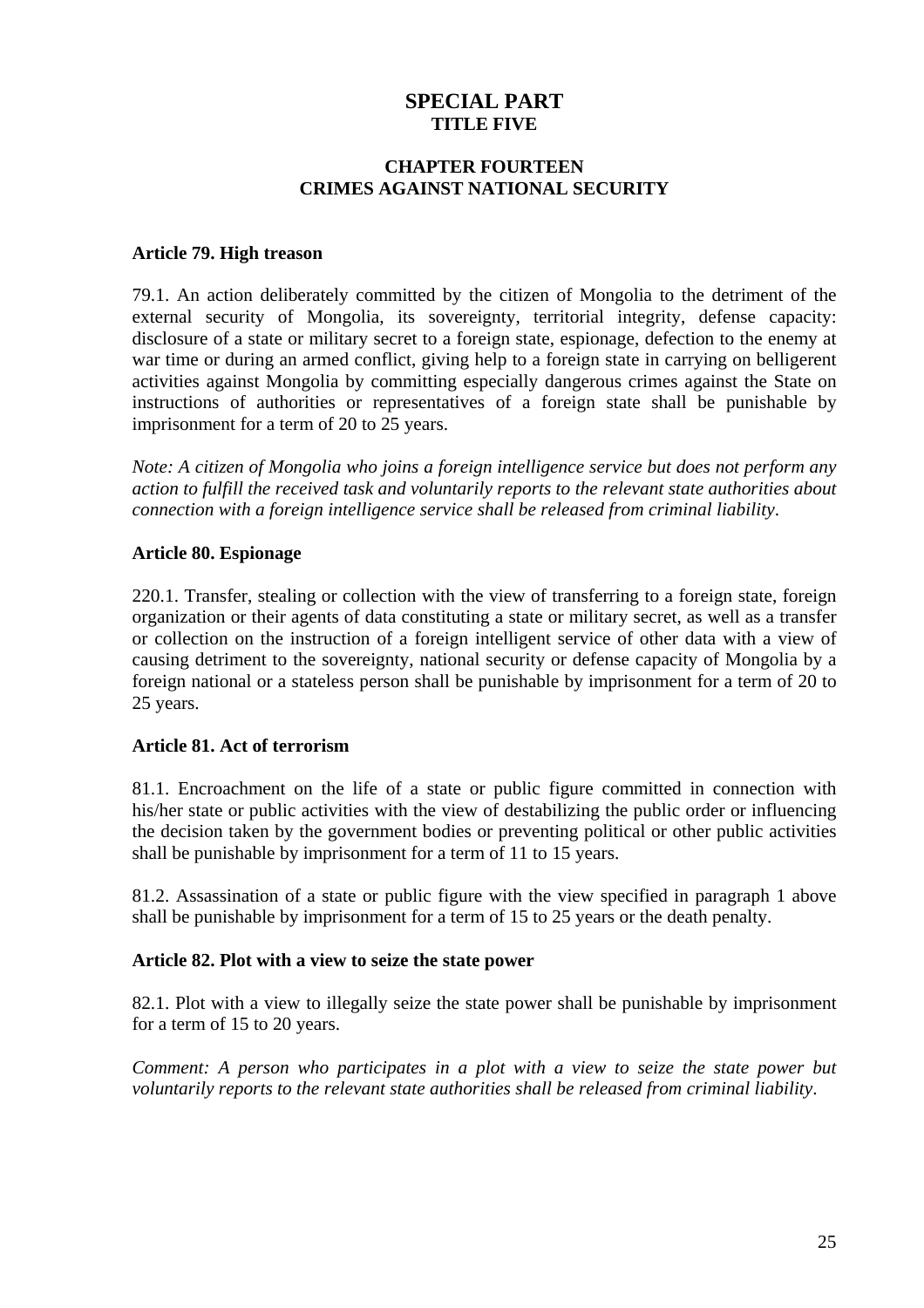### **Article 83. Organization of an armed riot**

8.1. Organization of armed riot with a view of violent overthrow or alteration of the constitutional order of Mongolia shall be punishable by imprisonment for a term of 20 to 25 years.

### **Article 84. Sabotage**

84.1. Causing of explosions, arsons or other actions aimed at mass destruction of people, infliction of bodily injuries or another detriment to the health, destruction or damage of buildings, works, ways and means of communications or other property, sabotage actions in other ways, spread of virunal human, livestock or plant diseases, mass poisoning of people or mass death of humans, livestock and animals with a view of weakening the economic capacity of Mongolia shall be punishable by imprisonment for a term of 15 to 20 years.

#### **Article 85. Armed riot**

85.1. Armed riot with a view of violent overthrow or alteration of the constitutional order of Mongolia shall be punishable by imprisonment for a term of 20 to 25 years.

#### **Article 86. Violation of the equality of rights of nations and ethnic groups**

86.1. Propaganda with a view of stirring up of national, racial or religious hatred between peoples, direct or indirect restriction of their rights by discrimination or establishing privileges shall be punishable by imprisonment for a term of 6 to 10 years.

#### **Article 87. Disclosure of a state secret**

87.1. Disclosure of data, documents, objects or activities which constitute a state secret by a person who was entrusted such data or who has learnt them by virtue of his/her job or position, if such act does not constitute the crimes of high treason or espionage, shall be punishable by imprisonment for a term of up to 5 years.

87.2. The same crime if it has caused damage in a great amount shall be punishable by imprisonment for a term of 6 to 8 years.

#### **Article 88. Loss of data, documents or tangible objects containing a state secret**

88.1. Loss of data, documents or tangible objects which constitute a state secret by a person who was entrusted such data or who has learnt them by virtue of his/her job or position in result of violation of the established rules of handling of such data, documents, objects or activities, if such act does not constitute the crimes of high treason or espionage shall be punishable by imprisonment for a term of up to 2 years.

#### **Article 89. Illegal entry through the state frontier of Mongolia**

89.1. Illegal entry through the state frontier of Mongolia shall be punishable by a fine equal to 81 to 100 amounts of minimum salary or by incarceration for a term of 3 to 6 months.

89.2. The same crime committed repeatedly or by a group at an advance agreement shall be punishable by imprisonment for a term of up to 2 years.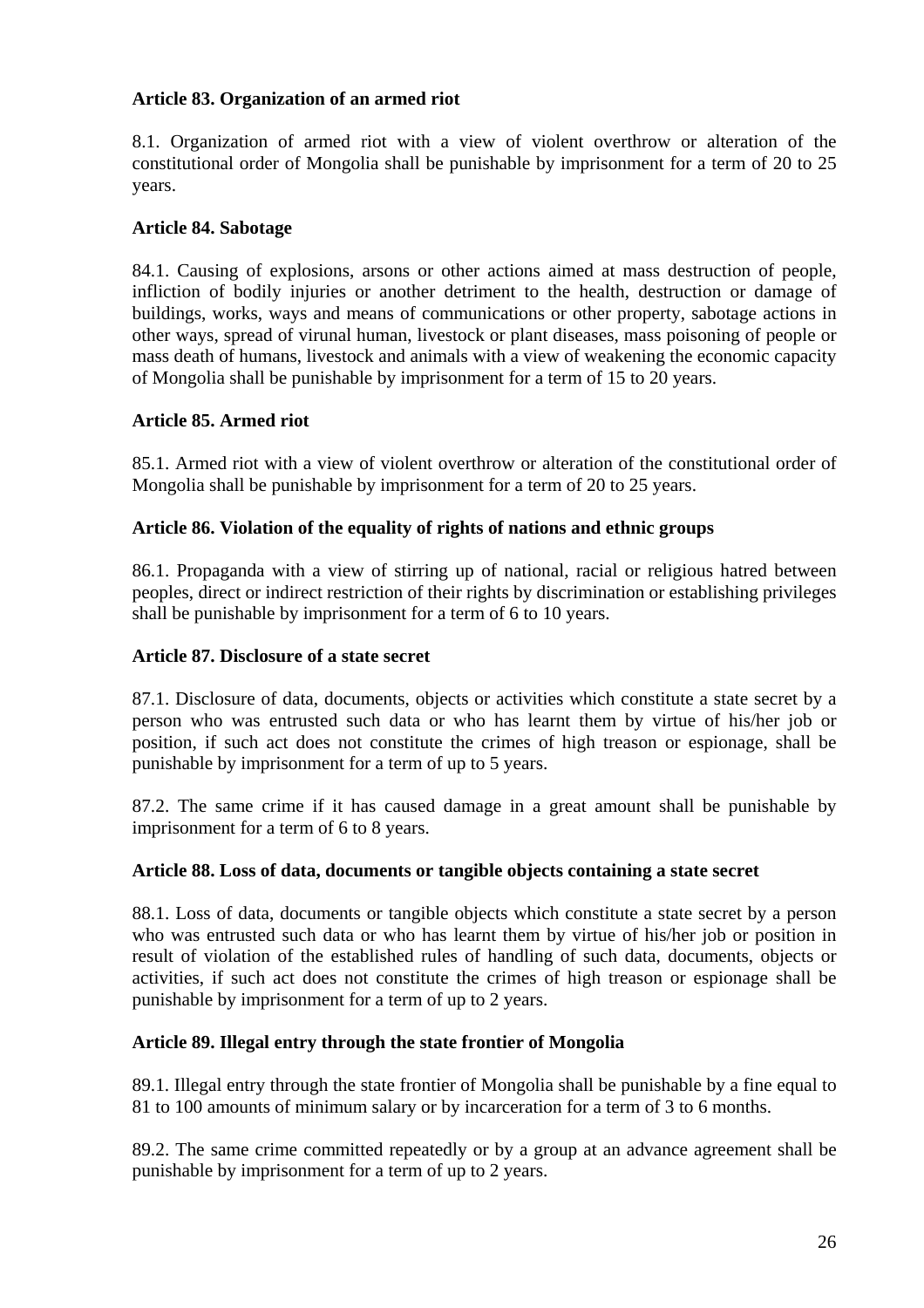#### **Article 90. Violation of the state frontier regime**

90.1. Destruction, damage of the frontier posts and signs, violation of the rules for the use of water sources, bridges and communication facilities crossing the border line, or other grave violations of the state frontier regiment shall be punishable by a fine equal to 81 to 100 amounts of minimum salary or by incarceration for a term of 3 to 6 months.

#### **TITLE SIX CHAPTER FIFTEEN**

# **CRIMES AGAINST HUMAN LIFE AND HEALTH**

#### **Article 91. Murder**

91.1. Murder without aggravating circumstances specified in paragraph 2 below shall be punishable by imprisonment for a period of 11 to 15 years.

91.2. Murder:

91.2.1. of lucrative motives;

91.2.2. of hooliganism;

91.2.3. out of revenge;

91.2.4. by order;

91.2.5. with the purpose of taking, selling or transplanting the victim's organs or tissues;

91.2.6. committed with a view of concealing or to facilitating another crime;

91.2.7. in the course of extortion of property or robbery;

91.2.8. in the course of kidnapping or taking a hostage;

91.2.9. committed by a recidivist;

91.2.10. committed repeatedly (Articles 93 of this Code shall not apply);

91.2.11. committed by a group, a group at an advance agreement, an organized group or a criminal organization;

91.2.12. committed in an especially brutal way;

91.2.13. committed in a commonly dangerous way;

91.2.14. of a knowingly pregnant woman;

91.2.15. of a person knowingly unable to defend himself/herself;

91.2.16. of two or more persons;

91.2.17.of a victim or his/her relative in connection with performing by the victim of his/her official or public duties shall be punishable by imprisonment for a period of 15 to 25 years or the death penalty.

#### **Article 92. Infanticide**

92.1. Killing of a child by mother during or immediately after birth in the state of a deep emotional depression shall be punishable by imprisonment for a period of up to 5 years.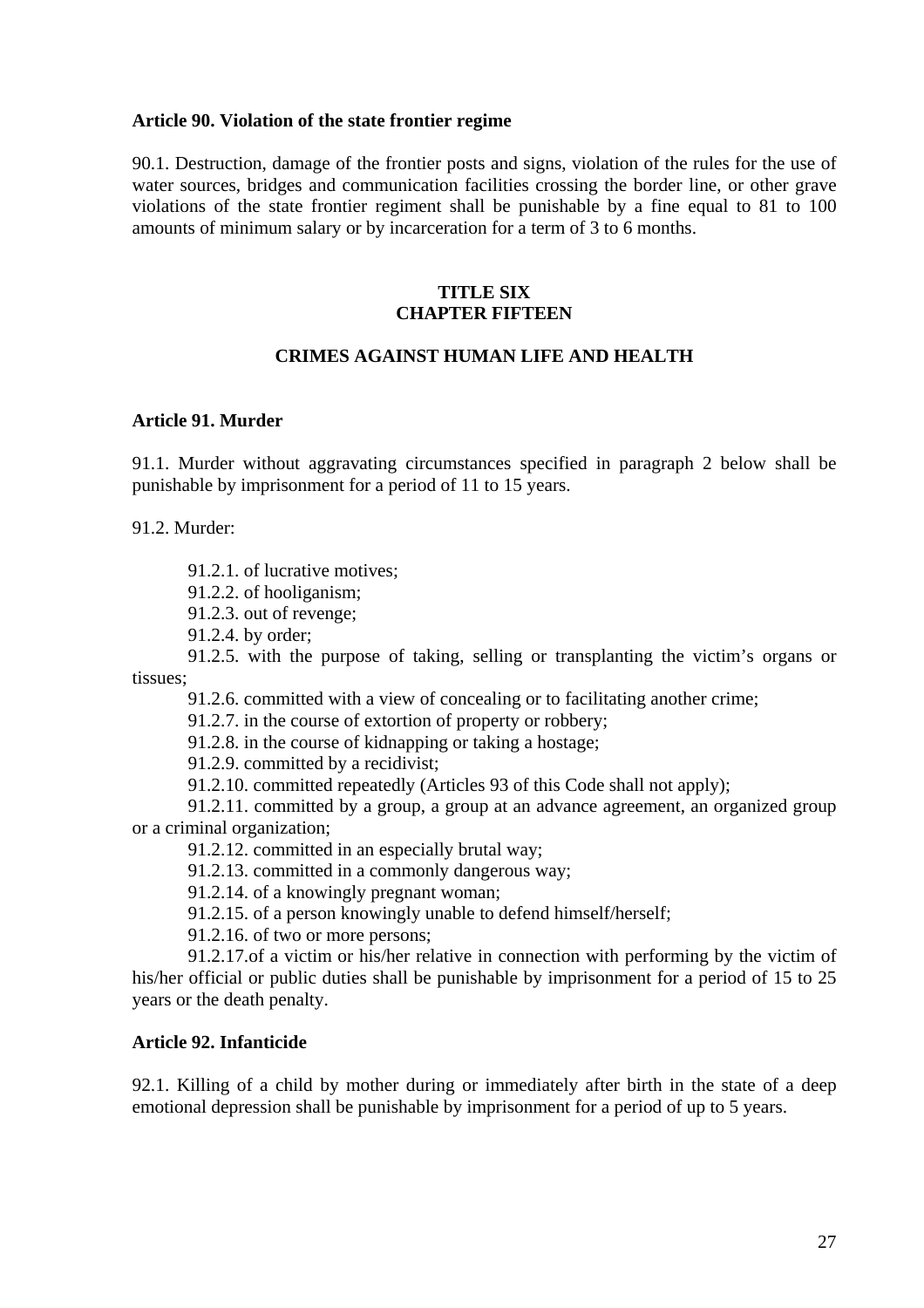### **Article 93. Homicide in a state of sudden strong emotions**

93.1. Homicide committed in a state of sudden strong emotions caused by a violence or a grave insult on the part of the victim, if such actions have entailed or could have entailed grave consequences for the culprit or his/her close people shall be punishable by imprisonment for a period of up to 5 years.

# **Article 94. Negligent homicide**

94.1. Killing committed by negligence shall be punishable by imprisonment for a period of up to 4 years.

# **Article 95. Bringing to suicide**

95.1. Bringing to suicide of the victim who is in a material dependence, subordination or another inferiority to the culprit through brutal treatment or systematic humiliation of his/her honor and dignity shall be punishable by imprisonment for a period of 2 to 5 years.

# **Article 96. Intentional infliction of a severe bodily injury**

96.1. Intentional infliction of a severe injury that is, of a life-threatening injury or one which has entailed the loss of sight, hearing or any organ, or the loss by an organ of its functions, a mental illness or another detriment to health which has entailed or which has been expressed in irreversible disfiguration of the face or interruption of pregnancy, or which has caused a permanent loss of the working ability shall be punishable by imprisonment for a period of more than 5 to 7 years.

96.2. The same crime committed:

96.2.1. with hooliganist motives; 96. 2.2. by order; 96. 2.3. by a recidivist; 96.2.4. repeatedly; 96.2.5. in a group, by a group at an advanced agreement or by a criminal organization; 96. 2.6. in an especially brutal way; 96. 2.7. in a commonly dangerous way; 96. 2.8. by humiliating or torturing the victim; 96. 2.9. against a person knowingly unable to defend oneself; 96. 2.10. against two or more persons;

96. 2.11. in connection with the performance by the victim of his/her official or public duties shall be punishable by imprisonment for a term of more than 7 to 10 years.

# **Article 97. Infliction of a severe bodily injury by negligence**

97.1. Infliction of a severe bodily injury by negligence shall be punishable by imprisonment for a term of up to 2 years.

#### **Article 98. Intentional infliction of a less severe bodily injury**

98.1. Intentional infliction of a less severe bodily injury which has caused a long-term detriment of health or a loss of the working ability for not less than one third shall be punishable by 251 to 450 hours of forced labor or imprisonment for a term of up to 3 years.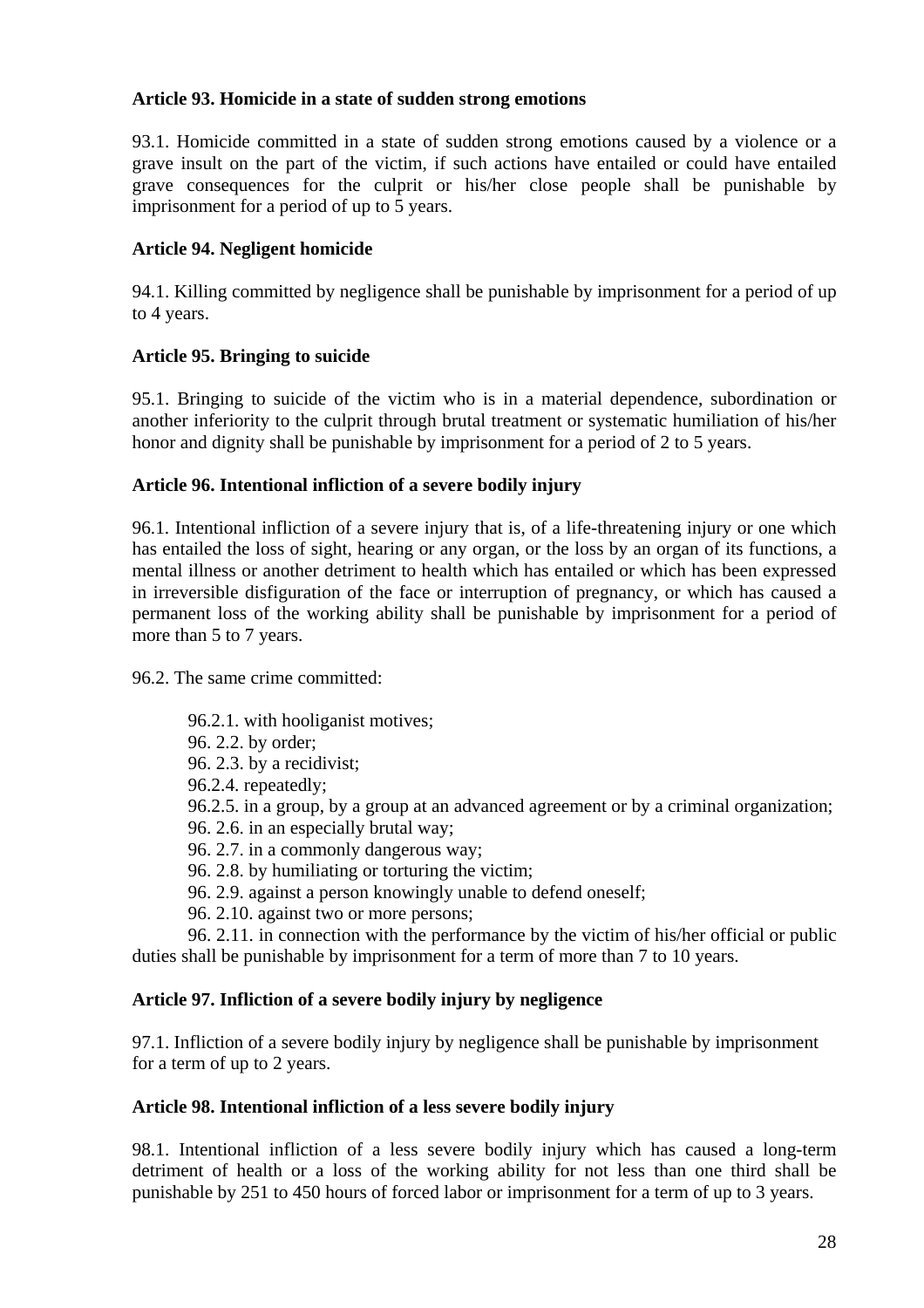98.2. The same crime committed repeatedly, in a group, by torturing the victim or by a recidivist shall be punishable by incarceration for a period of more than 3 to 6 months, or imprisonment for a term of more than 3 to 5 years.

# **Article 99. Intentional infliction of a minor bodily injury**

99.1. Intentional infliction of a minor bodily injury, that is, the one that has caused a shortterm detriment to health or a slight loss of the working ability shall be punishable by a fine equal to 5 to 20 minimum salary amounts or by incarceration for a period of 1 to 3 months.

99.2. The same crime committed repeatedly or in a group shall be punishable by a fine equal to 51 to 100 minimum salary amounts, 251 to 350 hours of forced labor or by incarceration for a period of more than 3 to 6 months.

#### **Article 100. Torture**

100.1. Systematic battery or other actions having the nature of torture if they have not entailed the consequences specified in Articles 96 and 98 of this Code shall be punishable by incarceration for a period of more than 3 to 6 months or by imprisonment for a term of up to 2 years.

#### **Article 101. Illegal taking of human blood, organs or tissues**

101.1. Taking of human blood, organs or tissues by use of violence or threat with such shall be punishable by imprisonment for a term of up to 4 years with or without deprivation of the right to hold specified positions or engage in specified business for up to 3 years.

101.2. The same crime committed against a person who knowingly is unable to defend oneself, or using own material or other superiority over the victim shall be punishable by imprisonment for a term of up more than 5 to 10 years with or without deprivation of the right to hold specified positions or engage in specified business for up to 3 years.

# **Article 102. Preparation or transplantation of human blood, blood product, organ or tissue in the inadequate conditions**

91.1. Illness, disability or death of a human in consequence of preparation or transplantation of human blood, blood product, organ or tissue in the inadequate conditions shall be punishable by imprisonment for a term of up to 3 years with or without deprivation of the right to treat for a term of up to 3 years.

#### **Article 103. Evasion of treatment of a venereal disease and infecting with a venereal disease**

103.1. Evasion of treatment of a venereal disease despite a warning by a medical institution shall be punishable 100 to 250 hours of forced labor or by incarceration for a period of 1 to 3 months.

103.2. Infecting of another person with a venereal disease through a sexual intercourse or other actions by a person who has known that he/she had this disease shall be punishable by a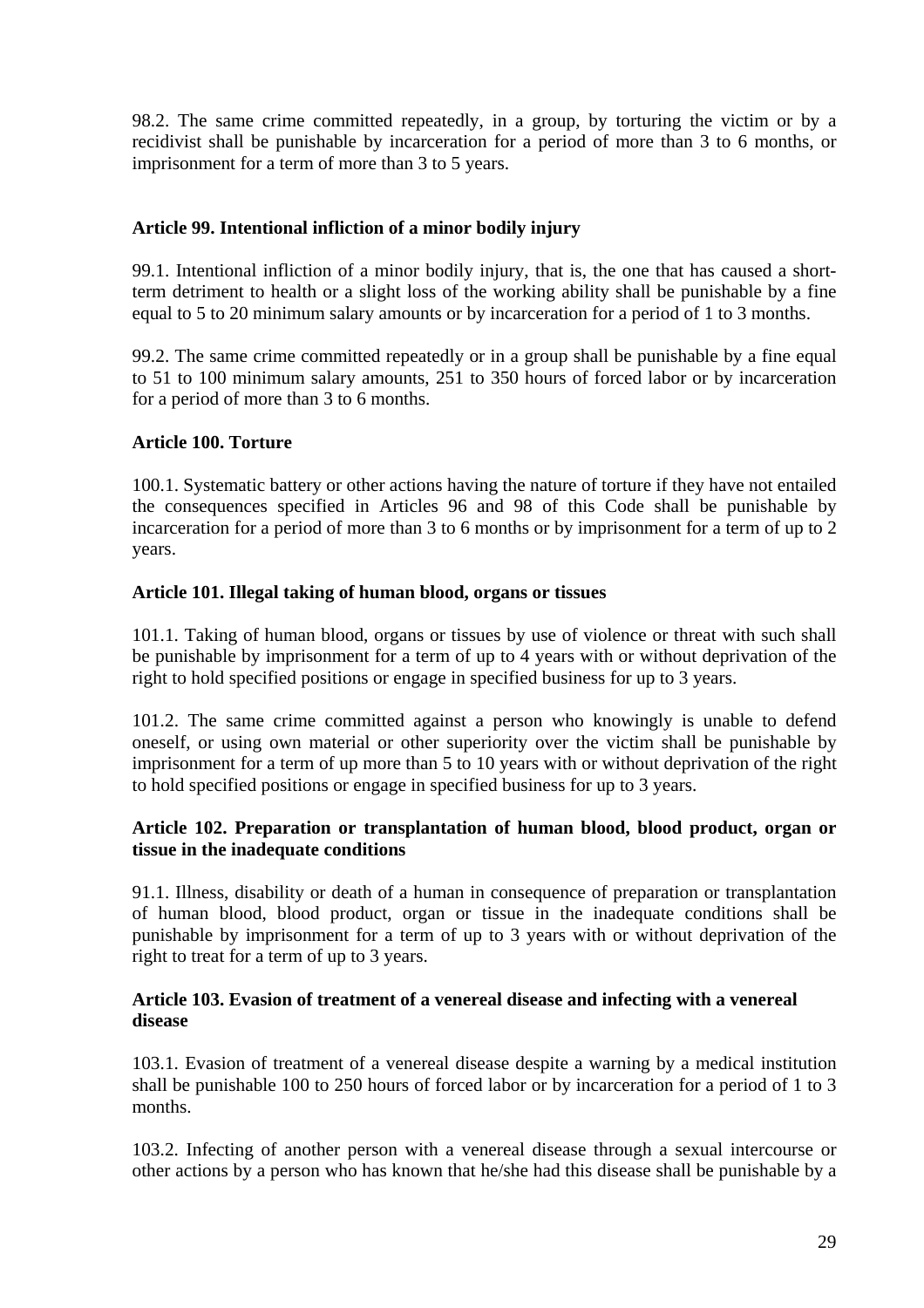fine equal to 51 to 70 amounts of minimum salary amount, 251 to 400 hours of forced labor or by incarceration for a period of more than 3 to 6 months.

103.3. The same crime committed repeatedly, as well as infecting of two or more persons, or a person under the legal age shall be punishable by a fine equal to 71 to 250 amounts of minimum salary amount, or imprisonment for a term of up to 2 years.

# **Article 104. Failure to treat AIDS**

104.1. Failure of a physician to inform a medical institution about AIDS or HIV revealed or diagnosed, or to give relevant instructions to the patient, his/her custodian or guardian shall be punishable by a fine equal to 30 to 50 amounts of minimum salary amount or by incarceration for a period of 1 to 3 months.

104.2. Refusal to provide essential medical aid to a person ill with AIDS or restriction of his/her rights for such reason shall be punishable by a fine equal to 51 to 100 amounts of minimum salary amount or by incarceration for a period of 1 to 3 months with deprivation of the right to hold specified positions or engage in specified business for up to 3 years, or by incarceration for a period of more than 3 to 6 months.

# **Article 105. Infecting with AIDS**

105.1. Infecting of another person with AIDS through sale of blood, blood product, organ or tissue that has not undergone a test for HIV by an employee of a manufacturing, trading or drug procurement entity shall be punishable by a fine equal to 51 to 100 amounts of minimum salary amount, deprivation of the right to hold specified positions or engage in specified business for up to 3 years, or by imprisonment for a period of up to 3 years.

105.2. Infecting with AIDS or HIV by negligence committed by a medical professional shall be punishable by imprisonment for a period of up to 4 years.

105.3. Infecting of another person with AIDS through a sexual intercourse or other actions by a person who has known that he/she had this disease shall be punishable by imprisonment for a term of up to 5 years.

# **Article 106. Non-provision of aid to a patient**

106.1. Failure of a medical professional to perform the duty to provide medical aid to a patient without a valid reason or provision of an improper aid that has resulted in harm shall be punishable by a fine equal to 51 to 70 amounts of minimum salary amount, deprivation of the right to hold specified positions or engage in specified business for a term of up to 2 years or by incarceration for a period of more than 3 to 6 months.

106.2. The same crime if it has caused death of the patient or another grave harm shall be punishable by deprivation of the right to hold specified position or engage in specified business for a term of up to 3 years and imprisonment for a term of up to 3 years.

# **Article 107. Non-provision of aid to a person who is in a condition endangering his/her life or health**

107.1. Causing harm by failure to provide urgent medical aid to a person who is in a condition endangering his/her life or health without causing damage to himself/ herself or others while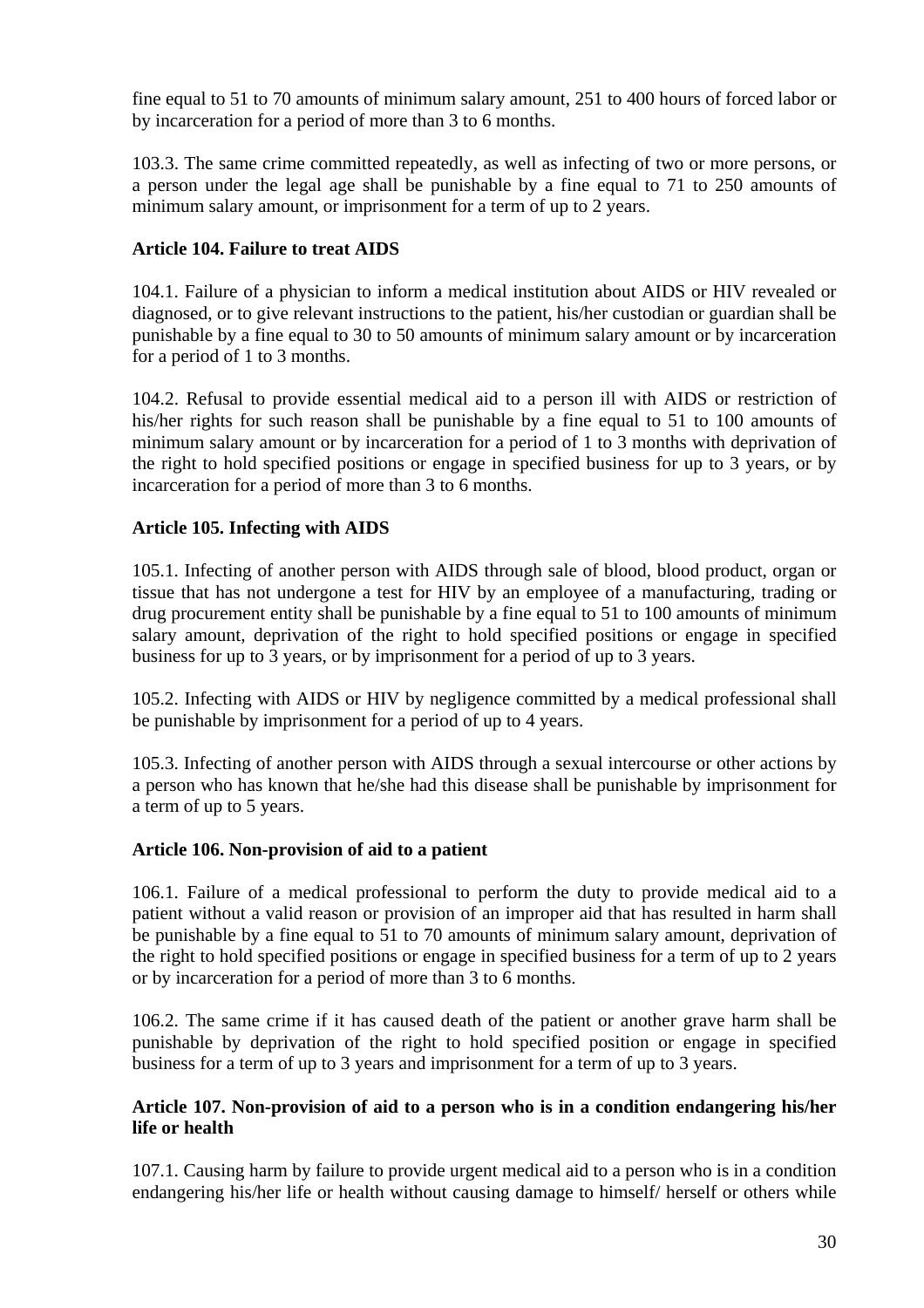such possibility existed or failure to report to the relevant institution shall be punishable by 251 to 400 hours of forced labor or by incarceration for a period of more than 3 to 6 months.

107.2. Failure of the person who is able to provide aid to and has the duty of custody of an elderly, minor, or a person unable to take care of oneself due to illness or other reasons in the situation endangering his/her life or health and leaving him/her without aid, or intentional putting of the victim into the situation endangering his/her life shall be punishable by a fine equal to 51 to 70 amounts of minimum salary amount, 251 to 400 hours of forced labor or imprisonment for a term of up to 2 years.

107.3. The same crime if it has entailed death of the victim or another grave harm shall be punishable by imprisonment for a term of 3 to 5 years.

### **CHAPTER SIXTEEN CRIMES AGAINST INDIVIDUAL'S REPUTATION AND DIGNITY**

#### **Article 108. Kidnapping**

108.1. Kidnapping that has no signs of taking a hostage shall be punishable by imprisonment for a term of 3 to 5 years.

108.2. The same crime committed:

108.2.1. of lucrative purposes; 108.2.2. by a recidivist; 108.2.3. repeatedly; 108.2.4. in a group or by a group at an advance agreement; 108.2.3. using force dangerous to the victim's life and health; 108.2.4. using firearms or other items as arms; 108.2.5. knowingly against a minor or a pregnant woman shall be punishable by

imprisonment for a term of more than 5 to 10 years.

108.3. The same crime committed by an organized group, a criminal organization, or if it has caused a grave harm shall be punishable by imprisonment for a term of more than 10 to 15 years.

*Note: If the kidnapping does not have the signs of another crime and the perpetrator has voluntarily released the kidnapped person he/she shall not be subject to criminal liability.* 

# **Article 109. Illegal detention**

109.1. Illegal detention that has no signs of a crime of malfeasance or a crime against the administration of justice, as well as those of kidnapping or taking a hostage specified in this Code, or taking of a hostage or kidnapping shall be punishable by a fine equal to 51 to 70 amounts of minimum salary amount or by incarceration for a term of more than 3 to 6 months.

109.2. The above crime committed:

- 109.2.1. in a group or by a group at an advance agreement;
- 109.2.2. with violence dangerous to the victim's life and health;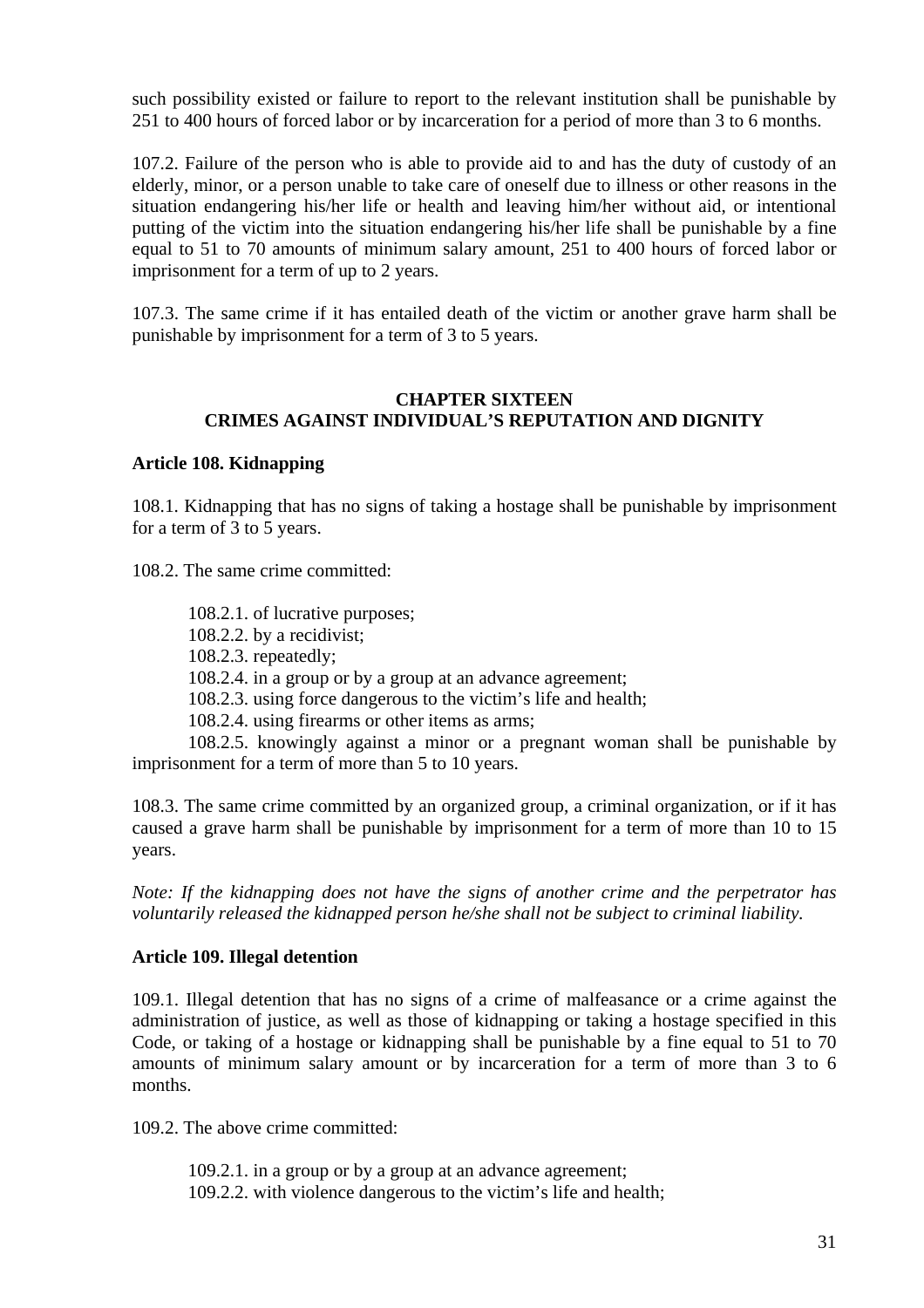109.2.3. with use of a firearm or other items as an arm;

109.2.4. against two or more persons;

109.2.5. against knowingly a minor person or a pregnant woman shall be punishable by imprisonment for a term of up to 5 years.

109.3. The same crime committed by an organized group or a criminal organization, or if it has caused a grave harm shall be punishable by imprisonment for a term of more than 5 to 10 years.

# **Article 110. Slander**

110.1. Willful humiliation of an individual's honor or dignity expressed in the means of mass media shall be punishable by a fine equal to 20 to 50 amounts of minimum salary amount or by incarceration for a term of 1 to 3 months.

# **Article 111. Defamation**

111.1. Spreading of knowingly false fabrications defaming another individual shall be punishable by a fine equal to 20 to 50 amounts of minimum salary amount or by incarceration for a term of 1 to 3 months.

111.2. Spreading of libel to the public by means of mass media or committed by a person who previously was imposed administrative penalty for defamation or insult shall be punishable by a fine equal to 51 to 150 amounts of minimum salary or incarceration for a term of more than 3 to 6 months.

111.3. Defamation connected with accusing of a commission of a serious or grave crime shall be punishable by a fine equal to 151 to 250 amounts of minimum salary or by imprisonment for a term of 2 to 5 years.

# **Article 112. Taking a hostage**

112.1. Taking or keeping of a person as a hostage with the purpose of extracting money or another property from a business entity, organization or citizens, or for the purpose of forcing them to perform or to restrain from committing any action shall be punishable by imprisonment for a term of up to 5 years.

112.2. The same crime committed:

- 112.2.1. with a lucrative motive;
- 112.2.2. by a recidivist;
- 112.2.3. repeatedly;
- 112.2.4. in a group or by a group at an advance agreement;
- 112.2.5. connected with a threat to the life of the person taken as hostage;
- 112.2.6. knowingly against a minor or a pregnant woman;
- 112.2.7. with use of a weapon or other items as an arm;
- 112.2.8. taking two or more persons as hostages;

112.2.9. against knowingly a minor person or a pregnant woman shall be punishable by imprisonment for a term of more than 5 to 10 years.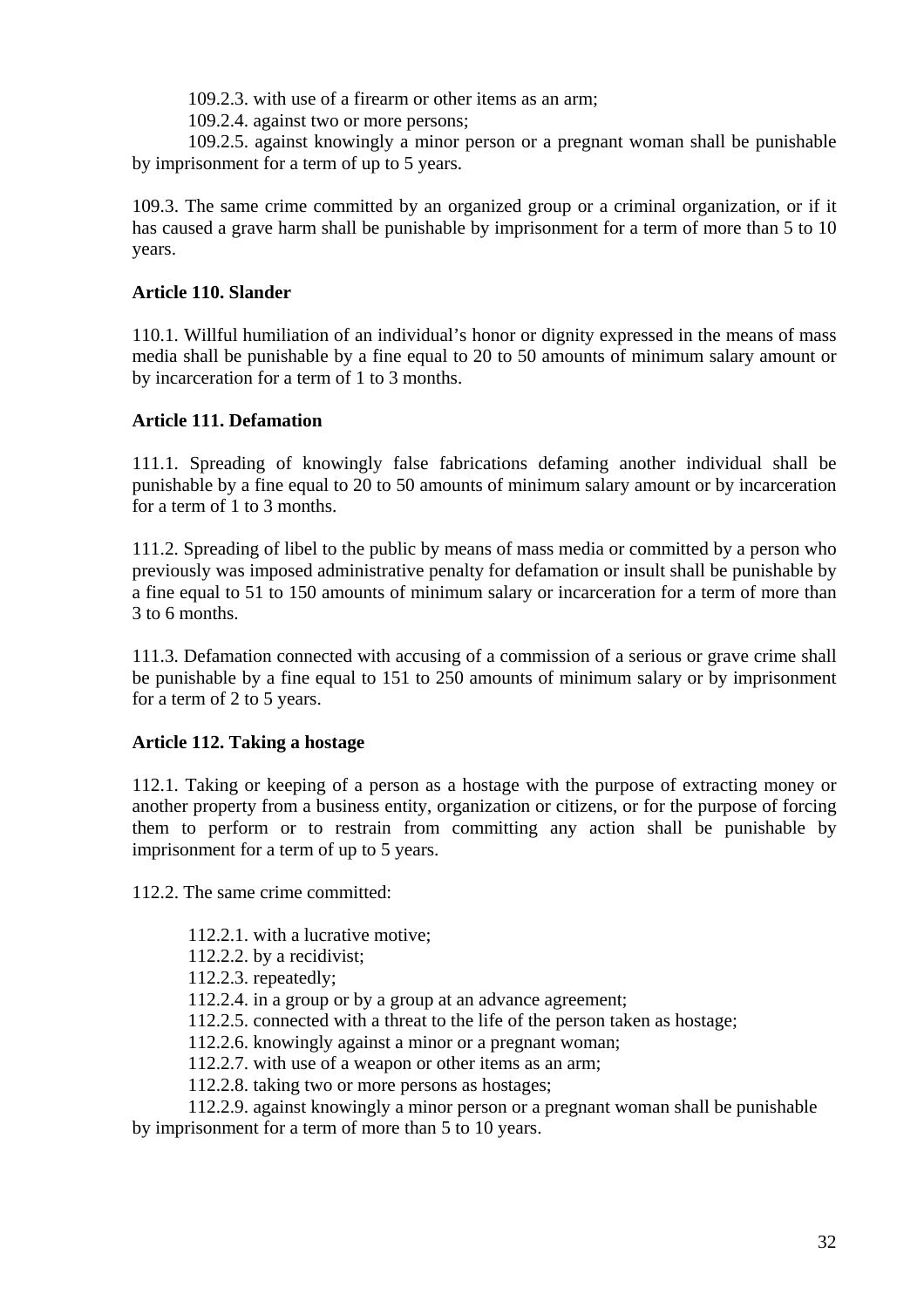112.3. The same crime committed by an organized group or a criminal organization, or if it has entailed human death or another grave harm shall be punishable by imprisonment for a term of more than 10 to 15 years.

*Note: If the actions of the person who has voluntarily released the hostage do not have the signs of another crime he/she shall be released from criminal liability.* 

# **Article 113. Sale and purchase of humans**

113.1. Sale or acquisition of humans shall be punishable by a fine equal to 51 to 250 amounts of minimum salary, 300 to 500 hours of forced labor or imprisonment for a term of up to 3 years.

113.2. The same crime committed:

113.2.1. with the purpose of taking human blood, tissues or organs; 113.2.2. with the purpose of engaging the victim into prostitution; 113.2.3. repeatedly; 113.2.4. against two or more persons; 113.2.5. against a person under the legal age;

113.2.6. in a group, by a group at an advance agreement shall be punishable by imprisonment for a term of more than 5 to 10 years.

113.3. The same crime committed on a permanent basis, by trafficking, by an organized group or a criminal organization or if it has entailed grave harm shall be punishable by imprisonment for a term of more than 10 to 15 years.

# **CHAPTER SEVENTEEN CRIMES AGAINST CHILDREN, FAMILY AND PUBLIC MORALS**

# **Article 114. Involving into criminal actions of persons under legal age**

114.1. Involving persons under legal age into criminal activities by using force, threat with such, deceit or in other ways shall be punishable by 100 to 200 hours of forced labor or by incarceration for a term of 1 to 3 months.

114.2. The same crime committed by a parent, guardian, custodian or a pedagogue assigned by law the duty of upbringing the persons under legal age shall be punishable by 201 to 500 hours of forced labor or by imprisonment for a term of up to 5 years.

114.3. Involving persons under legal age into an organized group or criminal organization or into committing a serious or grave crime shall be punishable by imprisonment for a term of more than 5 to 8 years.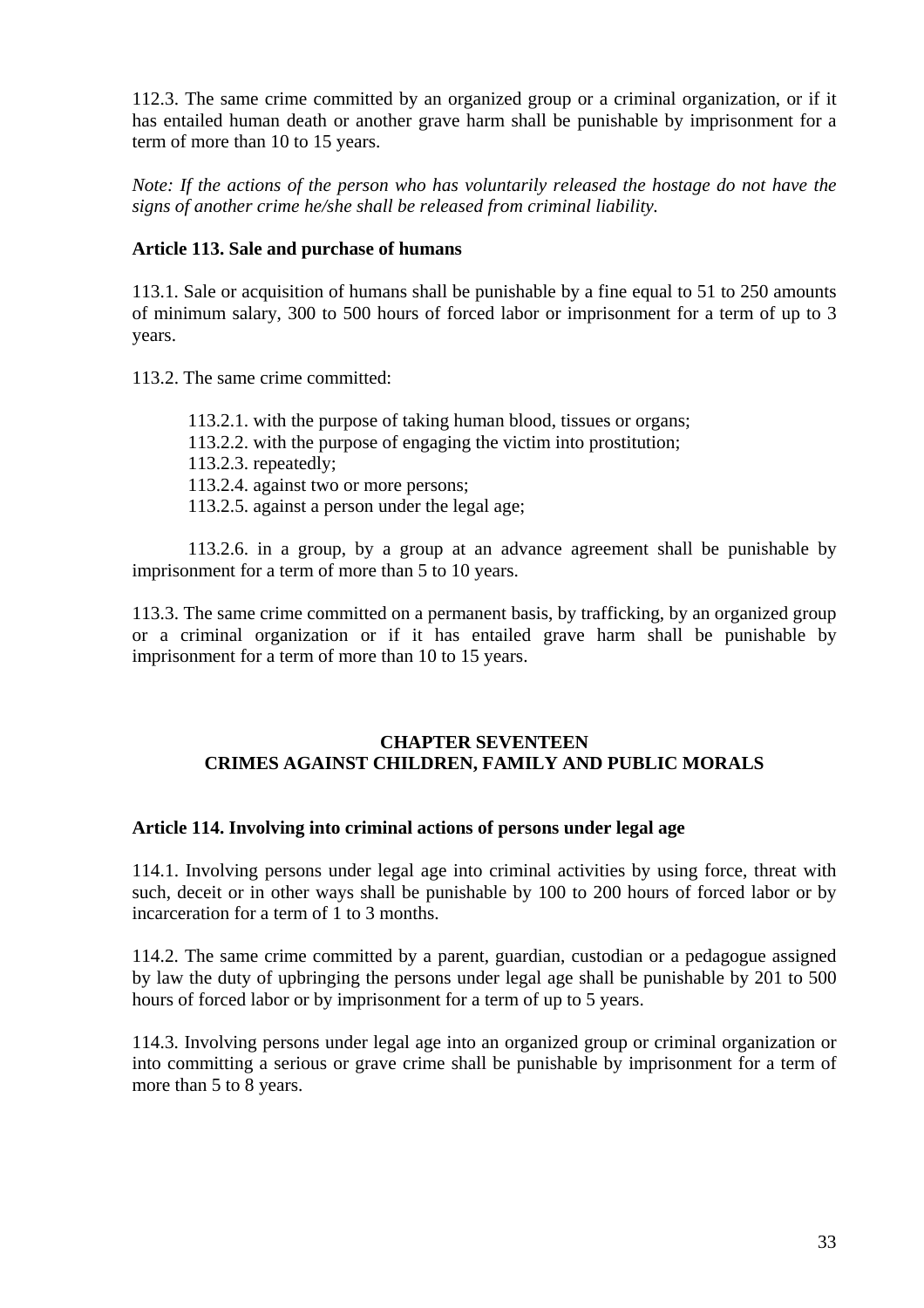# **Article 115. Involving persons under legal age into heavy drinking, drug abuse, prostitution, vagrancy and beggary**

115.1. Involving persons under legal age into heavy drinking, drug abuse, prostitution, vagrancy and beggary shall be punishable by a fine equal to 20 to 50 amounts of minimum salary, 100 to 250 hours of forced labor or by incarceration for a term of 1 to 3 months.

115.2. The same crime committed by a parent, guardian, custodian or a pedagog assigned the duty of upbringing the persons under legal age by law shall be punishable by a fine equal to 51 to 100 amounts of minimum salary, or by incarceration for a term of more than 3 to 6 months with or without deprivation of the right to hold specified positions or engage in specified business for a term of up to 2 years.

115.3. The same crime committed repeatedly, by using violence or threat with such shall be punishable by 100 to 250 hours of forced labor or imprisonment for a term of 3 to 5 years.

# **Article 116. Switching or illegal adoption of children**

101.1. Intentional switching or illegal adoption of a child shall be punishable by a fine equal to 51 to 200 amounts of minimum salary, incarceration for a term of more than 3 to 6 months or by imprisonment for a term of 2 to 5 years.

# **Article 117. Abandonment of a child**

117.1. Abandonment of a born or adopted child shall be punishable by 251 to 300 hours of forced labor, or incarceration for a term of more than 3 to 6 months.

117.2. The same crime if it has entailed death of a child shall be punishable by imprisonment for a term of up to 5 years.

# **Article 118. Abuse of guardian's duties**

118.1. Abuse of the guardian's duties by parents, custodians or guardians for lucrative purposes or leaving the person under guardianship without supervision or necessary help shall be punishable by a fine equal to 5 to 50 amounts of minimum salary or by incarceration for a term of 1 to 3 months.

# **Article 119. Neglect of the duty of custody of a child under the school age**

119.1. Entailing a less severe or severe bodily injury to the victim by neglecting the duty of custody of a child under the school age by a person charged with such official duties, provided such neglect does not constitute a crime of malfeasance, shall be punishable by a fine equal to 51 to 150 amounts of minimum salary with or without the deprivation of the right to hold a specified position or to engage in a specified business for up to 2 years or by incarceration for a term of more than 3 to 6 months.

119.2. The same crime if it has entailed death of a child shall be punishable by imprisonment for a term of 2 to 5 years with the deprivation of the right to hold a specified position or to engage in a specified business for up to 2 years.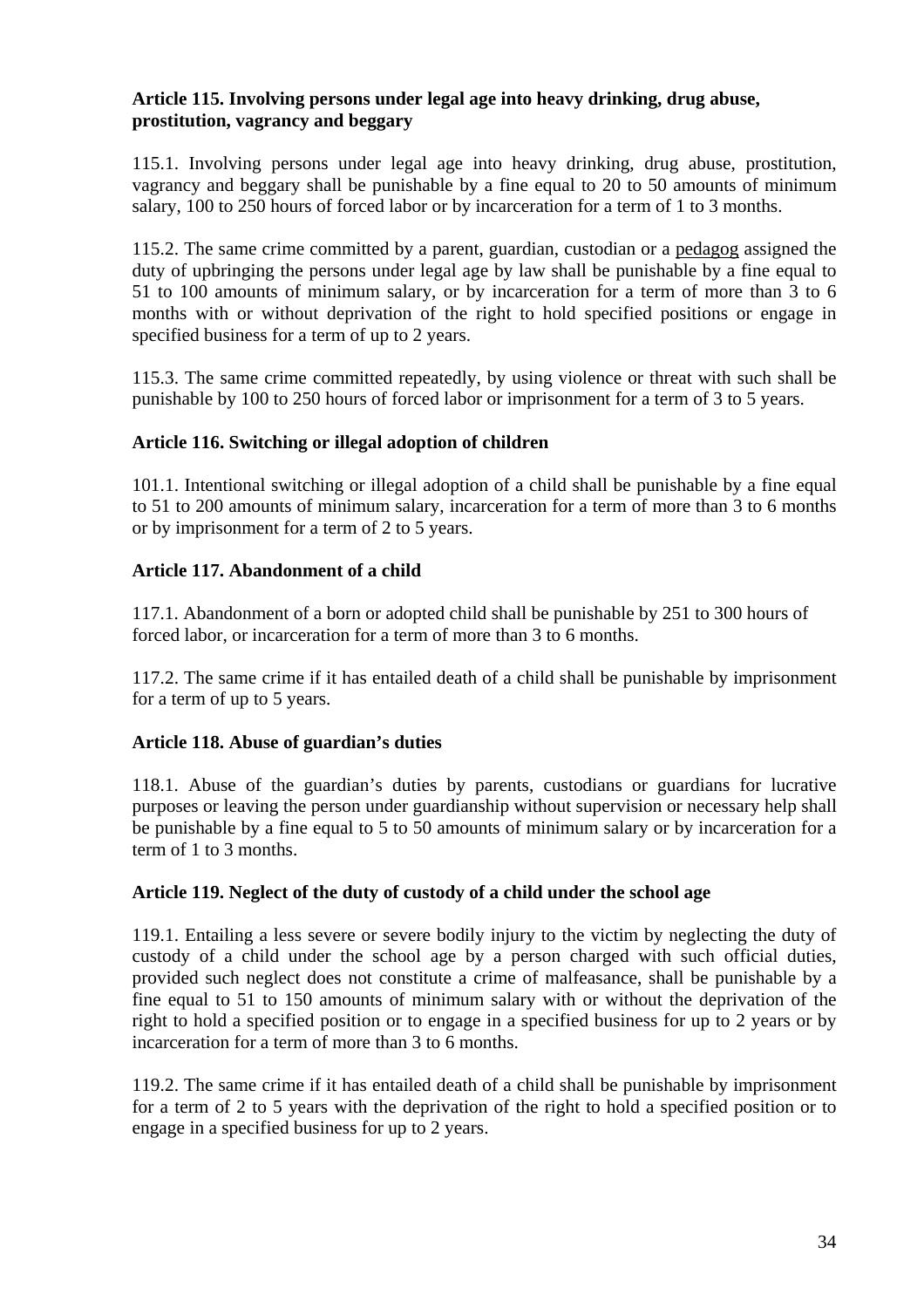#### **Article 120. Persistent evasion of maintenance of parents, spouse or born or adopted children**

120.1. Persistent evasion of fulfiling a court decision regarding maintenance of a parent, spouse, born or adopted child who are not able to work shall be punishable by a fine equal to 51 to 150 amounts of minimum salary amount or by incarceration for a term of more than 3 to 6 months.

# **Article 121. Forcing a child to labor**

121.1. Illegally forcing a child to labor shall be punishable by a fine equal to 51 to 250 amounts of minimum salary or imprisonment for a term of up to 4 years.

# **Article 122. Sexual intercourse with a person under the age of 16**

107.1. Sexual intercourse with a person who knowingly is under the age of 16 shall be punishable by a fine equal to 51 to 150 amounts of minimum salary, 251 to 300 hours of forced labor or imprisonment for a term of up to 3 years.

# **Article 123. Advertising and dissemination of pornography and prostitution**

123.1. Preparation, dissemination, sale, display to the public**,** crossing of the state frontier of the press, literature, films, video tapes and other items advertising pornography shall be punishable by a fine equal to 31 to 50 amounts of minimum salary or by incarceration for a term of 1 to 3 months.

123.2. Inducing a person under 16 to engage in the same crime shall be punishable by a fine equal to 71 to 100 amounts of minimum salary amount or by incarceration for a term of more than 3 to 6 months.

123.3. The same crime committed by use of violence against a minor, by a person who previously was sentenced for this crime, by an organized group or by a criminal organization shall be punishable by imprisonment for a term of up to 5 years.

# **Article 124. Inducing others to engage in prostitution and organizing of prostitution**

124.1. Inducing a others to engage **in prostitution** by physical violence, threat of violence or deception shall be punishable by a fine equal to 150 to 250 amounts of minimum salary or by incarceration for a term of more than 3 to 6 months.

124.2. Setting up, running, financing of bordels, soutenering, provision of means of transport or premises for engaging in prostitution shall be punishable by a fine equal to 200 to 250 amounts of minimum salary, 300 to 400 hours of forced labor or imprisonment for a term of up to 3 years.

124.3. The same crime committed by an organized group shall be punishable by imprisonment for a term of more than 3 to 5 years.

#### **Article 125. Satisfaction of sexual desire in unnatural manner**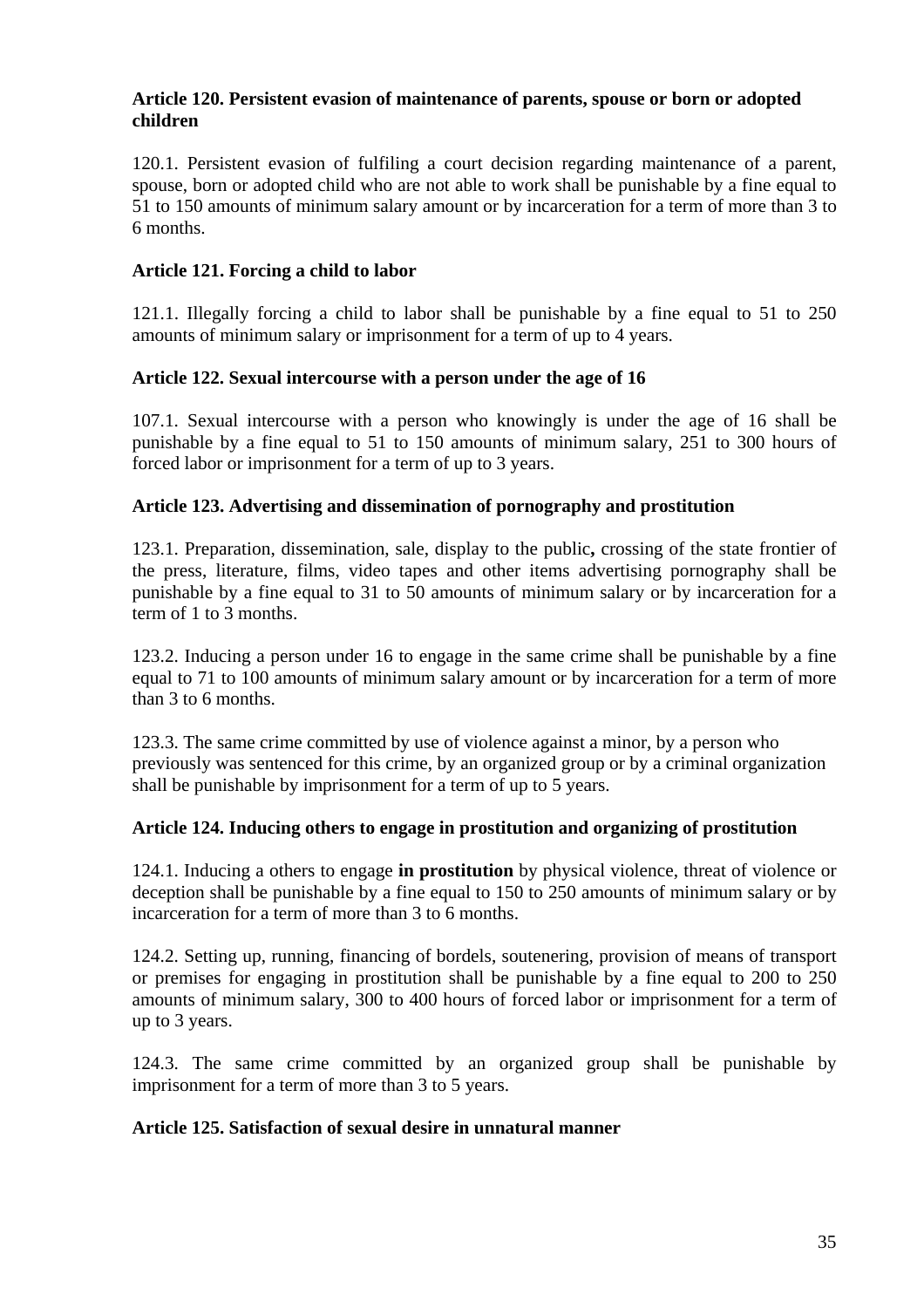125.1. Satisfaction of sexual desire in an unnatural manner by violence or threat of violence or by taking advantage of the helpless situation of the victim, as well as by humiliation shall be punishable by imprisonment for a term of 2 to 5 years.

# **Article 126. Rape**

126.1. Sexual intercourse by physical violence, threat of violence or in other forms, or by taking advantage of helpless state of the victim, as well as by humiliating the victim shall be punishable by imprisonment for a term of up to 5 years.

126.2. The same crime committed:

126.2.1. by humiliating or torturing the victim;

126.2.3. inflicting a severe or a less severe bodily injury;

126.2.4. repeatedly;

126.2.5. rape of a person under the legal age;

126.2.5. in a group or by group at an advance agreement shall be punishable by imprisonment for a term of more than 5 to 10 years.

126.2.3. The same crime committed by a recidivist, rape of a child under the age of 14, or rape entailing death of the victim or another grave harm shall be punishable by imprisonment for a term of more than 15 to 25 years or the death penalty.

# **Article 127. Forcing a woman into abortion**

127.1. Forcing a woman into abortion shall be punishable by 251 to 400 hours of forced labor, incarceration for a term of 3 to 6 months or imprisonment for a term of up to 2 years.

# **Article 128. Abortion in the non-medical conditions**

128.1. Abortion in the non-medical conditions or abortion by a non-professional shall be punishable by 251 to 400 hours of forced labor, incarceration for a term of more than 3 to 6 months or imprisonment for a term of 2 to 5 years.

128.2. The same crime committed repeatedly or if it has entailed death of the victim or another grave harm shall be punishable by imprisonment for a term of 6 to 8 years with deprivation of the right to hold specified positions or engage in specified business for a term of up to 3 years.

# **Article 129. Destruction of a grave**

129.1. Destruction of a grave or taking away of the items from it shall be punishable by 251 to 500 hours of forced labor or incarceration for a term of more than 3 to 6 months.

129.2. The same crime committed repeatedly, with humiliation, or in an especially brutal way shall be punishable by 251 to 500 hours of forced labor or imprisonment for a term of 2 to 5 years.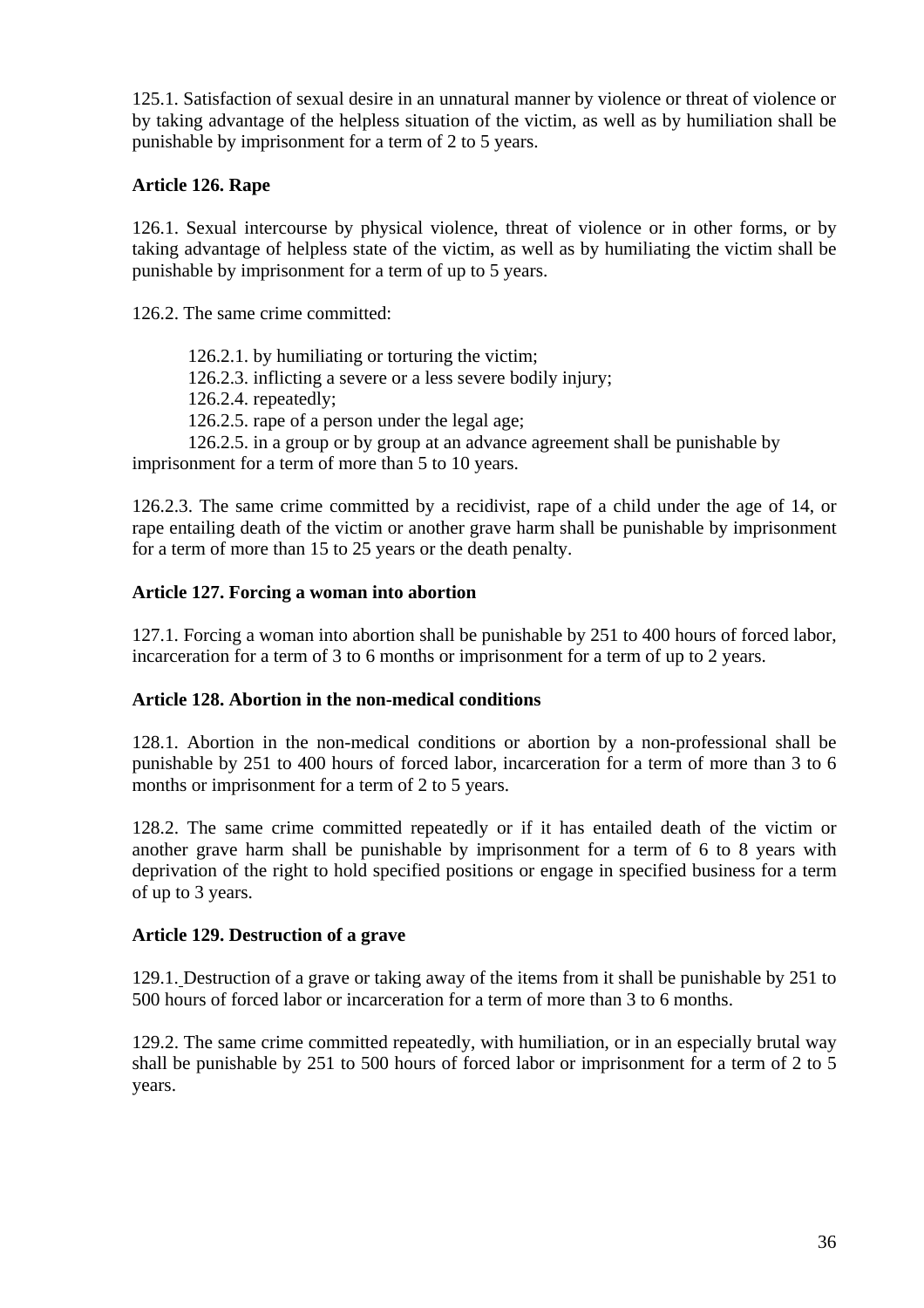#### **CHAPTER EIGHTEEN CRIMES AGAINST THE CITIZENS' POLITICAL AND OTHER RIGHTS AND FREEDOMS**

#### **Article 130. Article 116. Prevention from the exercise of suffrage or of the work of the election commissions**

130.1. Prevention from the exercise of the right to elect or be elected, to participate in the referendum or of the work of the election commissions shall be punishable by a fine equal to 20 to 50 amounts of minimum salary or by incarceration for a term of 1 to 3 months.

130.2. The same crime committed with use of violence or threat with such, by fraud, by using money, by way of buying votes, or by a group at an advance agreement shall be punishable by a fine equal to 71 to 100 amounts of minimum salary or by incarceration for a term of more than 3 to 6 months.

#### **Article 131. Forgery of election or referendum documents, incorrect count of votes**

131.1. Forgery of the election or referendum documents, knowingly incorrect count of votes, violation of the citizen's right to a secret and free vote, or illegally affecting the elections results committed by a member or an official of the election commission shall be punishable by a fine equal to 51 to 100 amounts of minimum salary or by incarceration for a term of more than 3 to 6 months.

#### **Article 132. Violation of the rules for assembly**

132.1. Intentional prevention of organization of demonstrations and meetings, persecution, restriction of freedom, or discrimination of citizens in other ways for participation in demonstrations and meetings shall be punishable by a fine equal to 30 to 50 amounts of minimum salary.

#### **Article 133. Violation of the legislation on intelligence activities**

133.1. Conduct of operations prohibited by the legislation on intelligence activities shall be punishable by a fine equal to 51 to 100 amounts of minimum salary, incarceration for a term of more than 3 to 6 months or imprisonment for a term of up to 3 years.

#### **Article 134. Persecution of citizens for their opinion/beliefs**

134.1. Discrimination, persecution or obvious restriction of a citizen's right or legitimate interests for joining a political party or a non-governmental organization committed by an official shall be punishable by 250 to 350 hours of forced labor with deprivation of the right to hold specified positions or engage in specified business for a term of up to 3 years, incarceration for a term of more than 3 to 6 months or imprisonment for a term of up to 2 years.

#### **Article 135. Violation of the privacy of correspondence**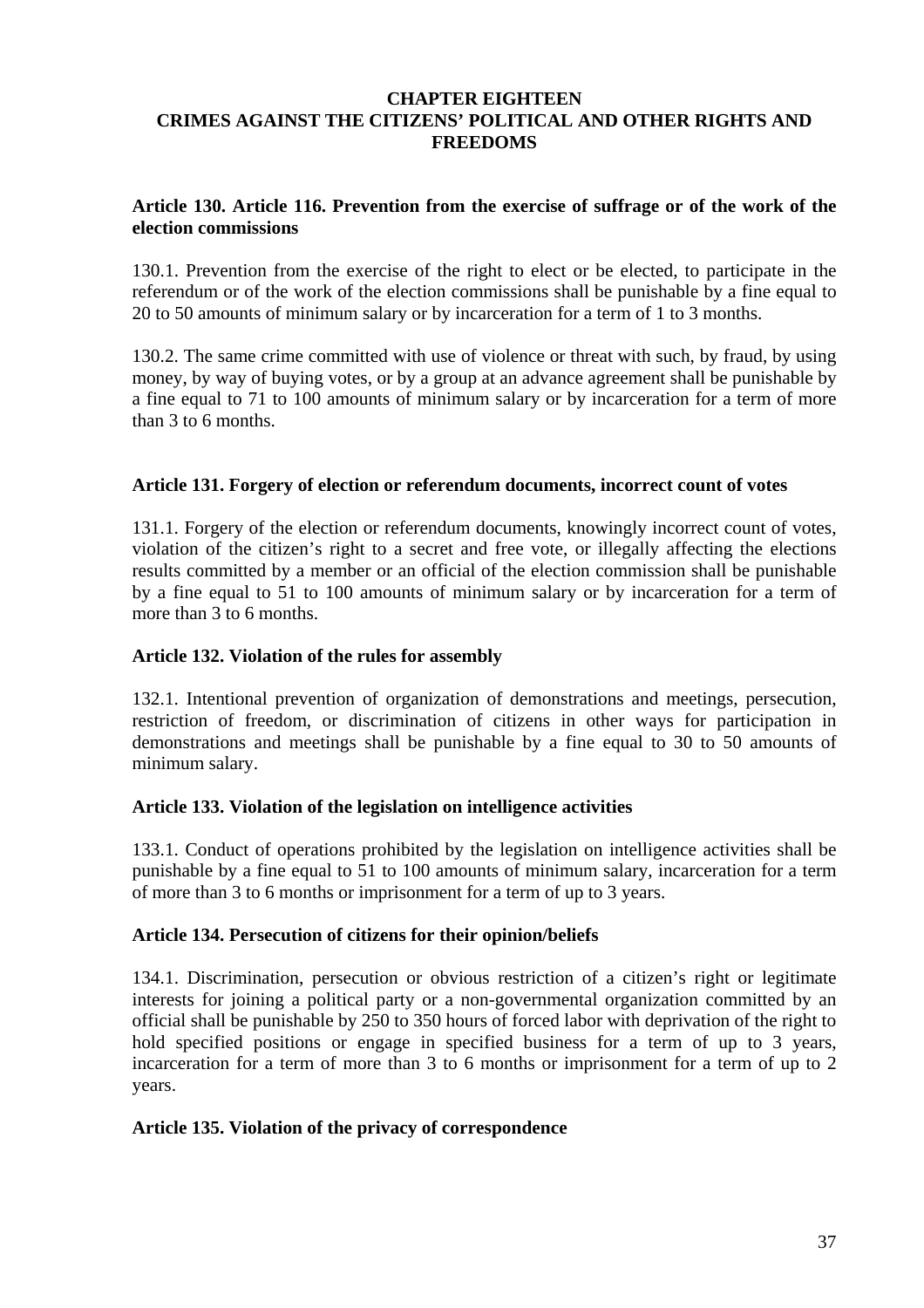135.1. Violation of the inviolability of secrecy of private correspondence shall be punishable by a fine equal to 20 to 50 amounts of minimum salary or by incarceration for a term of 1 to 3 months.

135.2 The same crime committed by abuse or excess of authority or with use of technical devices shall be punishable by a fine equal to 71 to 100 amounts of minimum salary, or by incarceration for a term of more than 3 to 6 months.

# **Article 136. Disclosure of private secrets**

136.1. Intentional disclosure of a citizen's private secrets protected by law learnt in the course of official or professional activities shall be punishable by a fine equal to 20 to 50 amounts of minimum salary or by incarceration for a term of 1 to 3 months.

136.2. The same crime committed by using the means of media shall be punishable by 251 to 400 hours of forced labor or by incarceration for a term of more than 3 to 6 months.

## **Article 137. Violation of home**

137.1. Violation of home in the forms of illegal entry by force or threat with such, unauthorized occupation, illegal eviction or search shall be punishable by a fine equal to 20 to 50 amounts of minimum salary or by incarceration for a term of 1 to 3 months.

137.2. The same crime committed by abuse or excess of authority shall be punishable by a fine equal to 71 to 100 amounts of minimum salary with deprivation of the right to hold specified positions or engage in specified business for a term of up to 2 years, or by incarceration for a term of more than 3 to 6 months.

## **Article 138. Violation of the labor legislation**

138.1. Violation by an authorized person charged with the duties of ensuring observance of the labor safety and sanitary rules that has entailed a less severe or severe bodily injury shall be punishable by a fine equal to 5 to 25 amounts of minimum salary or by incarceration for a term of 1 to 3 months.

138.2. The same crime if it has entailed death or another grave harm shall be punishable by imprisonment for a term of up to 5 years with or without deprivation of the right to hold specified positions or engage in specified business for a term of up to 3 years.

## **Article 139. Prevention of a journalist's activities that are consistent with law**

139.1. Prevention of a journalist's professional activities that are consistent with law with the view of dissemination or preventing dissemination of any information which affects the culprit's or others' interests shall be punishable by a fine equal to 31 to 50 amounts of minimum salary or by incarceration for a term of 1 to 3 months.

139.2. The same crime committed by using one's powers or authority shall be punishable by a fine equal to 51 to 100 amounts of minimum salary or by incarceration for a term of more than 3 to 6 months.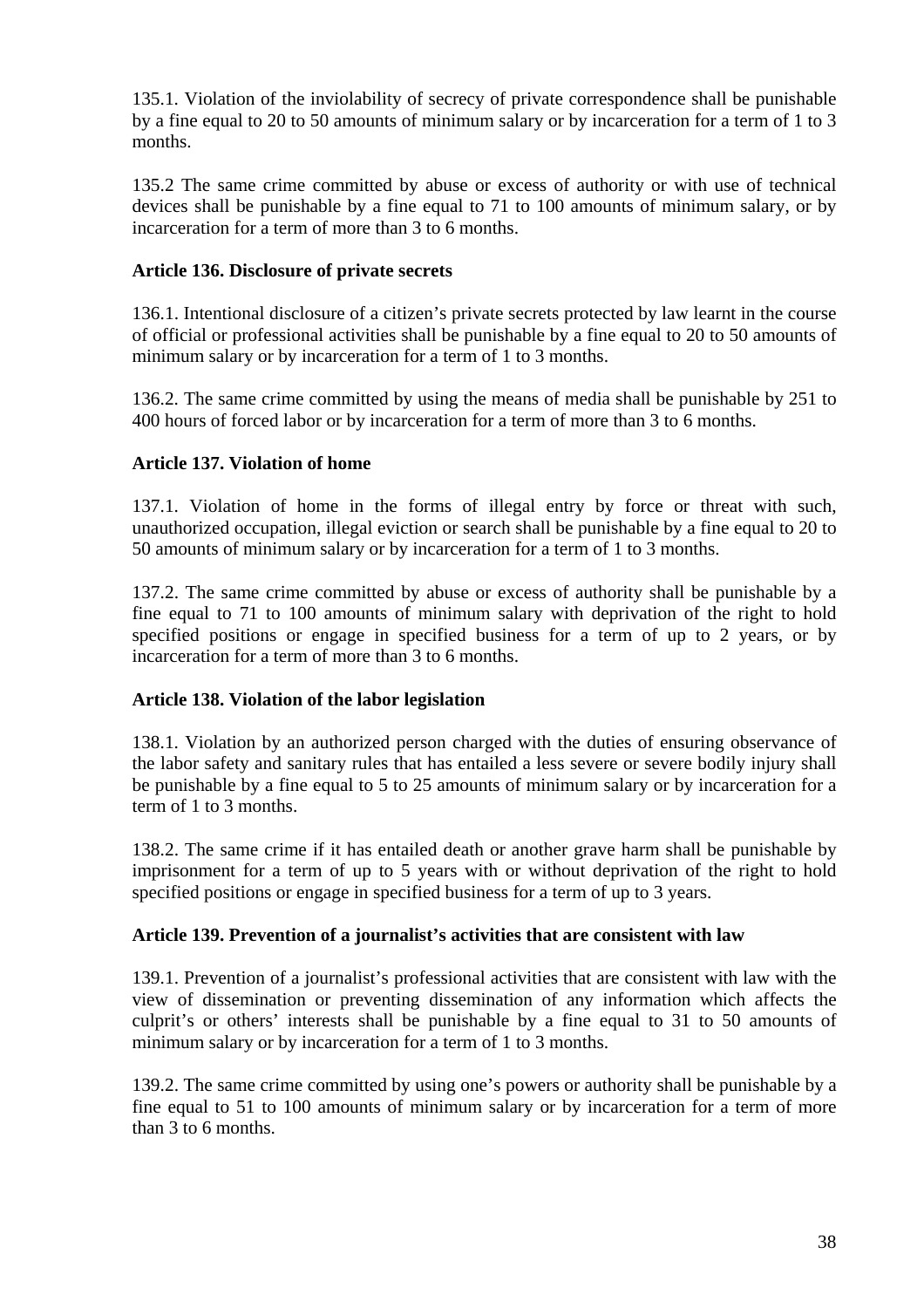#### **Article 140. Infringement upon copyright**

140.1. Issue under one's own name, illegal reproduction or dissemination, sale of somebody else's work or forcing to co-authorship, or other appropriation of a copyright for such work that has caused to the author damage in a large amount shall be punishable by a fine equal to 100 to 250 amounts of minimum salary amount or by incarceration for a term of 3 to 6 months.

#### **Article 141. Infringement upon the inventor, industrial design, rationalization proposal or patent holder's rights**

141.1. Dissemination of the invention, industrial design or rationalization proposal prior to obtaining of the respective certificate by the author, issue under one's own name, publicizing these without the author's permission, forcing to co-authorship, or causing of damage in a large amount in other forms shall be punishable by a fine equal to 100 to 250 amounts of minimum salary or by incarceration for a term of more than 3 to 6 months.

#### **Article 142. Violation of the freedom of conscience and religion**

142.1. Prevention from the performance of religious rites, prayers, religious propaganda inasmuch as they do not violate public order and are not accompanied by infringement upon the rights of the citizens by way of threat, force or threat with such shall be punishable by a fine equal to 5 to 50 amounts of minimum salary or by incarceration for a term of 1 to 3 months.

#### **Article 143. Discrimination or oppression on the religious ground**

143.1. Discrimination, use of force or threat with such, oppression or restriction of one's rights in other forms on the religious ground shall be punishable by a fine equal to 5 to 50 amounts of minimum salary or by incarceration for a term of 1 to 3 months.

#### **Article 144. Propaganda and dissemination of vicious religious teachings**

144.1. Intentional propaganda and dissemination of vicious religious teachings shall be punishable by a fine equal to 5 to 50 amounts of minimum salary or by incarceration for a term of 1 to 3 months.

144.2. The same crime committed repeatedly or by an organized group shall be punishable by a fine equal to 51 to 100 amounts of minimum salary or imprisonment for a term of up to 2 years.

144.3. Involving of the persons under the legal age into vicious religious teachings shall be punishable by a fine equal to 100 to 250 amounts of minimum salary or imprisonment for a term of up to 4 years.

#### **TITLE SEVEN CRIMES AGAINST ECONOMY**

#### **CHAPTER NINETEEN CRIMES AGAINST THE RIGHT OF OWNERSHIP**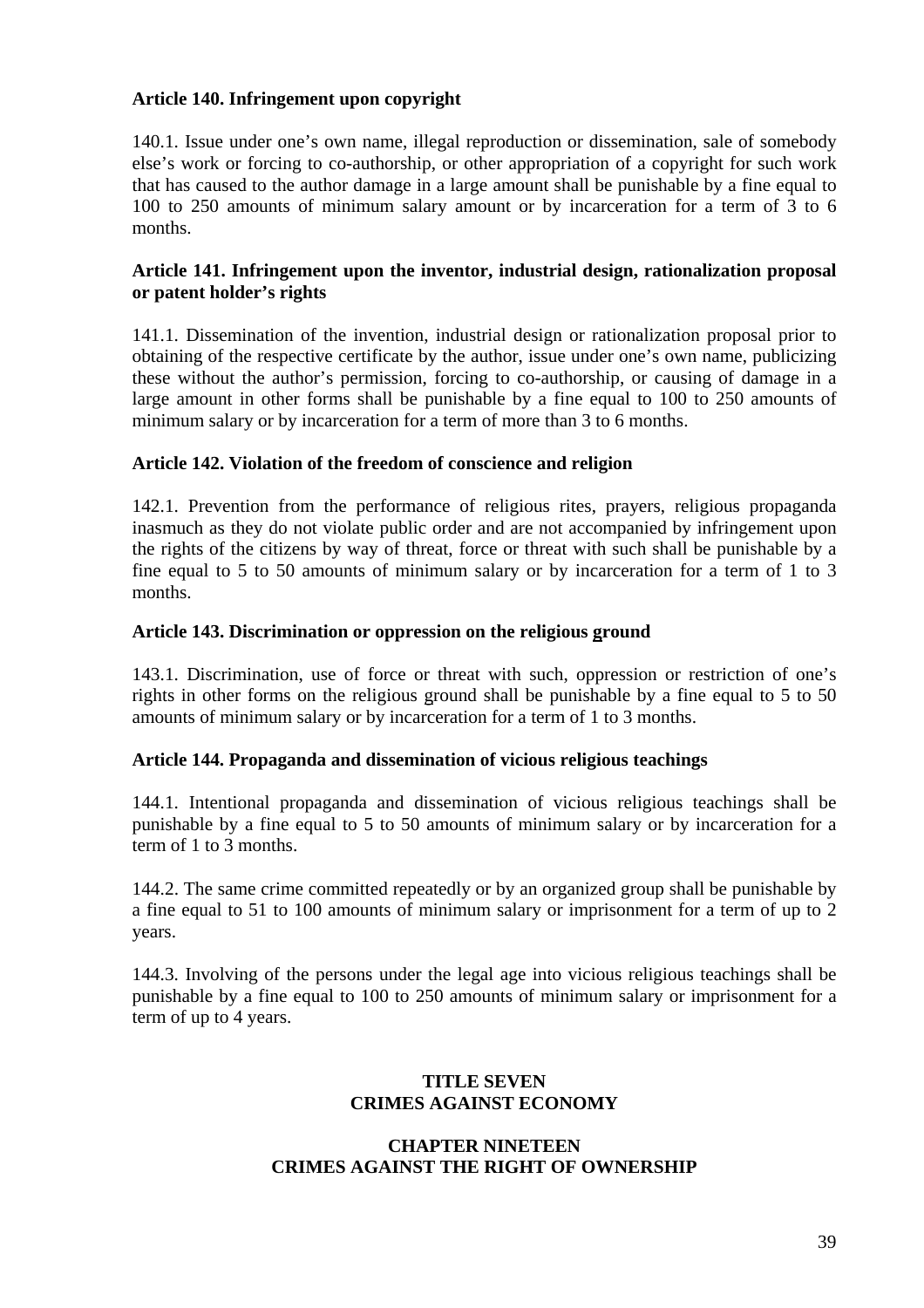# **Article 145. Theft**

145.1. Stealing of others' property shall be punishable by 100 to9 250 hours of forced labor, incarceration for a term of 3 to 6 months or imprisonment for a term of up to 2 years.

145.2. Theft committed repeatedly or by a group of persons at an advance agreement that has caused a significant damage, theft with entry of a home, room or another storage place using mechanisms or especially prepared tools shall be punishable by a fine equal to 51 to 200 amounts of minimum salary, incarceration for a term of more than 3 to 6 months or imprisonment for a term of 2 to 5 years.

145.3. The same crime committed by a group at an advance agreement, depriving the victim of the source of living, causing damage in a large amount, or committed by taking advantage of a public disaster shall be punishable by a fine equal to 251 to 500 amounts of minimum salary or imprisonment for a term of more than 5 to 8 years.

145.4. The same crime committed by a person previously sentenced for the same crime such twice or more, for extortion, robbery or assault or by an organized group, criminal organization or causing damage in a large amount shall be punishable by imprisonment for a term of more than 10 to 15 years.

## **Article 146. Taking away of others property**

146.1. Taking away of the property from others without use of violence shall be punishable by a fine equal to 5 to 50 amounts of minimum salary or incarceration for a term of 1 to 3 months.

146.2. The same crime committed repeatedly or in a group, by taking advantage of the helpless situation of the victim or a common disaster, by a person who previously was sentenced for the same crime, as well as if it has caused a substantial damage shall be punishable by a fine equal to 75 to 200 amounts of minimum salary, incarceration for a term of more than 3 to 6 months or imprisonment for a term of more than 3 to 5 years.

146.3. The same crime committed by a person who previously was sentenced for robbery or extortion, or by a group at an advance agreement, as well as if it has caused a considerable damage shall be punishable by a fine equal to 275 to 500 amounts of minimum salary, or imprisonment for a term of more than 5 to 10 years.

146.4. The same crime committed by a recidivist, an organized group or a criminal organization, or if it has caused damage in a large amount shall be punishable by imprisonment for a term of more than 10 to 15 years.

## **Article 147. Robbery**

147.1. Assault with a view of appropriating property by use of violence dangerous to life or health, or by a threat with violence shall be punishable by imprisonment for a term of more than 5 to 8 years.

147.2. The same crime committed repeatedly, in a group, by a group at an advance agreement, by a person who previously was sentenced for the same crime or taking away of other's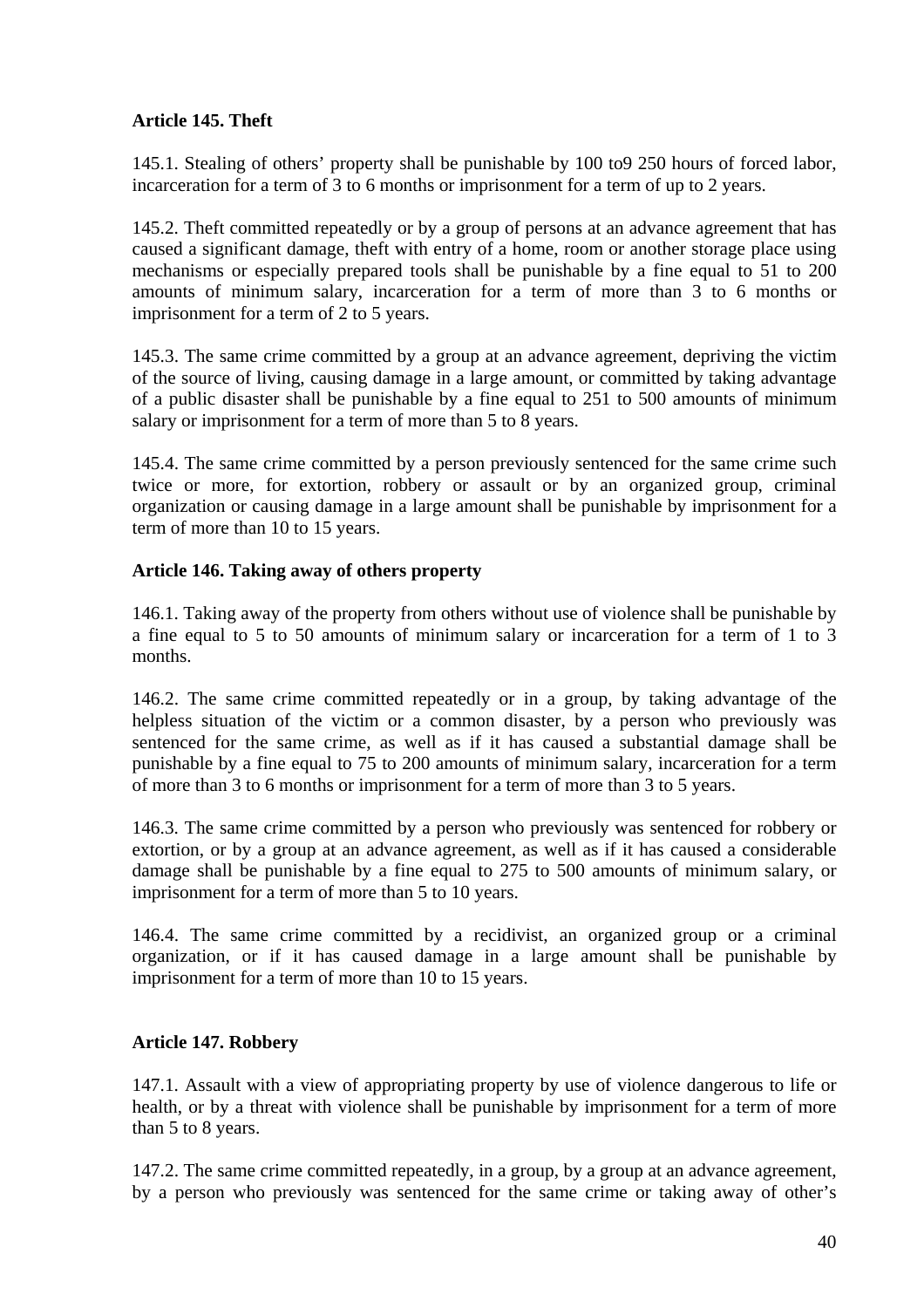property, or assault, with use of arm or other items as arms, or if it has caused a considerable damage shall be punishable by imprisonment for a term of more than 8 to 10 years.

147.3. The same crime committed by a recidivist, an organized group, by a person previously sentenced for assault or extortion or if it has caused damage in an extremely large amount shall be punishable by confiscation of property and imprisonment for a term of more than 10 to 25 years.

147.4. The same crime committed by a member of a criminal organization, a person previously sentenced for assault, with the purpose of appropriation of a property in a large amount, or connected with infliction of a severe bodily injury shall be punishable by imprisonment for a term of 15 to 25 years.

# **Article 148. Appropriation of property by fraud**

148.1. Appropriation of a property or acquisition of the right to property by fraudulent breach of trust shall be punishable by a fine equal to 5 to 50 amounts of minimum salary, 100 to 250 hours of forced labor or incarceration for a term of 1 to 3 months.

148.2. The same crime committed repeatedly, in a group or by using one's official position shall be punishable by a fine equal to 51 to 150 amounts of minimum salary, incarceration for a term of more than 3 to 6 months or imprisonment for a term of 2 to 5 years.

148.3. The same crime committed by a person previously sentenced for theft, taking away of other's property, misappropriation or robbery, by a recidivist, an organized group, a criminal organization or if it has caused damage in an extremely large amount shall be punishable by confiscation of property and a fine equal to 251 to 500 amounts of minimum salary imprisonment for a term of more than 5 to 10 years.

## **Article 149. Extortion of property**

149.1. Demand to transfer property or the right of ownership, or to perform any actions of the property nature under a threat of violence in respect of the victim or his/her close relations, spreading of slanderous or libelous information about the victim or his/her close relatives, damage or destruction of their private property or the property in his/her custody or under guard, which could potentially cause a real damage shall be punishable by a fine equal to 251 to 300 amounts of minimum salary, incarceration for a term of more than 3 to 6 months or by imprisonment for a term of up to 3 years.

149.2. The same crime committed repeatedly, in a group, with the view of appropriating of a large amount of property or by a person previously sentenced for theft, taking away of other's property or robbery, or with the view of extortion of property in an large amount shall be punishable by imprisonment for a term of more than 3 to 5 years.

149.3. The same crime committed by a person repeatedly sentenced for theft, taking away of other's property or robbery, by a recidivist or an organized group, a criminal organization or with a view to appropriating a large amount of property shall be punishable by imprisonment for a term of more than 5 to 10 years.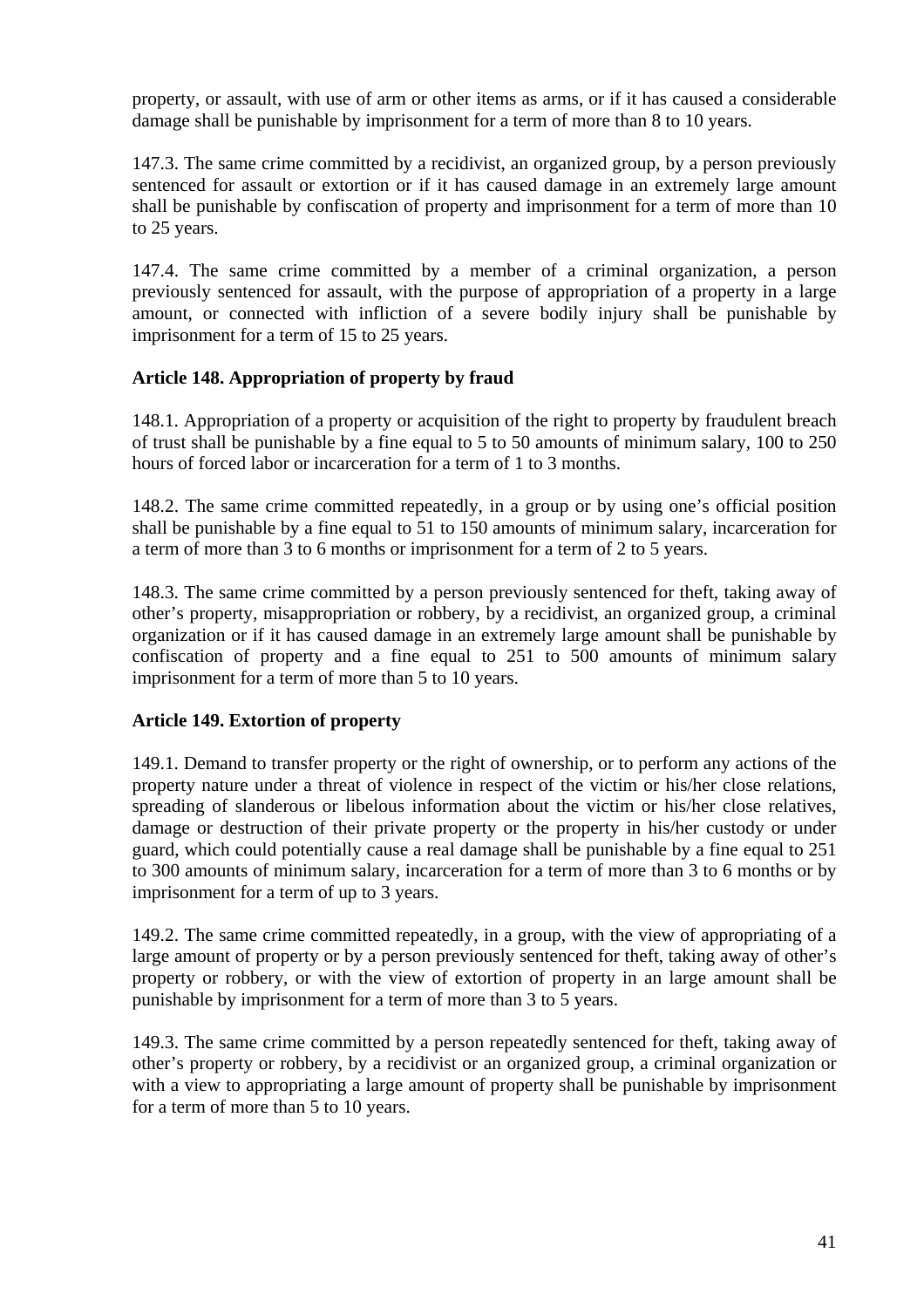## **Article 150. Misappropriation or embezzlement of property**

150.1. Misappropriation or embezzlement of a business entity, organization or citizen's property committed by a person to whom such property was entrusted, or by abuse or excess of one's office shall be punishable by a fine equal to 5 to 50 amounts of minimum salary with or without deprivation of the right to hold specified positions or engage in specified business for a term of up to 3 years, or by incarceration for a term of 1 to 3 months.

150.2. The same crime committed repeatedly, in a group or if it has caused damage in a large amount shall be punishable by incarceration for a term of 1 to 3 months with or without deprivation of the right to hold specified positions or engage in specified business for a term of up to 5 years, or imprisonment for a term of up to 5 years.

150.3. The same crime if it has caused damage in an extremely large amount shall be punishable by imprisonment for a term of more than 5 to 10 years with confiscation of property.

# **Article 151. Appropriation of the lost or accidentally found property**

151.1. Appropriation of the lost or accidentally found property which is knowingly in other's possession shall be punishable by a fine equal to5 to 50 amounts of minimum salary, or by incarceration for a term of 1 to 3 months.

# **Article 152. Appropriation of the given into custody or otherwise entrusted property**

152.1. Intentional appropriation or embezzlement of the given into custody property or livestock shall be punishable by a fine equal to 25 to 75 amounts of minimum salary, or by incarceration for a term of 1 to 3 months.

## **Article 153. Intentional destruction or damage of property**

153.1. Intentional destruction or damage of property shall be punishable by a fine equal to 51 to 250 amounts of minimum salary, or by imprisonment for a term of 2 to 5 years.

153.2. The same crime committed by arson or another generally dangerous way or which has entailed human death or another grave harm shall be punishable by imprisonment for a term of more than 5 to 10 years.

## **Article 154. Negligence with respect to protection of others' property**

154.1. Destruction or damage to property in a large amount caused by negligence on the part of a person charged with the duties to protect other's property by virtue of law or under an agreement which does not constitute a crime of malfeasance shall be punishable by a fine equal to 51 to 100 amounts of minimum salary or by incarceration for a term of more than 3 to 6 months.

154.2. The above crime if it has caused damage in an extremely large amount shall be punishable by 200 to 250 hours of forced labor or imprisonment for a term of up to 3 years.

## **Article 155. Acquisition or sale of property knowingly obtained by way of crime**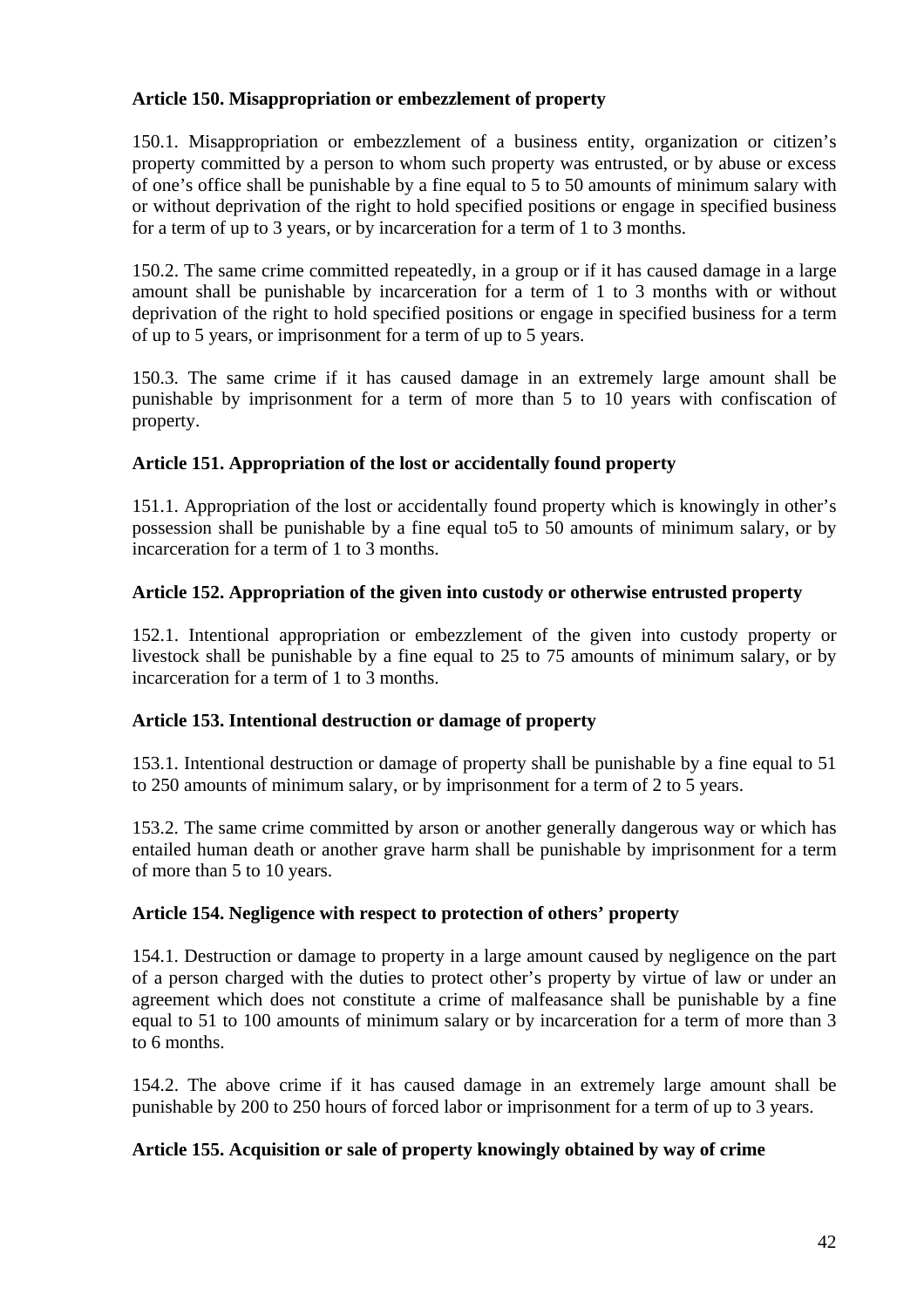155.1. Acquisition, delivery, storage or distribution of the property knowingly obtained by way of crime without an advance promise shall be punishable by a fine equal to 5 to 50 amounts of minimum salary, or by incarceration for a term of 1 to 3 months.

142.2. Knowingly taking with the purpose of selling or actual sale of the property acquired by way of crime shall be punishable by a fine equal to 51 to 100 amounts of minimum salary, or by incarceration for a term of more than 3 to 6 months.

#### **CHAPTER TWENTY ECONOMIC CRIMES**

#### **Article 156. Violation of the banking legislation**

156.1. Causing damage in a large amount to others in result of opening a bank without permission from the authorized body or illegal conduct of the banking operations shall be punishable by a fine equal to 100 to 200 amounts of minimum salary or imprisonment for a term of up to 2 years.

156.2. Causing damage in a large amount to others by violation of the banking legislation and that of account settlements committed by a banking official with private purpose shall be punishable by a fine equal to 100 to 200 amounts of minimum salary with or without confiscation of property or imprisonment for a term of 2 to 5 years.

156.3. The same crime if it has caused damage in an extremely large amount shall be punishable by a fine equal to 51 to 500 amounts of minimum salary with confiscation of property or imprisonment for a term of more than 5 to 8 years.

## **Article 157. Engaging in banking operation by abuse or excess of office**

157.1. Illegally affecting banking operations committed by an official that has caused damage in a large amount to the solvency and profitability of a bank shall be punishable by a fine equal to 100 to 250 amounts of minimum salary with or without confiscation of property or imprisonment for a term of up to 5 years.

157.2. The same crime committed repeatedly or if it has caused damage in an extremely large amount shall be punishable by shall be punishable by a fine equal to 100 to 250 amounts of minimum salary with confiscation of property or imprisonment for a term of more than 5 to 8 years.

#### **Article 158. Violation of the securities legislation**

158.1. Causing damage in a large amount by way of violating the rules for issue, release into the circulation, sale of or trading in securities, performing account settlements or engaging in the dealership and broker operations shall be punishable by a fine equal to 151 to 250 amounts of minimum salary with or without deprivation of the right to hold specified positions or engage in specified business for a term of up to 3 years, incarceration for a term of more than 3 to 6 months or imprisonment for a term of up to 2 years.

156.2. The same crime committed repeatedly, in a group or if it has caused damage in an extremely large amount shall be punishable by imprisonment for a term of up to 5 years with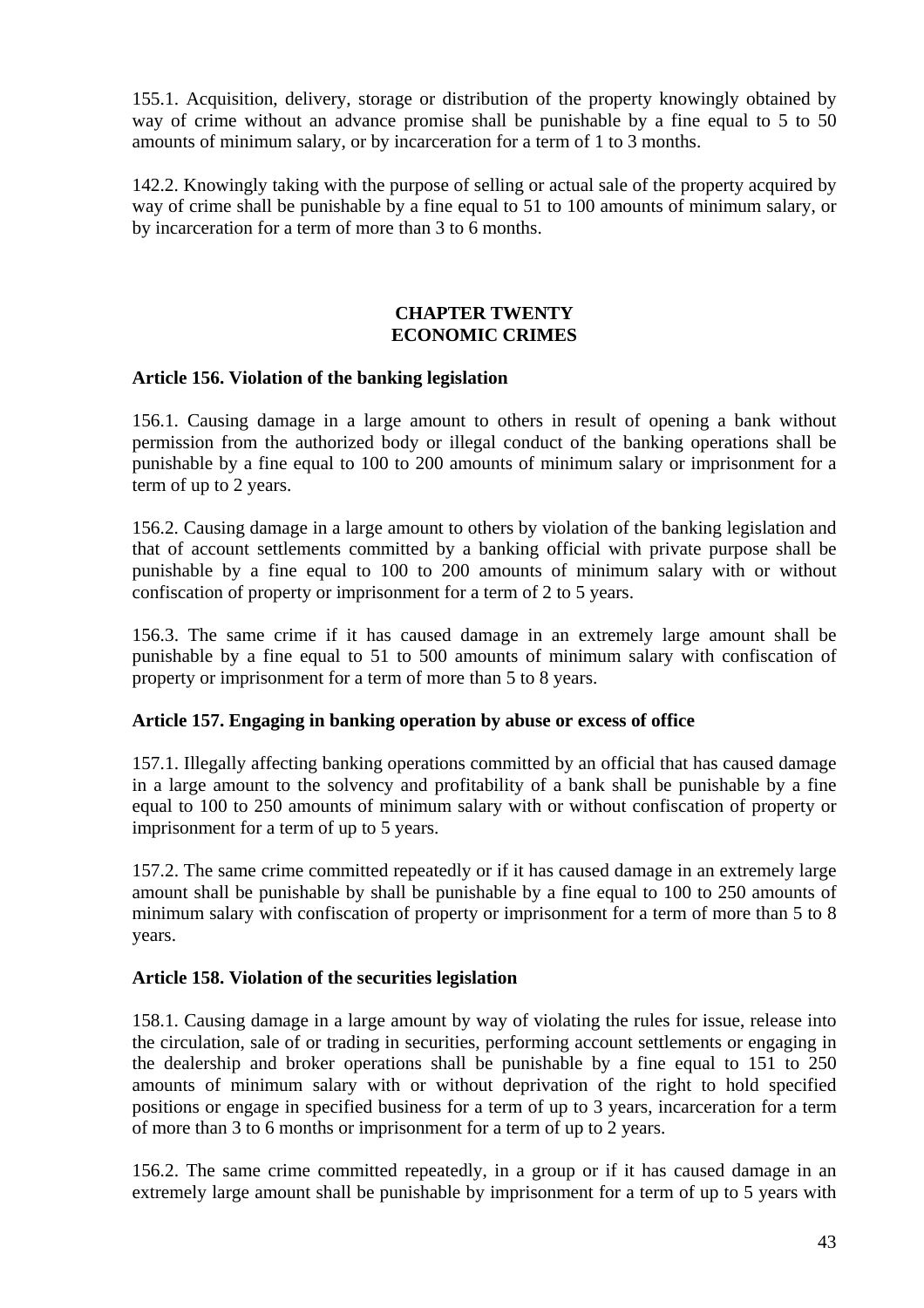deprivation of the right to hold specified positions or engage in specified business for a term of 5 years.

## **Article 159. Violation of the auditing legislation**

159.1. Causing damage in a large amount by intentional violation of the auditing rules for the examination and approval of financial activities and rendering auditing conclusions shall be punishable by a fine equal to 100 to 150 amounts of minimum salary or by incarceration for a term of more than 3 to 6 months.

159.2. The same crime committed repeatedly or in a group or if it has caused damage in an extremely large amount shall be punishable by imprisonment for a term of up to 5 years with deprivation of the right to hold specified positions or engage in specified business for a term of 3 years.

## **Article 160. Violation of the legislation on the precious stones fund**

160.1. Causing damage in a large amount by way of intentional violation of the rules for the management of the state precious stones fund which does not constitute the crime specified in Article 155 of this Code shall be punishable by 251 to 500 hours of forced labor or imprisonment for a term of 2 to 5 years.

#### **Article 161. Engaging in prohibited production, services or trade**

161.1. Engaging in the prohibited production, services or trade or engaging in the production, services or trade in a large amount that requires licensing from a competent authority shall be punishable by a fine equal to 100 to 250 amounts of minimum salary with or without confiscation of property or by incarceration for a term of more than 3 to 6 months.

161.2. The same crime committed in a large amount, by a person previously sentenced for this crime, by an organized group or a criminal organization, or if it has caused in an extremely large amount shall be punishable by imprisonment for a term of more than 5 to 10 years with confiscation of property.

#### **Article 162. Engaging in illegal business under the cover of production, services or trade**

162.1. Setting up a false business entity with the view of obtaining a bank loan, evading from taxes, gaining illegal income or engaging in prohibited production, services or trade shall be punishable by a fine equal to 81 to 100 amounts of minimum salary or by incarceration for a term of more than 3 to 6 months.

162.2. The same crime committed repeatedly, by a group at an advance agreement, or a criminal organization, or if it has caused damage in a large amount shall be punishable by imprisonment for a term of more than 5 to 10 years with confiscation of property.

#### **Article 163. Utilization of the illegally gained property and money (money laundering)**

163.1. Knowingly releasing into the circulation of the illegally gained property and money by way of entering into transactions shall be punishable by a fine equal to 20 to 50 amounts of minimum salary or by incarceration for a term of 1 to 3 months.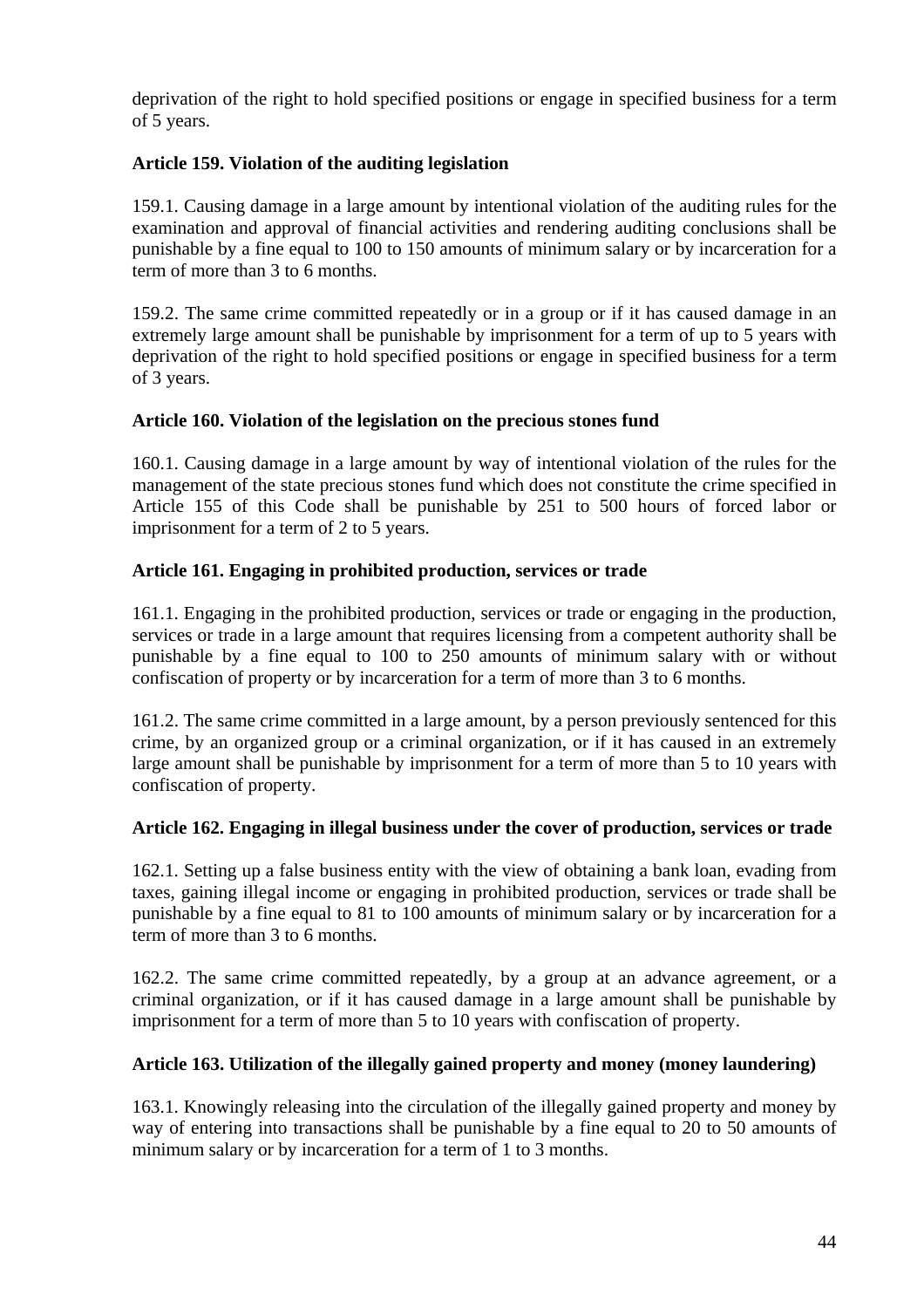163.2. The above crime committed repeatedly, in a group, using one's office, or if it has resulted in a large income shall be punishable by imprisonment for a term of up to 3 years with confiscation of property.

#### **Article 164. Illegally obtaining and disclosure of financial or business secrets**

164.1. Illegally obtaining, use and disclosure of information and data pertaining to the trading, financial or business operations secrets of a business entity or a bank with lucrative or private purpose shall be punishable by a fine equal to 51 to 100 amounts of minimum salary or by incarceration for a term of more than 3 to 6 months.

164.2. The same crime if it has caused damage in a large amount shall be punishable by a fine equal to 151 to 251 amounts of minimum salary or imprisonment for a term of up to 3 years.

## **Article 165. Intentional causing of insolvency or bankruptcy**

165.1. Causing of damage in a large amount in consequence of intentionally causing of insolvency or bankruptcy of a business entity committed by its owner or management body with a lucrative or another purpose shall be punishable by a fine equal to 51 to 100 amounts of minimum salary or imprisonment for a term of up to 3 years.

165.2. Causing of damage in extremely large amount in consequence of false bankruptcy by way of informing the partners about having gone bankrupt, filing a request on institution of a bankruptcy case committed by an owner or management body of a business entity for the purpose of non-payment of a loan, relieving conditions of its repayment, lowering the loan interest or for non-payment thereof with a lucrative or another purpose shall be punishable by imprisonment for a term of more than 3 to 5 years with deprivation of the right to hold specified positions or engage in specified business for a term of up to 3 years.

## **Article 166. Tax evasion**

166.1. Intentional tax evasion by way of concealment of a job or service that has generated a large amount of taxable income, property or profit, intentional underreporting thereof or change of the place of residence shall be punishable by a fine equal to 200 to 250 amounts of minimum salary amount, incarceration for a term of more than 3 to 6 months with or without confiscation of property or imprisonment for a term of up to 3 years.

166.2. The same crime committed repeatedly, by an organized group, or concealing job or service that has generated income, property or profit in a large amount shall be punishable by confiscation of property and imprisonment for a term of more than 5 to 8 years with confiscation of property.

#### **Article 167. Violation of the legislation on imposition of tax, monitoring of tax payment and collection**

167.1. Violation of the prescribed rules of the reporting of the taxable income, drawing of the tax reports and statements, monitoring of the taxation legislation, impeding the taxation inspections shall be shall be punishable by confiscation of property and a fine equal to 100 to 150 amounts of minimum salary or incarceration for a term of more than 3 to 6 months.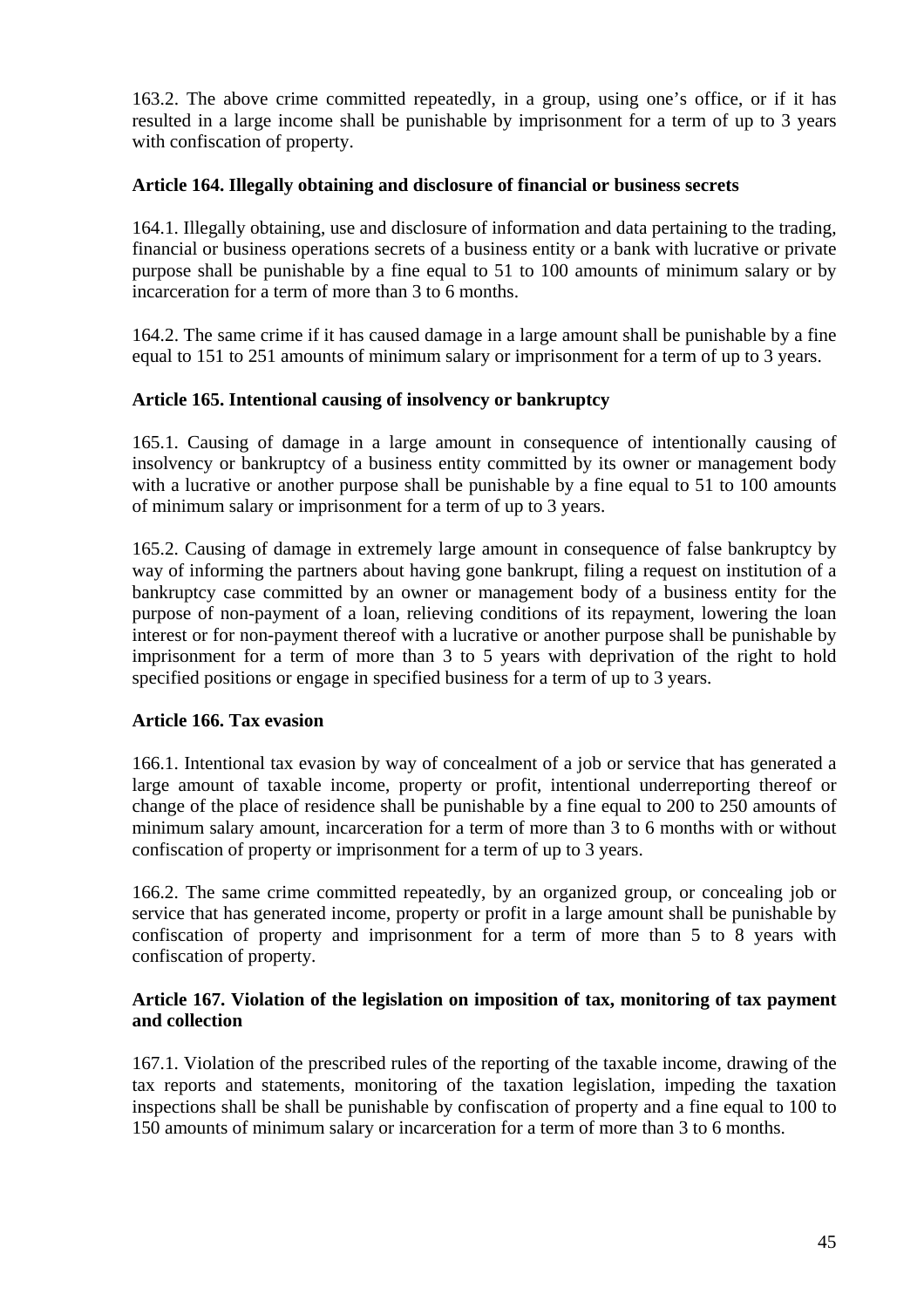### **Article 168. Illegal use of trademarks and names of business entities**

168.1. Causing of damage in a large amount to others by forgery of a trademark, use of a trademark or the name of a foreign or domestic business entity that engages in manufacture of a similar product shall be punishable by a fine equal to 100 to 250 amounts of minimum salary, 100 to 200 hours of forced labor, incarceration for a term of more than 3 to 6 months or imprisonment for a term of up to 2 years.

## **Article 169. Deception and confusion of customers**

169.1. Deception or confusion of customers by way of incorrect measuring, weighing, calculation, exceeding of the prices and tariffs, use of unapproved or expired scales or measurers, deliberate alteration of readings of the measuring equipment, deliberate misinformation about the quality, assortment, quantity or usage characteristics of a product or a false advertising that have caused damage in a large amount shall be punishable by a fine equal to 51 to 100 amounts of minimum salary or incarceration for a term of more than 3 to 6 months.

169.2. The same crime if it has caused damage in an extremely large amount shall be punishable by a fine equal to 150 to 250 amounts of minimum salary, 251 to 500 hours of forced labor with or without deprivation of the right to hold specified positions or engage in specified business for a term of up to 3 years, or imprisonment for a term of up to 3 years.

## **Article 170. Obtaining of illegal remuneration**

170.1. Obtaining repeatedly or in a large amount remuneration by way of abusing his/her official duties of performance of work or rendering of services committed by an employee of a competent authority authorized to issue licenses by way of creating impediments which does not constitute a crime of malfeasance shall be punishable by a fine equal to 100 to 150 amounts of minimum salary with deprivation of the right to hold specified positions or engage in specified business for a term of up to 3 years, incarceration for a term of more than 3 to 6 months or imprisonment for a term of up to 2 years.

## **Article 171. Sale of substandard or non-standard commodities**

171.1. Sale or release into trade for the purpose of sale at a trading enterprise of knowingly substandard, non-standard or incomplete commodities committed repeatedly or in a large amount by the manager of the shop, warehouse, store, section or by a commodity expert or a quality inspector shall be punishable by a fine equal to 100 to 150 amounts of minimum salary, incarceration for a term of more than 3 to 6 months.

171.2. The same crime if it has caused damage in a large amount shall be punishable by 251 to 500 hours of forced labor or imprisonment for a term of 2 to 5 years.

171.3. The same crime, if it has entailed human death or another grave harm shall be punishable by imprisonment for a term of more than 5 to 8 years.

#### **Article 172. Sale of foodstuffs that do not meet the sanitary requirements**

172.1. Sale or release into trade of the foodstuffs that do not meet the sanitary requirements committed systematically or in a large amount by a manufacturing or servicing enterprise or a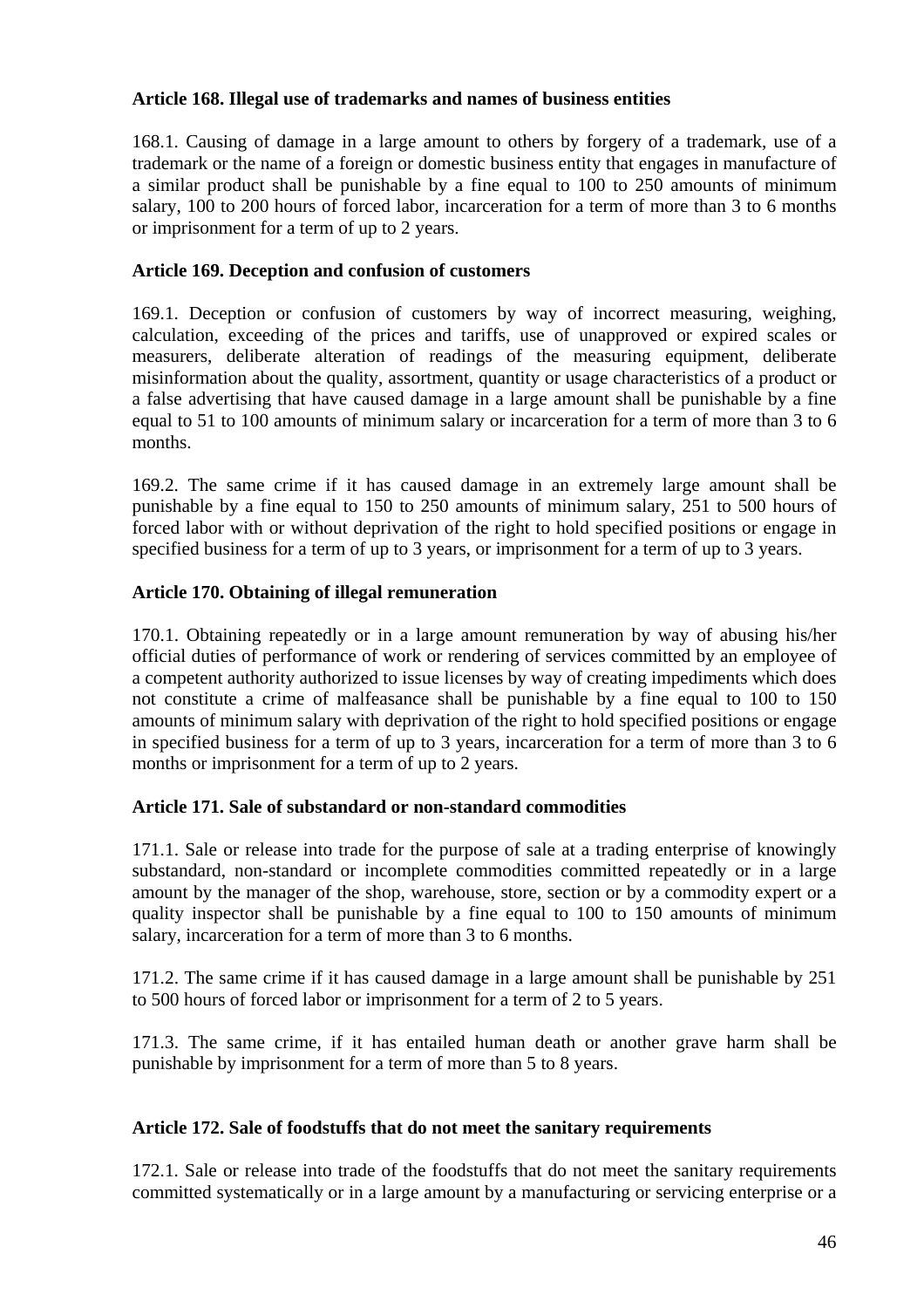citizen shall be punishable by a fine equal to 100 to 250 amounts of minimum salary or incarceration for a term of more than 3 to 6 months.

172.2. The same crime if it has entailed human death or another grave harm shall be punishable by imprisonment for a term of more than 5 to 8 years.

# **Article 173. Preparation of alcoholic beverages from prohibited materials**

173.1. Preparation of alcoholic beverages in a large amount from prohibited materials shall be punishable by a fine equal to 51 to 250 amounts of minimum salary or incarceration for a term of more than 3 to 6 months.

# **Article 174. Contracting or building of under-quality buildings**

174.1. Contracting or giving into usage of an under-quality building or those that do not conform the approved blueprints committed by a building business entity, owner or a governing body as well as a person charged with the duties of controlling the quality of a building that has caused damage in a large amount shall be punishable by 251 to 500 hours of forced labor or imprisonment for a term of up to 5 years.

174.2. The same crime if it has entailed human death or another grave harm shall be punishable by imprisonment for a term of more than 5 to 8 years with or without deprivation of the right to hold specified positions or engage in specified business for a term of up to 3 years.

# **Article 175. Smuggling**

175.1. Smuggling of the prohibited goods or things or restricted animals or currency or other valuables in a large amount shall be punishable by a fine equal to 100 to 250 amounts of minimum salary or incarceration for a term of more than 3 to 6 months

175.2. The same crime committed repeatedly, in a group, or by abuse of one's official post, as well as smuggling of items of historical and cultural heritage, museum exhibits, prehistoric animals and plant roots, archaeological or paleonthological fossils shall be punishable by a fine equal to 100 to 250 amounts of minimum salary, 251 to 500 hours of forced labor or imprisonment for a term of 2 to 5 years.

175.3. The same crime committed by a recidivist, an organized group a criminal organization, or if it has caused damage in a large amount shall be punishable by confiscation of property and imprisonment for a term of up more than 5 to 8 years.

## **Article 176. Making, keeping or sale of counterfeited money or securities**

176.1. Making or sale of knowingly counterfeited national and foreign currency, credit cards used as means of payment in Mongolia or securities in circulation shall be punishable by incarceration for a term of more than 3 to 6 months or imprisonment for a term of 2 to 5 years.

176.1. The same crime committed repeatedly, in a group, by a person who previously was sentenced for the same crime, or if it has caused damage in an extremely large amount shall be punishable by imprisonment for a term of more than 5 to 10 years with or without confiscation of property.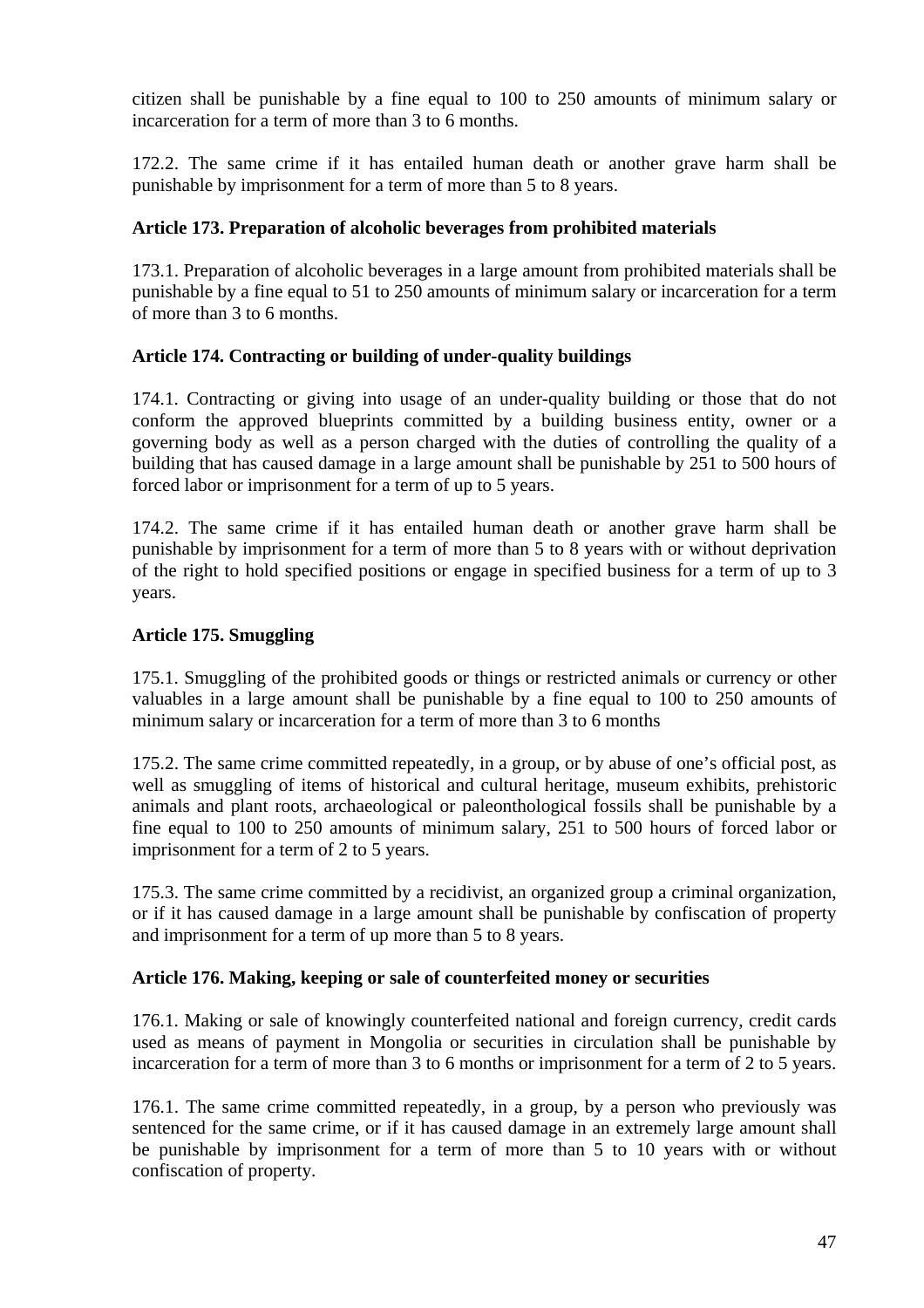176.3. The same crime committed by an organized group, a criminal organization, or if it has caused damage in a large amount shall be punishable by confiscation of property and imprisonment for a term of up more than 10 to 15 years.

#### **TITLE EIGHT CRIMES AGAINST PUBLIC SECURITY AND HEALTH CHAPTER TWENTY-ONE**

## **CRIMES AGAINST PUBLIC SECURITY**

#### **Article 177. Banditry**

177.1. Arson, blast of explosives, poisoning and other similar actions or threatening to do such with the purpose of organizing an armed band with a view of attacking state or public enterprises, institutions, organizations or individuals as well as participation in such bands and in attacks committed by them shall be punishable by imprisonment for a term of more than 10 to 15 years.

177.2. The same crime committed by a recidivist, an organized group, a criminal organization or if it has entailed human death another grave consequence shall be punishable by imprisonment for a term of more than 20 to 25 years or the death penalty.

*Note: A person who reported to the competent authority before commencement of the criminal act despite of his/her active participation in the preparation to banditry, or who actively participated in suppression of the criminal act, in the absence of the signs of another crime in his/her actions may be excluded from criminal liability.* 

## **Article 178. Deliberate false report about banditry**

178.1. False report about banditry shall be punishable by incarceration for a term of more than 3 to 6 months.

#### **Article 179. Creating mass disorders**

179.1. Organization or instigation of mass disorders by way of destruction, arsons, use of guns, explosives or resistance to the authorities shall be punishable by imprisonment for a term of 2 to 5 years.

## **Article 180. Assault**

180.1. Setting up of an organized, stable armed group with the purpose of assault on the citizens, organizations and business entities, as well as membership in such a group, or participation in assault committed by such a group shall be punishable by imprisonment for a term of 11 to 20 years.

#### **Article 181. Hooliganism**

181.1. Severe violation of public order by obvious disrespect towards society with use of violence or threat to use such shall be punishable by a fine equal to 51 to 100 amounts of minimum salary, 251 to 350 hours of forced labor, incarceration for a term of more than 3 to 6 months or imprisonment for a term of up to 3 years.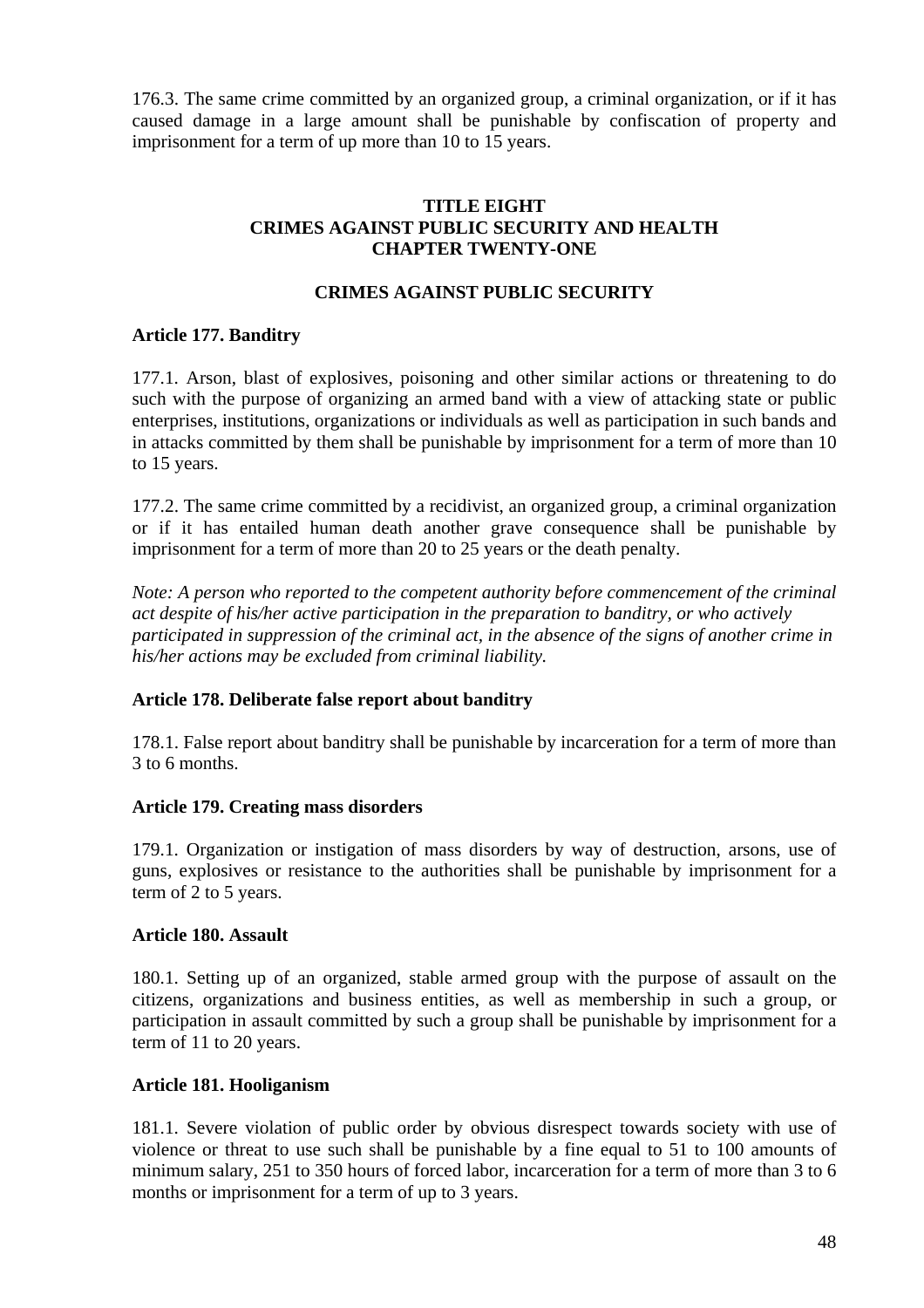181.2. The same crime committed:

181.2.1. by acting in an especially brutal way;

181.2.2. by resisting a policeman, representative of the authorities or public on duty;

181.2.3. by a person who previously has been sentenced for the same crime;

181.2.4. repeatedly;

181.2.5. in a group shall be punishable by imprisonment for a term of up to 5 years.

181.3. The same crime committed by a recidivist, with use of weaponry or other items used a s weapons shall be punishable by imprisonment for a term of more than 5 to 10 years.

## **Article 182. Forming of or membership in a criminal organization**

182.1. Membership in an organized group or a criminal organization shall be punishable by imprisonment for a term of more than 5 to 10 years.

182.2. Forming, managing of or participation in a criminal organization with the purpose of committing serious and grave crimes shall be punishable by imprisonment for a term of more than 10 to 15 years.

182.3. The same crime committed by using one's official position shall be punishable by imprisonment for a term of more than 15 to 20 years.

## **Article 183. Violation of safety rules**

183.1. Violation of safety rules at a mining construction or enterprise where there exists a danger of explosion that has entailed human death or another grave consequence shall be punishable by a fine equal to 251 to 500 amounts of minimum salary incarceration with deprivation of the right to hold specified positions or engage in specified business for 3 years or imprisonment for a term of up to 5 years.

## **Article 184. Illegal carriage by air of explosives and inflammables**

184.1. Carriage by aircraft of explosives or inflammables shall be punishable by a fine equal to 51 to 100 amounts of minimum salary or imprisonment for a term of up to 2 years.

184.2. The same crime if it has entailed human death or another grave harm shall be punishable by imprisonment for a term of more than 5 to 10 years.

#### **Article 185. Illegal acquisition, preparation, keeping, carriage, distribution and manufacture of firearms, ammunition and explosives**

185.1. Illegal acquisition, preparation, keeping, carriage, distribution and manufacture of firearms (other than hunting), ammunition or explosives shall be punishable by a fine equal to 31 to 50 amounts of minimum salary or by incarceration for a term of 1 to 3 months.

185.2. The same crime committed repeatedly, by a group at an advance agreement, by an organized group, as well as illegal manufacture of firearms, ammunition and explosives shall be punishable by imprisonment for a term of 2 to 5 years.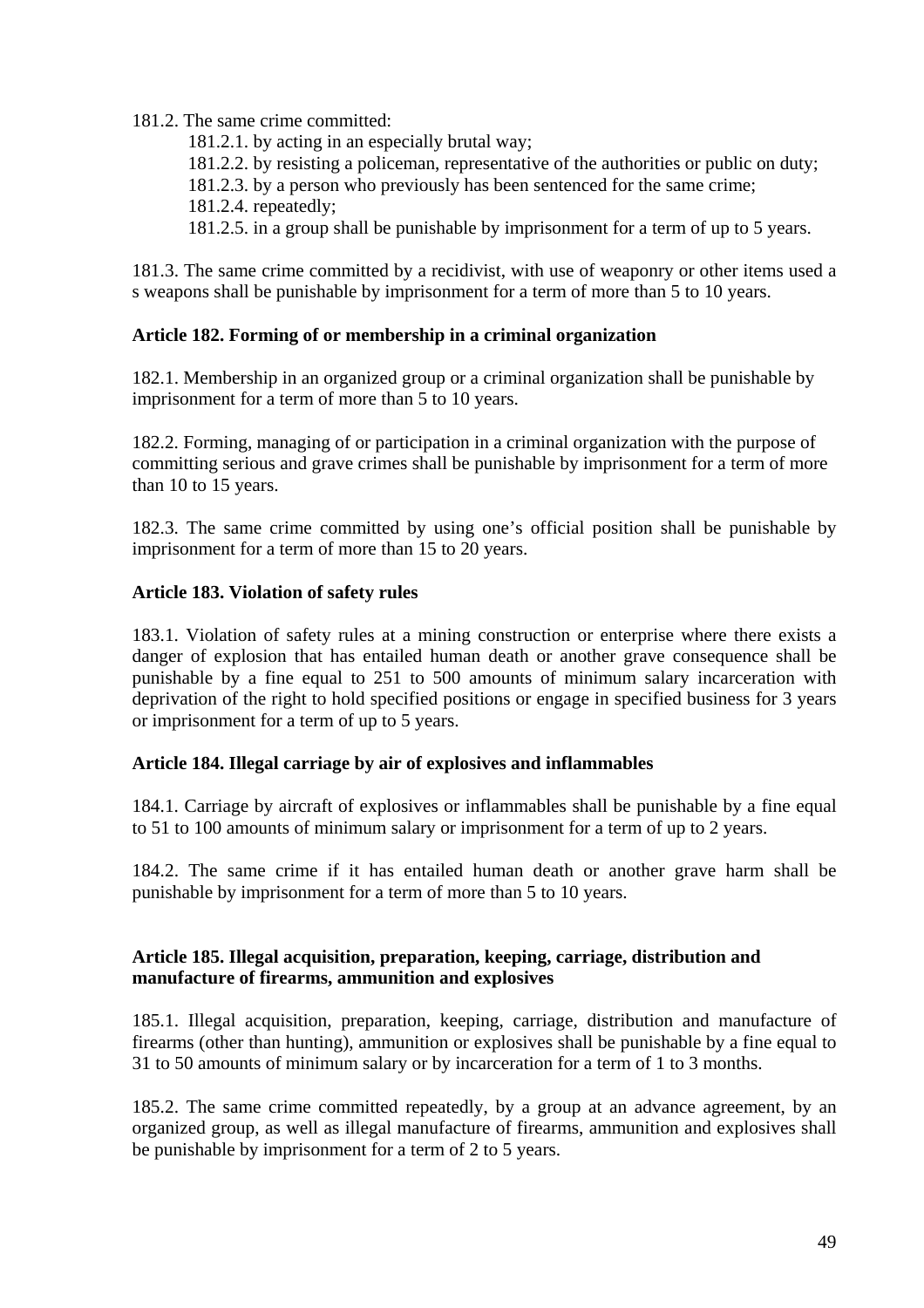*Note: A person who keeps without permission firearms, ammunition or explosives and later on voluntarily gives them to a competent authority shall be released from criminal liability.* 

# **Article 186. Illegal acquisition of firearms, ammunition and explosives**

186.1. Embezzlement of firearms (other than hunting), ammunition or explosives shall be punishable by a fine equal to 51 to 250 amounts of minimum salary or imprisonment for a term of 2 to 5 years.

186.2. The same crime committed repeatedly, by an organized group, or by a person charged with official duties to use or protect firearms (other than hunting), ammunition or explosives shall be punishable by a fine equal to 251 to 300 amounts of minimum salary or imprisonment for a term of more than 5 to 8 years.

## **Article 187. Neglect of the duties to protect firearms, ammunition and explosives**

187.1. Causing damage to others in consequence of negligent keeping and creating possibilities for potential use by others of firearms, ammunition or explosives shall be punishable by a fine equal to 5 to 50 amounts of minimum salary or by incarceration for a term of 3 to 6 months.

187.2. Neglect of duties to protect firearms, ammunition or explosives by a person charged with official duties of use or protection thereof that has resulted in theft or destruction of firearms, ammunition or explosives, or damage in a large amount shall be punishable by a fine equal to 51 to 200 amounts of minimum salary, incarceration for a term of more than 3 to 6 months or imprisonment for a term of up to 2 years.

## **Article 188. Illegal movement of narcotic drugs, poisonous substances, firearms and explosives through the state frontier of Mongolia**

188.1. Illegal movement of firearms, ammunition or explosives through the state frontier of Mongolia shall be punishable by a fine equal to 5 to 50 amounts of minimum salary or by incarceration for a term of 1 to 3 months.

188.2. Illegal movement of narcotic drugs, poisonous, radioactive substances or explosives through the state frontier of Mongolia shall be punishable by imprisonment for a term of more than 5 to 10 years.

188.3. The same crime committed repeatedly, in a group, by an organized group, in a large amount, as well as by an official by misuse of his/her official position shall be punishable by imprisonment for a term of more than 10 to 20 years.

188.3. The same crime committed by an organized group or a criminal organization shall be punishable by imprisonment for a term of more than 20 to 25 years.

## **Article 189. Violation of fire safety rules**

189.1. An official of a business entity or organization charged with the duties to ensure the fire safety rules that has caused damage in a large amount in consequence of violation such rules shall be punishable by a fine equal to 51 to 200 amounts of minimum salary or by incarceration for a term of more than 3 to 6 months or imprisonment for a term of up to 3 years.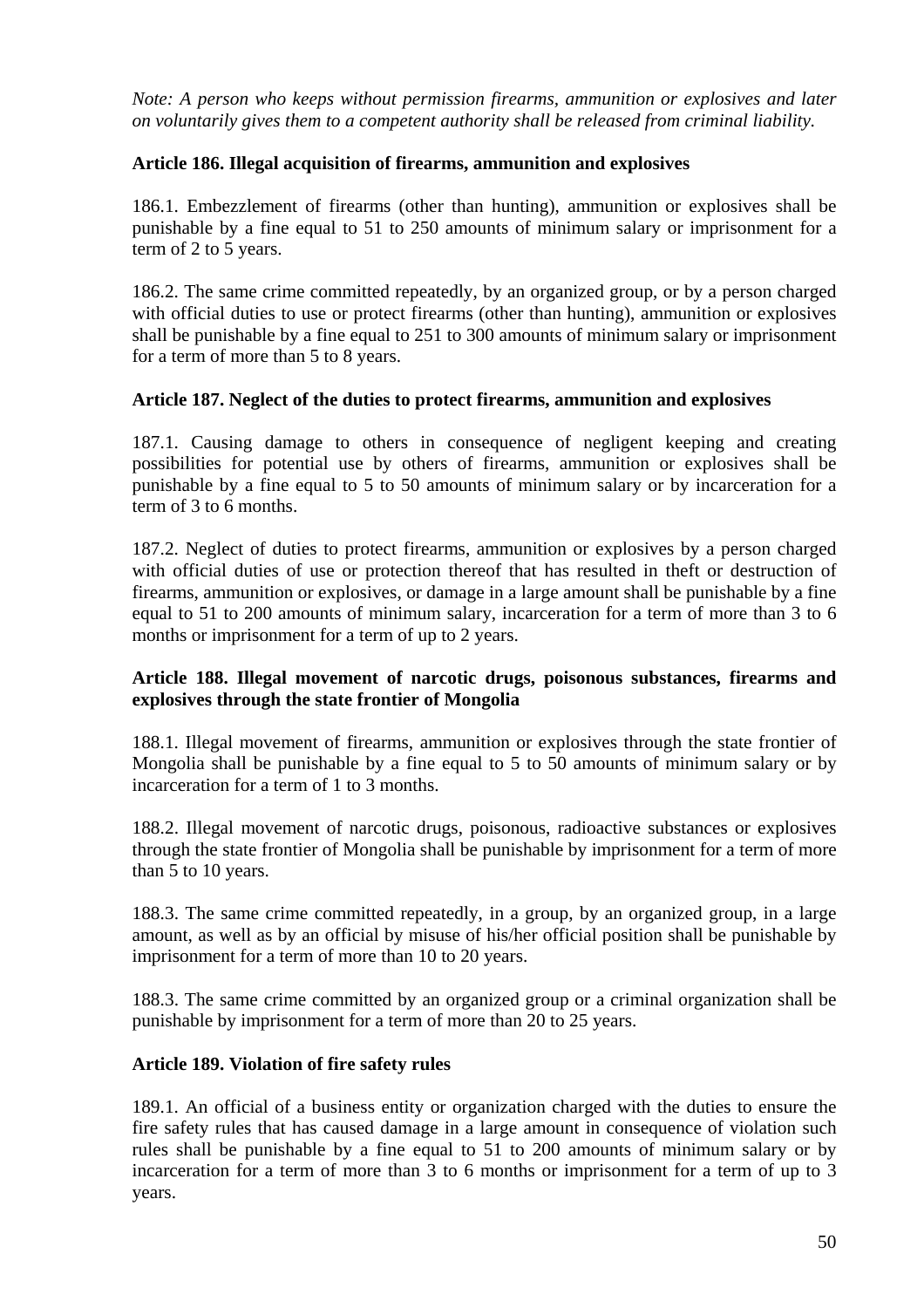189.2. The same crime if it has entailed human death, another grave harm or damage in an extremely large amount shall be punishable by imprisonment for a term of more than 3 to 5 years.

#### **Article 190. Violation of rules for the registration, storage, use, transportation and dispatch of explosives and radioactive substances**

190.1. Violation of the rules for the registration, storage, use, transportation and dispatch of explosives and radioactive substances that resulted in a severe or less severe bodily injury shall be punishable by a fine equal to 51 to 250 amounts of minimum salary, incarceration for a term of more than 3 to 6 months or imprisonment for a term of up to 3 years.

190.2. The same crime which has entailed human death, another grave harm or has caused damage in a large amount shall be punishable by imprisonment for a term of more than 3 to 5 years.

### **CHAPTER TWENTY-TWO CRIMES AGAINST PUBLIC HEALTH**

#### **Article 192. Illegal preparation, acquisition, transportation, delivery and distribution of narcotic and psychotropic drugs, products or substances**

192.1. Illegal preparation, acquisition, transportation, delivery or distribution of narcotic drugs and psychotropic substances without intent of distribution shall be punishable by a fine equal to 101 to 150 amounts of minimum salary or by incarceration for a term of more than 3 to 6 months or imprisonment for a term of up to 2 years.

192.2. Illegal preparation, acquisition, transportation, delivery or distribution of drugs and psychotropic substances with the intent of distribution shall be punishable by imprisonment for a term of more than 5 to 8 years.

192.3. The same crime committed:

192.3.1. in a large amount; 192.3.2. involving a minor; 192.3.3. by a recidivist; 192.3.4. repeatedly;

192.3.5. by a group at advance agreement, an organized group or a criminal organization shall be punishable by imprisonment for a term of more than 10 to 15 years.

#### **Article 193. Violation of the rules for manufacture and preparation of narcotic drugs, and psychotropic products or substances**

193.1. Violation by a person charged with the duties of observing the rules for manufacture, preparation, processing, storage, registration, distribution, sale, transportation, acquisition or movement through the state frontier or disposal of substances, tools or equipment used in or for manufacture of narcotic drugs, products or psychotropic substances shall be punishable by 200 to 300 hours of forced labor, or imprisonment for a term of up to 3 years, with or without deprivation of the right to hold specified positions or engage in specified business for up to 3 years.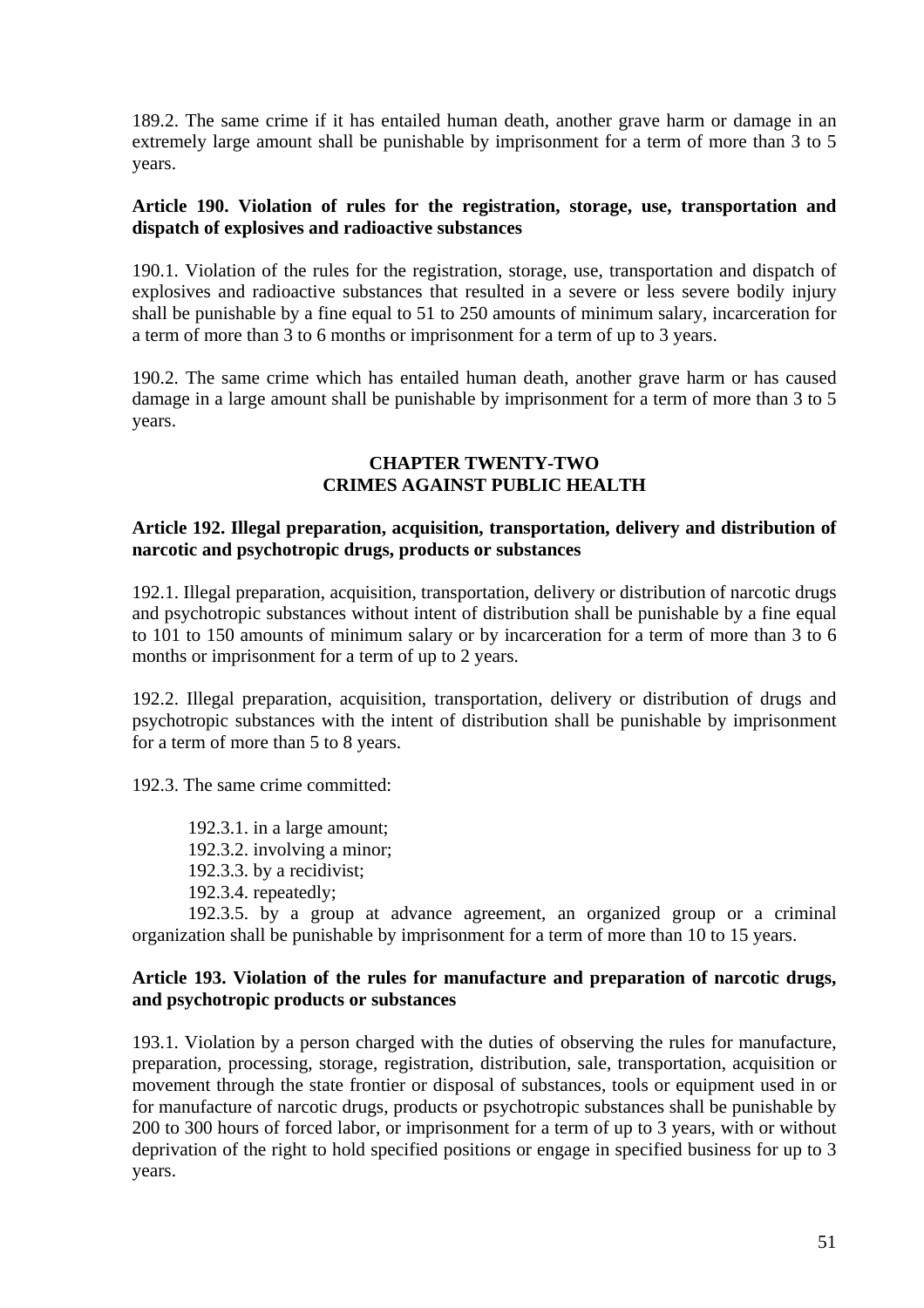#### **Article 194. Misappropriation of narcotic and psychotropic drugs, preparates and substances**

194.1. Misappropriation by a person charged with the duties of keeping and protecting narcotic and psychotropic drugs, products or substances shall be punishable by imprisonment for a term of up to 5 years.

194.2. The same crime committed:

194.2.1. in a large amount;

194.2.2. by misusing one's professional status or official position;

194.2.3. by a person who previously was sentenced for the same crime;

194.2.4. repeatedly;

194.2.5. in a group shall be punishable by imprisonment for a term of more than 5 to 10 years.

#### **Article 195. Illegal sowing, growing and gathering of plants containing narcotic or psychotropic substances**

195.1. Illegal extraction of narcotic or psychotropic substances from the drugs, preparates or substances used in medicine shall be punishable by imprisonment for a term of 2 to 5 years.

195.2. Sowing, growing and gathering of plants containing narcotic or psychotropic substances shall be punishable by imprisonment for a term of 3 to 5 years.

## **Article 196. Creation of dens for consumption of narcotic or psychotropic substances**

196.1. Creation of dens for consumption of narcotic or psychotropic substances shall be punishable by imprisonment for a term of 2 to 5 years.

196.2. The same crime committed by an organized group or a criminal organization shall be punishable by imprisonment for a term of more than 5 to 15 years.

## **Article 197. Illegal medical practice**

197.1. Entailing a less severe or severe bodily injury by illegally setting up a hospital or illegally engaging in treatment shall be punishable by a fine equal to 5 to 51 amounts of minimum salary or by incarceration for a term of 1 to 3 months.

197.2. The same crime which has entailed human death or another grave harm shall be punishable by imprisonment for a term of 2 to 5 years.

## **Article 198. Illegal running of a pharmacy**

198.1. Distribution in large amount of expired drugs or preparates or those prohibited for use in treatment shall be punishable by a fine equal to 101 to 250 amounts of minimum salary or by incarceration for a term of more than 3 to 6 months.

198.2. The same crime which has entailed human death or another grave harm shall be punishable by imprisonment for a term of up to 3 years.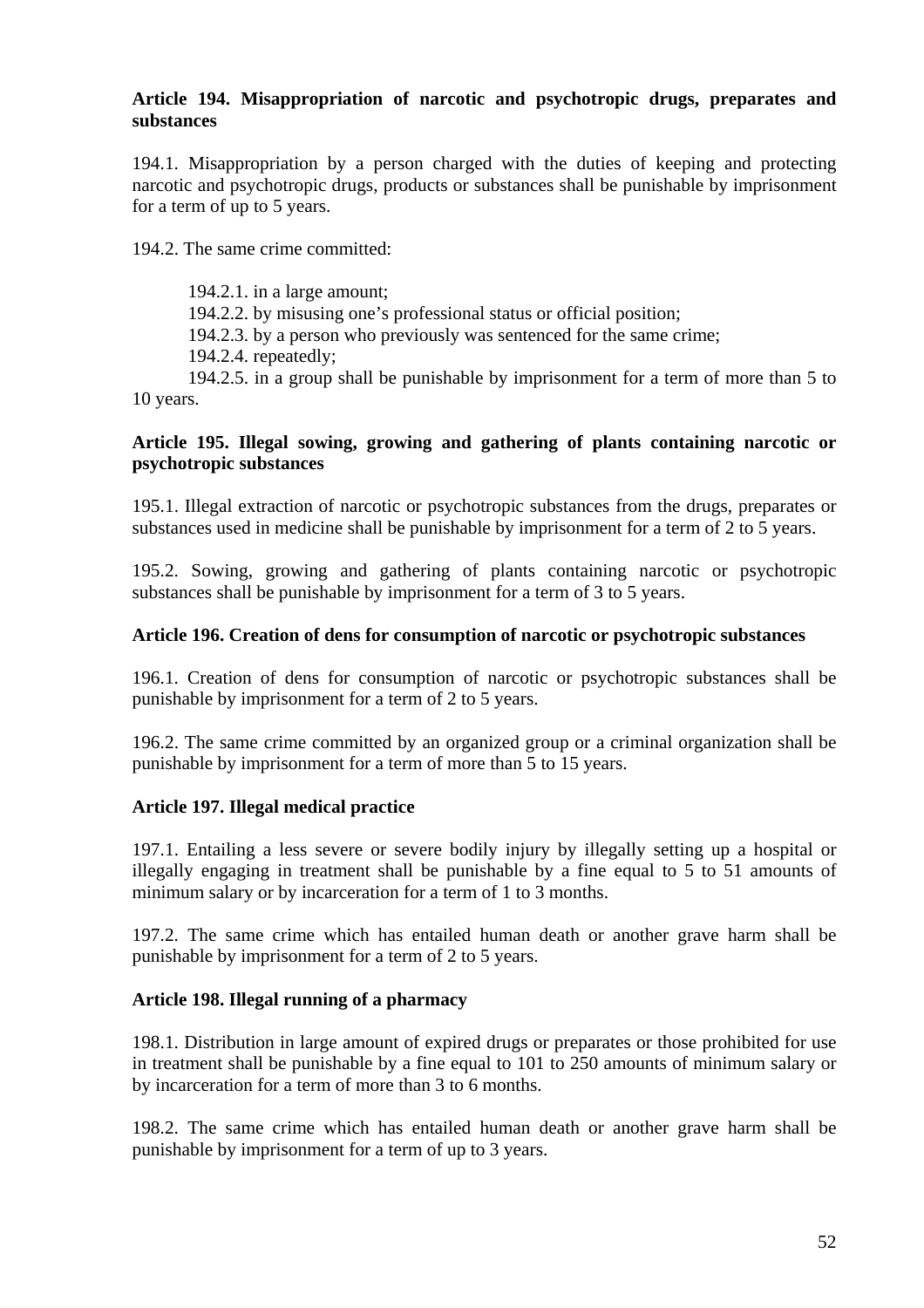#### **Article 199. Violation of the rules for combat of plague and other virunal diseases**

199.1. Creating potential danger of spread of plague and other virunal diseases through violation of the sanitary, hygiene, immunization rules and those for combat of plague, or evasion of immunization without a valid reason shall be punishable by incarceration for a term of more than 3 to 6 months or imprisonment for a term of up to 2 years.

## **Article 200. Illegal preparation, acquisition, storage, transportation, delivery and distribution of drastic and poisonous substances**

200.1. Violation of the rules for manufacture, acquisition, storage, dispensing, registration, transportation, delivery or sale of drastic substances other than narcotic drugs and poisonous substances shall be punishable by a fine equal to 51 to 100 amounts of minimum salary or imprisonment for a term of up to 2 years.

200.2. Illegal preparation, acquisition, storage, transportation, delivery or sale of drastic substances other than narcotic drugs and poisonous substances with the view of sale shall be punishable by incarceration for a term of more than 3 to 6 months or imprisonment for a term of more than 2 to 5 years.

200.3. The same crime which has caused damage in a large amount shall be punishable by imprisonment for a term of more than 5 to 8 years.

### **Article 201. Leaving without proper supervision of the animals dangerous to the surroundings**

201.1. Entailing a minor or a less severe bodily injury in consequence of leaving without proper supervision of the animals dangerous to the surroundings shall be punishable by a fine equal to 5 to 50 amounts of minimum salary or by incarceration for a term of 1 to 3 months.

201.2. The same crime entailing human death or another grave harm shall be punishable by incarceration for a term of more than 3 to 6 months or imprisonment for a term of up to 5 years.

## **CHAPTER THREE CRIMES AGAINST THE ENVIRONMENTAL PROTECTION RULES**

## **Article 202. Violation of legislation on air**

202.1. Causing damage in a large or extremely large amount in consequence of contamination of air by substances hazardous to human health and environment shall be punishable by a fine equal to 100 to 250 amounts of minimum salary, incarceration for a term of more than 3 to 6 months with or without deprivation of the right to hold specified positions or engage in specified business for up to 3 years or imprisonment for a term of up to 2 years.

#### **Article 202. Violation of the hunting legislation**

203.1. Causing damage in a large amount by hunting or catching animals without an appropriate permission during prohibited time at prohibited place with prohibited weapons, means or methods shall be punishable by a fine equal to 51 to 200 amounts of minimum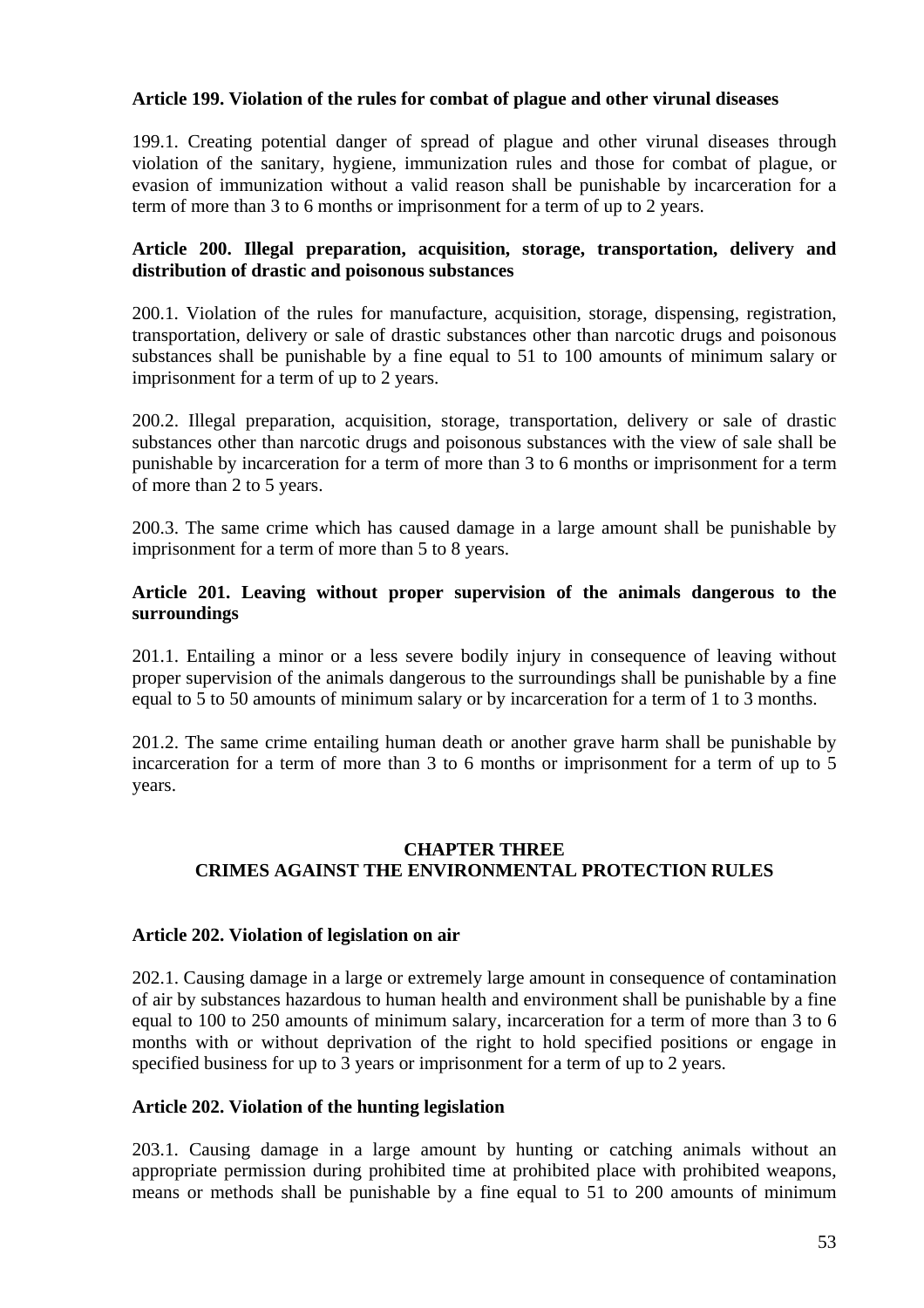salary with confiscation of property, incarceration for a term of more than 3 to 6 months or imprisonment for a term of up to 3 years.

203.2. Hunting of endangered species and illegal movement through the state border of their raw materials shall be punishable by imprisonment for a term of up to 5 years with confiscation of property.

### **Article 204. Violation of the legislation on use of earth's crust**

204.1. Violation of the rules for the protection and use of earth's crust that has caused a considerable damage to human health, livestock and animals shall be punishable by a fine equal to 200 to 250 amounts of minimum salary or incarceration for a term of more than 3 to 6 months.

204.2. Violation of the rules for the protection and use of earth's crust in the course of putting into operations of the mining and underground constructions that has caused damage in a considerable amount shall be punishable by imprisonment for a term of up to 3 years with or without deprivation of the right to hold specified positions or engage in specified business for up to 2 years.

## **Article 205. Contamination of the environment**

205.1. Causing damage in a large amount in consequence of contamination of the environment or damage of soil with hazardous or another waste shall be punishable by a fine equal to 51 to 250 amounts of minimum salary, incarceration for a term of more than 3 to 6 months or imprisonment for a term of up to 2 years.

205.2. Entry of hazardous wastes through the state frontier shall be punishable by imprisonment for a term of more than 2 to 5 years.

#### **Article 206. Violation of the rules for cleaning, transportation and dumping of chemical poisonous substances and industrial waste**

206.1. Causing damage in a large amount or creating potential conditions for occurrence of such damage to human health and the environment in consequence of violation of the rules for cleaning, transportation and dumping of harmful industrial or domestic waste, radioactive, biological and chemical substances shall be punishable by incarceration for a term of 3 to 6 months or imprisonment for a term of 2 to 5 years.

## **Article 207. Destruction, damage and contamination of land**

207.1. Causing damage in a large amount to the environment and human health in consequence of violation of the rules for storage, use, transportation of chemical substances and fertilizers, contamination of land or damage of soil with harmful industrial or domestic waste shall be punishable by a fine equal to 51 to 200 amounts of minimum salary, incarceration for a term of more than 3 to 6 months or imprisonment for a term of up to 5 years.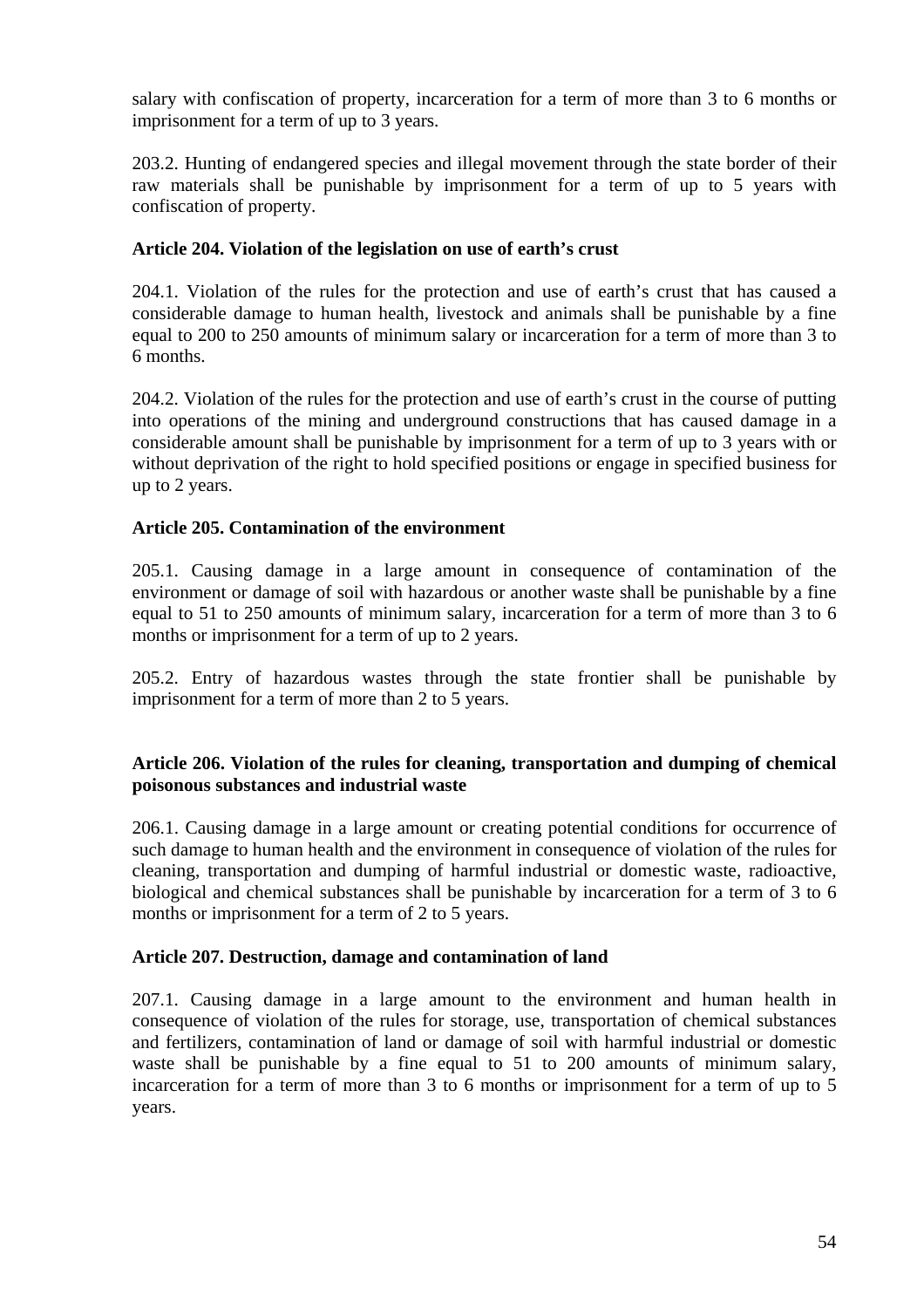## **Article 208. Violation of water legislation**

208.1. Entailing of mass destruction of animals and birds or another damage in a large amount in consequence of violation of water legislation shall be punishable by a fine equal to 51 to 150 amounts of minimum salary imprisonment for a term of up to 3 years.

### **Article 209. Violation of the rules for combat of plant diseases and rodents**

209.1. Causing damage in a large amount in consequence of violation of the rules for combat of plant diseases and rodents shall be punishable by a fine equal to 51 to 200 amounts of minimum salary or imprisonment for a term of up to 2 years.

## **Article 210. Intentional destruction, damage and destruction of natural objects**

210.1. Intentional destruction or damage of the natural objects included in the list of historical heritage shall be punishable by a fine equal to 200 to 250 amounts of minimum salary, incarceration for a term of more than 3 to 6 months or imprisonment for a term of up to 3 years.

#### **Article 211. Violation of forestry legislation**

211.1. Cutting of wood for manufacturing purpose without an appropriate license, carrying out of the operations prohibited by legislation within the restricted belt, special zone, green belt, forests within the special zone, if such actions caused a substantial damage shall be punishable by a fine equal to 200 to 250 amounts of minimum salary, or imprisonment for a term of up to 3 years.

211.2. The same crime committed repeatedly, or which has caused damage in a large or extremely large amount shall be punishable by incarceration for a term of more than 3 to 6 months or imprisonment for a term of up to 5 years.

## **Article 212. Violation of legislation on flora**

212.1. Illegal picking, preparation of endangered flora, movement through the state frontier of seeds and roots thereof, as well as importation or use of plant protection substances without an appropriate permission, if such actions caused damage in a large amount to human health, livestock or environment shall be punishable by a fine equal to 100 to 250 amoun01ts of minimum salary or imprisonment for a term of up to 2 years.

## **Article 213. Putting forest and step fires**

213.1. Putting a forest or step fire, if such an act does not contain the signs of the crimes specified in Articles 84 and 153 of this Code shall be punishable by a fine equal to 100 to 250 amounts of minimum salary, incarceration for a term of more than 3 to 6 months or imprisonment for a term of up to 3 years.

213.2 Causing destruction of forests, pastures, human death or another grave harm through fire by negligent handling of fire or of highly flammable objects shall be punishable by imprisonment for a term of up to 2 years.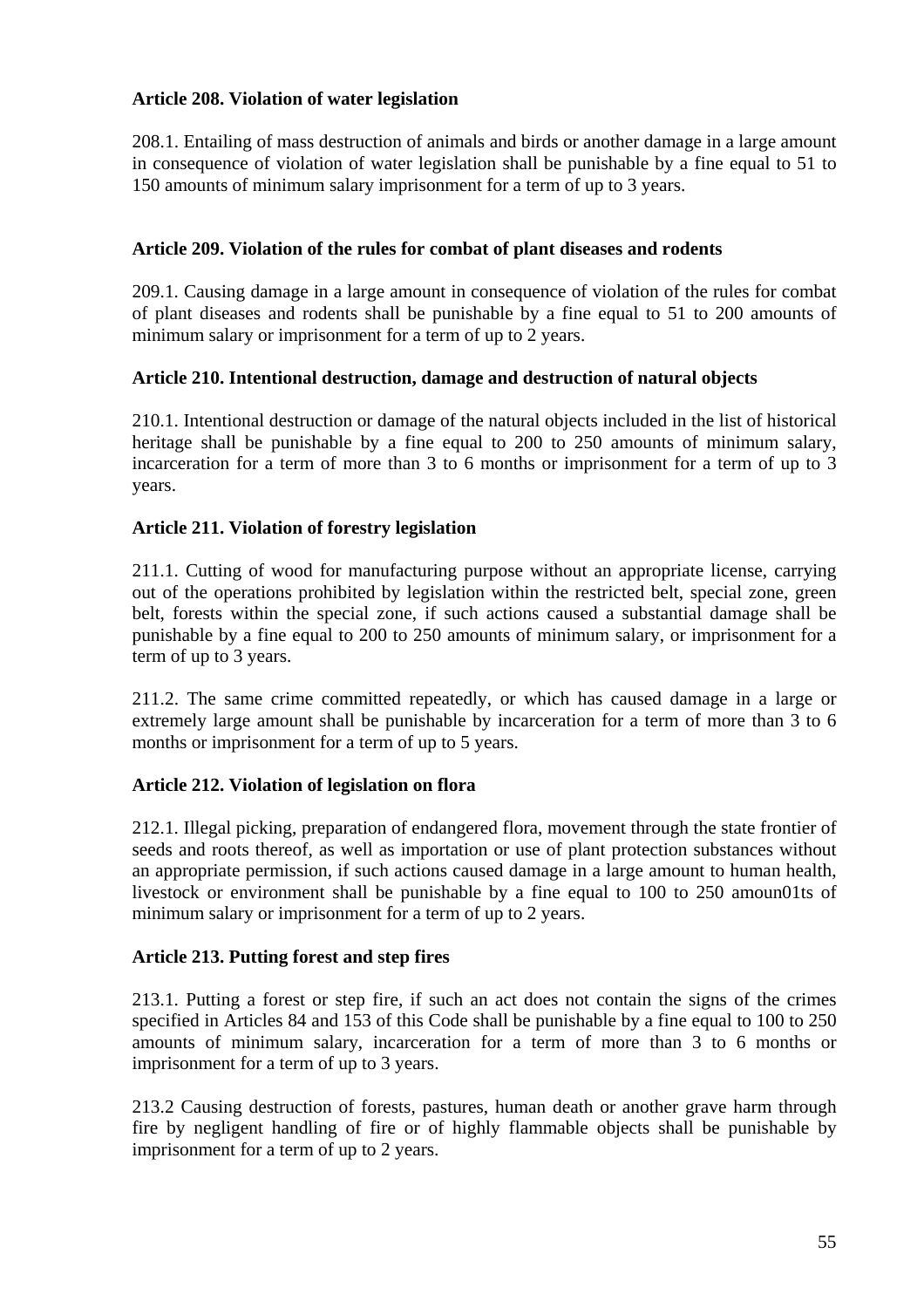213.3. Entailing destruction of forests, pastures, human death or another grave harm by intentional putting of fire shall be punishable by imprisonment for a term of more than 5 to 10 years.

#### **Article 214. Violation of the rules for exploration and extraction of minerals**

214.1. Exploration or extraction of minerals by a person without a proper license shall be punishable by confiscation of property and a fine equal to 21 to 50 amounts of minimum salary or by incarceration for a term of 1 to 3 months.

214.2. Exploration or extraction of minerals in a large or extremely large amount by a person without a proper license shall be punishable by confiscation of property and a fine equal to 51 to 250 amounts of minimum salary or by incarceration for a term of more than 3 to 6 months or imprisonment for a term of up to 2 years.

## **CHAPTER TWENTY-FOUR CRIMES AGAINST THE RULES OF SAFETY OF TRAFFIC AND USE OF MOTOR VEHICLES**

#### **Article 203. Violation of the rules of safety of traffic and use of motor vehicles**

215.1. Infliction of a minor or less serious bodily injury by a driver through violation of the rules of safety of traffic, or a substantial damage to property shall be punishable by a fine equal to 5 to 50 amounts of minimum salary or by incarceration for a term of 1 to 3 months.

215.2. The same crime committed in the state of drunkenness, infliction of a severe bodily injury or damage in a large amount shall be punishable by a fine equal to 101 to 500 amounts of minimum salary, incarceration for a term of more than 3 to 6 months and deprivation of the right to hold specified positions or engage in specified business for a term of up to 3 years or imprisonment for a term of up to 3 years.

215.3. The same crime if it has entailed human death or caused damage in an extremely large amount shall be punishable by cancellation of the driving license for a term of up to 3 years and a fine equal to 251 to 500 amounts of minimum salary or imprisonment for a term of more than 5 to 10 years.

#### **Article 216. Hit and run**

216.1. Failure of a driver to provide an emergency aid to the injured, to report to the relevant authority or official after having caused a road accident, as well as driving away from the accident scene shall be punishable by a fine equal to 51 to 75 amounts of minimum salary, incarceration for a term of more than 3 to 6 months or imprisonment for a term of up to 3 years.

#### **Article 217. Violation of the rules of safety of the means of railroad, water and air transportation**

217.1. Causing an accident that has entailed a less serious or severe bodily injury, damage of property in a large amount due to the violation of the rules of safety of the means of railroad, water and air transportation by an employee of a railroad, water or air transportation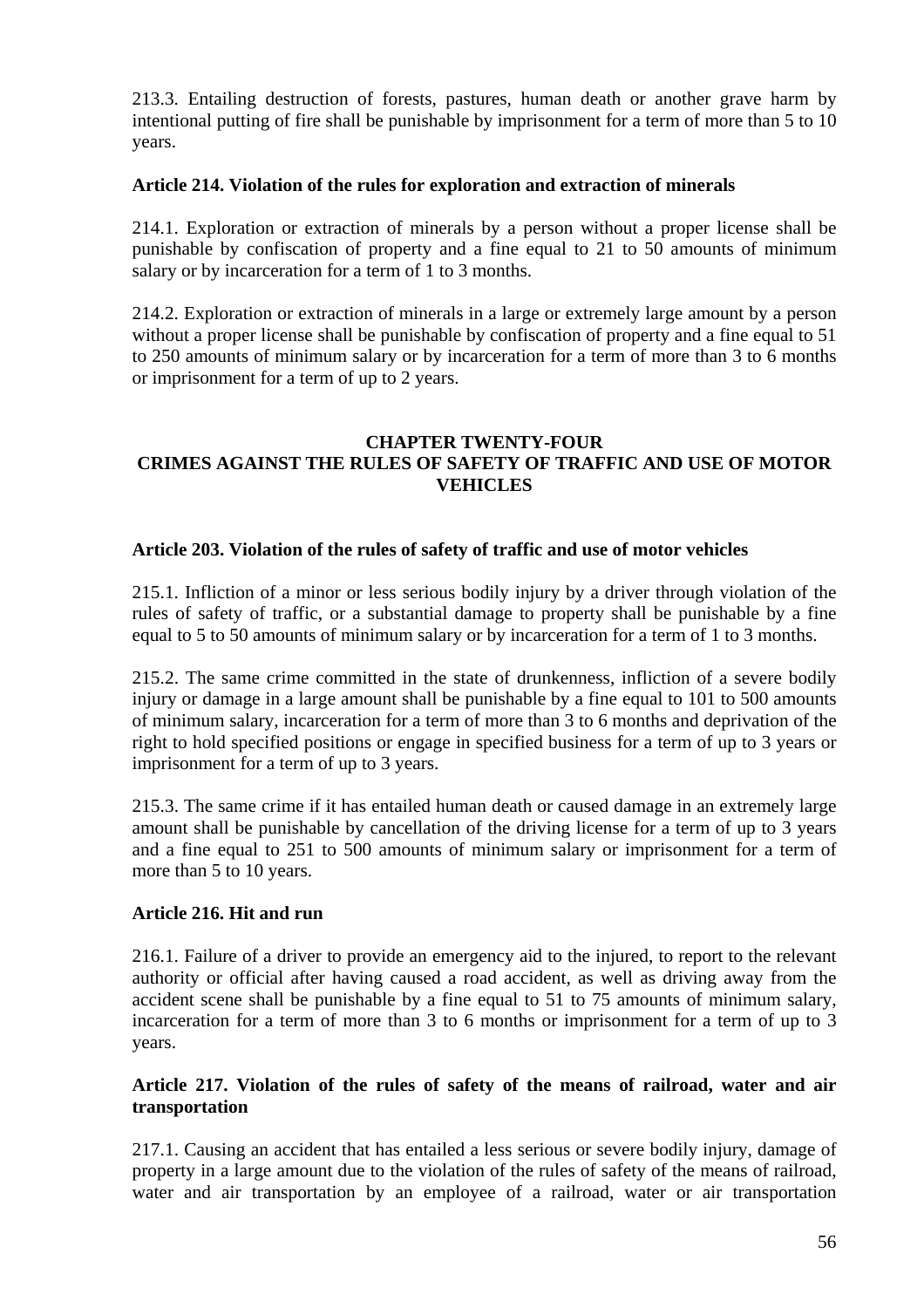enterprise shall be punishable by imprisonment for a term of up to 3 years with or without deprivation of the right to hold specified positions or engage in specified business for a term of up to 2 years.

217.2. The same crime if it has entailed human death or another grave harm shall be punishable by imprisonment for a term of up to more than 3 to 5 years with deprivation of the right to hold specified positions or engage in specified business for a term of up to 3 years.

217.3. The same crime if it has entailed death of two or more persons shall be punishable by imprisonment for a term of more than 5 to 10 years with deprivation of the right to hold specified positions or engage in specified business for a term of up to 5 years.

## **Article 218. Improper repair and putting into operation of means of transportation and road equipment**

218.1. Causing an accident that has entailed a less serious or severe bodily injury, damage of property in a large amount due to improper repair and putting into operation of means of transportation and road equipment by an employee in charge of the safety and soundness and repair of such equipment shall be punishable by a fine equal to 51 to 70 amounts of minimum salary or by incarceration for a term of 1 to 3 months.

218.2. The same crime if it has entailed human death or has caused damage of property in an extremely large amount shall be punishable by imprisonment for a term of up to 5 years with deprivation of the right to hold specified positions or engage in specified business for a term of up to 3 years.

218.3. The same crime if it has entailed death of two or more persons shall be punishable by imprisonment for a term of more than 5 to 8 years with deprivation of the right to hold specified positions or engage in specified business for a term of up to 5 years.

## **Article 219. Destruction and damage of means of transportation and road equipment**

219.1. Causing an accident that has entailed a less serious or severe bodily injury, damage of property in a large amount by intentional destruction or damage of a means of transportation and road equipment shall be punishable by 100 to 300 hours of forced labor, a fine equal to 51 to 70 amounts of minimum salary or by imprisonment for a term of up to 3 years.

219.2. The same crime if it has entailed human death or another grave harm shall be punishable by imprisonment for a term of more than 3 to 5 years.

#### **Article 220. Putting into operation of an obviously incomplete means of transportation or letting drive it a person without a driver's license**

220.1. Causing an accident that has entailed a minor or less serious bodily injury or damage of property in a large amount by putting into operation of an obviously incomplete means of transportation, letting drive it a person without a driver's license, violation of the driver's work or rest regiment, or violation of the rules of use of means of transportation in other forms committed by an employee responsible by virtue of his/her official duties for its safety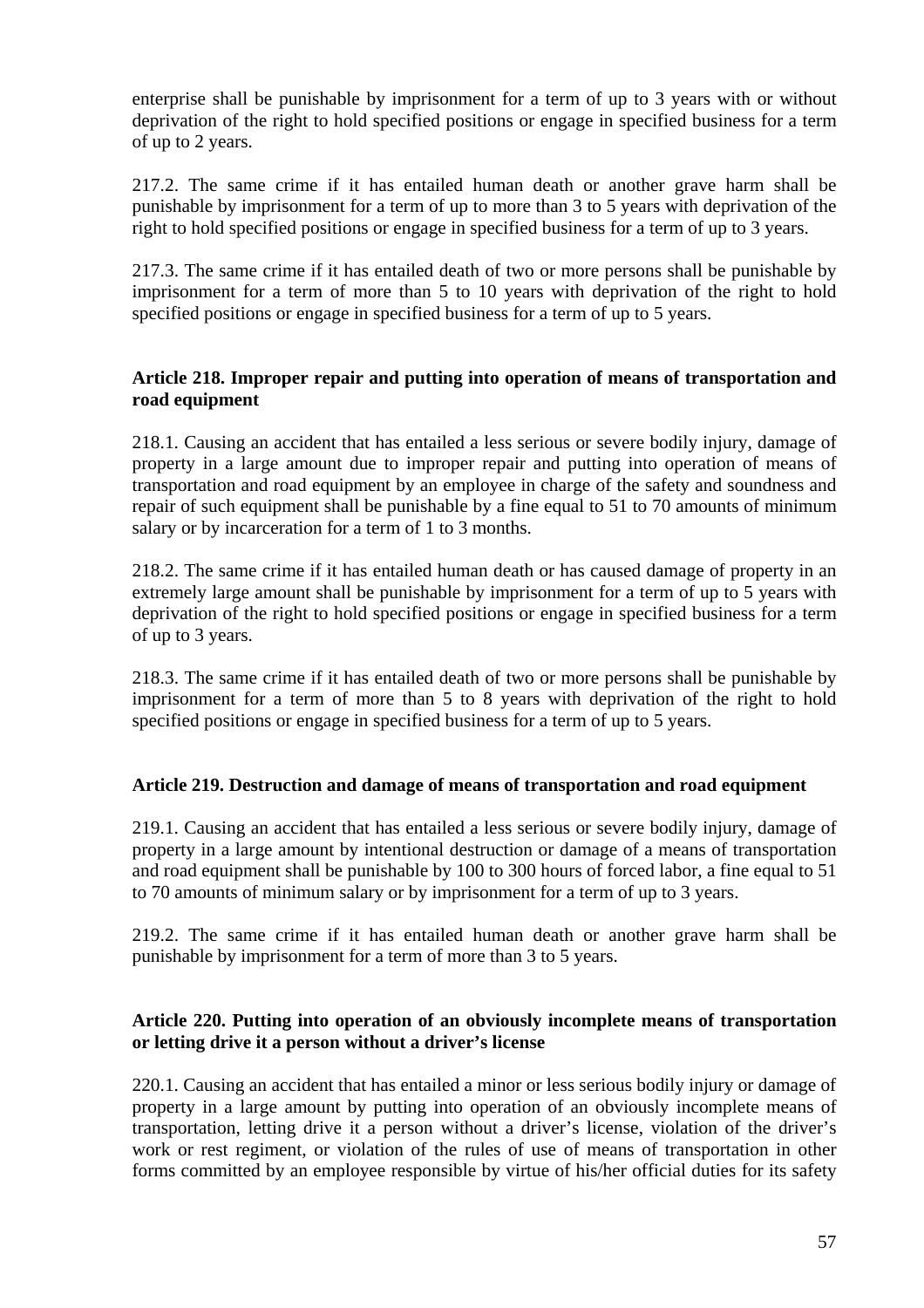and soundness shall be punishable by a fine equal to 5 to 50 amounts of minimum salary or incarceration for a term of 1 to 3 months.

220.2. The same crime if it has entailed a severe bodily injury or has caused damage of property in an extremely large amount shall be punishable by imprisonment for a term of 2 to 5 years with or without deprivation of the right to hold specified positions or engage in specified business for a term of up to 5 years.

### **Article 210. Letting drive a means of transportation a person in the state of drunkenness or narcotic intoxication**

221.1. Causing an accident that has entailed a less serious bodily injury or damage of property in a large amount by letting drive a means of transportation a person who knowingly is in the state of drunkenness or narcotic intoxication committed by an employee responsible for the use of a means of transportation shall be punishable by to 51 to 250 amounts of minimum salary or incarceration for a term of more than 3 to 6 months.

221.2. The same crime if it has entailed human death, a severe bodily injury or has caused damage in an extremely large amount shall be punishable by imprisonment for a term of up to 2 years with deprivation of the right to hold specified positions or engage in specified business for a term of up to 2 years.

# **Article 222. Letting others drive a motor vehicle**

222.1. Letting a person that is knowingly in the state of drunkenness or narcotic intoxication or has no appropriate license drive a motor vehicle if such action has resulted in an accident that has entailed a minor or a less severe bodily injury or damage of property in a large amount shall be punishable by a fine equal to 5 to 500 amounts of minimum salary or incarceration for a term of 1 to 3 months.

222.2. The same crime if it has entailed a severe bodily injury, human death or causing damage of property in an extremely large amount shall be punishable by cancellation of the driving license for a term of up to 5 years and incarceration for a term of more than 3 to 6 months or imprisonment for a term of up to 5 years.

## **Article 223. Driving away of vehicles**

223.1. Driving away of a motor vehicle without an intention of its misappropriation shall be punishable by a fine equal to 5 to 50 amounts of minimum salary or incarceration for a term of 1 to 3 months.

223.2. The same crime committed repeatedly or by a group at an advance agreement, as well by use of violence that does not represent danger to the victim's life or health or by threat with such shall be punishable by incarceration for a term of more than 3 to 6 months or imprisonment for a term of up to 3 years.

223.2. The same crime committed by an organized group or by violence dangerous to the victim's life or health shall be punishable by imprisonment for a term of more than 3 to 5 years.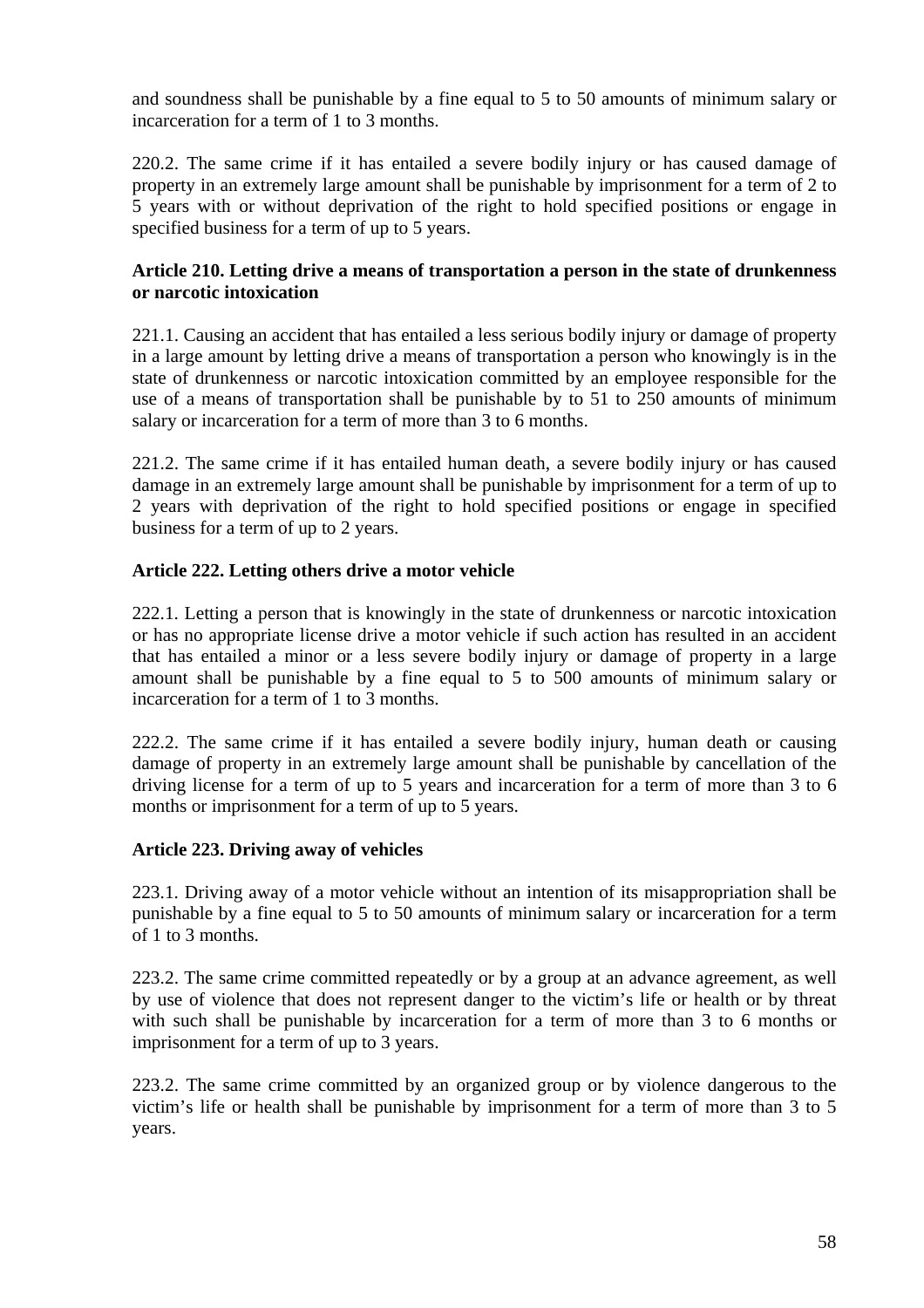### **Article 224. Violation of rules of international flights**

224.1. Violation of the rules of international flights by an aircrew of an aircraft that is performing an international flight in the forms of flying into the territory of Mongolia without a proper permission, arbitrary alteration without a valid reason of the permitted air route, air gate or landing point shall be punishable by imprisonment for a term of up to 2 years.

224.2. The same crime if it has caused aircraft accident, catastrophe or damage in a large or extremely large amount shall be punishable by imprisonment for a term of more than 5 to 10 years with deprivation of the right to hold specified positions or engage in specified business for a term of up to 5 years.

# **Article 225. Hijacking of an aircraft**

225.1. Hijacking of an aircraft being in flight or on land shall be punishable by imprisonment for a term of up to 5 years.

225.2. Hijacking of an aircraft being in flight or on land or seizure of such aircraft for the purpose of hijacking committed with use of violence or threat with such shall be punishable by imprisonment for a term of more than 5 to 8 years.

225.3. The same crime committed repeatedly, in a way or with use of arms dangerous to the lives of many people, by an organized group, a criminal organization, or if it has entailed human death or another grave harm shall be punishable by imprisonment for a term of 10 to 25 years.

#### **CHAPTER TWENTY-FIVE CRIMES AGAINST THE SECURITY OF COMPUTER DATA**

#### **Article 226. Alteration, damage or destruction of the computer data or software**

226.1. Causing a considerable damage by intentional alteration, damage or destruction of the data stored in a computer network or software, rendering its hardware impossible to use or destruction of a data network shall be punishable by a fine equal to 51 to 200 amounts of minimum salary, incarceration for a term of more than 3 to 6 months or imprisonment for a term of up to 2 years.

226.2. The same crime committed with lucrative purposes, by an organized group, by abusing one's official post, or if it has entailed damage in a large or extremely large amount shall be punishable by a fine equal to 100 to 250 amounts of minimum salary or imprisonment for a term of more than 3 to 5 years.

#### **Article 227. Illegally obtaining of the computer data**

227.1. Copying of the data stored in a computer without permission or obtaining it in other ways, as well as actual or attempted interception of the data transmitted through such shall be punishable by a fine equal to 1 to 100 amounts of minimum salary, incarceration for a term of more than 3 to 6 months or imprisonment for a term of up to 2 years.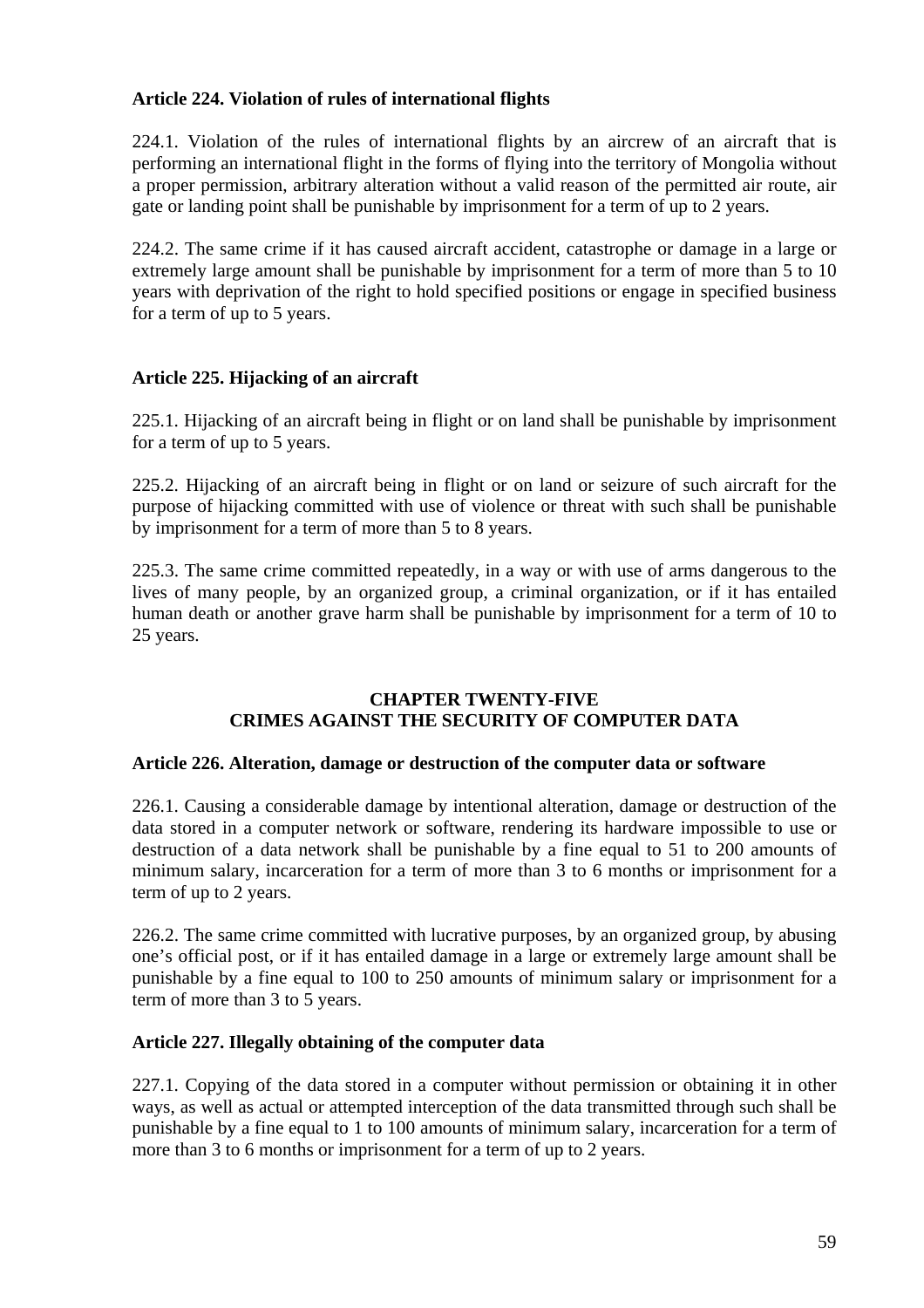216.2. The same crime committed with lucrative purposes, by an organized group, or if it has entailed damage in a large or extremely large amount shall be punishable by a fine equal to 200 to 250 amounts of minimum salary or imprisonment for a term of 3 to 5 years.

## **Article 217. Preparation and sale of devices for illegally entering the computer data network**

217.1. Preparation or sale of special software and technical devices for illegally entering a protected computer data network shall be punishable by a fine equal to 51 to 150 amounts of minimum salary, incarceration for a term of more than 3 to 6 months or imprisonment for a term of up to 5 years.

#### **Article 229. Designing, using or dissemination of a computer virus**

229.1. Designing a computer software with a view of unauthorized deleting, blocking alteration, or copying of the computer data, designing, knowingly using or dissemination of a computer virus shall be punishable by a fine equal to 5 to 50 amounts of minimum salary, 100 to 200 hours of forced labor or incarceration for a term of 1 to 3 months.

229.2. The same crime if it has caused damage in a large or extremely large amount shall be punishable by a fine equal to 51 to 250 amounts of minimum salary, incarceration for a term of more than 3 to 6 months or imprisonment for a term of up to 5 years.

#### **TITLE NINE CRIMES AGAINST ADMINISTRATIVE ORDER, ADMINISTRATION OF JUSTICE AND MALFEASANCE CRIMES**

# **CHAPTER TWENTY-SIX CRIMES AGAINST ADMINISTRATIVE ORDER**

#### **Article 230. Resisting of a state official or a public order public inspector**

230.1. Resisting of a state official or public inspector while he/she performs the duties assigned by law or public duties for ensuring the public order shall be punishable by a fine equal to 5 to 50 amounts of minimum salary or by incarceration for a term of 1 to 3 months.

230.2. The same crime committed with use of violence or threat with such, or by forcing to an illegal action shall be punishable by a fine equal to 80 to 100 amounts of minimum salary, incarceration for a term of more than 3 to 6 months, 251 to 500 hours of forced labor or imprisonment for a term of up to 2 years.

230.3. Infliction of a minor or less severe bodily injury to a state official or a public inspector in the course of the act specified in paragraph 2 above shall be punishable by incarceration for a term of 3 to 6 months, 200 to 300 hours of forced labor or imprisonment for a term of up to 5 years.

230.4. Infliction of a severe bodily injury to a state official or a public inspector in the course of the same crime shall be punishable by 100 to 500 hours of forced labor or imprisonment for a term of more than 5 to 8 years.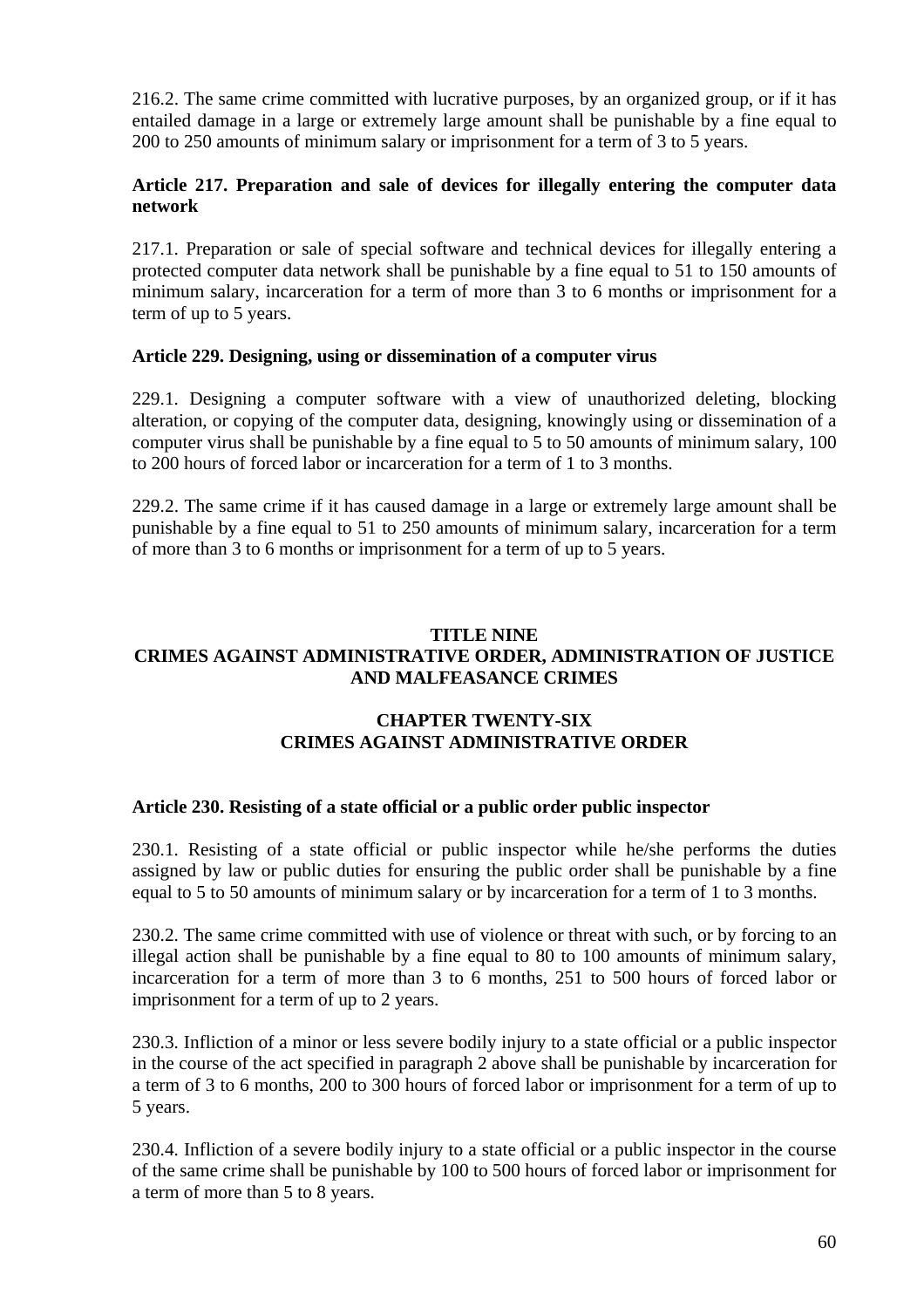# **Article 231. Insult of a state official or a public order public inspector**

231.1. Insult of a state official or a public order public inspector in public in connection with performance of their duties shall be punishable by a fine equal to 5 to 50 amounts of minimum salary, 100 to 150 hours of forced labor or by incarceration for a term of 1 to 3 months.

### **Article 232. Threat or violence with respect to an official or citizen performing his/her public duty**

232.1. Threat to kill or to inflict a bodily injury, infliction of a minor or less severe bodily injury to an official with the view of stopping his/her actions or altering their nature, as well as towards a citizen participating in suppression or prevention thereof of a crime or violation shall be punishable by a fine equal to 100 to 250 amounts of minimum salary, 251 to 500 hours of forced labor, incarceration for a term of 1 to 3 months or imprisonment for a term of 2 to 5 years.

232.2. Infliction of a severe bodily injury to a state official or public inspector in result of the same crime shall be punishable by imprisonment for a term of more than 5 to 8 years.

#### **Article 233. Forging and use of forged documents, seals and stamps**

233.1. Forging with the view of using or giving into other's use, or use or sale of forged of a business entity or organization's documents that entitle to a right or release from a duty or seals, letterheads, citizen's identification card, foreign passports and other personal documents shall be punishable by a fine equal to 5 to 50 amounts of minimum salary, or by incarceration for a term of 1 to 3 months.

233.2. Causing damage in a large amount to a business entity or organization by using a knowingly forged document, or the same crime committed on a permanent basis shall be punishable by a fine equal to 51 to 200 amounts of minimum salary, incarceration for a term of more than 3 to 6 months or imprisonment for a term of up to 5 years.

#### **Article 234. Theft, destruction, damage or concealment of documents or seals**

234.1. Theft, destruction, damage or forgery of a citizen's identification card, foreign passport, other important personal documents committed out of revenge or other motives shall be punishable by a fine equal to 5 to 50 amounts of minimum salary or by incarceration for a term of 1 to 3 months.

234.2. Theft, destruction, damage or concealment of a business entity or organization's documents, seals or letterhead with lucrative or other motives shall be punishable by a fine equal to 51 to 100 amounts of minimum salary, 100 to 200 hours of forced labor or imprisonment for a term of 2 to 3 years.

234.3. The same crime if it has caused damage in a large or extremely large amount shall be punishable by a fine equal to 100 to 250 amounts of minimum salary or imprisonment for a term of 3 to 5 years.

#### **Article 235. Violation of the rules for archives and record- keeping**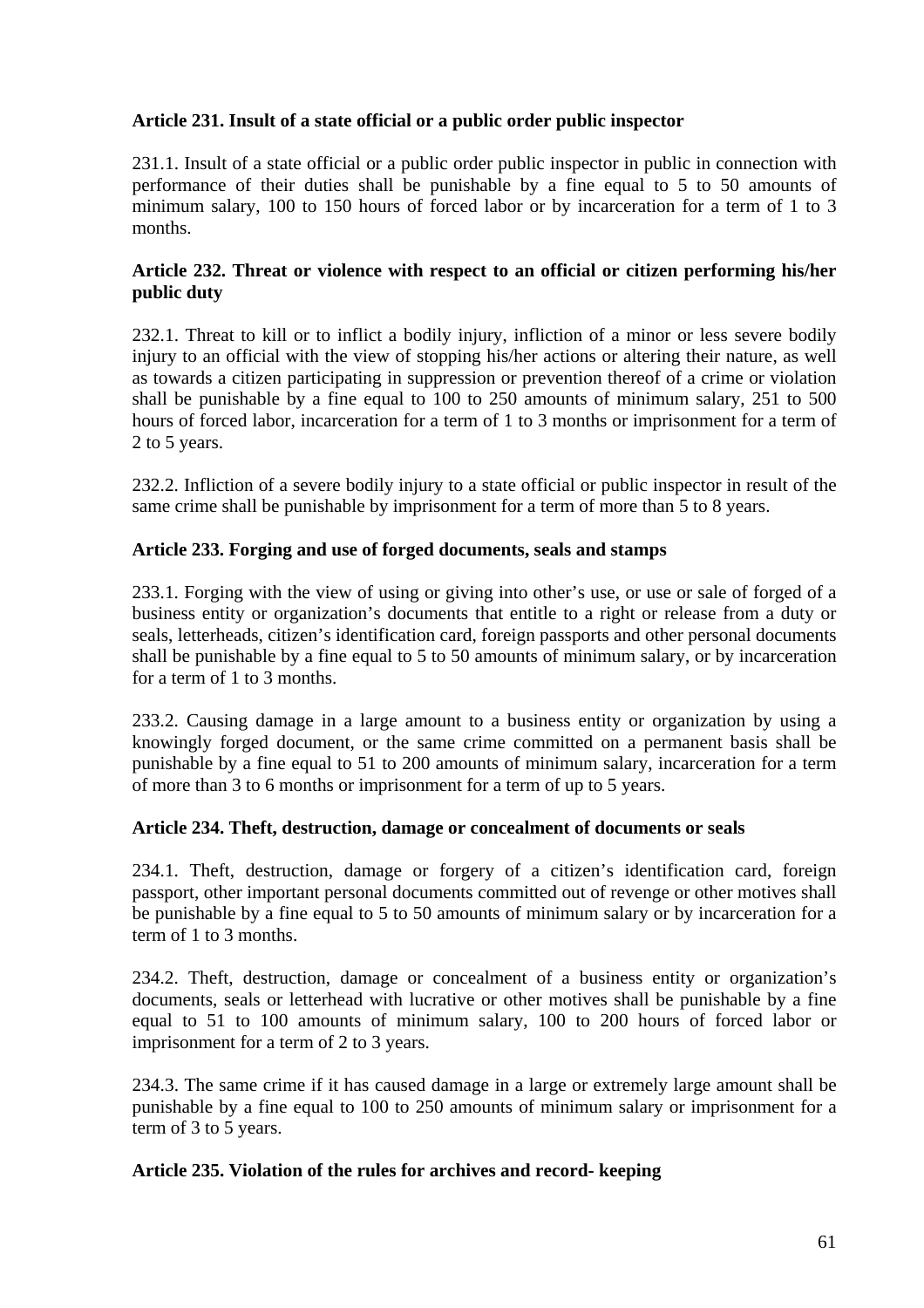235.1. Illegal sale, referring or transfer to others of a document included in the state archives fund shall be punishable by a fine equal to 51 to 100 amounts of minimum salary or imprisonment for a term of up to 5 years with deprivation of the right to hold specified positions or engage in specified business for a term of up to 3 years.

## **Article 236. Arbitrariness**

236.1. Arbitrariness, that is, unauthorized exercise of one's own real or presumed right by violating the established procedure which has caused a substantial damage to a business entity, citizen or organization shall be punishable by a fine equal to 5 to 50 amounts of minimum salary, 100 to 200 hours of forced labor or by incarceration for a term of 1 to 3 months.

## **Article 237. Evasion of the scheduled conscription**

237.1. Evasion of the scheduled conscription by self-infliction of a bodily injury or simulation of a disease, through a forgery of documents or another deception shall be punishable by 100 to 200 hours of forced labor, incarceration for a term of more than 3 to 6 months or imprisonment for a term of up to 2 years.

237.2. Evasion of mobilization to the Armed Forces of Mongolia shall be punishable by 100 to 200 hours of forced labor or imprisonment for a term of up to 3 years.

237.3. The same crime committed during the wartime or martial law shall be punishable by imprisonment for a term of more than 5 to 8 years.

#### **Article 238. Evasion from a duty during the wartime or martial law**

238.1. Evasion from the labor mobilization or another duty during the wartime or martial law shall be punishable by imprisonment for a term of up to 5 years.

#### **Article 239. Evasion from a state mobilization**

239.1. Deliberate evasion from or impeding of mobilization aimed at combating an unforeseen natural disaster, human or livestock virunal disease, fire, as well as at ensuring the national security shall be punishable by a fine equal to 5 to 50 amounts of minimum salary or incarceration for a term of 1 to 3 months.

#### **Article 240. Violation of the rules of travel abroad by the citizens of Mongolia and those of residence, transit through or travel to Mongolia by foreign nationals and stateless persons**

240.1. Violation of the rules of travel abroad on private or emigration or obtaining of a permission by way of forging of documents, residing in Mongolia without proper documents or with invalid ones, violation of the rules of registration, residential address registration, movement, choice of the place of residence by foreign nationals and stateless persons, or violation of the rules of residence or transit through Mongolia shall be punishable by a fine equal to 5 to 50 amounts of minimum salary or incarceration for a term of more than 3 to 6 months or by imprisonment for a term of up to 5 years.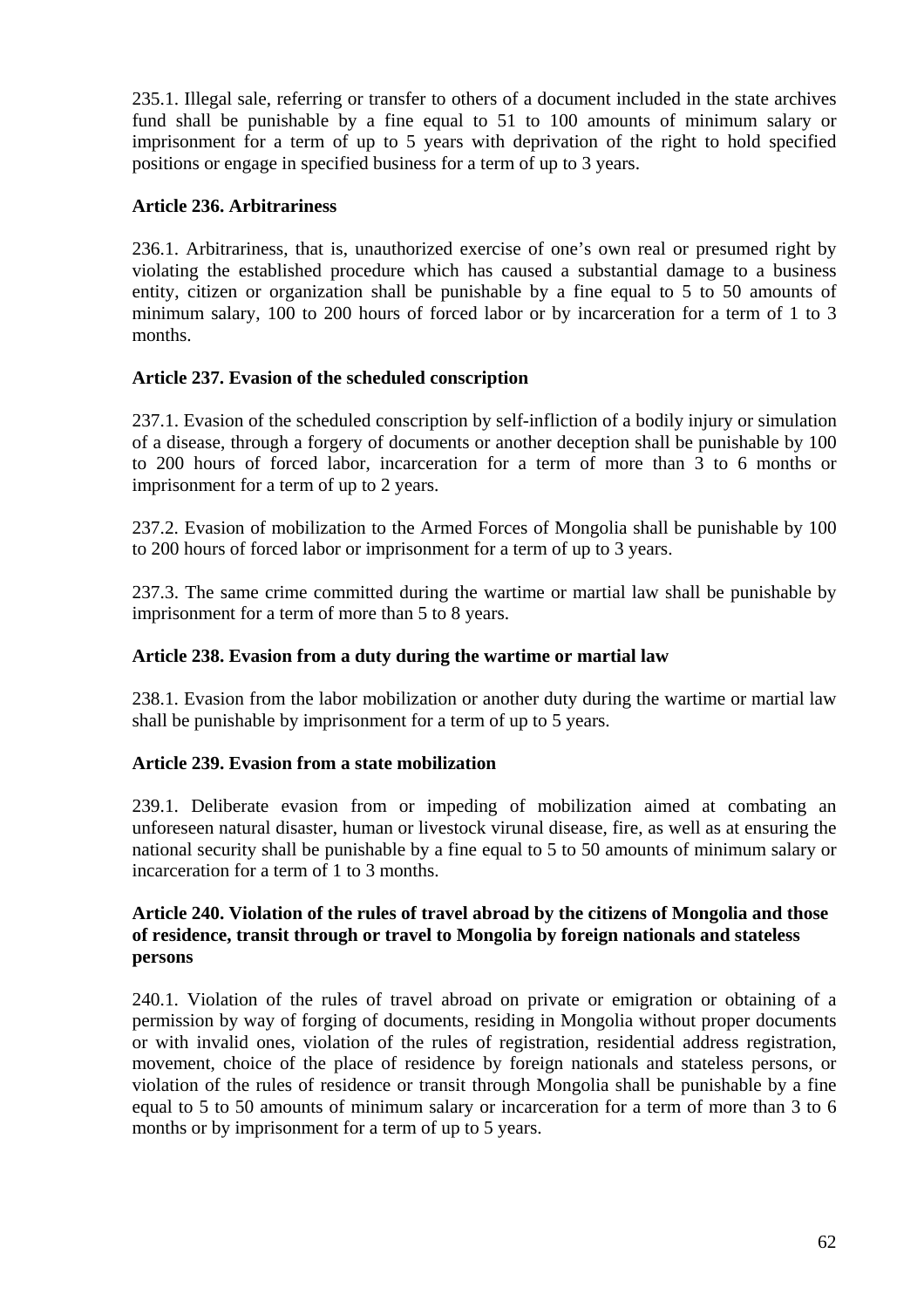## **Article 241. Illegal use of the name and sign of Red Cross**

241.1. Illegal use of the signs or the name of Red Cross shall be punishable by a fine equal to 101 to 150 amounts of minimum salary.

## **Article 242. Violation of the communication lines protection rules**

242.1. Intentional violation of the communication lines protection rules which has caused interruption of the normal operations of a communications enterprise shall be punishable by a fine equal to 51 to 250 amounts of minimum salary, 251 to 500 hours of forced labor, incarceration for a term of 3 to 6 months or imprisonment for a term of up to 2 years.

# **Article 243. Gambling**

243.1. Gambling or organization of gambling in the prohibited forms (casino) shall be punishable by a fine equal to 100 to 200 amounts of minimum salary.

243.2. The same crime committed repeatedly shall be punishable by a fine equal to 100 to 200 amounts of minimum salary with confiscation of property or imprisonment for a term of up to 2 years.

## **Article 244. Arbitrary disposition of the property under distraint or arrest**

244.1. Disposition without a proper authorization of the property being under temporary distraint or arrest by a competent state authority shall be punishable by shall be punishable by a fine equal to 5 to 50 amounts of minimum salary or incarceration for a term of 1 to 3 months.

## **CHAPTER TWENTY-SEVEN CRIMES AGAINST THE ADMINISTRATION OF JUSTICE**

## **Article 245. Impeding inquiry, investigation and court trial proceedings**

245.1. Intentional impeding inquiry, investigation and court trial proceedings shall be punishable by a fine equal to 5 to 50 amounts of minimum salary, 100 to 200 hours of forced labor or by incarceration for a term of 1 to 3 months.

245.2. The same crime committed by use of one's official position shall be punishable by a fine equal to 51 to 250 amounts of minimum salary, 300 to 500 hours of forced labor or by incarceration for a term of more than 3 to 6 months, or imprisonment for a term of up to 3 years with deprivation of the right to hold specified positions or engage in specified business for a term of up to 3 years.

## **Article 246. Failure to report a crime**

246.1. Failure to inform a relevant authority or official about a known to be prepared or committed murder (Article 91), intentional infliction of a severe bodily injury (Article 98), kidnapping (Article 108), taking of hostages (Article 112), (rape in aggravating circumstances (Article 126, paragraphs 2 and 3), theft in aggravating circumstances (Article 145, paragraphs 2, 3 and 4), taking away of other's property in aggravating circumstances (Article 146, paragraphs 2, 3 and 4), fraud in aggravating circumstances (Article 148, paragraphs 2, 3 and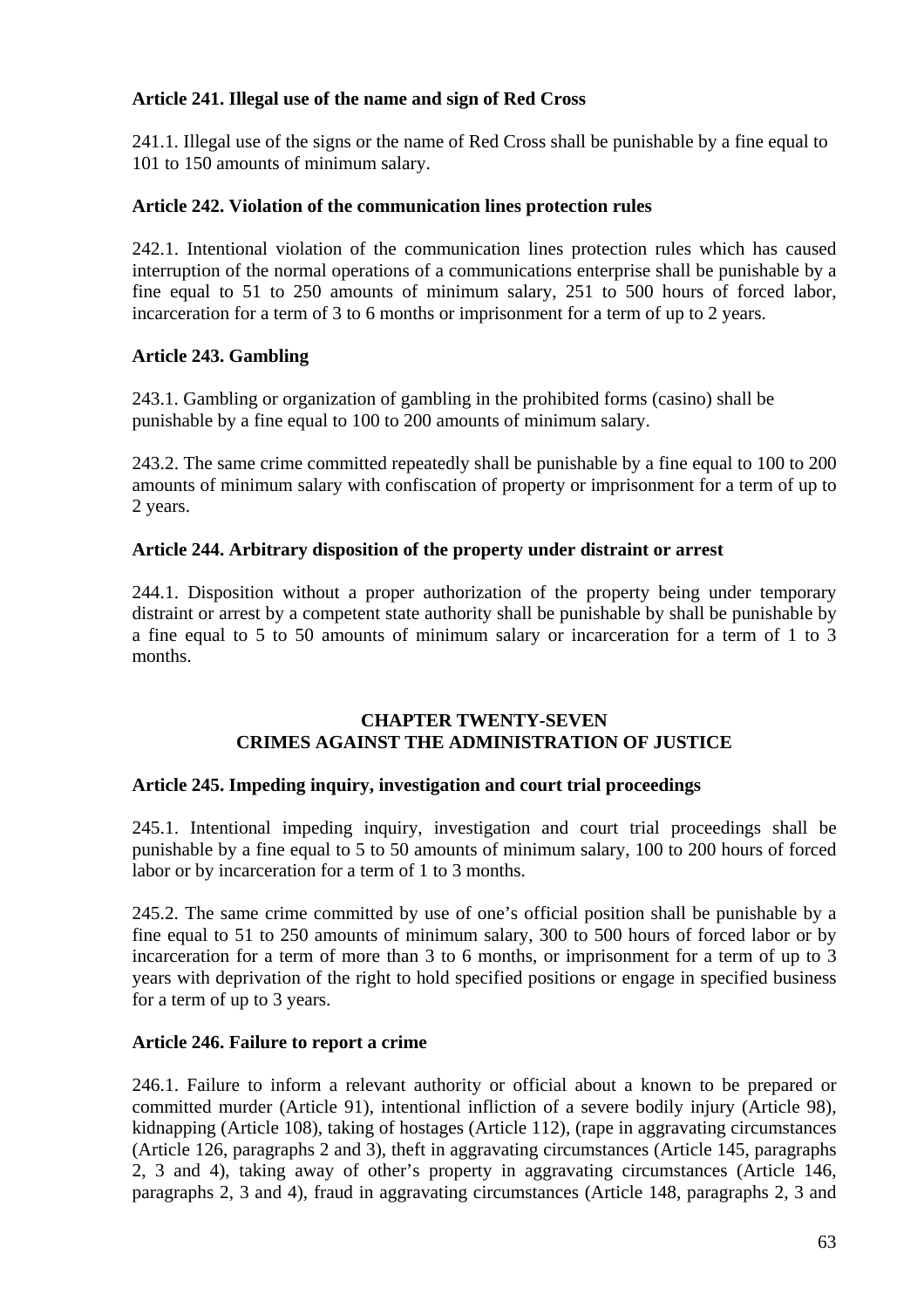4), misappropriation and embezzlement of other's property (Article 150, paragraphs 2 and 3), 147), robbery (Article 147), forgery of banknotes and securities (Article 176), banditry (Article 177), hijacking (Article 225), giving, accepting of a bribe or intermediation in bribery in aggravating circumstances (Article 268, paragraph 2, Article 269, paragraph 2) shall be punishable by a fine equal to 51 to 80 amounts of minimum salary, or by incarceration for a term of 1 to 3 months.

246.2. Failure to inform a relevant authority or official about a known to be prepared or committed high treason (Article 79), espionage (Article 80), act of terrorism against a state or public figure (Article 81), plot with a view to seize the state power (Article 82), sabotage (Article 84), …(Article 85) shall be punishable by imprisonment for a term of 1 to 3 years.

# **Article 247. Concealment of crimes**

247.1. Concealment without an advance promise of committed murder (Article 91), intentional infliction of a severe bodily injury (Article 98), kidnapping (Article 108), taking of hostages (Article 112), rape in aggravating circumstances (Article 126, paragraphs 2 and 3), theft in aggravating circumstances (Article 145, paragraphs 2, 3 and 4), taking away of other's property in aggravating circumstances (Article 146, paragraphs 2, 3 and 4), fraud in aggravating circumstances (Article 148, paragraphs 2, 3 and 4), misappropriation and embezzlement of other's property (Article 150, paragraphs 2 and 3), 147), robbery (Article 147), forgery of banknotes and securities (Article 176), banditry (Article 177), hijacking (Article 225), giving, accepting of a bribe or intermediation in bribery in aggravating circumstances (Article 268, paragraph 2, Article 269, paragraph 2) shall be punishable by 300 to 400 hours of forced labor or imprisonment for a term of up to 4 years.

247.2. Concealment without an advance promise of high treason (Article 79), espionage (Article 80), act of terrorism against a state or public figure (Article 81), plot with a view to seize the state power (Article 82), sabotage (Article 84), …(Article 85) shall be punishable by imprisonment for a term of 2 to 5 years.

## **Article 248. Recognizing as a suspect, charging and sentencing of a knowingly innocent person**

248.1. Recognizing as a suspect, charging and sentencing of a knowingly innocent person to criminal liability by an inquirer, investigator, prosecutor or a judge for lucrative or other personal motives shall be punishable by imprisonment for a term of 2 to 5 years.

248.2. Recognizing as a suspect, charging and sentencing for a serious or grave crime of a knowingly innocent person or entailing damage in a large amount to the victim shall be punishable by imprisonment for a term of more than 5 to 10 years with or without deprivation of the right to hold specified positions or engage in specified business for a term of up to 3 years.

## **Article 249. Knowingly illegal detention or custody**

Knowingly illegal detention by an inquirer, investigator, prosecutor or judge with lucrative or other private purposes shall be punishable by a fine equal to 51 to 100 amounts of minimum salary, or by incarceration for a term of more than 3 to 6 months with or without deprivation of the right to hold specified positions or engage in specified business for a term of up to 3 year, or by imprisonment for a term of up to 3 years.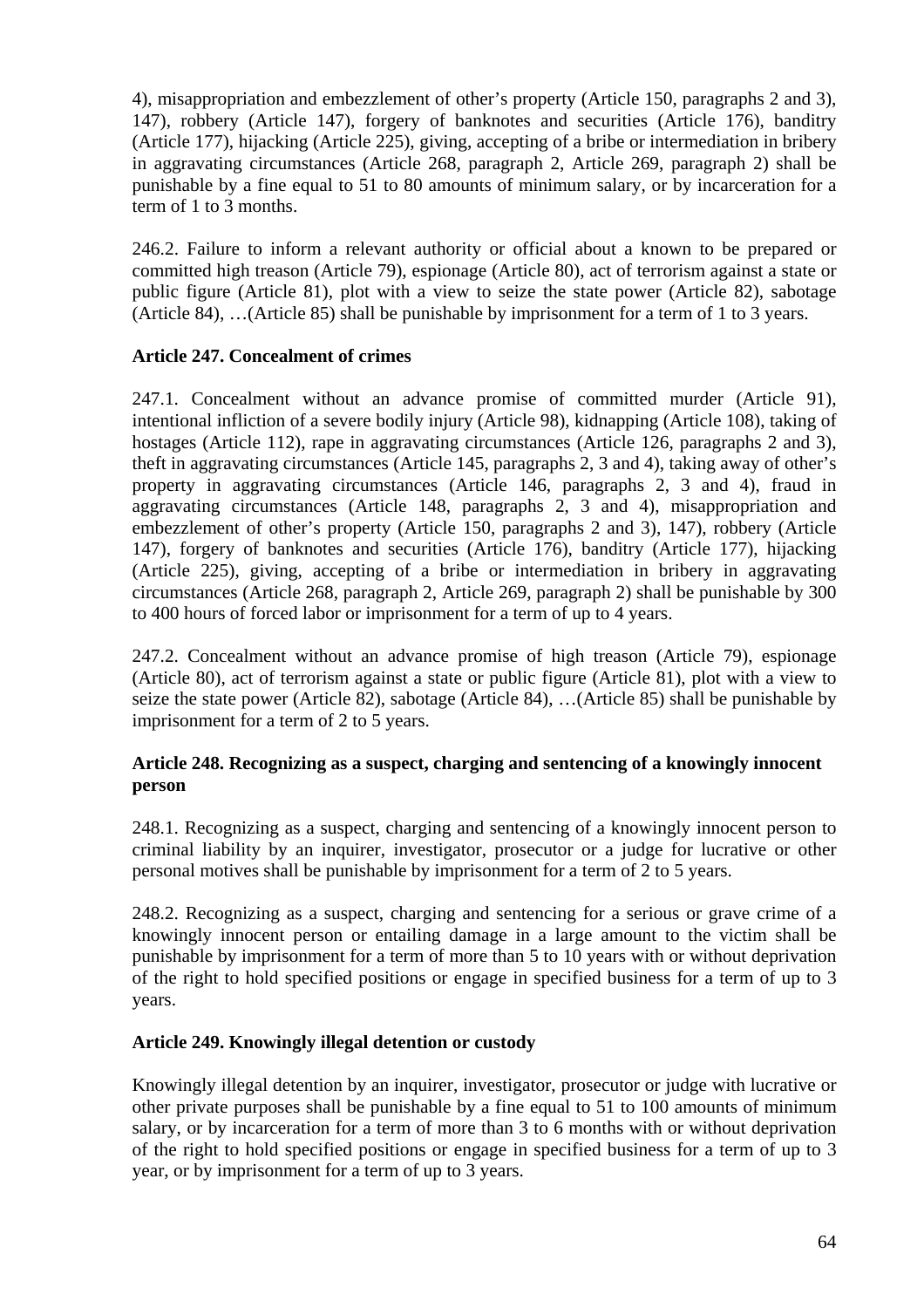# **Article 250. Rendering an illegal court judgment**

250.1. Rendering a knowingly illegal judgment committed by a judge with lucrative or other private purposes shall be punishable by imprisonment for a term of up to 5 years.

250.2. The same crime if it has caused damage in a large amount shall be punishable by imprisonment for a term of more than 5 to 10 years.

# **Article 251. Forcing of testimony**

256.1. Forcing of testimony by an inquirer or investigator by threat, violence, torture, humiliation, deception or other illegal methods shall be punishable by imprisonment for a term of up to 5 years with or without deprivation of the right to hold specified positions or engage in specified business for a term of up to 3 years.

251.2. The same crime if it has entailed a less serious or severe bodily injury or has caused damage in a large amount shall be punishable by imprisonment for a term of more than 5 to 10 years with or without deprivation of the right to hold specified positions or engage in specified business for a term of up to 5 years.

# **Article 252. Intentional false reporting**

252.1. Intentional false reporting on an individual about commission of a crime shall be punishable by a fine equal to 51 to 250 amounts of minimum salary, or by incarceration for a term of more than 3 to 6 months.

252.2. The same crime committed with lucrative or other private purposes, by falsification of evidence with the view of charging with a serious or grave crime shall be punishable by imprisonment for a term of up to 5 years.

## **Article 253. Falsification of evidence**

253.1. Falsification of evidence by the participants of civil proceedings or a judge shall be punishable by a fine equal to 51 to 100 amounts of minimum salary, or by incarceration for a term of more than 3 to 6 months.

253.2. Falsification of evidence by an inquirer, investigator, prosecutor or advocate shall be punishable by a fine equal to 100 to 250 amounts of minimum salary, or imprisonment for a term of up to 3 years.

253.3. Falsification of evidence of a serious or grave crime by the officials specified in paragraph 2 above, or entailing a grave harm shall be punishable by imprisonment for a term of up to 5 years with deprivation of the right to hold specified positions or engage in specified business for a term of up to 3 years.

## **Article 254. False testimony**

254.1. Intentional false testimony during the inquiry, investigation or court proceedings by a witness, victim, intentional false expert opinion by an expert witness, intentional false interpretation by an interpreter shall be punishable by a fine equal to 51 to 100 amounts of minimum salary, or imprisonment for a term of up to 2 years.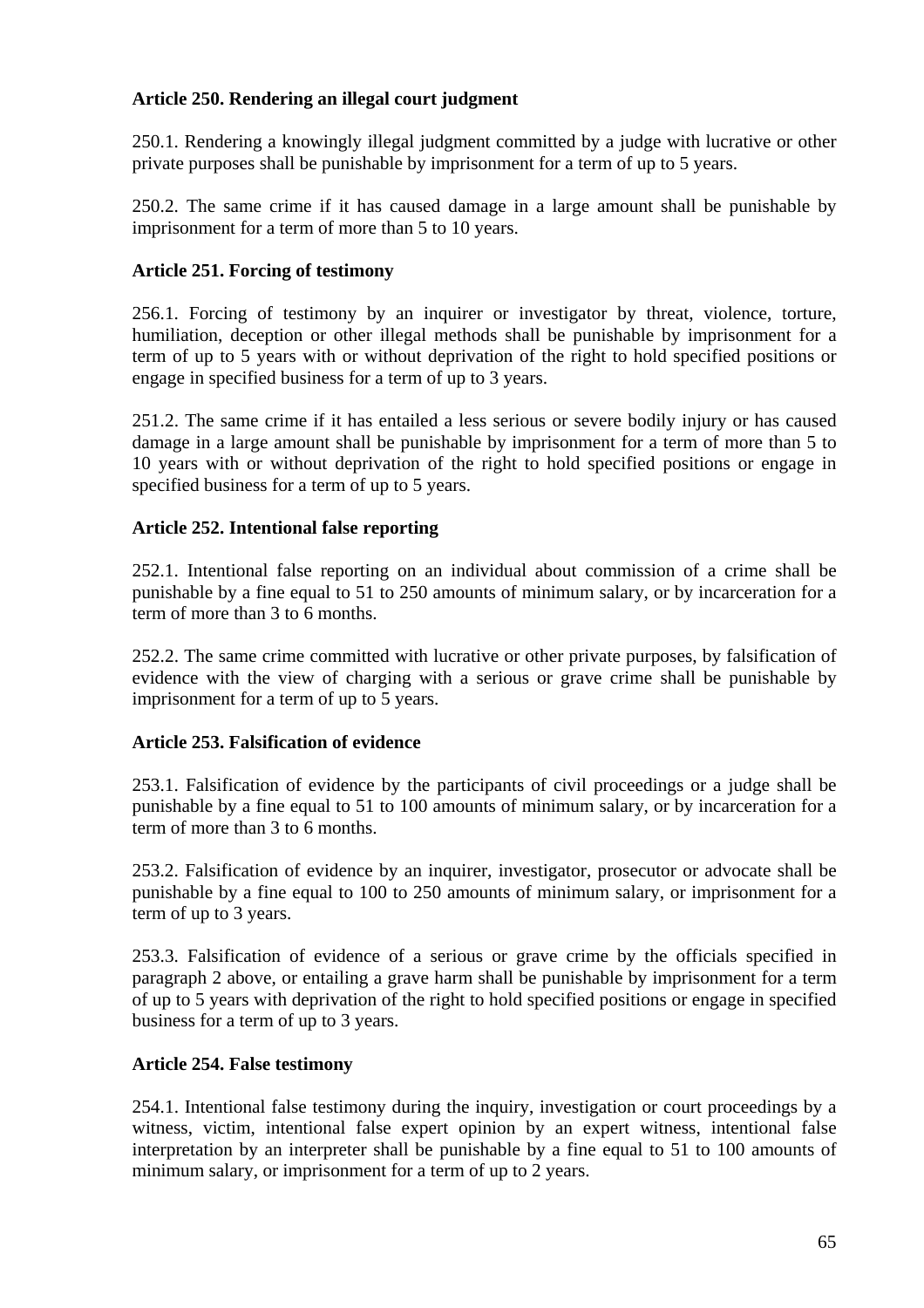254.2. The same crime committed with lucrative or other private purposes, charging with a serious or grave crime, by falsification of evidence, false testimony, or it has caused grave harm shall be punishable by a fine equal to 101 to 250 amounts of minimum salary, or imprisonment for a term of 2 to 5 years.

### **Article 255. Evasion of testimony by a witness or victim, refusal or evasion of rendering an expert opinion by an expert witness**

255.1. Illegal evasion of testimony by a witness or victim, refusal or evasion of rendering an expert opinion by an expert witness during the inquiry, investigation or court proceedings, as well as impeding the appearance or a true testimony of a witness or victim shall be punishable by a fine equal to 5 to 51 amounts of minimum salary, or by incarceration for a term of 1 to 3 months.

### **Article 256. Making a witness or victim give a false testimony, an expert witness render a false opinion or an interpreter do false interpretation**

256.1. Making a witness or victim give a false testimony, an expert witness render a false opinion or an interpreter do false interpretation by violence, giving remuneration or threatening with destruction of property shall be punishable by 200 to 300 hours of forced labor, a fine equal to 51 to 100 amounts of minimum salary, or imprisonment for a term of up to 3 years.

256.2. The same crime committed by an organized group, or causing damage in a large or an extremely large amount shall be punishable by imprisonment for a term of more than 5 to 8 years.

## **Article 257. Disclosure of the investigation data**

257.1. Disclosure of the data of a criminal case without a permission of the inquirer, investigator, prosecutor or judge shall be punishable by a fine equal to 5 to 50 amounts of minimum salary, or by incarceration for a term or 1 to 3 months.

## **Article 258. Failure to obey a court decision**

258.1. Intentional disobedience or prevention of execution of a sentencing judgment, court decision, ruling or a judge's ruling that has become final shall be punishable by a fine equal to 5 to 50 amounts of minimum salary, 100 to 250 hours of forced labor, incarceration for a term or 1 to 3 months or imprisonment for a term of up to 2 years.

258.2. Intentional underreporting, concealment or transferring to others of property with the view of evasion of execution of a court decision shall be punishable by a fine equal to 51 to 250 amounts of minimum salary, 251 to 500 hours of forced labor, incarceration for a term or more than 3 to 6 months or imprisonment for a term of up to more than 2 to 4 years.

258.3. The same crime committed by a person who previously was sentenced for the same crime, by an organized group or a criminal organization shall be punishable by imprisonment for a term of up to more than 3 to 5 years.

*Note: if the suspect, accused or convict in the crime specified in this article has obeyed the court decision, he/she shall be released from criminal liability.*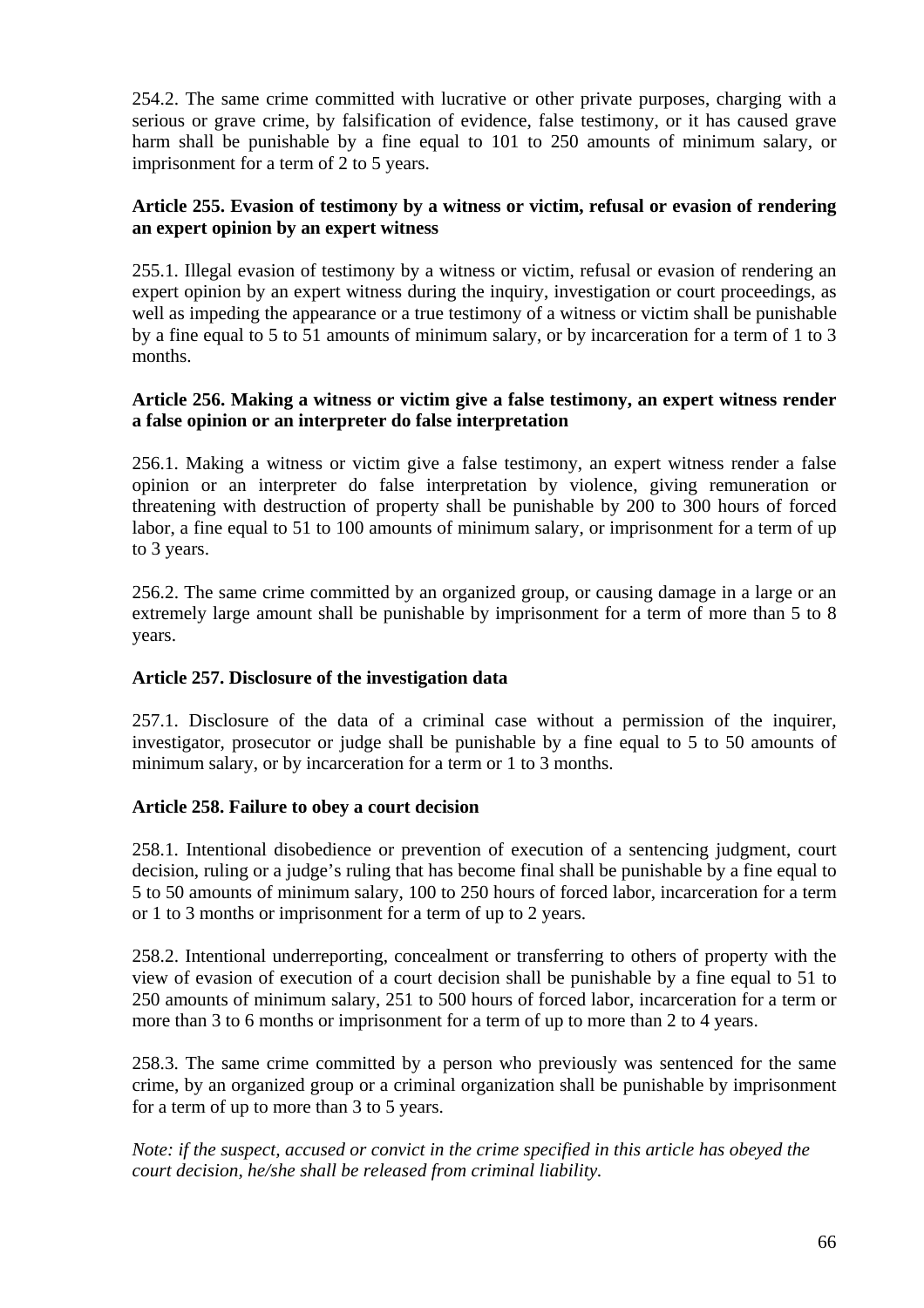#### **Article 259. Slander of judge, citizens' representative, inquirer, investigator, prosecutor, advocate or court decision executor**

259.1. Slander of a judge, citizens' representative, inquirer, investigator, prosecutor, advocate or court decision executor in connection with consideration of the case in court, conduct of inquiry and investigation or execution of the court decision shall be punishable by a fine equal to 5 to 50 amounts of minimum salary, 100 to 250 hours of forced labor or by incarceration for a term or 1 to 3 months.

### **Article 260. Embezzlement or concealment of the property being under custody**

260.1. Intentional embezzlement, concealment or transfer to others of the property being under custody of a law-enforcement authority committed by a person to whom such property has been entrusted shall be punishable by a fine equal to 5 to 50 amounts of minimum salary, or by incarceration for a term or 1 to 3 months.

#### **Article 261. Flight from the court or escape from the place of imprisonment**

261.1. Flight of a suspect, accused, defendant taken a measure of restraint from the court or detention center, escape of a convict from the place of imprisonment, flight form inquiry, investigation or trial shall be punishable by imprisonment for a term of up to 3 years.

261.2. The same crime committed repeatedly, by a group at an advance agreement, by a recidivist, or connected with violence or use of weapon or violence against the guard, destruction of the correctional facility's premises or protection equipment shall be punishable by imprisonment for a term of more than 5 to 10 years.

## **Article 262. Evasion of the service of imprisonment**

262.1. Evasion of the service of penalty in form of non-return without a valid reason of a convict who has been allowed a short leave from the place of imprisonment shall be punishable by imprisonment for a term of up to 2 years.

#### **CHAPTER TWENTY-EIGHT MALFEASANCE CRIMES**

#### **Article 263. Abuse of power or of office by a state official**

263. 1. Abuse of power or of office by a state official, if it has been committed for lucrative or other personal interests and has caused a substantial damage to rights and interests of the citizens shall be punishable by a fine equal to 5 to 50 amounts of minimum salary with deprivation of the right to hold specified positions or engage in specified business for a term of up to 3 years or by incarceration for a term of 1 to 3 months.

263.2. The same crime committed repeatedly or if it has caused damage in a large amount shall be punishable by a fine equal to 51 to 100 amounts of minimum salary or imprisonment for a term of up to 5 years with deprivation of the right to hold specified positions or engage in specified business for a term of up to 5 years.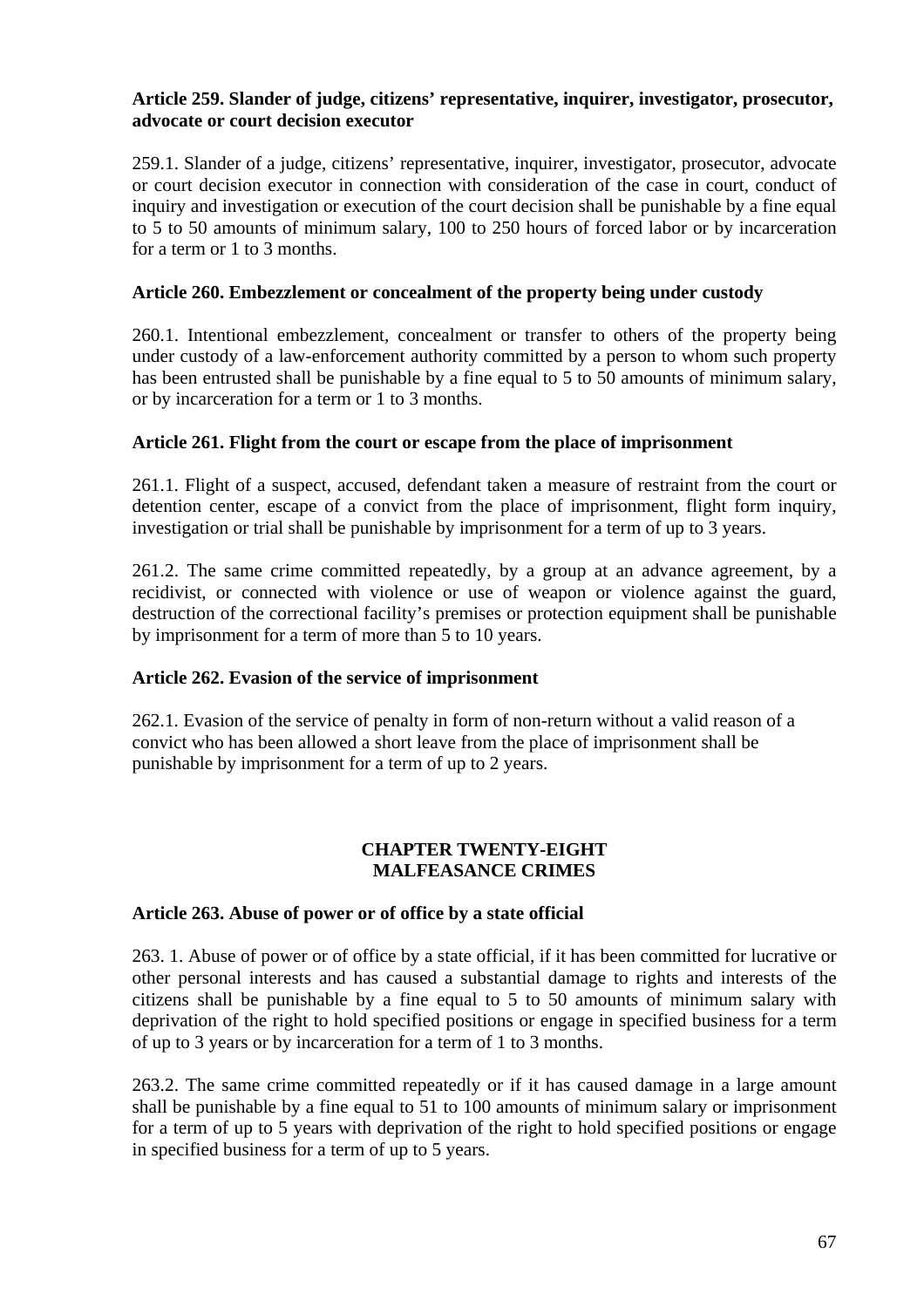*Note: State officials referred to in this chapter include the political, special, administrative and technical service civil servants.* 

# **Article 264. Excess of authority by a state official**

264.1. Obvious excess by an official of the limits of rights and powers afforded to him/her by law, if it has caused a substantial damage to the rights and interests of a business entity, organization or citizens shall be punishable by a fine equal to 5 to 50 amounts of minimum salary with deprivation of the right to hold specified positions or engage in specified business for a term of up to 3 years, or by incarceration for a term of 1 to 3 months.

264.2. The same crime committed repeatedly, by use of violence or threat with such, or if it has caused damage in a large or an extremely large amount shall be punishable by a fine equal to 51 to 100 amounts of minimum salary, incarceration for a term of more than 3 to 6 months or imprisonment for a term of up to 5 years with deprivation of the right to hold specified positions or engage in specified business for a term of up to 5 years.

## **Article 265. Abuse of authority by an official of an NGO or a business entity**

265.1. Abuse of power or office afforded to him/her by legislation or charter by an official of an NGO or a business entity with the view of establishing priority to himself/herself or others if committed for lucrative or other personal interests and has caused a substantial damage to the rights and interests of the citizens shall be punishable by a fine equal to 301 to 400 amounts of minimum salary or by incarceration for a term of 3 to 6 months.

270.2. The same crime committed repeatedly, by use of violence or threat with such, if it has caused damage in a large amount shall be punishable by imprisonment for a term of 2 to 5 years with or without deprivation of the right to hold specified positions or engage in specified business for a term of up to 3 years.

## **Article 266. Excess of authority by an official of an NGO or a business entity**

266.1. Obvious excess of authority by an official of an NGO or a business entity of the limits of rights and powers afforded to him/her by the legislation or charter, if it has caused a substantial damage the rights and interests of a business entity, organization or citizens shall be punishable by a fine equal to 5 to 50 amounts of minimum salary, 100 to 250 hours of forced labor or by incarceration for a term of 1 to 3 months.

266.2. The same crime committed repeatedly, or if it has caused damage in a great amount shall be punishable by a fine equal to 5 to 50 amounts of minimum salary, incarceration for a term of 1 to 3 months with deprivation of the right to hold specified positions or engage in specified business for a term of up to 2 years or by imprisonment for a term of up to 5 years.

## **Article 267. Using the name of an official**

267.1. Deriving profit in a large or an extremely large amount by acting under the name of an official of a state body, non-governmental organization or a business entity or if it has caused damage in a large or an extremely large amount committed by a non-official that does not constitute the crime of fraud shall be punishable by a fine equal to 201 to 300 amounts of minimum salary or by incarceration for a term of more than 3 to 6 months.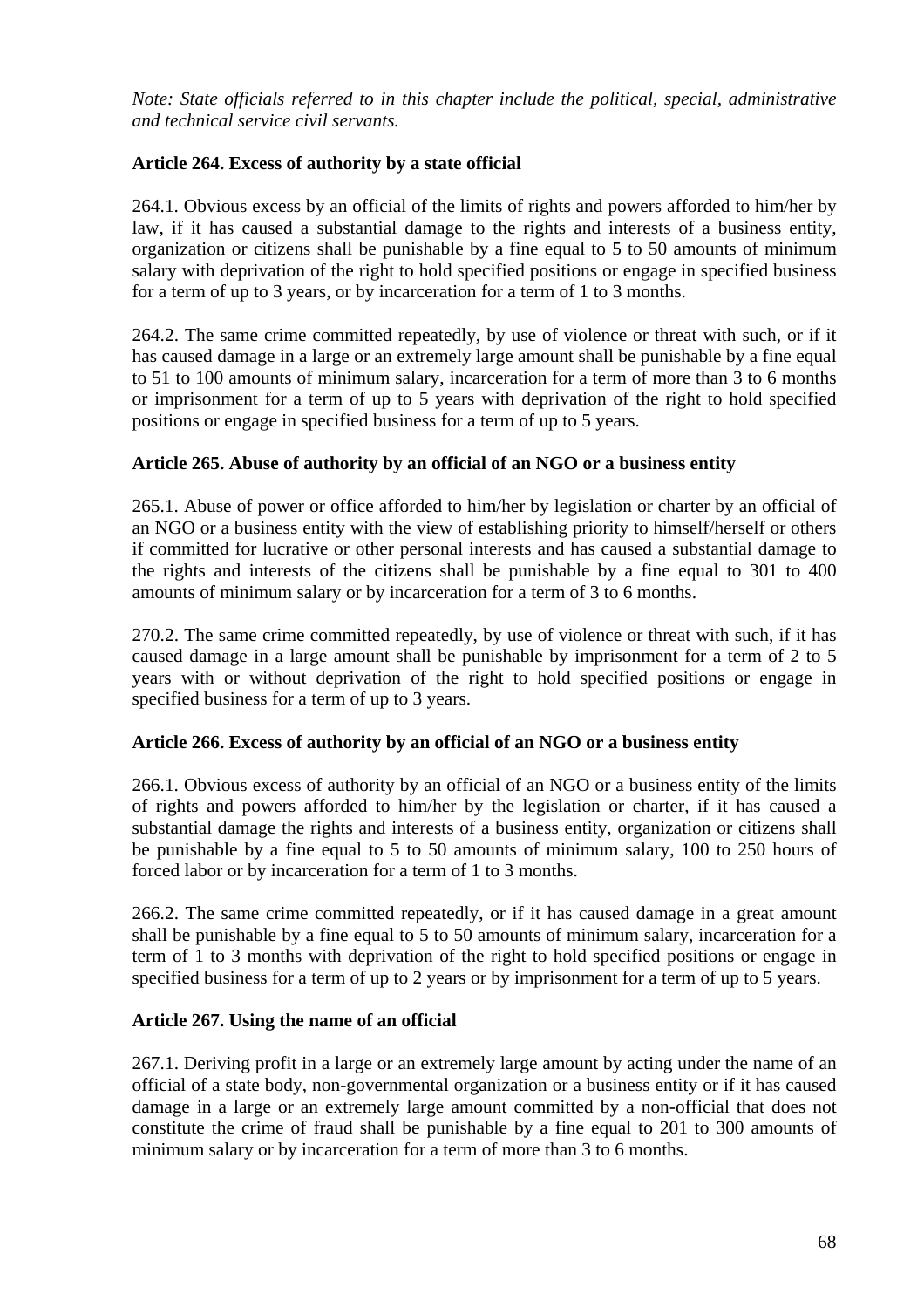### **Article 268. Receiving of a bribe**

268.1. Receiving of a bribe by an official exclusively in view of his/her official post for a support or connivance in office, a favorable solution of issues within his/her competence, or for a performance or a failure to perform in the interests of the person giving the bribe of any action which this person should have or could have performed using hi/her official post, with or without an advance promise to do so shall be punishable by a fine equal to 51 to 250 amounts of minimum salary or imprisonment for a term of up to 5 years with deprivation of the right to hold specified positions or engage in specified business for a term of up to 3 years.

### **Article 269. Giving of a bribe**

269.1. Giving of a bribe to an official in person or through an intermediary shall be punishable by a fine equal to 51 to 250 amounts of minimum salary or imprisonment for a term of up to 3 years.

269.2. The same crime committed repeatedly, by a person who previously was sentenced for this crime, by an organized group, or a criminal organization shall be punishable by imprisonment for a term of more than 5 to 8 years.

*Note: a person who voluntarily confesses to a competent authority giving of the bribe shall be released from criminal liability.* 

#### **Article 279. Intermediation in bribery**

270.1. Intermediation in bribery shall be punishable by a fine equal to 5 to 50 amounts of minimum salary or by incarceration for a term of 1 to 3 months.

270.2. The same crime committed repeatedly, by a person who was previously sentenced for bribery, as well as by way of using one's official position shall be punishable by a fine equal to 51 to 250 amounts of minimum salary with deprivation of the right to hold specified positions or engage in specified business for a term of up to 3 years or by imprisonment for a term of up to 5 years.

*Note: A person who voluntarily reports to the competent authority about Intermediation in bribery shall be released from criminal liability.* 

#### **Article 271. Forgery in office**

271. 1. Forgery in office, that is, introduction by an official of knowingly false information or the records or into official documents, falsification, as well as making or issue of knowingly false documents for lucrative or other personal interests shall be punishable by a fine equal to 201 to 300 amounts of minimum salary or by incarceration for a term of 1 to 3 months.

#### **Article 272. Neglect of duties by a state official**

272.1. Omission or inadequate performance by an official of his/her official duties assigned by legislation and regulations enacted in conformity therewith that has caused a substantial damage shall be punishable by a fine equal to 5 to 50 amounts of minimum salary or by incarceration for a term of 1 to 3 months.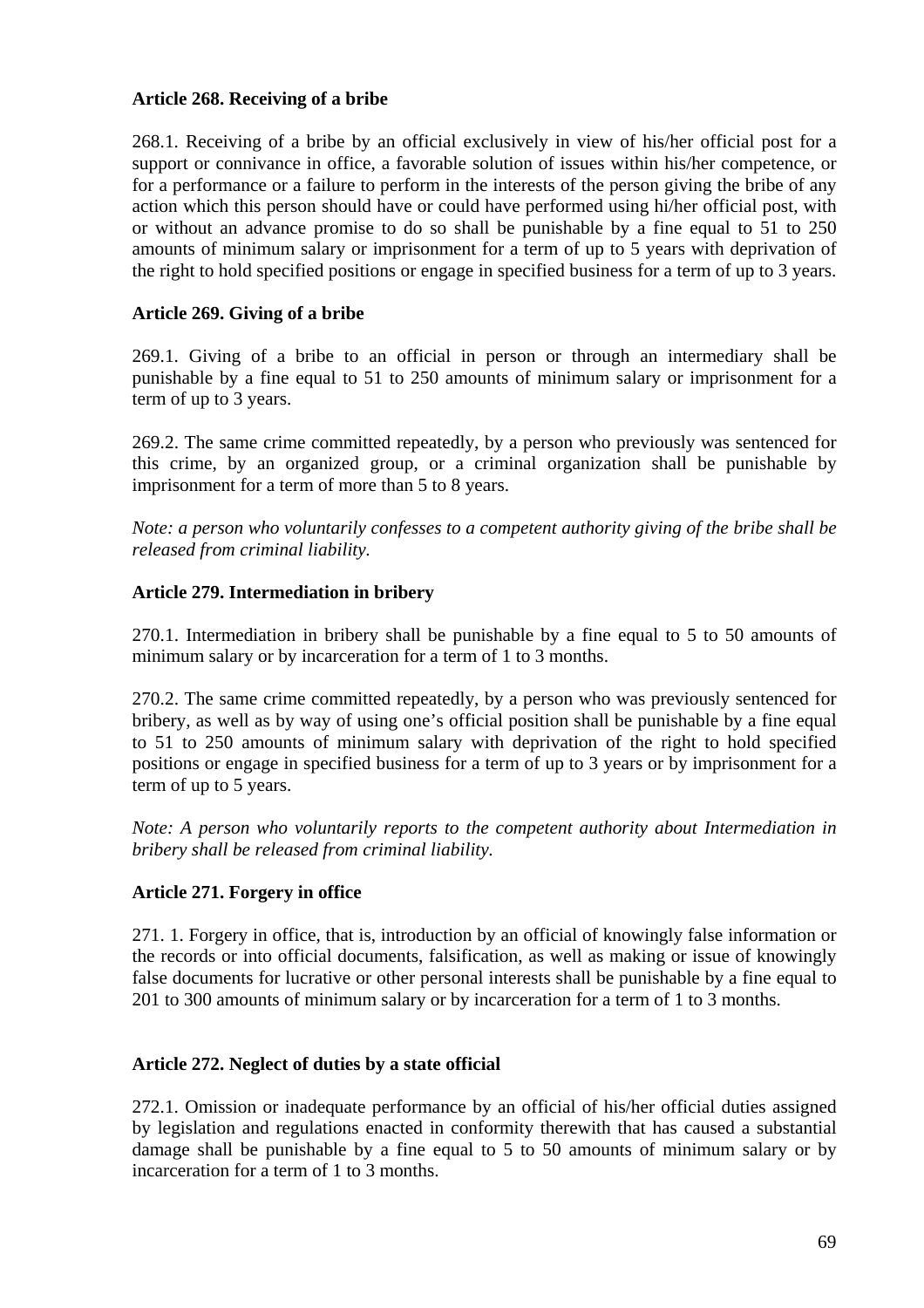272.2. The same crime if it has caused a grave harm shall be punishable by imprisonment for a term of up to 3 years with or without deprivation of the right to hold specified positions or engage in specified business for a term of up to 2 years.

### **Article 273. Spending of the budget funds contrary to their designation**

273.1. Spending of the state budget funds by a budget governor:

273.1.1. contrary to their designation;

273.1.2. acquisition of inventory at a price higher than the market one;

273.1.3. acquisition of inventory in amounts exceeding the needs under the excuse of stocking, thereby blocking the cash flow;

273.1.4. intentional increase of inventory prices with the view of creating deficit;

273.1.5. sale of property of a state and budget organization for a price lower than the market one;

273.1.6. misappropriation of funds by way of using of under-quality goods and products in construction and building works performed by a state budget or own financing that has caused a substantial damage shall be punishable by a fine equal to 5 to 50 amounts of minimum salary or by incarceration for a term of 1 to 3 months.

278.3. The same crime if it has caused damage in a large or extremely large amount shall be punishable by a fine equal to 51 to 250 amounts of minimum salary with deprivation of the right to hold specified positions or engage in specified business for a term of 2 years or by imprisonment for a term of 2 to 5 years.

## **TITLE NINE MILITARY CRIMES**

# **CHAPTER TWENTY-NINE. CRIMES AGAINST THE RULES OF THE EXECUTION OF MILITARY SERVICE**

## **Article 274. Concept of the military crimes**

274. 1. Crimes against the established order of the execution of military service specified in the Special Part of this Code committed by the citizens of Mongolia who are the servicemen of the Armed Forces, as well as those for the reservists during their training muster shall be military crimes.

274.2. Servicemen shall include the citizens of Mongolia serving the active military service in the Armed Forces and other troops. Officers, sergeants, firefighters, … who committed the crimes specified in this Chapter shall be subject to criminal liability. Persons unspecified in this Article who act as accomplices in military crimes shall be subject to criminal liability under the respective article with application of Article 33 of this Code.

274.3. Crimes against the established order of performance of military service committed during the martial law or the state of war and liability for such shall be established by the law of Mongolia passed at the respective time.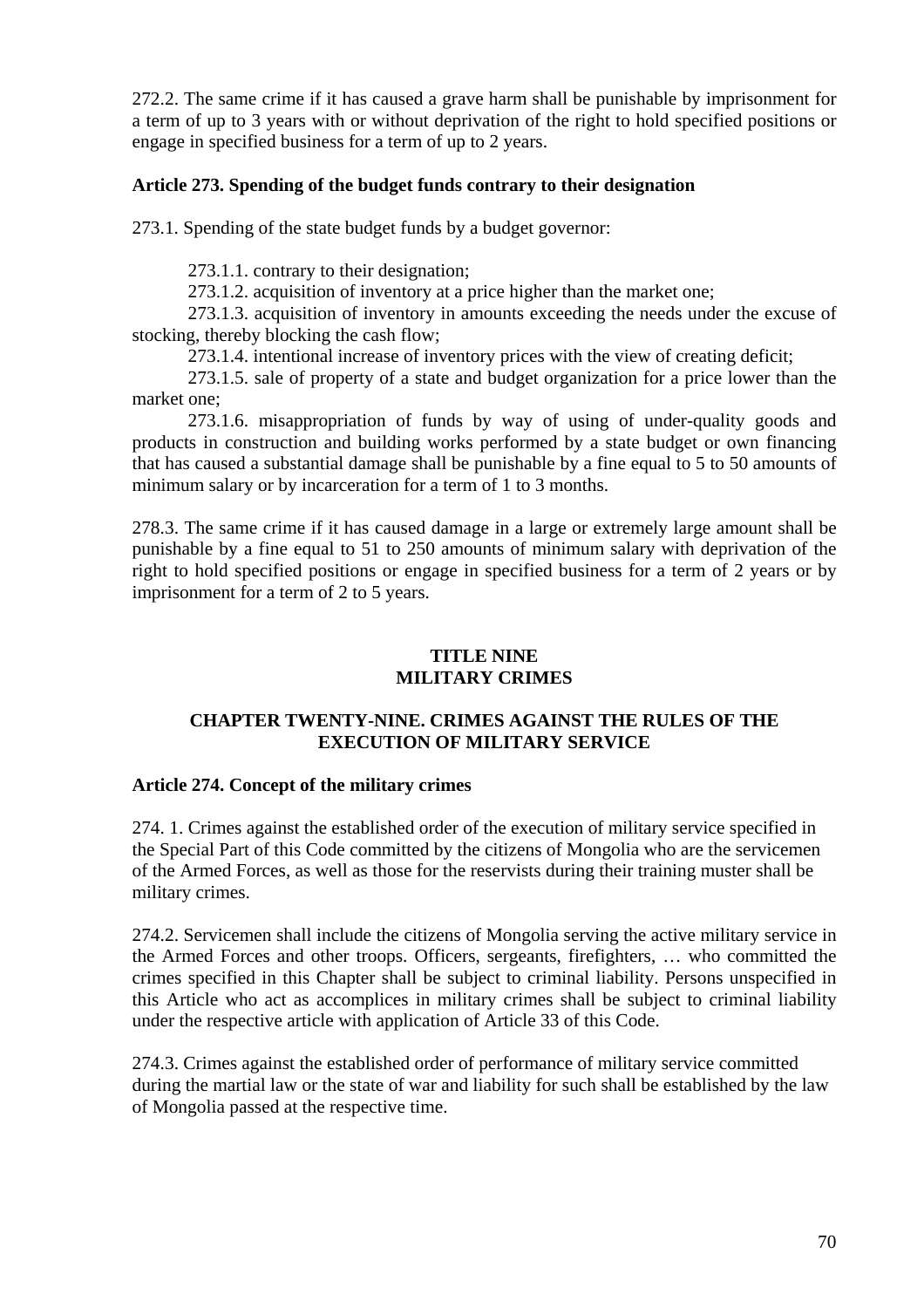### **Article 281. Threat, resistance or violence towards commander**

281.1. Battery towards the commander, resistance with violence, threat to use violence, infliction of a minor bodily injury in connection with conduct of the military service activities according to the law and military rules or forcing him to violation of the official duties shall be punishable by incarceration for a term of 3 to 6 months or imprisonment for a term of up to 2 years.

281.2. The same crime committed with the use of weaponry, in a group, or causing a less serious bodily injury to the commander shall be punishable by imprisonment for a term of up to 2 years.

281.3. The same crime, if it is connected with infliction of a severe bodily injury to the commander or entailing another grave harm, or committed at war time or in a war situation shall be punishable by imprisonment for a term of 6 to 10 years.

#### **Article 277. Violence by the commander towards the subordinate**

277.1. Battery by the commander towards the subordinate, use of violence or infliction of a minor bodily injury shall be punishable by a fine equal to 5 to 50 amounts of minimum salary or by incarceration for a term of 3 to 6 months.

277.2. The same crime if it has entailed a less severe bodily injury to the subordinate, or battery of several subordinates, or committed with brutality shall be punishable by a fine equal to 51 to 100 amounts of minimum salary or imprisonment for a term of 2 to 5 years.

277.3. The same crime committed with the use of weaponry, or connected with infliction of a less serious bodily injury to the subordinates shall be punishable by imprisonment for a term of more than 5 to 8 years.

#### **Article 278. Violation of the statutory rules of relationship between servicemen who are not subordinated to one another**

278.1. Violation of the statutory rules of relationship between servicemen in case of absence of subordination relationship between them expressed by battery or other violence shall be punishable by incarceration for a term of 1 to 3 months.

278.2. The same crime committed against more than two servicemen, or if it is connected with infliction of a less serious bodily injury shall be punishable by incarceration for a term of more than 3 to 6 months or imprisonment for a term of up to 2 years.

278.3. The same crime committed with the use of weaponry, in a group, or connected with infliction of a severe bodily injury shall be punishable by imprisonment for a term of 2 to 5 years.

#### **Article 279. Desertion**

279.1. Desertion, that is, leaving of the military unit or the place of service with the purpose of evading from the military service, or failure to appear to the place of service in case of a dismissal from the unit, assignment, transfer, return back from a business trip, after a leave of from a medical institution committed by an active serviceman shall be punishable by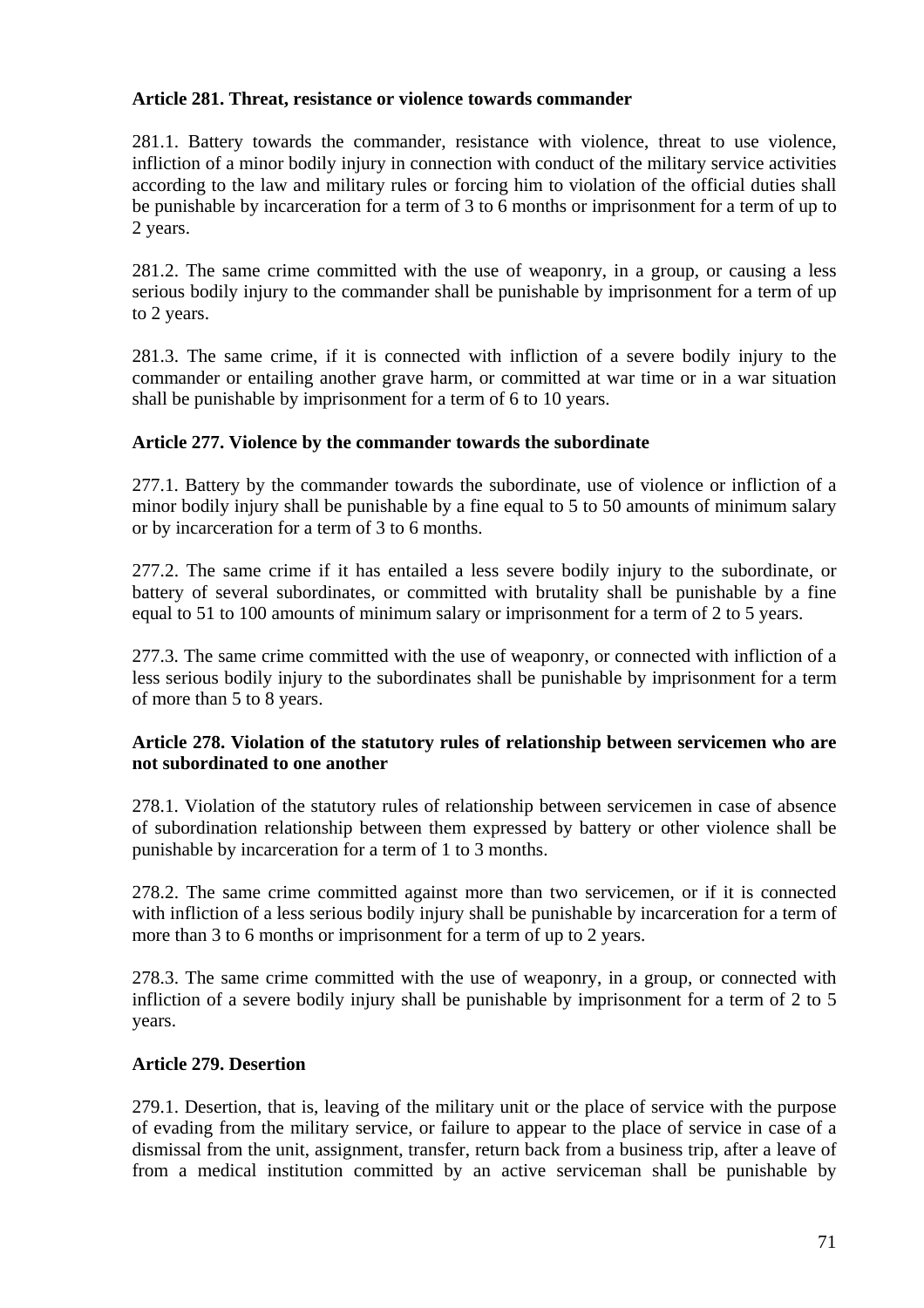incarceration for a term of more than 3 to 6 months or imprisonment for a term of up to 2 years.

279.2. The same crime committed by an officer or a sergeant shall be punishable by imprisonment for a term of up to 3 years.

279.3. The same crime committed at wartime shall be punishable by imprisonment for a term of more than 5 to 7 years.

## **Article 280. Evasion of the military service by self-injury or by other method**

280.1. Evasion by a military serviceman of the military service duties by way of self-injury or simulation of a disease, a forgery of documents or another fraud, or a refusal to exercise the military service duties shall be punishable by incarceration for a term of more than 3 to 6 months or imprisonment for a term of up to 2 years.

280.2. The same crime committed at war time or in a war situation shall be punishable by imprisonment for a term of up to more than 2 to 5 years.

# **Article 281. Sale, embezzlement, and misappropriation of the military property and ammunition**

281.1. Embezzlement of weaponry, ammunition, transportation means, military equipment, machinery or other supplied military property by sale, gift or pledge committed by a regular or contract serviceman that has caused damage or destruction thereof in a large amount shall be punishable by incarceration for a term of more than 3 to 6 months.

281.2. Embezzlement of weaponry, ammunition, transportation means, military equipment, machinery or other military property or failure to perform the duties of their protection committed by a regular or contract serviceman that has caused damage or destruction thereof in a large amount shall be punishable by imprisonment for a term of up to 5 years.

281.3. The same crime committed at war time or in a war situation shall be punishable by imprisonment for a term of more than 5 to 8 years.

## **Article 282. Deliberate destruction or damage of military property**

282.1. Intentional destruction or damage of weaponry, ammunition, transportation means, military equipment, machinery or other military property that has no signs of the crime of sabotage shall be punishable by imprisonment for a term of 2 to 5 years.

282.2. The same crime, if it has caused damage in a large amount shall be punishable by imprisonment for a term of more than 5 to 7 years.

282.3. The same crime committed at war time or in a war situation shall be punishable by imprisonment for a term of more than 7 to 10 years.

# **Article 283. Violation of the rules for handling of weaponry or substances and objects presenting an increased danger to the surroundings**

283.1. Violation of the rules of handling of weaponry, ammunition, explosives, radioactive and other substances and objects which present an increased danger to the surroundings if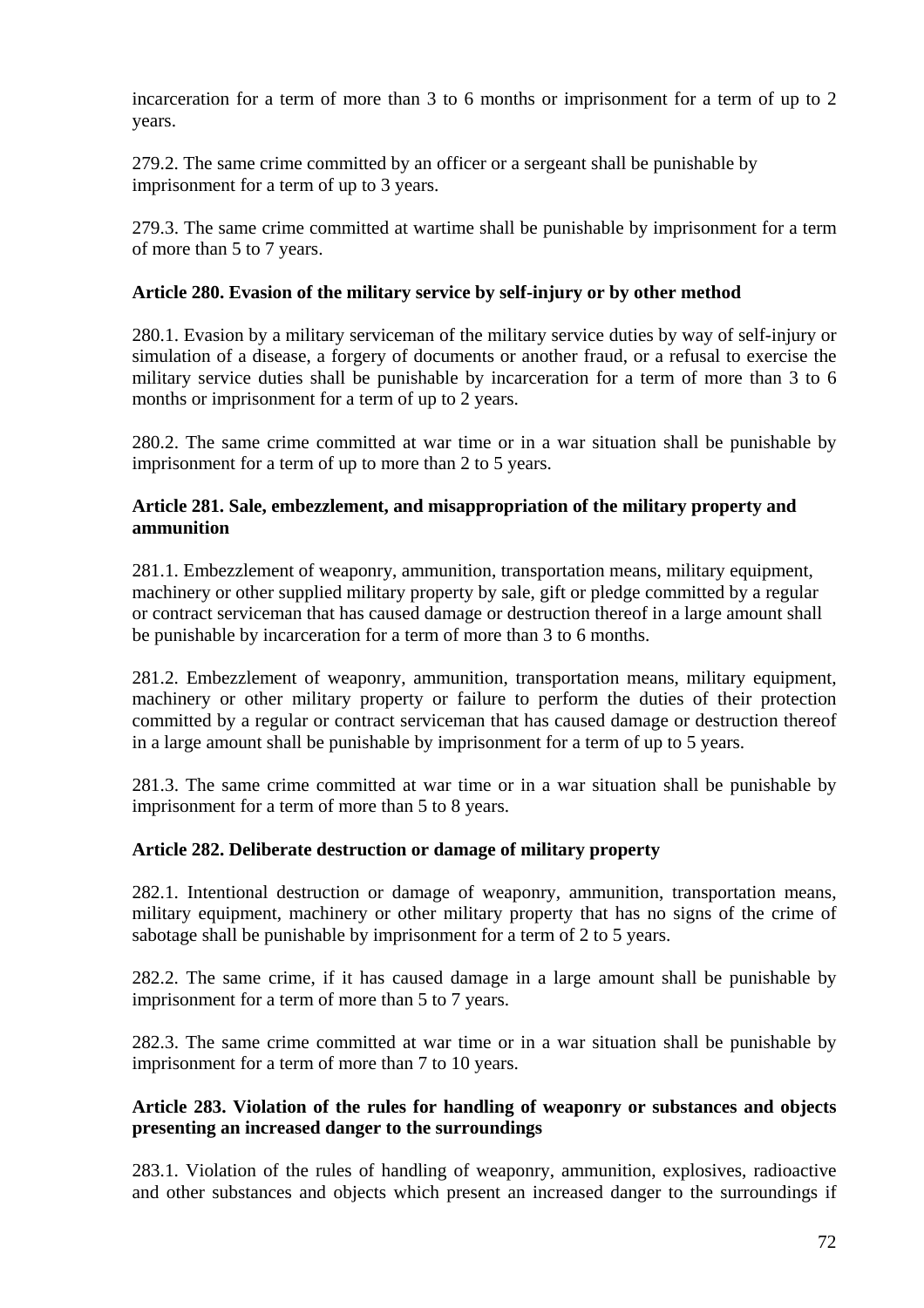such actions have entailed a less severe or severe bodily injury shall be punishable by imprisonment for a term of up to 3 years.

283.2. The same crime if it has entailed a less severe or severe bodily injuries to two or more persons or death of the victim shall be punishable by imprisonment for a term of more than 3 to 5 years.

# **Article 284. Violation of rules of driving or operation of the military vehicles**

284.1. Violation of the rules of driving or operation (use) of a war, special or transport machine if it has entailed a minor or less severe bodily injury or a substantial damage to property shall be punishable by incarceration for a term of 1 to 3 months.

284.2. The same crime committed in the state of drunkenness, entailing human death or a severe bodily injury or damage in a large amount shall be punishable by imprisonment for a term of 2 to 5 years with deprivation of the right to hold specified positions or engage in specified business for a term of up to 2 years.

284.3. The same crime if it has entailed death of two or more persons shall be punishable by imprisonment for a term of more than 5 to 10 years.

### **Article 285. Violation of the rules of the military or training flights or of preparation to them**

285.1. Violation of the rules of flight or of preparation to them that has created potential conditions for damage in a large amount shall be punishable by incarceration for a term of more than 3 to 6 months.

285.2. The same crime if it has caused an aircraft catastrophe, human death or another grave harm shall be punishable by imprisonment for a term of 2 to 5 years.

### **Article 286. Violation of the war duty rules**

286.1. Violation of the rules of the war duties (service) on the timely detection and repelling of a sudden attack by a foreign state shall be punishable by imprisonment for a term of up to 3 years.

286.2. The same crime if it has caused damage in a large amount shall be punishable by imprisonment for a term of more than 3 to 5 years.

286.3 The same crime committed at wartime or in a war situation shall be punishable by imprisonment for a term of 6 to 10 years.

### **Article 287. Violation of the internal service statutory rules**

287.1. Violation by a person who is part of the 24-hour guard (except for on guard duties) of the internal service rules shall be punishable by incarceration for a term of 3 to 6 months.

287.2. The same crime committed at wartime or in a war situation shall be punishable by imprisonment for a term of up to 3 years.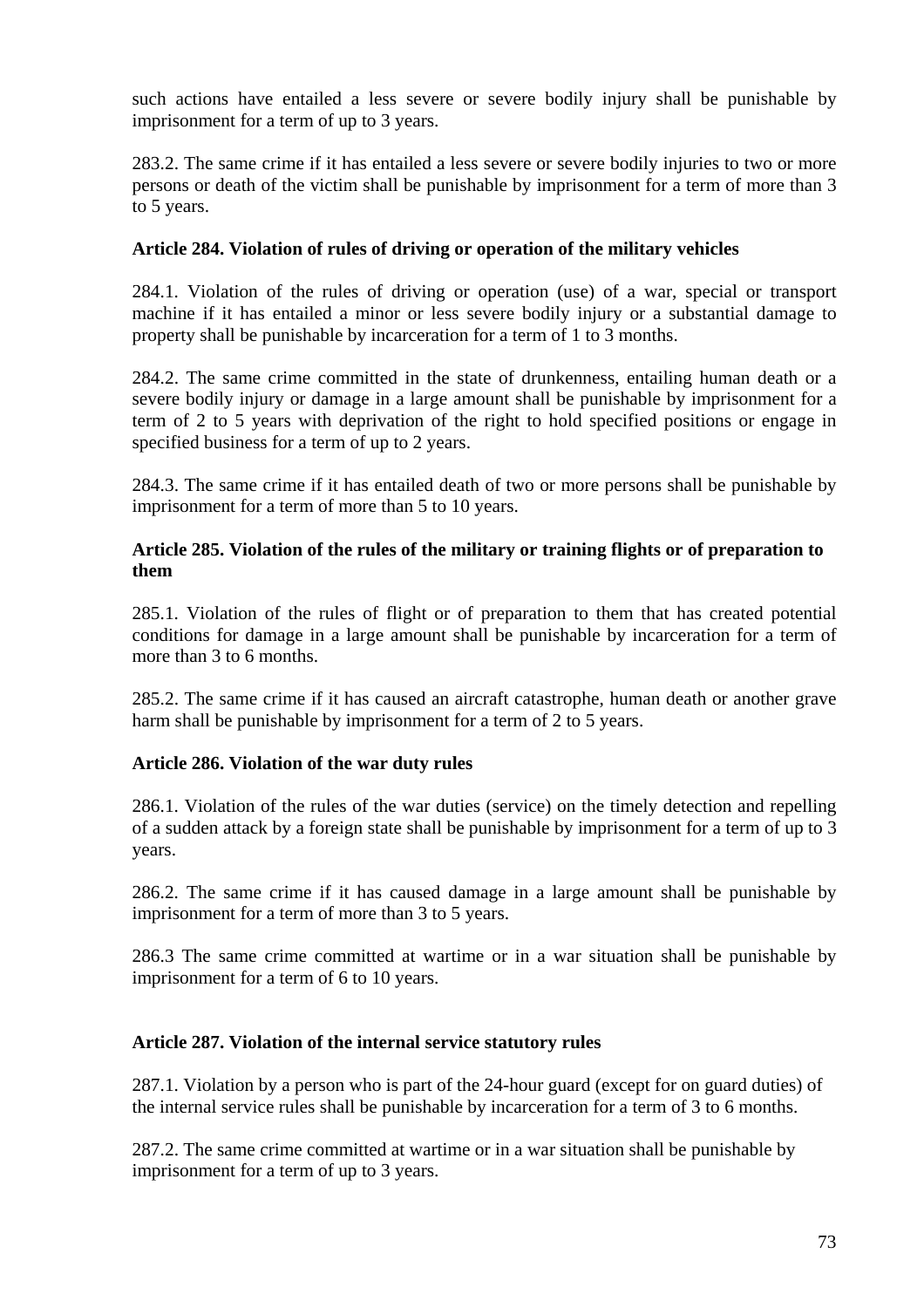# **Article 288. Violation of the statutory rules of guard duties**

288.1. Causing damage in a large amount due to the violation of the statutory rules of guard duties and of orders and instruction issued by the commander thereunder shall be punishable by incarceration for a term of more than 3 to 6 months.

288.2. The same crime committed at war time or in a war situation shall be punishable by imprisonment for a term of up to 3 years.

# **Article 289. Violation of the rules of border guarding**

289.1. Violation of the legislation concerning border guarding or regulations enacted in conformity with them by a person who is part of the unit guarding the State Border of Mongolia that has caused a substantial damage shall be punishable by incarceration for a term of more than 3 to 6 months.

289.2. The same crime committed by a state frontier guard officer, sergeant-major or contract serviceman shall be punishable by imprisonment for a term of up to 3 years.

289.3. The same crime if it has caused damage in a large amount shall be punishable by imprisonment for a term of more than 5 to 8 years.

# **Article 290. Surrendering to the enemy or leaving of the military unit**

290.1. Intentional surrender to the enemy by a head of military forces, leaving to the enemy of fortification works, machinery and other war means (facilities) when the situation did not warrant so shall be punishable by imprisonment for a term of more than 10 to 20 years.

# **Article 291. Unauthorized leaving of the battlefield or refusal to use arms**

291.1. Unauthorized leaving of the battlefield or refusal to use arms during a battle by a serviceman due to fear or desperation shall be punishable by imprisonment for a term of more than 10 to 15 years.

# **Article 292. Voluntary surrender**

292.1. Voluntary surrender due to fear or lack of spirit shall be punishable by imprisonment for a term of more than 10 to 15 years.

292.2. The same crime committed by a senior or high-rank officer shall be punishable by imprisonment for a term of more than 16 to 25 years.

### **Article 293. Marauding**

293.1. Stealing at the battlefield of things from the killed and wounded (marauding) shall be punishable by imprisonment for a term of 3 to 5 years.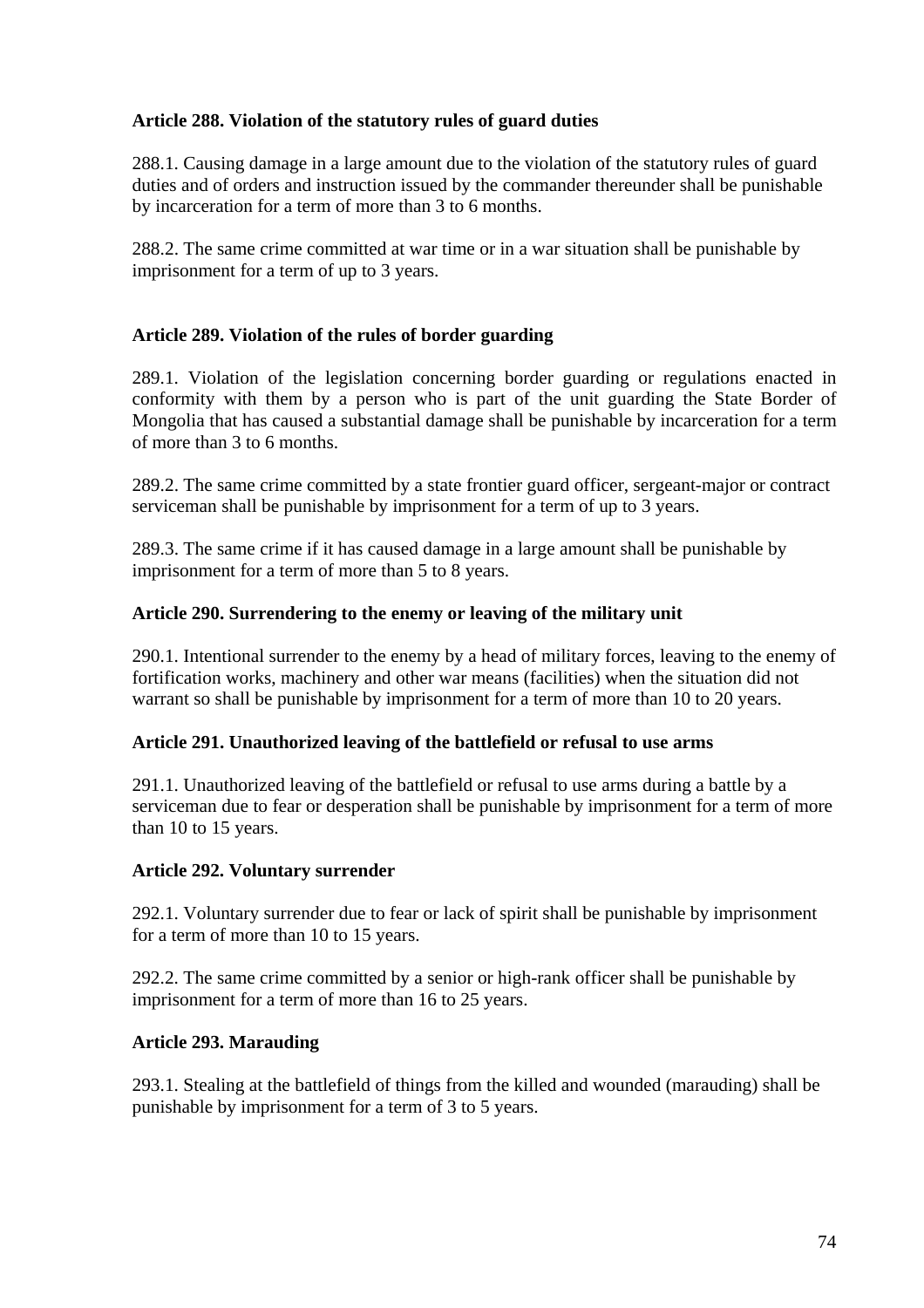### **Article 294. Abuse, excess or omission of power**

294.1. Abuse by a head or official person of powers or official post, excess of power or competence, omission of powers, if they have caused a substantial damage shall be punishable by imprisonment for a term of up to 5 years.

294.2. The same crime if it has caused damage in a large amount shall be punishable by imprisonment for a term of more than 5 to 10 years.

294.3. The same crime committed at wartime or in a war situation shall be punishable by imprisonment for a term of more than 10 to 15 years.

# **Article 295. Negligent attitude towards service**

295.1. Negligent attitude towards service by a head or official person which has caused a substantial harm shall be punishable by imprisonment for a term of up to 3 years.

295.2. The same crime if it has caused damage in a large amount shall be punishable by imprisonment for a term of more than 5 to 7 years.

295.3. The same crime committed at wartime or in a war situation shall be punishable by imprisonment for a term of more than 5 to 10 years.

# **Article 296. Illegal wear and abuse of the sign of the Red Cross**

296.1. Wear in the area of war actions of the signs of the Red Cross by unauthorized persons, misuse at war time of flags or signs of the Red Cross or of colors assigned for the sanitary evacuation transport means shall be punishable by imprisonment for a term of up to 2 years.

### **TITLE TEN CHAPTER THIRTY CRIMES AGAINST SECURITY OF THE MANKIND AND PEACE**

# **Article 297. Stirring up of an armed conflict**

297.1. Stirring up of an international or a local armed conflict shall be punishable by imprisonment for a term of more than 5 to 10 years.

### **Article 298. Propaganda of war**

298.1 Propaganda of or calls for war among the public shall be punishable by a fine equal to 5 to 50 amounts of minimum salary or by incarceration for a term of 3 to 6 months or by incarceration for a term of 1 to 3 months.

298.2. The same crime committed with the use of means of mass media or by a civil servant shall be punishable by imprisonment for a term of 2 to 5 years.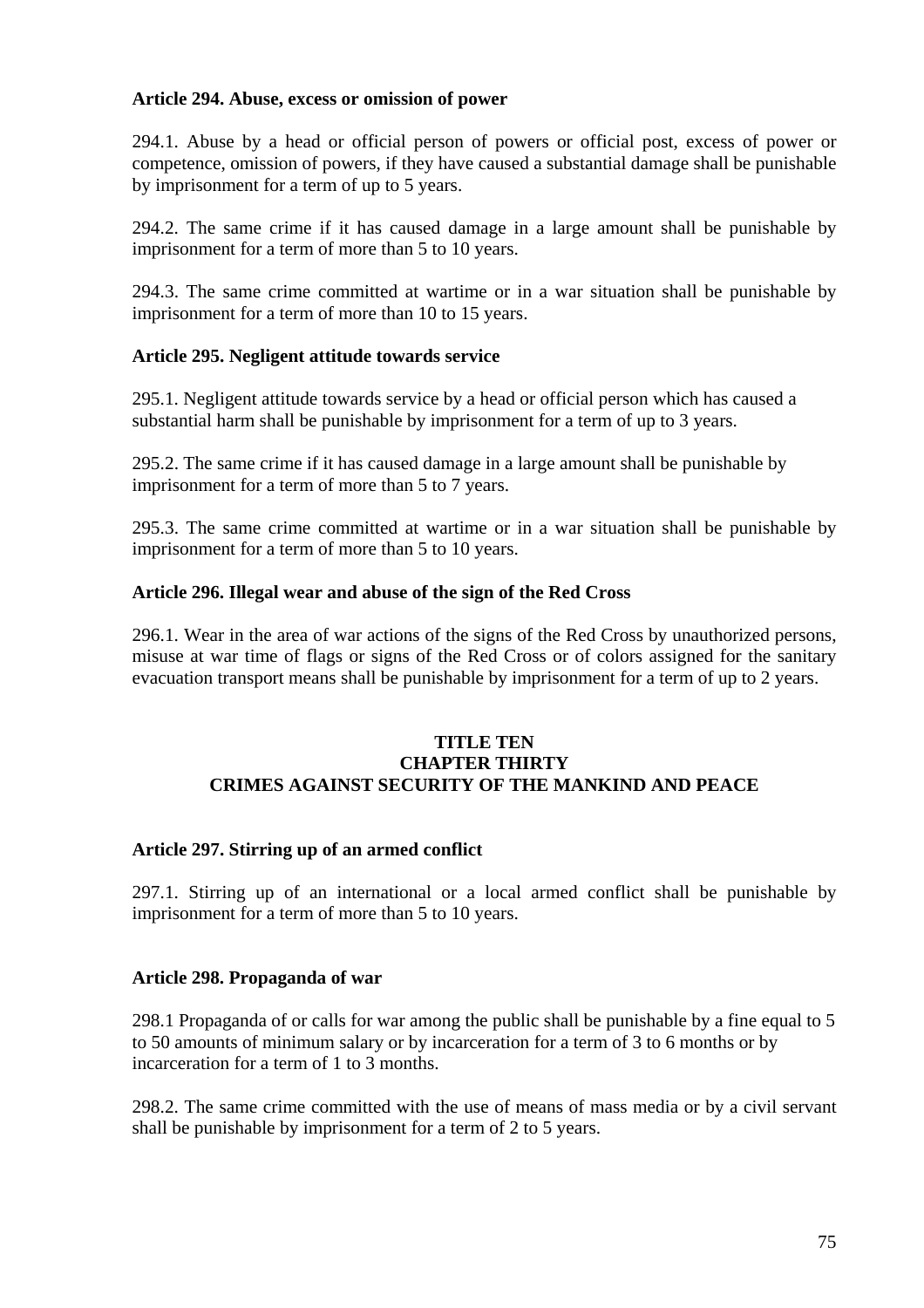# **Article 299. Conduct of war by prohibited means**

299.1. Cruel treatment of the captives and civilians, displacement of the population, looting of the historical and cultural values in the occupied territory or use of the means of warfare prohibited by an international treaty to which Mongolia is a party shall be punishable by imprisonment for a term of more than 10 to 15 years.

299.2. Use of the mass-destruction weapon prohibited by an international treaty to which Mongolia is a party shall be punishable by imprisonment for a term of more than 15 to 20 years.

### **Article 300. Creation, acquisition and distribution of the mass-destruction weaponry**

300.1. Acquisition, making or spreading of the chemical, biological, and other massdestruction weaponry prohibited by the international treaties to which Mongolia is a party shall be punishable by imprisonment for a term of more than 5 to 8 years.

### **Article 301. Attack against persons enjoying the international protection**

306.1. Attack against a government representative, officer of an international organization, their offices, dwellings or means of transport with the purpose of tensing the relations between nations shall be punishable by imprisonment for a term of more than 5 to 8 years.

# **Article 302. Genocide**

302. Any of the following acts committed with intent to destroy, in whole or in part, a national, ethnical, racial or religious group, as such: killing of members of the group; causing grave bodily injuries to members of the group; imposing measures intended to prevent births within the group; forcibly transferring children of the group to another group or deliberately inflicting on the group conditions of life calculated to bring about its physical destruction in whole or in part shall be punishable by imprisonment for a term of 20 to 25 years or the death penalty.

### **Article 303. Use of mercenaries**

303.1. Use of foreign mercenaries in armed conflicts or warfare, training, financing or support of them in other forms shall be punishable by imprisonment for a term of more than 5 to 8 years.

303.2. The same crime committed by abuse of one's official position, or involving of the persons under the legal age shall be punishable by imprisonment for a term of more than 10 to 15 years.

303.3. Mercenaries who have participated in an armed conflict or warfare shall be punishable by imprisonment for a term of 3 to 5 years.

### **Article 304. Causing ecological disbalance**

304.1. Mass damage or destruction of animal species, plant classes, contamination of air and water resources or causing ecological disbalance in other forms which has caused ecological disaster shall be punishable by imprisonment for a term of more than 10 to 15 years.